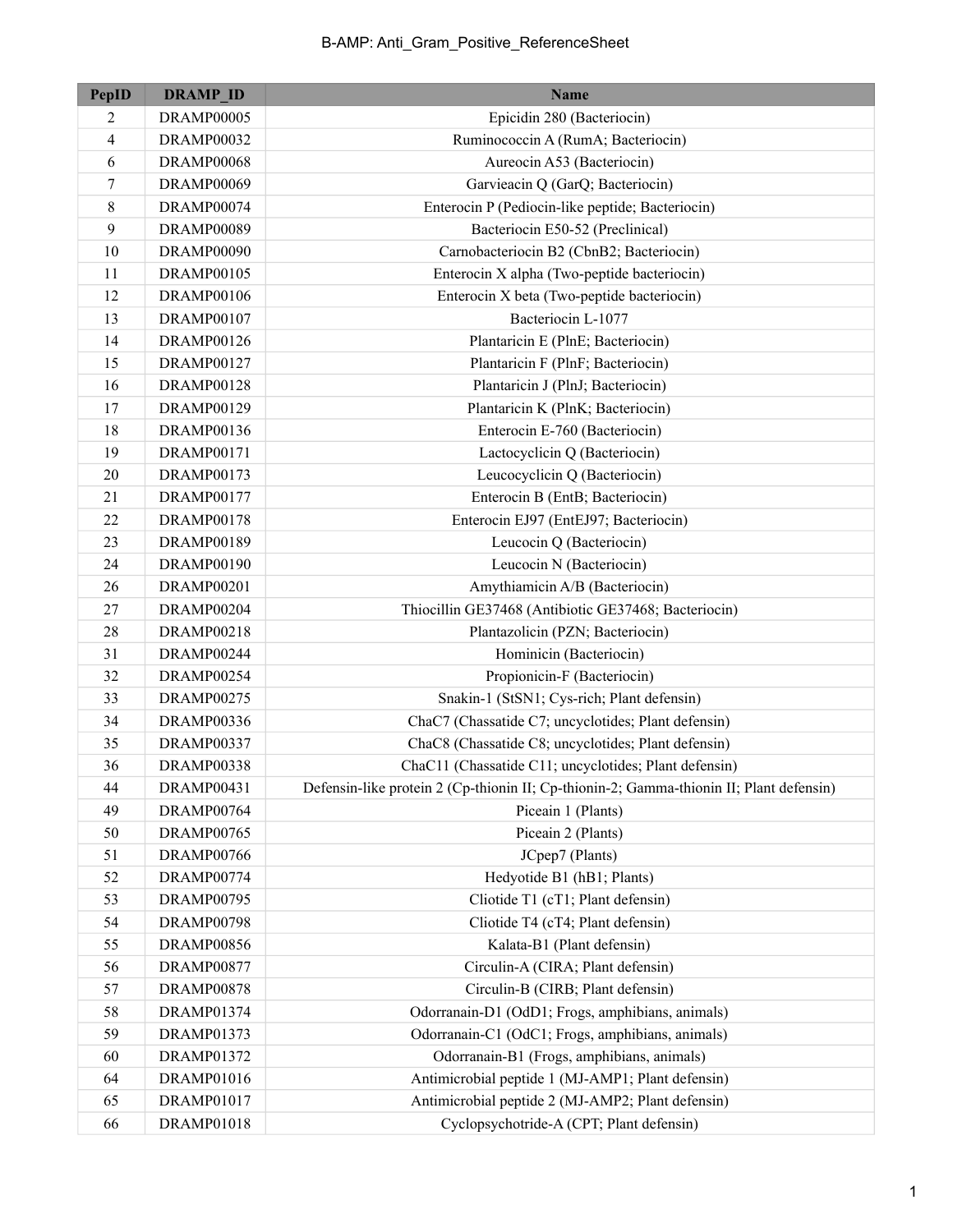| 68  | <b>DRAMP18193</b> | Cathelicidin-related peptide crotalicidin                                   |
|-----|-------------------|-----------------------------------------------------------------------------|
| 69  | DRAMP01064        | Anticancerous peptide 1 (Cr-ACP1; Plants)                                   |
| 72  | <b>DRAMP01082</b> | Alyteserin-2a (toads, amphibians, animals)                                  |
| 75  | <b>DRAMP01088</b> | Alyteserin-1Ma (toads, amphibians, animals)                                 |
| 76  | DRAMP01089        | Alyteserin-1Mb (toads, amphibians, animals)                                 |
| 77  | DRAMP01090        | Alyteserin-2Ma (toads, amphibians, animals)                                 |
| 78  | DRAMP01091        | Alyteserin-2Mb (toads, amphibians, animals)                                 |
| 83  | <b>DRAMP02090</b> | Brevinin-1Lb (Frogs, amphibians, animals)                                   |
| 84  | DRAMP02091        | Brevinin-1Ba (Frogs, amphibians, animals)                                   |
| 85  | DRAMP01829        | Temporin-1Lc (Temporin 1Lc; Frogs, amphibians, animals)                     |
| 86  | <b>DRAMP01828</b> | Temporin-1Lb (Temporin 1Lb; Frogs, amphibians, animals)                     |
| 87  | DRAMP01518        | Esculentin-2L (Frogs, amphibians, animals)                                  |
| 88  | DRAMP01827        | Temporin-1La (Temporin 1La; Frogs, amphibians, animals)                     |
| 90  | DRAMP01516        | Esculentin-2B (Frogs, amphibians, animals)                                  |
| 91  | <b>DRAMP02077</b> | Brevinin-1Pb (Frogs, amphibians, animals)                                   |
| 92  | DRAMP01830        | Temporin-1P (Temporin-1M; Temporin-1CSa; Frogs, amphibians, animals)        |
| 93  | <b>DRAMP01151</b> | Uperin-3.5 (toads, amphibians, animals)                                     |
| 94  | DRAMP01152        | Uperin-3.6 (toads, amphibians, animals)                                     |
| 95  | DRAMP01153        | Ala4-uperin 3.6 (toads, amphibians, animals)                                |
| 96  | DRAMP01154        | Ala7-uperin 3.6 (toads, amphibians, animals)                                |
| 97  | DRAMP01155        | Ala14-uperin 3.6 (toads, amphibians, animals)                               |
| 98  | DRAMP01162        | Buforin-1 (Buforin I; Fragment of Histone H2A; toads, amphibians, animals)  |
| 99  | DRAMP01163        | Buforin-2 (Buforin II; Fragment of Histone H2A; toads, amphibians, animals) |
| 100 | DRAMP01164        | Bombinin (toads, amphibians, animals)                                       |
| 102 | DRAMP01167        | Hylaseptin-P1 (HSP1)                                                        |
| 103 | DRAMP01170        | Distinctin 2 (Frogs, amphibians, animals)                                   |
| 104 | DRAMP01174        | Ocellatin-4 (Frogs, amphibians, animals)                                    |
| 106 | DRAMP01182        | Ocellatin-P1 (Pentadactylin; Frogs, amphibians, animals)                    |
| 107 | DRAMP01184        | SPX(1-22)(truncated peptide of Syphaxin; Frogs, amphibians, animals)        |
| 108 | DRAMP01185        | SPX(1-16)(truncated peptide of Syphaxin; Frogs, amphibians, animals)        |
| 109 | <b>DRAMP01188</b> | Chensinin-1ZHa (Frogs, amphibians, animals)                                 |
| 110 | DRAMP01189        | Andersonin-W1 (Frogs, amphibians, animals)                                  |
| 111 | DRAMP01190        | Andersonin-W2 (Frogs, amphibians, animals)                                  |
| 112 | DRAMP01191        | Andersonin-X1 (Frogs, amphibians, animals)                                  |
| 113 | DRAMP01192        | Andersonin-Y1 (Frogs, amphibians, animals)                                  |
| 114 | DRAMP01194        | Andersonin-C1 (Frogs, amphibians, animals)                                  |
| 115 | DRAMP01195        | Andersonin-D1 (Frogs, amphibians, animals)                                  |
| 116 | DRAMP01199        | Hejiangin-A1 (Frogs, amphibians, animals)                                   |
| 117 | <b>DRAMP01200</b> | Hejiangin-F1 (frog, amphibians, animals)                                    |
| 118 | DRAMP01201        | Schmackerin-C1 (Frogs, amphibians, animals)                                 |
| 119 | DRAMP01202        | Fallaxidin 3.2 (Frogs, amphibians, animals)                                 |
| 120 | DRAMP01203        | Fallaxidin 3.1 (Frogs, amphibians, animals)                                 |
| 121 | <b>DRAMP01204</b> | Fallaxidin 4.1 (Frogs, amphibians, animals)                                 |
| 122 | <b>DRAMP01208</b> | Pleurain-A1 (Pleurain A1; Frogs, amphibians, animals)                       |
| 123 | DRAMP01209        | Pleurain-A2 (Pleurain A2; Frogs, amphibians, animals)                       |
| 124 | DRAMP01214        | Kassinatuerin-2Ma (Frogs, amphibians, animals)                              |
| 125 | DRAMP01218        | Kassinatuerin-1 (Frogs, amphibians, animals)                                |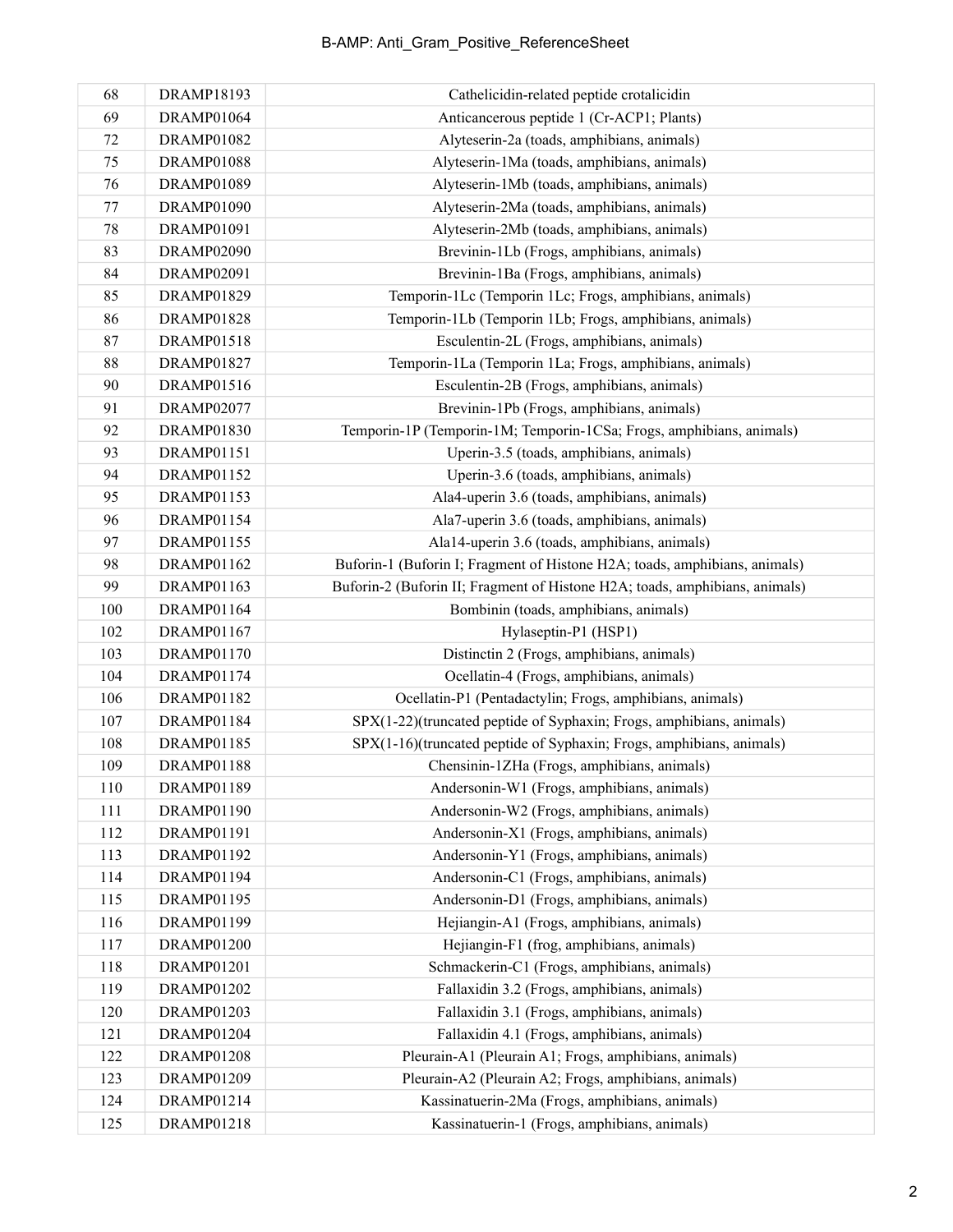| 126 | DRAMP01219        | Palustrin-2LTa (Frogs, amphibians, animals)                 |
|-----|-------------------|-------------------------------------------------------------|
| 127 | DRAMP01222        | Palustrin-2AJ1 (PL2AJ1; Frogs, amphibians, animals)         |
| 132 | DRAMP01232        | Palustrin-2ISc (Frogs, amphibians, animals)                 |
| 136 | DRAMP01237        | Palustrin-2ISa (Frogs, amphibians, animals)                 |
| 137 | <b>DRAMP01238</b> | Palustrin-2SIb (Frogs, amphibians, animals)                 |
| 138 | DRAMP01244        | Japonicin-1 (Frogs, amphibians, animals)                    |
| 139 | DRAMP01245        | Japonicin-1CDYa (Frogs, amphibians, animals)                |
| 140 | DRAMP01246        | Japonicin-2 (Frogs, amphibians, animals)                    |
| 141 | <b>DRAMP01248</b> | Dybowskin-1 (Frogs, amphibians, animals)                    |
| 142 | DRAMP01249        | Dybowskin-2 (Frogs, amphibians, animals)                    |
| 143 | DRAMP01250        | Dybowskin-3 (Frogs, amphibians, animals)                    |
| 144 | DRAMP01251        | Dybowskin-4 (Frogs, amphibians, animals)                    |
| 145 | DRAMP01252        | Dybowskin-5 (Frogs, amphibians, animals)                    |
| 146 | DRAMP01253        | Dybowskin-6 (Frogs, amphibians, animals)                    |
| 147 | DRAMP01254        | Dybowskin-1CDYa (Frogs, amphibians, animals)                |
| 148 | <b>DRAMP01255</b> | Dybowskin-2CDYa (Chensinin-1; Frogs, amphibians, animals)   |
| 149 | <b>DRAMP01257</b> | Dermadistinctin-K (DD K; Frogs, amphibians, animals)        |
| 150 | <b>DRAMP01258</b> | Dermadistinctin-L (DD L; Frogs, amphibians, animals)        |
| 151 | DRAMP01259        | Dermadistinctin-M (DD M; Frogs, amphibians, animals)        |
| 152 | <b>DRAMP01260</b> | Dermadistinctin-Q1 (DD Q1; Frogs, amphibians, animals)      |
| 153 | DRAMP01261        | Dermadistinctin-Q2 (DD Q2; Frogs, amphibians, animals)      |
| 155 | DRAMP01301        | Phylloseptin-1 (PS-1; Frogs, amphibians, animals)           |
| 156 | DRAMP01302        | Phylloseptin-2 (PS-2; Frogs, amphibians, animals)           |
| 157 | DRAMP01303        | Phylloseptin-3 (PS-3; Frogs, amphibians, animals)           |
| 158 | <b>DRAMP01305</b> | Phylloseptin-7 (PS-7; Frogs, amphibians, animals)           |
| 159 | <b>DRAMP01306</b> | Phylloseptin-7 (PS-7; Frogs, amphibians, animals)           |
| 160 | DRAMP01314        | Phylloseptin 12 (PS-12; Frogs, amphibians, animals)         |
| 161 | DRAMP01319        | Cathelicidin-AL (Gly-rich; Frogs, amphibians, animals)      |
| 162 | <b>DRAMP01320</b> | Ranacyclin-B-AL1 (Frogs, amphibians, animals)               |
| 163 | DRAMP01339        | Amolopin-2a (Frogs, amphibians, animals)                    |
| 164 | DRAMP01341        | Amolopin-1b (Frogs, amphibians, animals)                    |
| 165 | DRAMP01346        | Prepromelittin-related peptide (Frogs, amphibians, animals) |
| 166 | DRAMP01347        | Prepromelittin-related peptide (Frogs, amphibians, animals) |
| 167 | DRAMP01350        | Tigerinin-1 (Frogs, amphibians, animals)                    |
| 168 | DRAMP01351        | Tigerinin-2 (Frogs, amphibians, animals)                    |
| 169 | DRAMP01352        | Tigerinin-3 (Frogs, amphibians, animals)                    |
| 170 | <b>DRAMP01353</b> | Tigerinin-4 (Frogs, amphibians, animals)                    |
| 171 | DRAMP01354        | Peptide leucine arginine (pLR; Frogs, amphibians, animals)  |
| 172 | <b>DRAMP01355</b> | Ranalexin (Frogs, amphibians, animals)                      |
| 173 | DRAMP01393        | Odorranain-W1 (OdW1; Frogs, amphibians, animals)            |
| 174 | <b>DRAMP01358</b> | Ranalexin-Vb (Frogs, amphibians, animals)                   |
| 175 | DRAMP01359        | Ranalexin-1G (Frogs, amphibians, animals)                   |
| 176 | <b>DRAMP01360</b> | Frenatin-1 (Frogs, amphibians, animals)                     |
| 177 | DRAMP01361        | Frenatin-2 (Frogs, amphibians, animals)                     |
| 178 | DRAMP01362        | Frenatin-3 (Frogs, amphibians, animals)                     |
| 179 | DRAMP01364        | Maculatin-1.1 (Frogs, amphibians, animals)                  |
| 180 | DRAMP01367        | Maculatin-1.4 (frog, amphibia, animals)                     |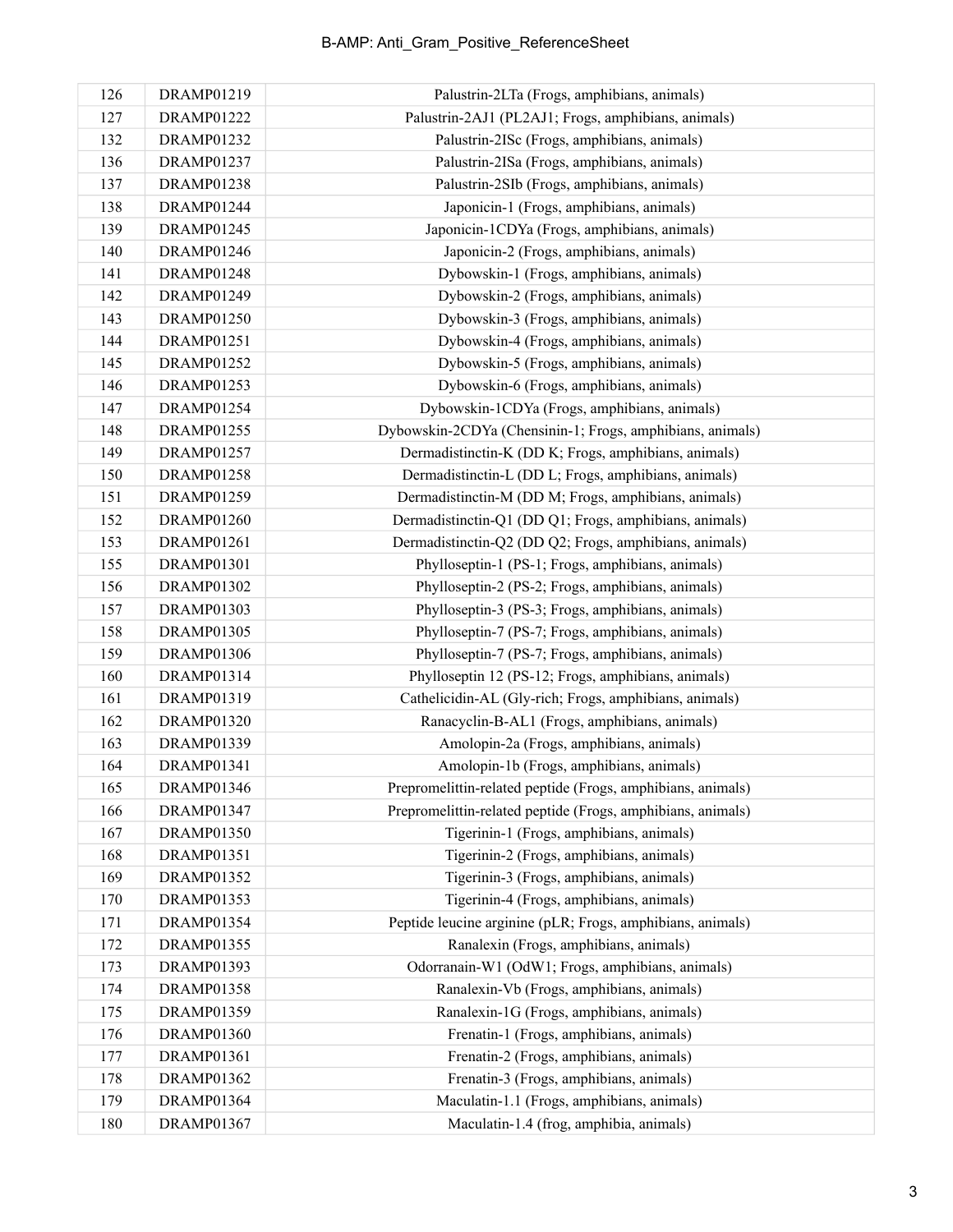| 181 | DRAMP01368        | Maculatin-2.1 (Frogs, amphibians, animals)                      |
|-----|-------------------|-----------------------------------------------------------------|
| 182 | <b>DRAMP01370</b> | Oh-defensin (O. hainana defensin; spiders, animals)             |
| 183 | DRAMP01371        | Odorranain-NR (Frogs, amphibians, animals)                      |
| 184 | DRAMP00931        | Antimicrobial peptide 3 (Cn-AMP3; Plant defensin)               |
| 185 | <b>DRAMP00930</b> | Antimicrobial peptide 2 (Cn-AMP2; Plant defensin)               |
| 186 | <b>DRAMP00929</b> | Antimicrobial peptide 1 (Cn-AMP1; Plant defensin)               |
| 187 | <b>DRAMP03542</b> | Neurokinin A (NKA; chicken, animals)                            |
| 188 | <b>DRAMP04532</b> | Myxinidin (Hagfish, animals)                                    |
| 189 | DRAMP02344        | 40S ribosomal protein S30 (Fish, chordates, animals)            |
| 190 | DRAMP02993        | Abaecin (Pro-rich; insects, arthropods, invertebrates, animals) |
| 191 | DRAMP02997        | Apidaecin-1B (Apidaecin IB; Insects, animals)                   |
| 192 | DRAMP18322        | Hominicin (Bacteriocin)                                         |
| 193 | <b>DRAMP02840</b> | Lactoferricin B (Lfcin B; mammals, animals)                     |
| 198 | DRAMP02246        | Ranatuerin-1C (Ranatuerin 1C; Frogs, amphibians, animals)       |
| 199 | DRAMP01394        | Odorranain-W2 (Frogs, amphibians, animals)                      |
| 200 | DRAMP01395        | Odorranain-A-OA1 (Frogs, amphibians, animals)                   |
| 201 | <b>DRAMP01396</b> | Odorranain-F-OA1 (Frogs, amphibians, animals)                   |
| 202 | DRAMP01397        | Odorranain-F-OA2 (Frogs, amphibians, animals)                   |
| 203 | <b>DRAMP01398</b> | Odorranain-F-OA3 (Frogs, amphibians, animals)                   |
| 204 | DRAMP01399        | Odorranain-F-OA4 (Frogs, amphibians, animals)                   |
| 206 | DRAMP01401        | Odorranain-F-OW1 (Frogs, amphibians, animals)                   |
| 207 | DRAMP01402        | Odorranain-J-OA1 (Frogs, amphibians, animals)                   |
| 208 | DRAMP01403        | Odorranain-J-OA2 (Frogs, amphibians, animals)                   |
| 209 | DRAMP01409        | Nigrocin-OR1 (Frogs, amphibians, animals)                       |
| 210 | DRAMP01410        | Nigrocin-OR2 (Frogs, amphibians, animals)                       |
| 211 | DRAMP01411        | Nigrocin-OR3 (Frogs, amphibians, animals)                       |
| 212 | DRAMP01412        | Nigrocin-2HSa (Frogs, amphibians, animals)                      |
| 213 | DRAMP01413        | Nigrocin-2HSb (Frogs, amphibians, animals)                      |
| 214 | DRAMP01414        | Nigrocin-2ISa (Frogs, amphibians, animals)                      |
| 215 | DRAMP01415        | Nigrocin-2ISb (Frogs, amphibians, animals)                      |
| 216 | DRAMP01416        | Nigrocin-2ISc (Frogs, amphibians, animals)                      |
| 218 | DRAMP01418        | Nigrocin-2GRb (Frogs, amphibians, animals)                      |
| 220 | DRAMP01420        | Nigrocin-OG4 (Frogs, amphibians, animals)                       |
| 221 | DRAMP01421        | Nigrocin-OG5 (Frogs, amphibians, animals)                       |
| 222 | DRAMP01422        | Nigrosin-OG21 (Frogs, amphibians, animals)                      |
| 223 | DRAMP01423        | Nigrosin-OG13 (Frogs, amphibians, animals)                      |
| 224 | DRAMP01426        | Nigrocin-1-OA1 (Frogs, amphibians, animals)                     |
| 225 | DRAMP01427        | Nigrocin-1-OA2 (Frogs, amphibians, animals)                     |
| 226 | DRAMP01428        | Nigrocin-1-OA3 (Frogs, amphibians, animals)                     |
| 227 | DRAMP01429        | Nigrocin-1-OR1 (Frogs, amphibians, animals)                     |
| 228 | DRAMP01430        | Nigrocin-1-OR2 (Frogs, amphibians, animals)                     |
| 229 | DRAMP01431        | Nigrocin-1-OR3 (Frogs, amphibians, animals)                     |
| 230 | DRAMP01432        | Nigrocin-1-OW2 (Frogs, amphibians, animals)                     |
| 231 | DRAMP01433        | Nigrocin-1-OW3 (Frogs, amphibians, animals)                     |
| 232 | DRAMP01434        | Nigrocin-1-OW4 (Frogs, amphibians, animals)                     |
| 233 | DRAMP01435        | Nigrocin-1-OW5 (Frogs, amphibians, animals)                     |
| 234 | DRAMP01436        | Nigrocin-1-OW1 (Frogs, amphibians, animals)                     |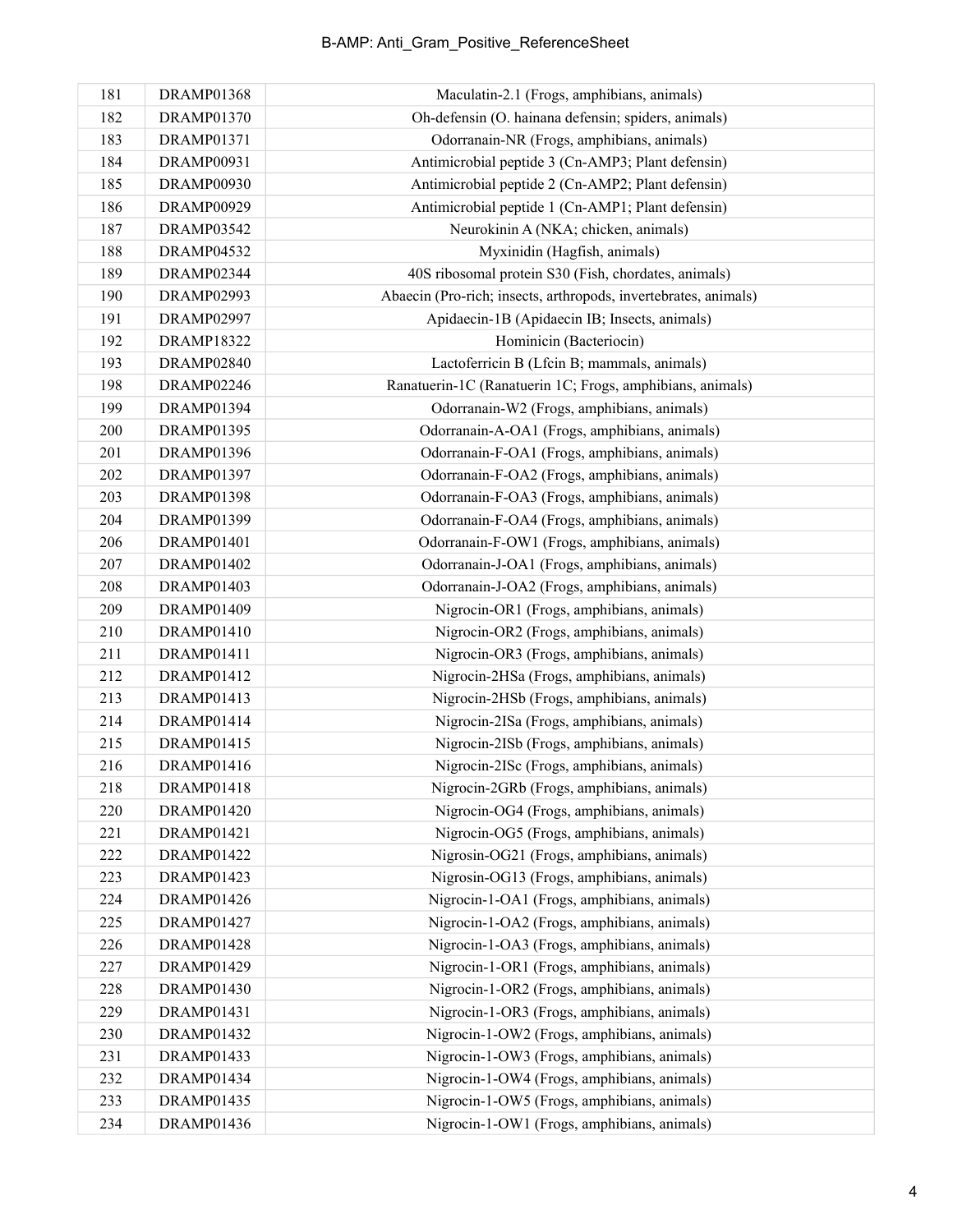## B-AMP: Anti\_Gram\_Positive\_ReferenceSheet

| 236 | DRAMP01438        | Nigrocin-2JDa (Frogs, amphibians, animals)                |
|-----|-------------------|-----------------------------------------------------------|
| 237 | DRAMP01439        | Nigrocin-2JDb (Odorranain-H2; Frogs, amphibians, animals) |
| 238 | DRAMP01440        | Nigrocin-2LVb (Frogs, amphibians, animals)                |
| 242 | DRAMP01447        | Esculentin-2CHa (Frogs, amphibians, animals)              |
| 243 | DRAMP01452        | Esculentin-1LTa (Frogs, amphibians, animals)              |
| 244 | DRAMP01453        | Esculentin-2LTa (Frogs, amphibians, animals)              |
| 245 | DRAMP01454        | Esculentin-2JDa (Frogs, amphibians, animals)              |
| 246 | DRAMP01456        | Esculentin-2PLa (Frogs, amphibians, animals)              |
| 247 | <b>DRAMP01457</b> | Esculentin-1V (Frogs, amphibians, animals)                |
| 248 | <b>DRAMP01458</b> | Esculentin-2V (Frogs, amphibians, animals)                |
| 249 | DRAMP01461        | Esculentin-1S (Frogs, amphibians, animals)                |
| 250 | DRAMP01462        | Esculentin-2S (Frogs, amphibians, animals)                |
| 251 | DRAMP01469        | Esculentin-2-Ala (Frogs, amphibians, animals)             |
| 252 | <b>DRAMP01470</b> | Esculentin-2-ALb (Frogs, amphibians, animals)             |
| 253 | DRAMP01471        | Esculentin-1PLa (Frogs, amphibians, animals)              |
| 254 | DRAMP01472        | Esculentin-1PLb (Frogs, amphibians, animals)              |
| 256 | DRAMP01474        | Esculentin-1ARa (Frogs, amphibians, animals)              |
| 257 | DRAMP01475        | Esculentin-1ARb (Frogs, amphibians, animals)              |
| 258 | DRAMP01476        | Esculentin-2HSa (Frogs, amphibians, animals)              |
| 259 | <b>DRAMP01477</b> | Esculentin-1HSa (Frogs, amphibians, animals)              |
| 260 | DRAMP01479        | Esculentin-1CPa (Frogs, amphibians, animals)              |
| 261 | <b>DRAMP01480</b> | Esculentin-2CPa (Frogs, amphibians, animals)              |
| 262 | DRAMP01482        | Esculentin-1ISa (Frogs, amphibians, animals)              |
| 263 | DRAMP01483        | Esculentin-1ISb (Frogs, amphibians, animals)              |
| 264 | DRAMP01484        | Esculentin-2ISa (Frogs, amphibians, animals)              |
| 265 | DRAMP01486        | Esculentin-1GRa (Frogs, amphibians, animals)              |
| 266 | DRAMP01490        | Esculentin-2A (Frogs, amphibians, animals)                |
| 267 | DRAMP01491        | Esculentin-1B (Frogs, amphibians, animals)                |
| 268 | DRAMP01493        | Esculentin-1-OA1 (Frogs, amphibians, animals)             |
| 269 | DRAMP01494        | Esculentin-1-OA2 (Frogs, amphibians, animals)             |
| 270 | DRAMP01495        | Esculentin-1-OA3 (Frogs, amphibians, animals)             |
| 271 | DRAMP01496        | Esculentin-1-OA4 (Frogs, amphibians, animals)             |
| 272 | DRAMP01497        | Esculentin-1-OA5 (Frogs, amphibians, animals)             |
| 273 | DRAMP01499        | Esculentin-1-OR1 (Frogs, amphibians, animals)             |
| 274 | DRAMP01501        | Esculentin-1-OR3 (Frogs, amphibians, animals)             |
| 275 | DRAMP01502        | Esculentin-1-OR4 (Frogs, amphibians, animals)             |
| 276 | DRAMP01503        | Esculentin-1-OR5 (Frogs, amphibians, animals)             |
| 277 | DRAMP01504        | Esculentin-2-OA1 (Frogs, amphibians, animals)             |
| 278 | <b>DRAMP01505</b> | Esculentin-2-OA2 (Frogs, amphibians, animals)             |
| 280 | DRAMP01507        | Esculentin-2-OR1 (Frogs, amphibians, animals)             |
| 281 | <b>DRAMP01508</b> | Esculentin-2-OR2 (Frogs, amphibians, animals)             |
| 282 | DRAMP01509        | Esculentin-2-OR3 (Frogs, amphibians, animals)             |
| 283 | DRAMP01510        | Esculentin-2-OR4 (Frogs, amphibians, animals)             |
| 284 | DRAMP01511        | Esculentin-2-OR5 (Frogs, amphibians, animals)             |
| 285 | DRAMP01513        | Esculentin-1 (Frogs, amphibians, animals)                 |
| 286 | DRAMP01520        | Rugosin-A (Frogs, amphibians, animals)                    |
| 287 | DRAMP01521        | Rugosin-B (Frogs, amphibians, animals)                    |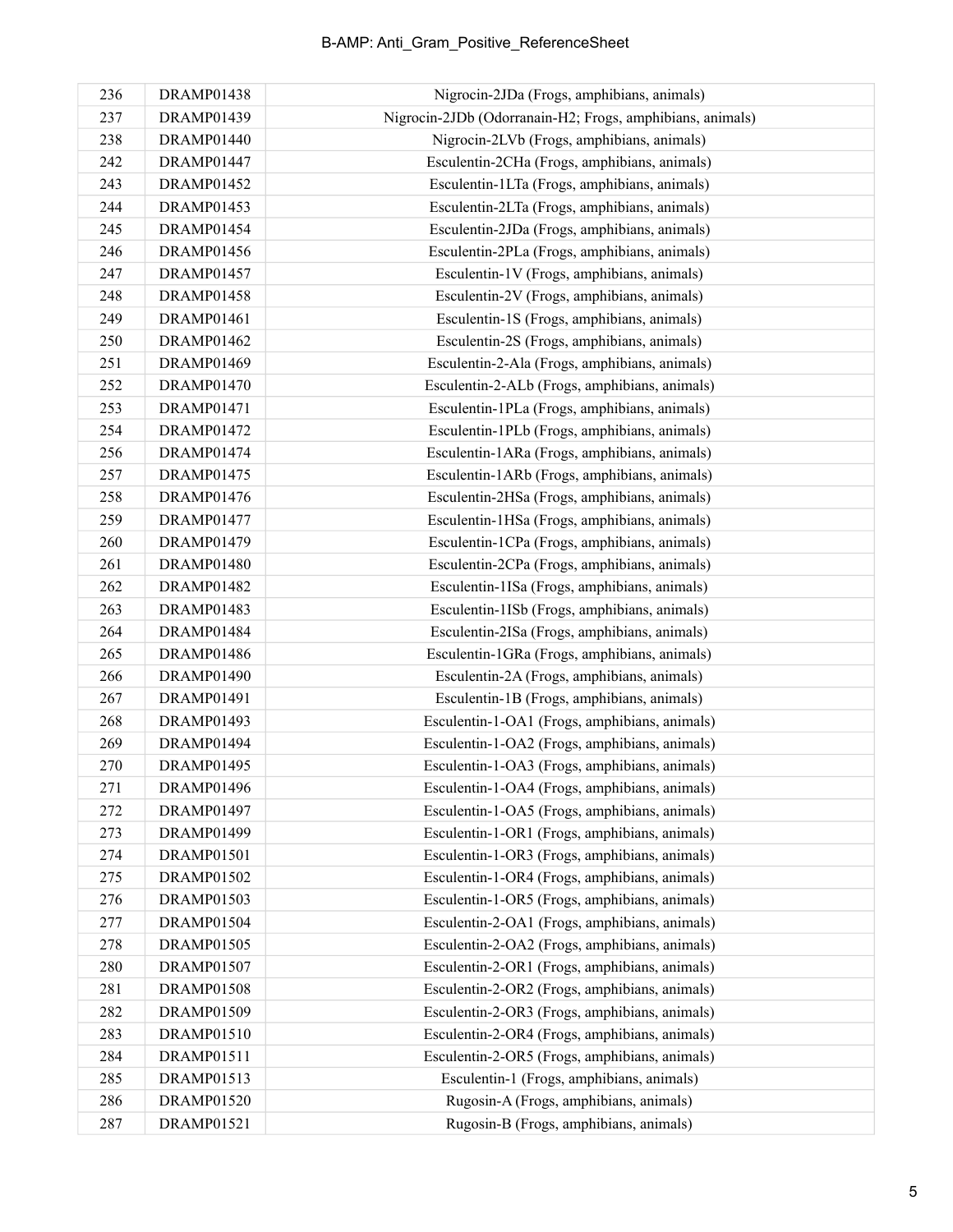| 288 | DRAMP01524        | Rugosin-RN1 (Frogs, amphibians, animals)                     |
|-----|-------------------|--------------------------------------------------------------|
| 289 | <b>DRAMP01525</b> | Rugosin-RN3 (Frogs, amphibians, animals)                     |
| 290 | <b>DRAMP01526</b> | Rugosin-RN5 (Frogs, amphibians, animals)                     |
| 291 | DRAMP01533        | Nigroain-B1 (Frogs, amphibians, animals)                     |
| 292 | DRAMP01539        | Nigroain-C2 (Frogs, amphibians, animals)                     |
| 293 | DRAMP01542        | Nigroain-D3 (Frogs, amphibians, animals)                     |
| 294 | DRAMP01543        | Nigroain-E1 (Frogs, amphibians, animals)                     |
| 295 | DRAMP01546        | Nigroain-K1 (Frogs, amphibians, animals)                     |
| 296 | DRAMP01547        | Nigroain-K2 (Frogs, amphibians, animals)                     |
| 297 | <b>DRAMP01549</b> | Caerin-1.1 (Frogs, amphibians, animals)                      |
| 298 | <b>DRAMP01550</b> | Caerin-1.11 (Frogs, amphibians, animals)                     |
| 299 | DRAMP01552        | Caerin-1.3 (Frogs, amphibians, animals)                      |
| 300 | DRAMP01553        | Caerin-1.4 (Frogs, amphibians, animals)                      |
| 301 | DRAMP01555        | Caerin-1.5 (Frogs, amphibians, animals)                      |
| 302 | DRAMP01560        | Caerin-1.9 (Frogs, amphibians, animals)                      |
| 304 | DRAMP01563        | Caerin-2.2 (Frogs, amphibians, animals)                      |
| 305 | DRAMP01567        | Caerin-2.6 (Frogs, amphibians, animals)                      |
| 306 | <b>DRAMP01568</b> | Caerin-2.7 (Frogs, amphibians, animals)                      |
| 307 | DRAMP01570        | Caerin-3.2 (Frogs, amphibians, animals)                      |
| 308 | <b>DRAMP01573</b> | Caerin-3.5 (Frogs, amphibians, animals)                      |
| 309 | DRAMP01574        | Caerin-4.1 (Frogs, amphibians, animals)                      |
| 310 | <b>DRAMP01576</b> | Caerin-4.3 (Frogs, amphibians, animals)                      |
| 311 | DRAMP01577        | Caerin-1.10 (Frogs, amphibians, animals)                     |
| 315 | DRAMP01584        | Caerin-1.17 (Frogs, amphibians, animals)                     |
| 316 | <b>DRAMP01585</b> | Caerin-1.18 (Frogs, amphibians, animals)                     |
| 317 | DRAMP01586        | Caerin-1.19 (Frogs, amphibians, animals)                     |
| 318 | <b>DRAMP01587</b> | Citropin-1.1 (Frogs, amphibians, animals)                    |
| 319 | <b>DRAMP01588</b> | Citropin-1.1 sm1 (Frogs, amphibians, animals)                |
| 320 | DRAMP01589        | Citropin-1.1 sm2 (Frogs, amphibians, animals)                |
| 321 | DRAMP01590        | Citropin 1.1 M14 (Frogs, amphibians, animals)                |
| 322 | DRAMP01591        | Citropin 1.1 M15 (Frogs, amphibians, animals)                |
| 323 | DRAMP01594        | Citropin-1.2 (Frogs, amphibians, animals)                    |
| 324 | DRAMP01600        | Citropin-1.3 (Frogs, amphibians, animals)                    |
| 325 | <b>DRAMP01601</b> | Citropin-2.1 (Frogs, amphibians, animals)                    |
| 326 | DRAMP01602        | Citropin-2.1.3 (Frogs, amphibians, animals)                  |
| 327 | <b>DRAMP01603</b> | Citropin 1.1.3 (Frogs, amphibians, animals)                  |
| 328 | <b>DRAMP01606</b> | Aurein-1.1 (Frogs, amphibians, animals)                      |
| 329 | <b>DRAMP01607</b> | Aurein-1.2 (Frogs, amphibians, animals)                      |
| 330 | <b>DRAMP01608</b> | Aurein-2.1 (Frogs, amphibians, animals)                      |
| 331 | DRAMP01612        | Aurein-2.5 (Frogs, amphibians, animals)                      |
| 332 | DRAMP01613        | Aurein-2.6 (Frogs, amphibians, animals)                      |
| 333 | DRAMP01614        | Aurein-3.1 (Frogs, amphibians, animals)                      |
| 334 | DRAMP01617        | Aurein-3.2 (Frogs, amphibians, animals)                      |
| 335 | <b>DRAMP01618</b> | Aurein-3.3 (Frogs, amphibians, animals)                      |
| 336 | DRAMP01620        | Aurein-5.2 (Frogs, amphibians, animals)                      |
| 337 | DRAMP01621        | Bombinin-H1 (Frogs, amphibians, animals)                     |
| 338 | DRAMP01623        | Bombinin-H4 (bombinin H isomers; Frogs, amphibians, animals) |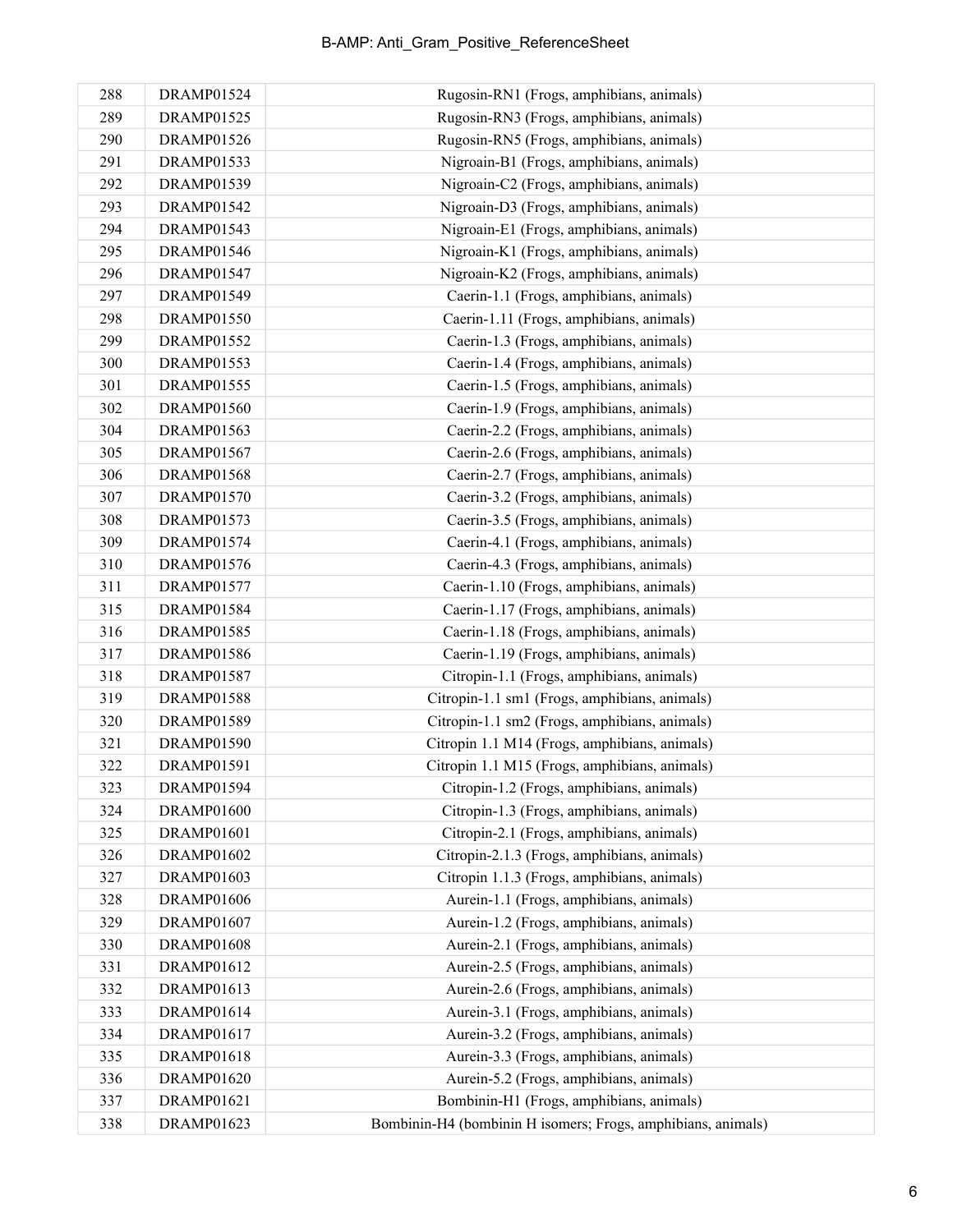| 339 | <b>DRAMP01626</b> | Bombinin-H5 (Frogs, amphibians, animals)                                      |
|-----|-------------------|-------------------------------------------------------------------------------|
| 340 | DRAMP01627        | Skin peptide tyrosine-tyrosine (Skin-PYY; SPYY; Frogs, amphibians, animals)   |
| 341 | <b>DRAMP01628</b> | Phylloxin (Frogs, amphibians, animals)                                        |
| 343 | DRAMP01639        | Dermaseptin-1 (DShypo01, DPh-1; Frogs, amphibians, animals)                   |
| 344 | DRAMP01643        | Dermaseptin-5 (DShypo05, DS 01; Frogs, amphibians, animals)                   |
| 345 | <b>DRAMP01646</b> | Adenoregulin (Dermaseptin BII; Dermaseptin B2; Frogs, amphibians, animals)    |
| 346 | DRAMP01647        | DRP-PBN1 (Frogs, amphibians, animals)                                         |
| 347 | <b>DRAMP01648</b> | Dermaseptin-like PBN2 (DRP-PBN2; Plasticin-B1a; Frogs, amphibians, animals)   |
| 348 | DRAMP01649        | Dermaseptin-BI (Dermaseptin B1; Frogs, amphibians, animals)                   |
| 349 | DRAMP01650        | Dermaseptin-B3 (Dermaseptin BIII; Frogs, amphibians, animals)                 |
| 350 | DRAMP01651        | Dermaseptin-B4 (Dermaseptin BIV; Frogs, amphibians, animals)                  |
| 352 | <b>DRAMP01668</b> | Dermaseptin-1 (DS I; Dermaseptin-S1, DS1; Frogs, amphibians, animals)         |
| 357 | DRAMP01702        | Dermaseptin-H5 (Dermaseptin-like peptide 5, DMS5; Frogs, amphibians, animals) |
| 359 | DRAMP01730        | Temporin-A (Frogs, amphibians, animals)                                       |
| 360 | <b>DRAMP01731</b> | Temporin-ALd (Frogs, amphibians, animals)                                     |
| 361 | DRAMP01732        | Temporin-ALe (Frogs, amphibians, animals)                                     |
| 362 | DRAMP01733        | Temporin-ALf (Frogs, amphibians, animals)                                     |
| 363 | DRAMP01734        | Temporin-ALg (Frogs, amphibians, animals)                                     |
| 364 | DRAMP01735        | Temporin-ALh (Frogs, amphibians, animals)                                     |
| 365 | <b>DRAMP01736</b> | Temporin-ALi (Frogs, amphibians, animals)                                     |
| 366 | DRAMP01737        | Temporin-ALj (Frogs, amphibians, animals)                                     |
| 367 | <b>DRAMP01738</b> | Temporin-ALk (Frogs, amphibians, animals)                                     |
| 368 | DRAMP01739        | Temporin-B (Frogs, amphibians, animals)                                       |
| 369 | <b>DRAMP01750</b> | Temporin-1PLa (Frogs, amphibians, animals)                                    |
| 370 | DRAMP01751        | Temporin-LT1 (Frogs, amphibians, animals)                                     |
| 371 | DRAMP01752        | Temporin-LT2 (Frogs, amphibians, animals)                                     |
| 372 | DRAMP01753        | Temporin-1CEa (Frogs, amphibians, animals)                                    |
| 373 | DRAMP01754        | Temporin-1CEb (Frogs, amphibians, animals)                                    |
| 374 | DRAMP01755        | Temporin-1TSa (Frogs, amphibians, animals)                                    |
| 375 | <b>DRAMP01759</b> | Temporin-1SPb (Frogs, amphibians, animals)                                    |
| 376 | DRAMP01764        | Temporin-1TGa (Frogs, amphibians, animals)                                    |
| 377 | <b>DRAMP01765</b> | Temporin-1TGb (Frogs, amphibians, animals)                                    |
| 378 | DRAMP01766        | Temporin-1TGc (Frogs, amphibians, animals)                                    |
| 379 | <b>DRAMP01768</b> | Temporin-1SKa (Frogs, amphibians, animals)                                    |
| 381 | DRAMP01771        | Temporin-1Oa (Frogs, amphibians, animals)                                     |
| 382 | DRAMP01773        | Temporin-1Oc (Frogs, amphibians, animals)                                     |
| 383 | DRAMP01775        | Temporin-1Sa (Frogs, amphibians, animals)                                     |
| 384 | <b>DRAMP01776</b> | Temporin-1Sb (Temporin-SHb; Frogs, amphibians, animals)                       |
| 385 | DRAMP01777        | Temporin-1Sc (Temporin-SHc; Frogs, amphibians, animals)                       |
| 386 | <b>DRAMP01779</b> | Temporin-SHf (Frogs, amphibians, animals)                                     |
| 387 | DRAMP01780        | Temporin-SHa (Temporin-1Sa; Frogs, amphibians, animals)                       |
| 388 | DRAMP01782        | Temporin-LTa (Frogs, amphibians, animals)                                     |
| 389 | DRAMP01783        | Temporin-LTb (Frogs, amphibians, animals)                                     |
| 390 | DRAMP01784        | Temporin-LTc (Frogs, amphibians, animals)                                     |
| 391 | DRAMP01785        | Temporin-CPa (Frogs, amphibians, animals)                                     |
| 392 | DRAMP01787        | Temporin-HN1 (Frogs, amphibians, animals)                                     |
| 393 | <b>DRAMP01788</b> | Temporin-HN2 (Frogs, amphibians, animals)                                     |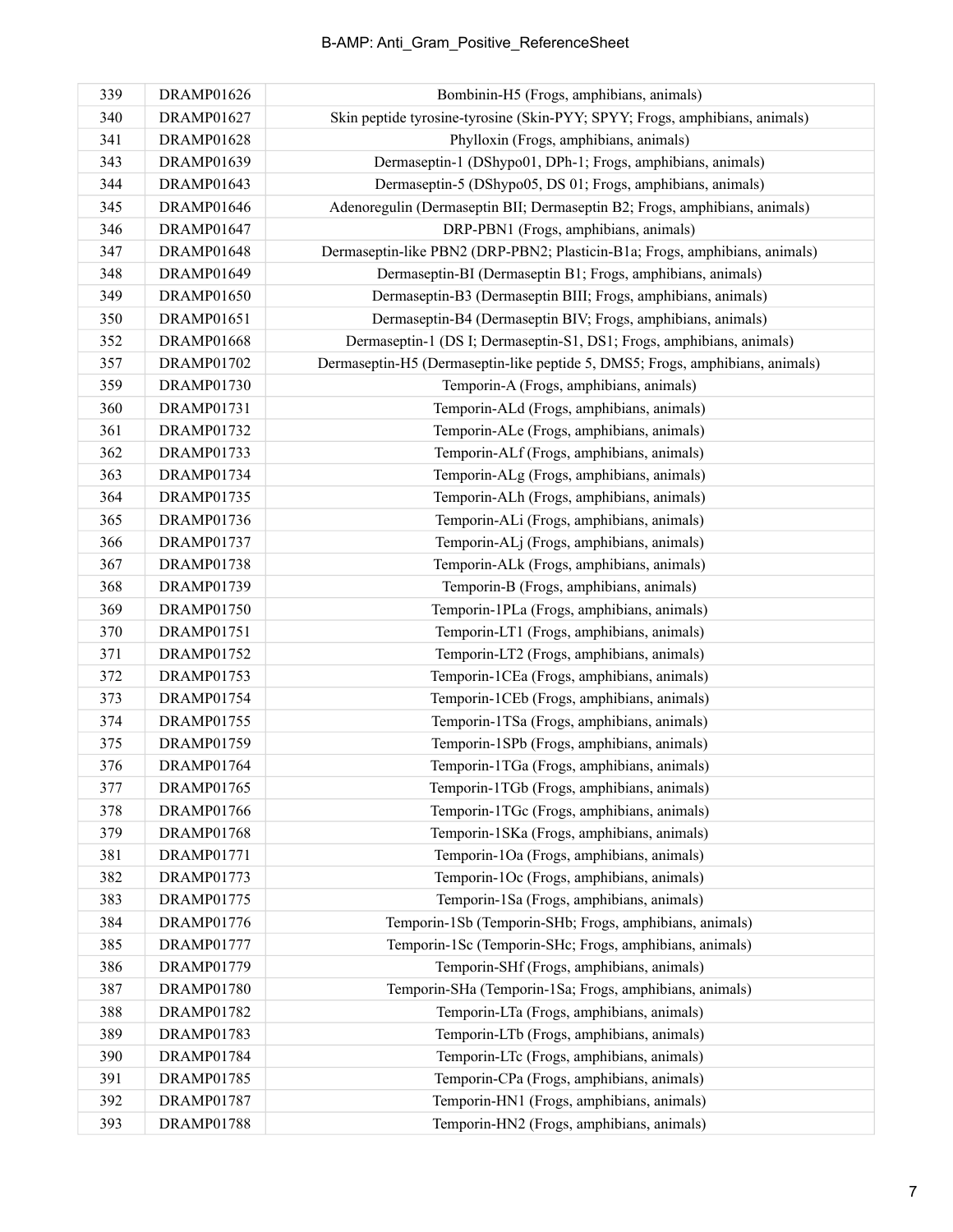| 394 | <b>DRAMP01789</b> | Temporin-1Va (Temporin 1Va; Frogs, amphibians, animals)   |
|-----|-------------------|-----------------------------------------------------------|
| 395 | <b>DRAMP01790</b> | Temporin-1Vb (Temporin 1Vb; Frogs, amphibians, animals)   |
| 396 | DRAMP01791        | Temporin-1Vc (Temporin 1Vc; Frogs, amphibians, animals)   |
| 397 | <b>DRAMP01807</b> | Temporin-RN1 (Frogs, amphibians, animals)                 |
| 398 | <b>DRAMP01808</b> | Temporin-RN3 (Frogs, amphibians, animals)                 |
| 399 | DRAMP01811        | Temporin-Ra (Frogs, amphibians, animals)                  |
| 400 | DRAMP01812        | Temporin-Rb (Frogs, amphibians, animals)                  |
| 401 | DRAMP01815        | Temporin-GH (AMP-5; Frogs, amphibians, animals)           |
| 402 | DRAMP01816        | Temporin-1CSb (Frogs, amphibians, animals)                |
| 403 | <b>DRAMP01817</b> | Temporin-1CSc (Frogs, amphibians, animals)                |
| 404 | DRAMP01818        | Temporin-1CSd (Temporin-1DRb; Frogs, amphibians, animals) |
| 405 | DRAMP01392        | Odorranain-V1 (OdV1; Frogs, amphibians, animals)          |
| 406 | DRAMP01391        | Odorranain-U1 (OdU1; Frogs, amphibians, animals)          |
| 407 | DRAMP01832        | Temporin-Eca (Frogs, amphibians, animals)                 |
| 408 | <b>DRAMP01833</b> | Buforin-EC (Frogs, amphibians, animals)                   |
| 409 | DRAMP01834        | Cyanophlyctin (Frogs, amphibians, animals)                |
| 410 | <b>DRAMP01840</b> | Ascaphin-1 (Frogs, amphibians, animals)                   |
| 411 | DRAMP01842        | Ascaphin-3 (Frogs, amphibians, animals)                   |
| 412 | DRAMP01844        | Ascaphin-5 (Frogs, amphibians, animals)                   |
| 413 | DRAMP01846        | Ascaphin-7 (Frogs, amphibians, animals)                   |
| 414 | <b>DRAMP01847</b> | Ascaphin-8 (Frogs, amphibians, animals)                   |
| 415 | DRAMP01849        | Jindongenin-1a (JD1a; Frogs, amphibians, animals)         |
| 416 | DRAMP01869        | Brevinin-1SPa (Frogs, amphibians, animals)                |
| 417 | <b>DRAMP01870</b> | Brevinin-1SPb (Frogs, amphibians, animals)                |
| 418 | <b>DRAMP01872</b> | Brevinin-1SPd (Frogs, amphibians, animals)                |
| 419 | DRAMP01873        | Brevinin-2-related peptide (Frogs, amphibians, animals)   |
| 420 | <b>DRAMP01875</b> | Brevinin-2PRa (Frogs, amphibians, animals)                |
| 421 | <b>DRAMP01876</b> | Brevinin-2PRb (Frogs, amphibians, animals)                |
| 422 | <b>DRAMP01877</b> | Brevinin-2PRd (Frogs, amphibians, animals)                |
| 423 | <b>DRAMP01878</b> | Brevinin-2PRe (Frogs, amphibians, animals)                |
| 424 | DRAMP01879        | Brevinin-2LTa (Frogs, amphibians, animals)                |
| 425 | <b>DRAMP01880</b> | Brevinin-2LTb (Frogs, amphibians, animals)                |
| 426 | DRAMP01881        | Brevinin-2LTc (Frogs, amphibians, animals)                |
| 427 | <b>DRAMP01885</b> | Brevinin-1TEa (Frogs, amphibians, animals)                |
| 428 | <b>DRAMP01886</b> | Brevinin-2TEa (Frogs, amphibians, animals)                |
| 429 | <b>DRAMP01887</b> | Brevinin-2TEb (Frogs, amphibians, animals)                |
| 430 | <b>DRAMP01888</b> | Brevinin-1CHc (Frogs, amphibians, animals)                |
| 431 | DRAMP01889        | Brevinin-1TOa (Frogs, amphibians, animals)                |
| 432 | DRAMP01890        | Brevinin-1VLa (Frogs, amphibians, animals)                |
| 433 | DRAMP01891        | Brevinin-1VLc (Frogs, amphibians, animals)                |
| 434 | DRAMP01892        | Brevinin-1VLd (Frogs, amphibians, animals)                |
| 435 | DRAMP01893        | Brevinin-1VLe (Frogs, amphibians, animals)                |
| 436 | <b>DRAMP01896</b> | Brevinin-1CG1 (Frogs, amphibians, animals)                |
| 437 | DRAMP01897        | Brevinin-1CG2 (Frogs, amphibians, animals)                |
| 438 | <b>DRAMP01898</b> | Brevinin-1CG3 (Frogs, amphibians, animals)                |
| 439 | DRAMP01899        | Brevinin-1CG4 (Frogs, amphibians, animals)                |
| 440 | DRAMP01900        | Brevinin-1CG5 (Frogs, amphibians, animals)                |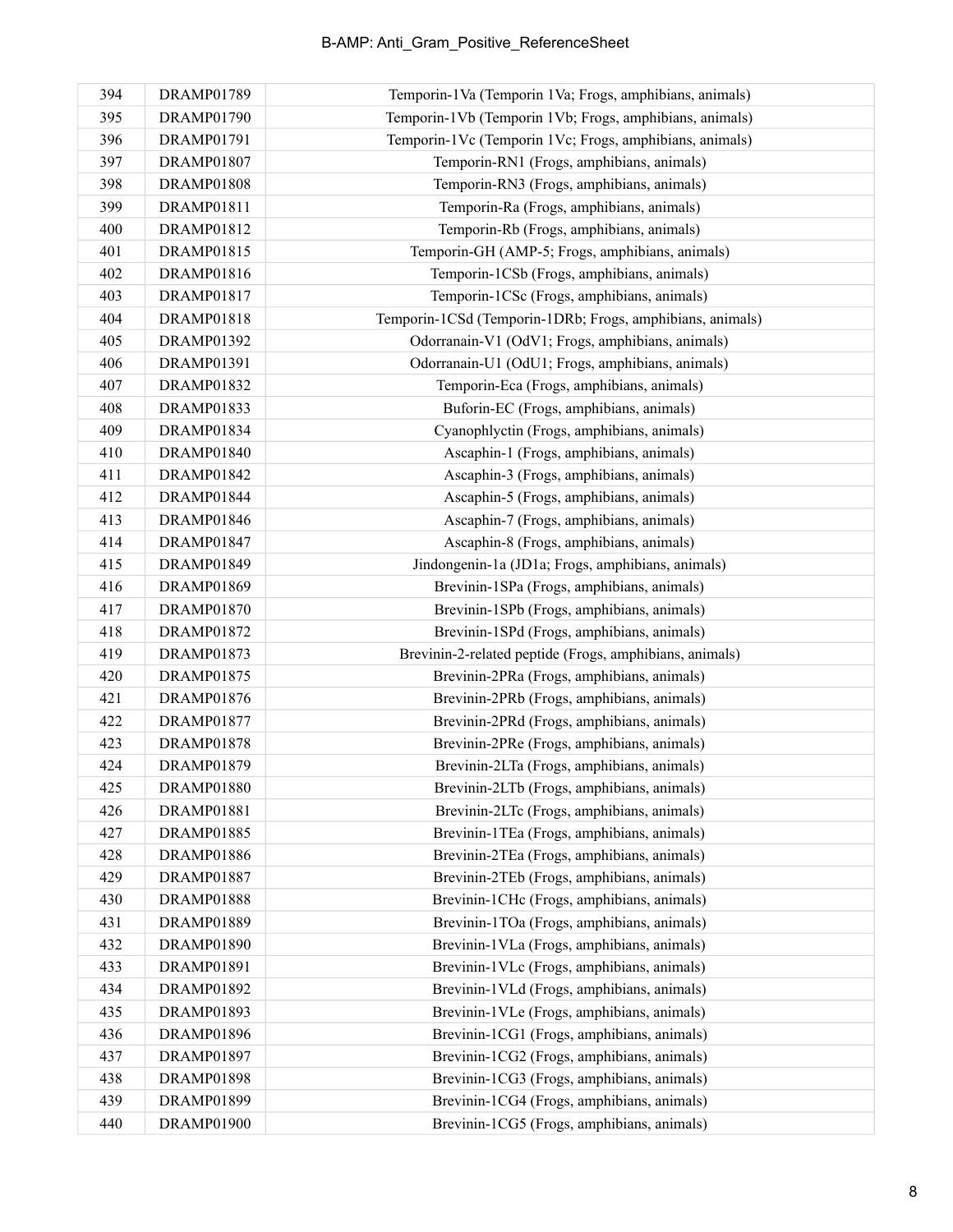| 441 | DRAMP01909        | Brevinin-2GHa (AMP-1; Frogs, amphibians, animals)          |
|-----|-------------------|------------------------------------------------------------|
| 442 | DRAMP01910        | Brevinin-2GHb (AMP-2; Frogs, amphibians, animals)          |
| 443 | DRAMP01911        | Brevinin-2GHc (AMP-4; Frogs, amphibians, animals)          |
| 444 | DRAMP01913        | Brevinin-1GRa (Frogs, amphibians, animals)                 |
| 445 | DRAMP01914        | Brevinin-2GRa (Frogs, amphibians, animals)                 |
| 446 | DRAMP01918        | Brevinin-1PLb (Frogs, amphibians, animals)                 |
| 447 | DRAMP01919        | Brevinin-1PLc (Frogs, amphibians, animals)                 |
| 448 | <b>DRAMP01920</b> | Brevinin-1CSa (Frogs, amphibians, animals)                 |
| 450 | DRAMP01922        | Brevinin-2SKb (Frogs, amphibians, animals)                 |
| 451 | DRAMP01933        | Brevinin-2Ef (Frogs, amphibians, animals)                  |
| 457 | DRAMP01940        | Brevinin-1CHa (Frogs, amphibians, animals)                 |
| 458 | DRAMP01941        | Brevinin-1CHb (Frogs, amphibians, animals)                 |
| 462 | DRAMP01949        | Brevinin-1HSa (Frogs, amphibians, animals)                 |
| 463 | <b>DRAMP01950</b> | Brevinin-1HSb (Brevinin-1JDb; Frogs, amphibians, animals)  |
| 464 | <b>DRAMP01951</b> | Brevinin-1PTa (Frogs, amphibians, animals)                 |
| 465 | DRAMP01953        | Brevinin-2HSa (Frogs, amphibians, animals)                 |
| 466 | <b>DRAMP01955</b> | Brevinin-2PTa (Frogs, amphibians, animals)                 |
| 467 | <b>DRAMP01956</b> | Brevinin-2PTb (Frogs, amphibians, animals)                 |
| 468 | <b>DRAMP01957</b> | Brevinin-2PTc (Frogs, amphibians, animals)                 |
| 469 | DRAMP01959        | Brevinin-2PTe (Frogs, amphibians, animals)                 |
| 470 | DRAMP01963        | Brevinin-1BLa (Frogs, amphibians, animals)                 |
| 471 | <b>DRAMP01965</b> | Brevinin-1BLc (Frogs, amphibians, animals)                 |
| 472 | <b>DRAMP01968</b> | Brevinin-1Yc (Frogs, amphibians, animals)                  |
| 473 | DRAMP01969        | Brevinin-1Ja (Frogs, amphibians, animals)                  |
| 474 | <b>DRAMP01970</b> | Brevinin-1ZHa (Frogs, amphibians, animals)                 |
| 475 | DRAMP01971        | Brevinin-1ZHb (Frogs, amphibians, animals)                 |
| 476 | DRAMP01974        | Brevinin-2ZHa (Frogs, amphibians, animals)                 |
| 477 | <b>DRAMP01986</b> | Brevinin-2HS2 (Frogs, amphibians, animals)                 |
| 478 | DRAMP01990        | Brevinin-1LT1 (Frogs, amphibians, animals)                 |
| 479 | DRAMP01994        | Brevinin-2ISa (Frogs, amphibians, animals)                 |
| 480 | DRAMP01995        | Brevinin-2ISb (Frogs, amphibians, animals)                 |
| 481 | DRAMP01996        | Brevinin-2ISc (Frogs, amphibians, animals)                 |
| 482 | DRAMP02001        | Brevinin-1HN1 (Frogs, amphibians, animals)                 |
| 483 | DRAMP02004        | Brevinin-1V (Frogs, amphibians, animals)                   |
| 485 | <b>DRAMP02009</b> | Brevinin-1 (Frogs, amphibians, animals)                    |
| 486 | <b>DRAMP02010</b> | Brevinin-2 (Frogs, amphibians, animals)                    |
| 487 | DRAMP02019        | Brevinin-2DYb (Frogs, amphibians, animals)                 |
| 490 | <b>DRAMP02023</b> | Brevinin-2DYd (Frogs, amphibians, animals)                 |
| 492 | <b>DRAMP02025</b> | Brevinin-2DYe (Brevinin-2CDYa; Frogs, amphibians, animals) |
| 493 | <b>DRAMP02026</b> | Brevinin-1CDYa (Frogs, amphibians, animals)                |
| 495 | DRAMP02031        | Brevinin-1Da (Frogs, amphibians, animals)                  |
| 496 | <b>DRAMP02032</b> | Brevinin-1TSa (Frogs, amphibians, animals)                 |
| 497 | DRAMP02033        | Brevinin-2TSa (Frogs, amphibians, animals)                 |
| 498 | DRAMP02034        | Brevinin-1AUa (Frogs, amphibians, animals)                 |
| 499 | <b>DRAMP02035</b> | Brevinin-1AUb (Frogs, amphibians, animals)                 |
| 500 | <b>DRAMP02036</b> | Brevinin-2-RN1 (Frogs, amphibians, animals)                |
| 501 | <b>DRAMP02037</b> | Brevinin-2-RN2 (Frogs, amphibians, animals)                |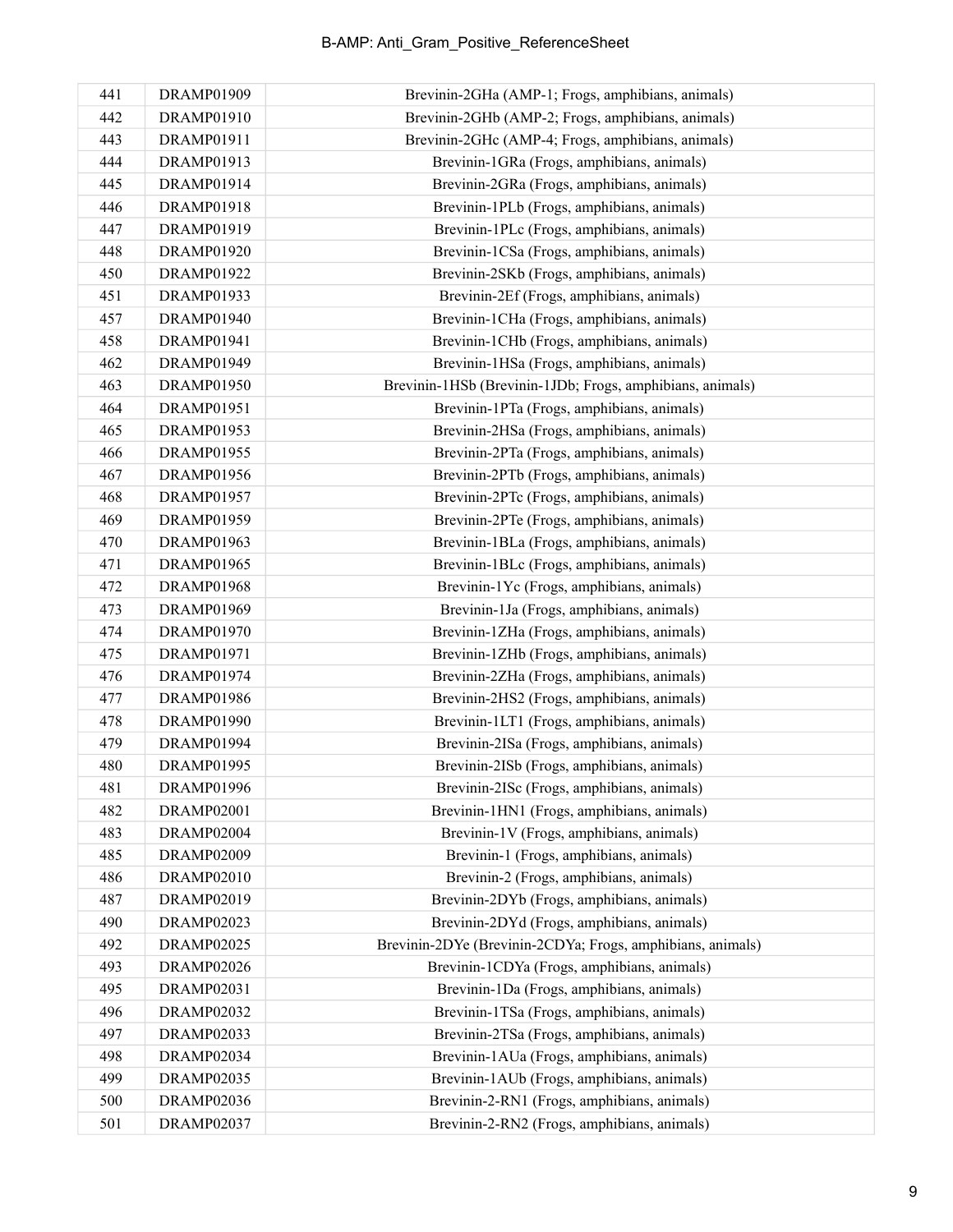| 502 | DRAMP02038        | Brevinin-1-OA1 (Frogs, amphibians, animals)                  |
|-----|-------------------|--------------------------------------------------------------|
| 504 | DRAMP02040        | Brevinin-1-OA12 (Frogs, amphibians, animals)                 |
| 505 | DRAMP02041        | Brevinin-1-OR1 (Frogs, amphibians, animals)                  |
| 506 | <b>DRAMP02042</b> | Brevinin-1-OR3 (Frogs, amphibians, animals)                  |
| 507 | DRAMP02043        | Brevinin-1-OR4 (Frogs, amphibians, animals)                  |
| 508 | DRAMP02044        | Brevinin-1-OR5 (Frogs, amphibians, animals)                  |
| 509 | DRAMP02045        | Brevinin-1-OR6 (Frogs, amphibians, animals)                  |
| 510 | DRAMP02046        | Brevinin-1-OR7 (Frogs, amphibians, animals)                  |
| 511 | DRAMP02047        | Brevinin-1-OR8 (Frogs, amphibians, animals)                  |
| 512 | <b>DRAMP02048</b> | Brevinin-1-OR9 (Frogs, amphibians, animals)                  |
| 513 | DRAMP02049        | Brevinin-1-OR10 (Frogs, amphibians, animals)                 |
| 514 | <b>DRAMP02050</b> | Brevinin-1-OR11 (Frogs, amphibians, animals)                 |
| 515 | <b>DRAMP02051</b> | Lividin-1 (Brevinin-1-OR2; Frogs, amphibians, animals)       |
| 516 | <b>DRAMP02052</b> | Lividin-2 (Brevinin-2-OR8; Frogs, amphibians, animals)       |
| 517 | <b>DRAMP02053</b> | Lividin-3 (Brevinin-2-OR1; Frogs, amphibians, animals)       |
| 518 | DRAMP02054        | Brevinin-2-OA1 (Frogs, amphibians, animals)                  |
| 519 | <b>DRAMP02055</b> | Brevinin-2-OA2 (Brevinin-2E-OG1; Frogs, amphibians, animals) |
| 520 | <b>DRAMP02056</b> | Brevinin-2-OA3 (Frogs, amphibians, animals)                  |
| 521 | <b>DRAMP02057</b> | Brevinin-2-OA4 (Frogs, amphibians, animals)                  |
| 522 | <b>DRAMP02058</b> | Brevinin-2-OA5 (Frogs, amphibians, animals)                  |
| 523 | DRAMP02059        | Brevinin-2-OA6 (Frogs, amphibians, animals)                  |
| 524 | <b>DRAMP02060</b> | Brevinin-2-OA7 (Frogs, amphibians, animals)                  |
| 525 | DRAMP02061        | Brevinin-2-OA8 (Frogs, amphibians, animals)                  |
| 526 | <b>DRAMP02062</b> | Brevinin-2-OR2 (Frogs, amphibians, animals)                  |
| 527 | DRAMP02063        | Brevinin-2-OR3 (Frogs, amphibians, animals)                  |
| 528 | DRAMP02064        | Brevinin-2-OR4 (Frogs, amphibians, animals)                  |
| 529 | <b>DRAMP02065</b> | Brevinin-2-OR5 (Frogs, amphibians, animals)                  |
| 530 | DRAMP02066        | Brevinin-2-OR6 (Frogs, amphibians, animals)                  |
| 531 | <b>DRAMP02067</b> | Brevinin-2-OR7 (Frogs, amphibians, animals)                  |
| 532 | <b>DRAMP02068</b> | Brevinin-2-OR9 (Frogs, amphibians, animals)                  |
| 533 | DRAMP02069        | Brevinin-2-OR10 (Frogs, amphibians, animals)                 |
| 534 | <b>DRAMP02070</b> | Brevinin-2-OW1 (Frogs, amphibians, animals)                  |
| 535 | <b>DRAMP02071</b> | Brevinin-2-OW2 (Frogs, amphibians, animals)                  |
| 536 | <b>DRAMP02072</b> | Brevinin-2-OW3 (Frogs, amphibians, animals)                  |
| 537 | <b>DRAMP02073</b> | Brevinin-1JDa (Frogs, amphibians, animals)                   |
| 538 | <b>DRAMP02075</b> | Brevinin-1JDc (Frogs, amphibians, animals)                   |
| 543 | <b>DRAMP02078</b> | Brevinin-1SY (Frogs, amphibians, animals)                    |
| 544 | <b>DRAMP02081</b> | Brevinin-1E (Frogs, amphibians, animals)                     |
| 545 | <b>DRAMP02084</b> | Brevinin-2E (Frogs, amphibians, animals)                     |
| 546 | DRAMP02101        | Brevinin-1RTa (Frogs, amphibians, animals)                   |
| 547 | DRAMP02102        | Brevinin-1RTb (Frogs, amphibians, animals)                   |
| 548 | DRAMP02104        | Brevinin-2RTa (Frogs, amphibians, animals)                   |
| 549 | DRAMP02105        | Brevinin-2RTb (Frogs, amphibians, animals)                   |
| 550 | DRAMP02114        | Raniseptin-1 (Rsp-1; Frogs, amphibians, animals)             |
| 551 | DRAMP02125        | Hylin-a1 (Hy-a1; Frogs, amphibians, animals)                 |
| 553 | DRAMP02128        | Kassorin-S (PreproKassorin-S; Frogs, amphibians, animals)    |
| 554 | DRAMP02129        | Kasstasin (Frogs, amphibians, animals)                       |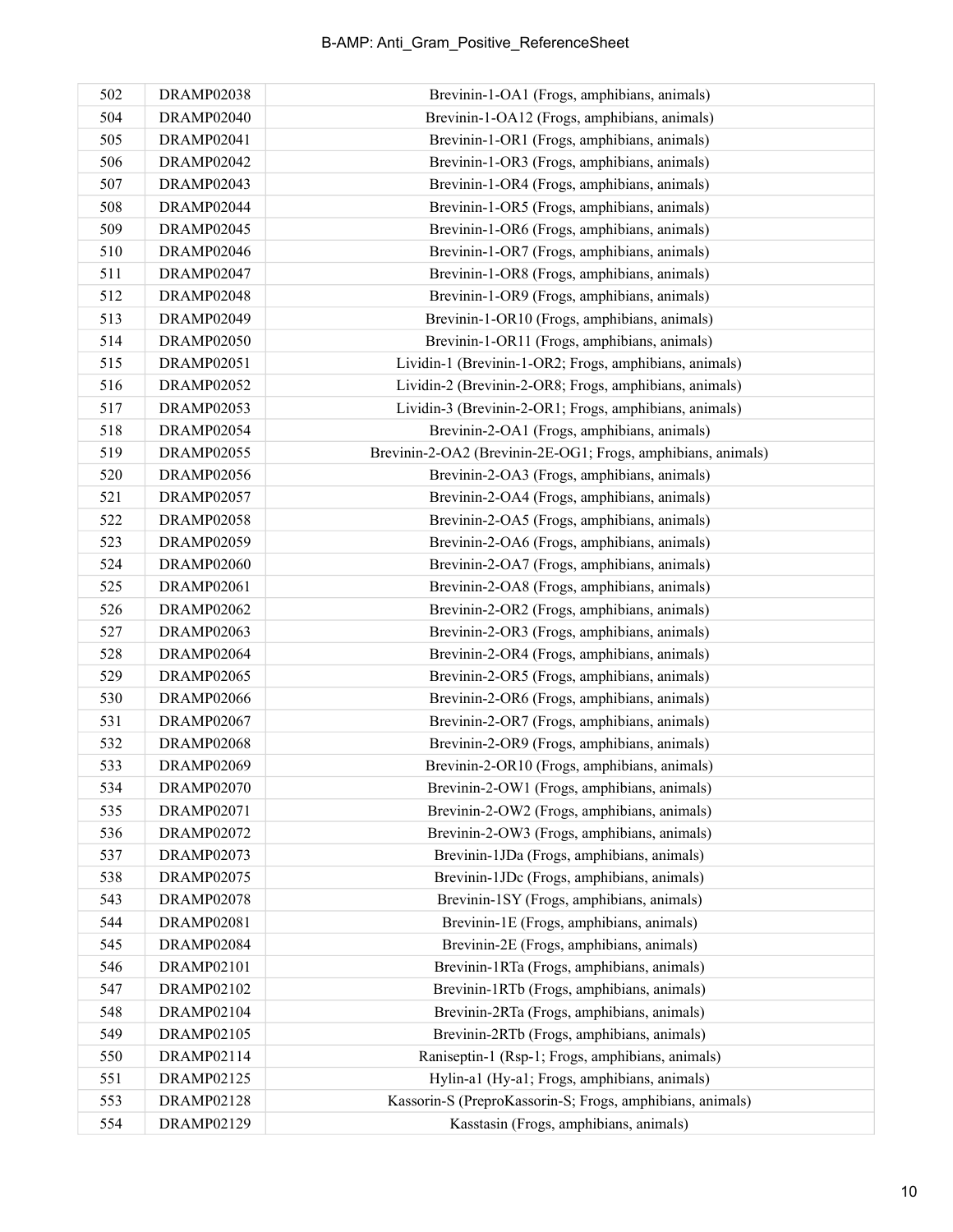| 555 | DRAMP02130        | Antimicrobial peptide 1 (XT-1; Frogs, amphibians, animals)               |
|-----|-------------------|--------------------------------------------------------------------------|
| 556 | DRAMP02131        | Antimicrobial peptide 2 (XT-2; Frogs, amphibians, animals)               |
| 557 | DRAMP02133        | Antimicrobial peptide 4 (XT-4; Frogs, amphibians, animals)               |
| 558 | DRAMP02135        | Antimicrobial peptide 6 (XT-6; Frogs, amphibians, animals)               |
| 559 | DRAMP02136        | Antimicrobial peptide 7 (XT-7; Frogs, amphibians, animals)               |
| 561 | DRAMP02219        | Ranatuerin-2AUa (Frogs, amphibians, animals)                             |
| 568 | <b>DRAMP02228</b> | Ranatuerin-1 (Frogs, amphibians, animals)                                |
| 569 | <b>DRAMP02229</b> | Ranatuerin-2 (Frogs, amphibians, animals)                                |
| 570 | <b>DRAMP02230</b> | Ranatuerin-3 (Frogs, amphibians, animals)                                |
| 571 | DRAMP02231        | Ranatuerin-4 (Frogs, amphibians, animals)                                |
| 572 | <b>DRAMP02233</b> | Ranatuerin-6 (Frogs, amphibians, animals)                                |
| 573 | DRAMP02234        | Ranatuerin-7 (Frogs, amphibians, animals)                                |
| 574 | <b>DRAMP02235</b> | Ranatuerin-8 (Frogs, amphibians, animals)                                |
| 575 | <b>DRAMP02236</b> | Ranatuerin-9 (Frogs, amphibians, animals)                                |
| 576 | <b>DRAMP02237</b> | Ranatuerin-2Ya (Frogs, amphibians, animals)                              |
| 577 | <b>DRAMP02238</b> | Ranatuerin-2ZHa (Frogs, amphibians, animals)                             |
| 578 | <b>DRAMP02239</b> | Ranatuerin-1Ga (Frogs, amphibians, animals)                              |
| 579 | DRAMP02241        | Ranatuerin-2G (Frogs, amphibians, animals)                               |
| 580 | <b>DRAMP01390</b> | Odorranain-T1 (OdT1; Frogs, amphibians, animals)                         |
| 581 | DRAMP01389        | Odorranain-S1 (OdS1; Frogs, amphibians, animals)                         |
| 582 | DRAMP02251        | Ranatuerin-2CSa (Frogs, amphibians, animals)                             |
| 583 | <b>DRAMP02252</b> | Ranatuerin 2SKa (Frogs, amphibians, animals)                             |
| 584 | <b>DRAMP01108</b> | Maximin-2 (Toads, amphibians, animals)                                   |
| 586 | DRAMP01107        | Maximin-1 (Toads, amphibians, animals)                                   |
| 587 | DRAMP02268        | Xenopsin precursor fragment (XPF; Frogs, amphibians, animals)            |
| 588 | DRAMP02269        | Antimicrobial peptide PGQ (PGQ; Frogs, amphibians, animals)              |
| 589 | DRAMP02271        | Magainin-2 (Magainin II; chain of Magainins; Frogs, amphibians, animals) |
| 590 | <b>DRAMP02272</b> | PGLa (chain of PYLa/PGLa A; Frogs, amphibians, animals)                  |
| 591 | <b>DRAMP02273</b> | PGLa-H (chain of PYLa/PGLa A; Frogs, amphibians, animals)                |
| 592 | DRAMP02274        | Ranacyclin-E (Frogs, amphibians, animals)                                |
| 593 | <b>DRAMP02275</b> | Ranacyclin-T (Frogs, amphibians, animals)                                |
| 594 | <b>DRAMP02276</b> | Ranacyclin B3 (Frogs, amphibians, animals)                               |
| 595 | DRAMP02277        | Ranacyclin B5 (Frogs, amphibians, animals)                               |
| 596 | <b>DRAMP02278</b> | Ranacyclin-B-RL1 (Frogs, amphibians, animals)                            |
| 597 | <b>DRAMP02279</b> | Ranacyclin-B-RN1 (Frogs, amphibians, animals)                            |
| 598 | <b>DRAMP02280</b> | Ranacyclin-B-RN2 (Frogs, amphibians, animals)                            |
| 599 | DRAMP02281        | Ranacyclin-B-RN6 (Frogs, amphibians, animals)                            |
| 600 | <b>DRAMP02282</b> | Ranacyclin-B-LK1 (Frogs, amphibians, animals)                            |
| 601 | <b>DRAMP02283</b> | Ranacyclin-B-LK2 (Frogs, amphibians, animals)                            |
| 602 | <b>DRAMP02288</b> | Gaegurin-RN1 (Frogs, amphibians, animals)                                |
| 603 | <b>DRAMP02289</b> | Gaegurin-RN4 (Frogs, amphibians, animals)                                |
| 604 | <b>DRAMP02290</b> | Gaegurin-RN5 (Frogs, amphibians, animals)                                |
| 605 | DRAMP02291        | Gaegurin-1 (Gaegurin 1; GGN1; Frogs, amphibians, animals)                |
| 606 | <b>DRAMP02292</b> | Gaegurin-2 (Gaegurin 2; GGN2; Frogs, amphibians, animals)                |
| 607 | <b>DRAMP02293</b> | Gaegurin-3 (Gaegurin 3; GGN3; Frogs, amphibians, animals)                |
| 608 | DRAMP02294        | Gaegurin-4 (Gaegurin 4; GGN4; Frogs, amphibians, animals)                |
| 609 | <b>DRAMP02295</b> | Gaegurin-5 (Gaegurin 5; GGN5; Brevinin-1EMa; Frogs, amphibians, animals) |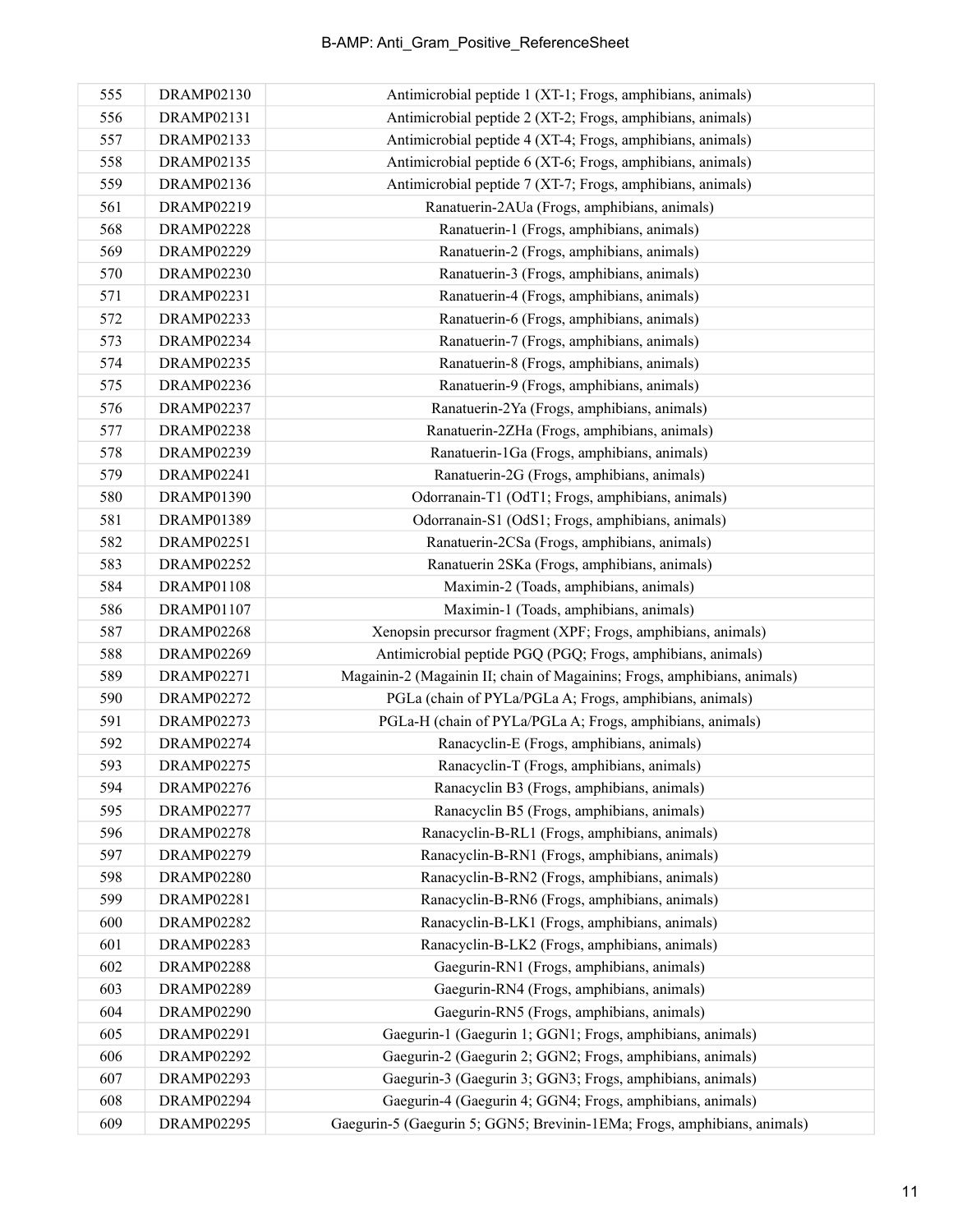| 610 | DRAMP02296        | Gaegurin-6 (Gaegurin 6; GGN6; Frogs, amphibians, animals)                           |
|-----|-------------------|-------------------------------------------------------------------------------------|
| 611 | DRAMP02300        | Guentherin (AMP-3; Frogs, amphibians, animals)                                      |
| 612 | <b>DRAMP02306</b> | Riparin-2.1 (Frogs, amphibians, animals)                                            |
| 613 | <b>DRAMP02307</b> | Deserticolin-1 (Frogs, amphibians, animals)                                         |
| 614 | <b>DRAMP02308</b> | Signiferin-2.1 (Frogs, amphibians, animals)                                         |
| 616 | DRAMP02314        | Hepcidin (fish, chordates, animals)                                                 |
| 617 | DRAMP02315        | Chrysophsin-1 (fish, chordates, animals)                                            |
| 618 | DRAMP02316        | Chrysophsin-2 (fish, chordates, animals)                                            |
| 619 | DRAMP02317        | Chrysophsin-3 (fish, chordates, animals)                                            |
| 620 | <b>DRAMP02318</b> | Grammistin Pp1 (Group II grammistin; fish, chordates, animals)                      |
| 621 | <b>DRAMP02320</b> | Grammistin PpIIb (Group II grammistin; fish, chordates, animals)                    |
| 622 | DRAMP02321        | Grammistin Pp3 (Group III grammistin; fish, chordates, animals)                     |
| 623 | DRAMP02324        | SAMP H1 (fish, chordates, animals)                                                  |
| 624 | <b>DRAMP02330</b> | Piscidin-1 (Pis-1; Piscidin 1; fish, chordates, animals)                            |
| 625 | DRAMP02331        | Piscidin-2 (Pis-2; fish, chordates, animals)                                        |
| 626 | DRAMP02336        | Oncorhyncin II (Oncorhyncin 2; fish, chordates, animals)                            |
| 627 | <b>DRAMP02337</b> | Oncorhyncin III (Oncorhyncin 3; fish, chordates, animals)                           |
| 628 | <b>DRAMP02347</b> | NRC-1 (fish, chordates, animals)                                                    |
| 629 | <b>DRAMP02348</b> | NRC-2 (fish, chordates, animals)                                                    |
| 630 | DRAMP02349        | NRC-3 (fish, chordates, animals)                                                    |
| 631 | <b>DRAMP02350</b> | Pleurocidin (NRC-4; fish, chordates, animals)                                       |
| 632 | DRAMP02351        | NRC-10 (fish, chordates, animals)                                                   |
| 633 | <b>DRAMP02352</b> | NRC-16 (fish, chordates, animals)                                                   |
| 634 | <b>DRAMP02354</b> | Pleurocidin-like peptide WFY (fish, chordates, animals)                             |
| 635 | DRAMP02357        | Pleurocidin-like peptide WF3 (NRC-5; fish, chordates, animals)                      |
| 636 | <b>DRAMP02358</b> | Pleurocidin-like peptide WF4 (NRC-6; fish, chordates, animals)                      |
| 637 | <b>DRAMP02359</b> | Pleurocidin-like peptide YT2 (NRC-7; fish, chordates, animals; Predicted)           |
| 638 | <b>DRAMP02360</b> | Pleurocidin-like peptide AP1 (NRC-11; fish, chordates, animals; Predicted)          |
| 639 | DRAMP02361        | Pleurocidin-like peptide AP2 (NRC-12; fish, chordates, animals; Predicted)          |
| 640 | DRAMP02362        | Pleurocidin-like peptide AP3 (NRC-13; fish, chordates, animals; Predicted)          |
| 641 | DRAMP02363        | Pleurocidin-like peptide GcSc4C5 (NRC-14; fish, chordates, animals)                 |
| 642 | DRAMP02364        | Pleurocidin-like peptide GcSc4B7 (NRC-15; fish, chordates, animals; Predicted)      |
| 643 | DRAMP02365        | Pleurocidin-like peptide GC3.8 (NRC-17; fish, chordates, animals; Predicted)        |
| 644 | <b>DRAMP02366</b> | Pleurocidin-like peptide GC3.2 (NRC-18; fish, chordates, animals; Predicted)        |
| 645 | DRAMP02367        | Pleurocidin-like peptide Hb26 (NRC-19; fish, chordates, animals; Predicted)         |
| 646 | <b>DRAMP02368</b> | Pleurocidin-like peptide Hb18 (NRC-20; fish, chordates, animals; Predicted)         |
| 648 | <b>DRAMP02376</b> | Grammistin Gs 1 (Grammistin Gs F; Group I grammistin; soapfish, chordates, animals) |
| 649 | DRAMP02377        | Grammistin Gs 2 (Grammistin Gs G; Group I grammistin; soapfish, chordates, animals) |
| 650 | <b>DRAMP02378</b> | Grammistin Gs A (Group III grammistin; soapfish, chordates, animals)                |
| 651 | <b>DRAMP02379</b> | Grammistin Gs B (Group II grammistin; soapfish, chordates, animals)                 |
| 652 | <b>DRAMP02380</b> | Grammistin Gs C (Group III grammistin; soapfish, chordates, animals)                |
| 657 | <b>DRAMP02390</b> | Astacidin 2 (crayfish, Arthropods, animals)                                         |
| 658 | DRAMP02391        | Hematopoietic antimicrobial peptide-37 (MgCath37; hagfishes, chordates, animals)    |
| 659 | DRAMP02393        | HFIAP-1 (HFIAP-2; hagfishes, chordates, animals)                                    |
| 660 | DRAMP02394        | HFIAP-3 (hagfishes, chordates, animals)                                             |
| 661 | DRAMP02395        | Aurelin (jellyfish, chordates, animals)                                             |
| 662 | <b>DRAMP02397</b> | Big defensin (RPD-1)                                                                |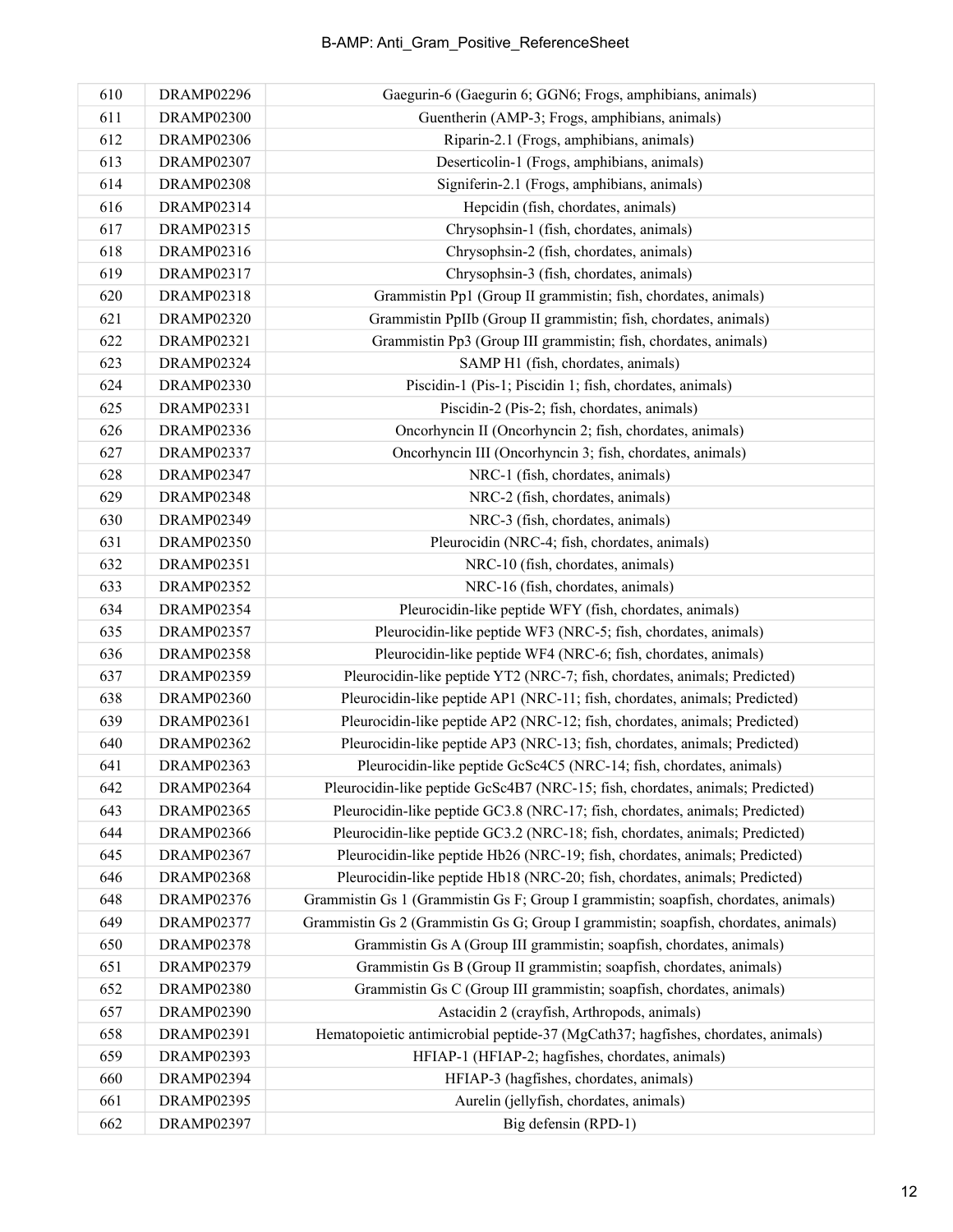| 663 | DRAMP02402        | Antimicrobial peptide scolopin-1                                                        |
|-----|-------------------|-----------------------------------------------------------------------------------------|
| 664 | DRAMP02403        | Antimicrobial peptide scolopin-2                                                        |
| 665 | DRAMP02409        | M-theraphotoxin-Gr1a (M-TRTX-Gr1a; GsMTx-4)                                             |
| 666 | DRAMP02410        | Antimicrobial peptide lumbricin-1                                                       |
| 667 | DRAMP02411        | Armadillidin (Glyc-rich)                                                                |
| 668 | DRAMP02412        | Panusin (Defensin-like peptide 7, PaD7)                                                 |
| 670 | <b>DRAMP02421</b> | Hlgut-defensin (H. longicornis midgut defensin; Ticks, Arthropods, animals)             |
| 671 | <b>DRAMP02422</b> | Hlsal-defensin (H. longicornis salivary gland defensin; Ticks, Arthropods, animals)     |
| 672 | <b>DRAMP02423</b> | HIMS-defensin (Ticks, Arthropods, animals)                                              |
| 673 | <b>DRAMP02425</b> | Ixosin-B (Ticks, Arthropods, animals)                                                   |
| 674 | <b>DRAMP02427</b> | Ixodes ricinus defensin def1 (Ticks, Arthropods, animals)                               |
| 675 | <b>DRAMP02428</b> | Ixodes ricinus defensin def2 (Ticks, Arthropods, animals)                               |
| 678 | DRAMP02432        | Antimicrobial peptide ISAMP (Ticks, Arthropods, animals)                                |
| 680 | DRAMP02434        | Antimicrobial peptide lumbricin-PG (Lumbricin-PG)                                       |
| 683 | <b>DRAMP02445</b> | Antimicrobial protein BL-A60                                                            |
| 684 | DRAMP02446        | Antimicrobial protein 1 (Antimicrobial protein AN5-1)                                   |
| 686 | <b>DRAMP02456</b> | L-amino-acid oxidase (LAAO; LAO; Dactylomelin-P)                                        |
| 687 | <b>DRAMP02470</b> | Nosiheptide (NOS; Antibiotic 9671-RP)                                                   |
| 688 | <b>DRAMP02473</b> | Cathelicidin-BF (Cathelicidin-related protein; Snakes, reptiles, animals)               |
| 689 | <b>DRAMP02474</b> | cathelicidin-BF15 (Snakes, reptiles, animals)                                           |
| 690 | DRAMP02478        | L-amino-acid oxidase (Bm-LAO; LAAO; LAO; Snakes, reptiles, animals)                     |
| 692 | <b>DRAMP02522</b> | L-amino-acid oxidase (LAAO, LAO, Oh-LAAO; Snakes, reptiles, animals)                    |
| 693 | <b>DRAMP02573</b> | Penaeidin-3a (Pen-3a; shrimps, Arthropods, animals)                                     |
| 694 | <b>DRAMP02574</b> | [T8A]-Penaeidin-3a ([T8A]-Pen-3a; shrimps, Arthropods, animals)                         |
| 695 | <b>DRAMP18370</b> | Crinicepsin-2 (insects, arthropods, invertebrates, animals)                             |
| 696 | <b>DRAMP18371</b> | Crinicepsin-1 (insects, arthropods, invertebrates, animals)                             |
| 697 | <b>DRAMP02584</b> | Penaeidin-4a (Pen-4a; shrimps, Arthropods, animals)                                     |
| 698 | <b>DRAMP02586</b> | Penaeidin-2d (Pen-2d; shrimps, Arthropods, animals)                                     |
| 699 | DRAMP02591        | Penaeidin-4d (Pen-4d; shrimps, Arthropods, animals)                                     |
| 700 | <b>DRAMP02603</b> | Putative antimicrobial peptide A Northern Europe Heligoland (chordates, animals)        |
| 705 | <b>DRAMP02740</b> | TBD-1 (Turtle beta-defensin 1; Reptiles, animals)                                       |
| 706 | DRAMP02768        | Pilosulin-1 (Myr b I; ants, insects, animals)                                           |
| 709 | DRAMP02777        | Rhinocerosin (Insects, animals)                                                         |
| 710 | <b>DRAMP02778</b> | Defensin (Insects, animals)                                                             |
| 711 | <b>DRAMP02779</b> | Defensin-A (Defensin A; Insects, animals)                                               |
| 712 | <b>DRAMP02780</b> | Defensin-B (Defensin B; Insects, animals)                                               |
| 713 | <b>DRAMP02802</b> | Paneth cell-specific alpha-defensin 1 (DEFA1; horse defensin; houses, mammals, animals) |
| 714 | DRAMP02809        | Myticin-B (Myt B; Cys-rich; molluscas, animals)                                         |
| 715 | DRAMP02811        | Defensin MGD-1 (molluscas, animals)                                                     |
| 716 | DRAMP02813        | Conolysin-Mt1                                                                           |
| 717 | DRAMP02817        | Pyrrhocoricin                                                                           |
| 718 | DRAMP02835        | Enkelytin (one chain of Proenkephalin-A; mammals, animals)                              |
| 719 | DRAMP01381        | Odorranain-K1 (OdK1; Frogs, amphibians, animals)                                        |
| 720 | DRAMP01383        | Odorranain-M1 (OdM1; Frogs, amphibians, animals)                                        |
| 721 | DRAMP02841        | Lumbricin $I(6-34)$                                                                     |
| 722 | DRAMP02843        | chain a, Structure Of An Indolicidin Peptide Derivative                                 |
| 723 | DRAMP02844        | CP10A (Indolicidin peptide derivative; mammals, animals)                                |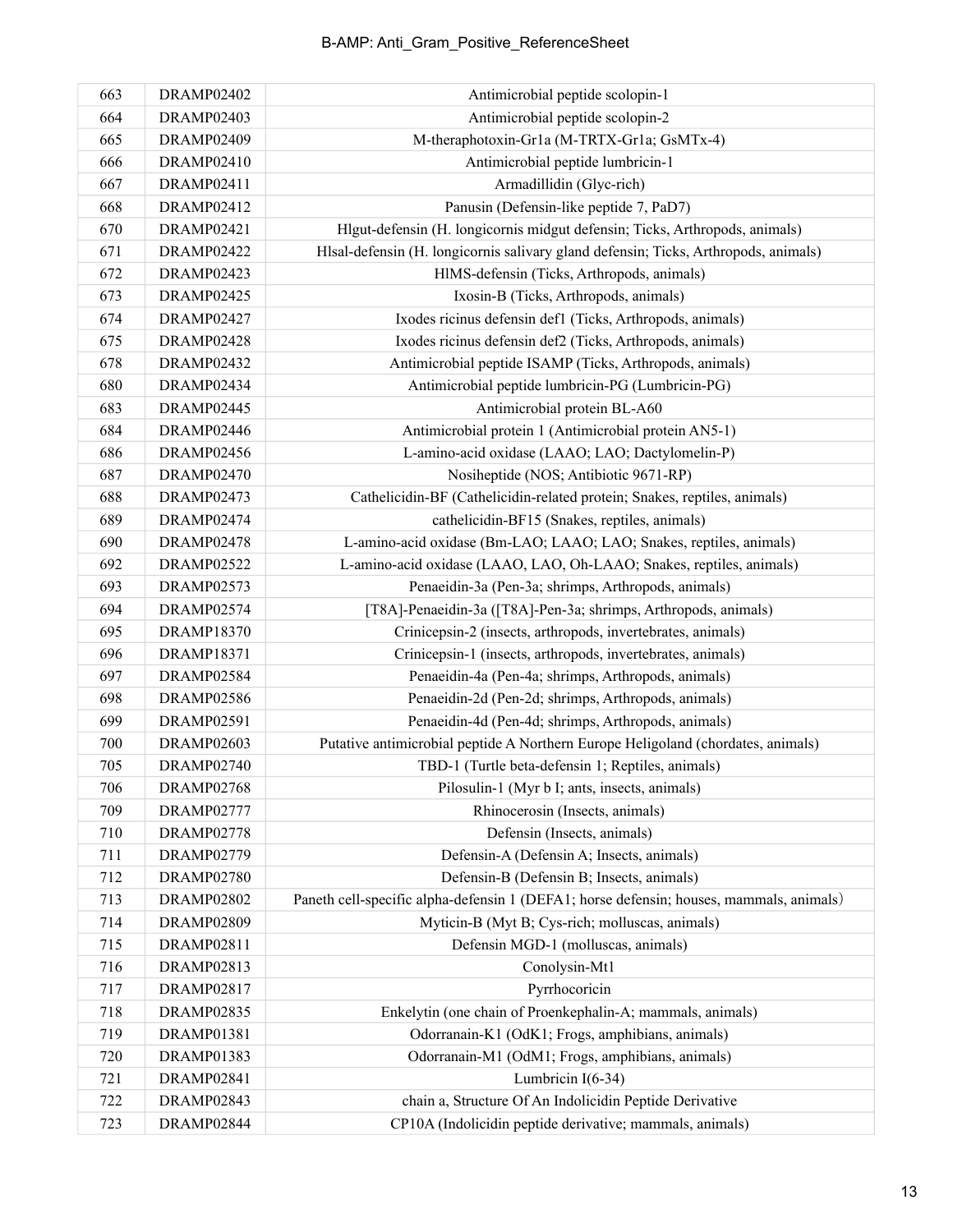| 724 | DRAMP02845        | CP-11 (cathelicidin; mammals, animals)                                                                    |
|-----|-------------------|-----------------------------------------------------------------------------------------------------------|
| 726 | DRAMP02851        | Cathelicidin-1 (Bactenecin-1, Bac1; Cyclic dodecapeptide; mammals, animals)                               |
| 727 | DRAMP02854        | Cathelicidin-5 (Antibacterial peptide BMAP-28)                                                            |
| 728 | <b>DRAMP02855</b> | Cathelicidin-6 (Antibacterial peptide BMAP-27)                                                            |
| 730 | DRAMP02859        | Bovine Beta-defensin 2 (bBD-2; BNBD-2; BNDB-2; mammals, animals)                                          |
| 731 | DRAMP02860        | Bovine Beta-defensin 3 (bBD-3; BNBD-3; BNDB-3; mammals, animals)                                          |
| 732 | DRAMP02861        | Bovine Beta-defensin 4 (bBD-4; BNBD-4; BNDB-4; mammals, animals)                                          |
| 734 | DRAMP02863        | Bovine Beta-defensin 6 (bBD-6; BNBD-6; BNDB-6; mammals, animals)                                          |
| 735 | DRAMP02865        | Bovine Beta-defensin 8 (bBD-8; BNBD-8; BNDB-8; mammals, animals)                                          |
| 736 | <b>DRAMP02866</b> | Bovine Beta-defensin 9 (bBD-9; BNBD-9; BNDB-9; mammals, animals)                                          |
| 737 | DRAMP02867        | Bovine Beta-defensin 10 (bBD-10; BNBD-10; BNDB-10; mammals, animals)                                      |
| 738 | DRAMP02868        | Bovine Beta-defensin 11 (bBD-11; BNBD-11; BNDB-11; mammals, animals)                                      |
| 739 | DRAMP02869        | Bovine Beta-defensin 12 (bBD-12; BNBD-12; BNDB-12; mammals, animals)                                      |
| 740 | <b>DRAMP02870</b> | Bovine Beta-defensin 13 (bBD-13; BNBD-13; BNDB-13; mammals, animals)                                      |
| 741 | <b>DRAMP02872</b> | Myeloid antimicrobial peptide BMAP-27 (1-18) (mammals, animals)                                           |
| 742 | <b>DRAMP02873</b> | Myeloid antimicrobial peptide BMAP-28 (1-18) (mammals, animals)                                           |
| 743 | <b>DRAMP02875</b> | Vasostatin-1 (VS-1; N-terminal fragment of Chromogranin-A; mammals, animals)                              |
| 744 | <b>DRAMP02877</b> | mBMAP28 (mammals, animals)                                                                                |
| 745 | <b>DRAMP02878</b> | Tracheal antimicrobial peptide (TAP; mammals, animals)                                                    |
| 746 | DRAMP02903        | Bombin H7                                                                                                 |
| 751 | DRAMP02922        | Canine beta-defensin (dogs, mammals, animals)                                                             |
| 752 | DRAMP02923        | cBD-1 (Canine beta-defensin 1; dogs, mammals, animals)                                                    |
| 753 | <b>DRAMP18367</b> | Chaxapeptin (a class 2 lasso peptide; class 1 microcin, bacteriocins)                                     |
| 755 | DRAMP02925        | Cathelicidin (dogs, mammals, animals)                                                                     |
| 756 | DRAMP02931        | Arasin-likeSp (crabs, Arthropods, animals)                                                                |
| 757 | DRAMP02932        | GRPSp (crabs, Arthropods, animals)                                                                        |
| 758 | DRAMP02933        | Polyphemusin-1 (PM1; crabs, Arthropods, animals)                                                          |
| 759 | DRAMP02934        | PM1-S (linear derivative of PM1)                                                                          |
| 761 | <b>DRAMP02951</b> | PtALF6 (Portunus trituberculatus anti-lipopolysaccharide factor isoform 6; crabs, Arthropods,<br>animals) |
| 762 | DRAMP02952        | PtALF7 (Portunus trituberculatus anti-lipopolysaccharide factor isoform 7; crabs, Arthropods,<br>animals) |
| 763 | DRAMP02953        | Arasin-1 (Pro-rich, Arg-rich; crabs, Arthropods, animals)                                                 |
| 764 | DRAMP02956        | Dolabellanin B2                                                                                           |
| 765 | DRAMP02959        | Antibacterial protein PR-39 (pigs, mammals, animals)                                                      |
| 766 | DRAMP02960        | Antibacterial peptide PMAP-23 (Myeloid antibacterial peptide 23; pigs, mammals, animals)                  |
| 767 | DRAMP02961        | Antibacterial peptide PMAP-37 (Myeloid antibacterial peptide 37; pigs, mammals, animals)                  |
| 768 | DRAMP02962        | Antibacterial peptide PMAP-36 (Myeloid antibacterial peptide 36; pigs, mammals, animals)                  |
| 769 | DRAMP02963        | PMAP-36(1-20)                                                                                             |
| 770 | DRAMP02964        | PMAP-36(1-34)                                                                                             |
| 771 | DRAMP02965        | PMAP-36(1-35)2                                                                                            |
| 772 | DRAMP02966        | DBI(32-86) (pigs, mammals, animals)                                                                       |
| 773 | DRAMP02970        | Protegrin-1 (Protegrin 1; PG-1; pigs, mammals, animals)                                                   |
| 774 | DRAMP02975        | Tritrpticin (Trp-rich; pigs, mammals, animals)                                                            |
| 776 | DRAMP01376        | Odorranain-F1 (OdF1; Frogs, amphibians, animals)                                                          |
| 777 | <b>DRAMP01377</b> | Odorranain-G1 (OdG1; Frogs, amphibians, animals)                                                          |
| 778 | DRAMP02995        | Hymenoptaecin (Insects, animals)                                                                          |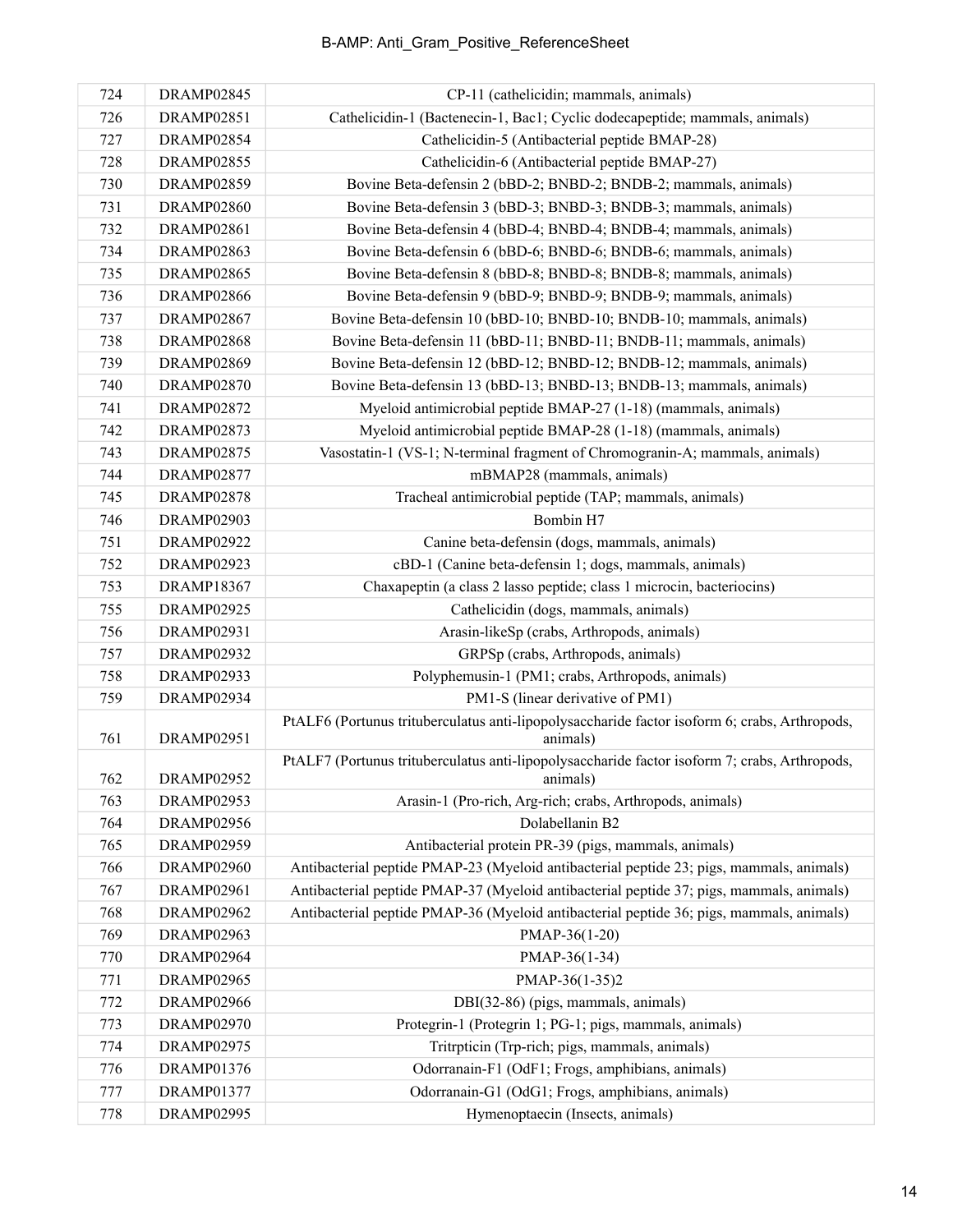| 779 | DRAMP02996        | Apidaecin-2 (Apidaecin II; Insects, animals)                                                  |
|-----|-------------------|-----------------------------------------------------------------------------------------------|
| 780 | <b>DRAMP01378</b> | Odorranain-H1 (OdH1; Frogs, amphibians, animals)                                              |
| 781 | <b>DRAMP02998</b> | Apidaecin-1A (Apidaecin IA; Insects, animals)                                                 |
| 782 | DRAMP02999        | Jellein-1 (Jelleine-I; chain of Major royal jelly protein 1; Insects, animals)                |
| 783 | <b>DRAMP03000</b> | Jellein-2 (Jelleine-II; chain of Major royal jelly protein 1; Insects, animals)               |
| 784 | <b>DRAMP03001</b> | Jellein-3 (Jelleine-III; Insects, animals)                                                    |
| 785 | <b>DRAMP03002</b> | Melittin (Allergen Api m 3; Allergen Api m III; Insects, animals)                             |
| 786 | DRAMP03003        | Melectin (MEP; Insects, animals)                                                              |
| 787 | <b>DRAMP03007</b> | Osmin (Insects, animals)                                                                      |
| 788 | DRAMP03019        | Mastoparan PDD-B                                                                              |
| 789 | <b>DRAMP03020</b> | Mastoparan PDD-A                                                                              |
| 790 | <b>DRAMP03021</b> | Mastoparan PMM                                                                                |
| 791 | <b>DRAMP03022</b> | Mastoparan MP                                                                                 |
| 792 | <b>DRAMP03028</b> | Mastoparan-1 (MP-1; Venom protein MP-1; Insects, animals)                                     |
| 793 | <b>DRAMP03033</b> | Mastoparan-like peptide 12a (Insects, animals)                                                |
| 794 | DRAMP03034        | Mastoparan-like peptide 12b (Insects, animals)                                                |
| 795 | <b>DRAMP03035</b> | Mastoparan-like peptide 12c (Insects, animals)                                                |
| 796 | <b>DRAMP03036</b> | Mastoparan-like peptide 12d (Insects, animals)                                                |
| 797 | <b>DRAMP03037</b> | Eumenitin (Er-12; Insects, animals)                                                           |
| 798 | <b>DRAMP03038</b> | Eumenitin-R (Insects, animals)                                                                |
| 799 | <b>DRAMP03039</b> | Eumenitin-F (Insects, animals)                                                                |
| 800 | DRAMP03040        | Eumenine mastoparan-EF (EMP-EF; Insects, animals)                                             |
| 801 | DRAMP03041        | Eumenine mastoparan-ER (EMP-ER; Insects, animals)                                             |
| 802 | DRAMP03042        | Eumenine mastoparan-AF (EMP-AF; Af-113; Insects, animals)                                     |
| 803 | DRAMP03043        | Agelaia-mastoparan (Agelaia-MP; Insects, animals)                                             |
| 804 | DRAMP03044        | Protonectin (Agelaia-chemotactic peptide, Agelaia-CP; Insects, animals)                       |
| 805 | <b>DRAMP03045</b> | Defensin-NV (Insects, animals)                                                                |
| 806 | DRAMP03046        | Orancis-protonectin (chain of Venom peptide 2-long; Venom peptide 2, OdVP2; Insects, animals) |
| 807 | <b>DRAMP03047</b> | Venom peptide 2-long (OdVP2L; analog of OdVP2; Insects, animals)                              |
| 808 | <b>DRAMP03050</b> | Dominulin-A (Insects, animals)                                                                |
| 809 | <b>DRAMP03051</b> | Dominulin-B (Insects, animals)                                                                |
| 810 | DRAMP03052        | PP13 (Insects, animals)                                                                       |
| 811 | DRAMP03053        | PP102 (Insects, animals)                                                                      |
| 812 | DRAMP03054        | PP113 (Insects, animals)                                                                      |
| 813 | <b>DRAMP03055</b> | PP30 (Pro-rich; abaecin-like; Insects, animals)                                               |
| 814 | <b>DRAMP03056</b> | Decoralin (Insects, animals)                                                                  |
| 815 | <b>DRAMP03057</b> | Thanatin (Insects, animals)                                                                   |
| 818 | <b>DRAMP03075</b> | Cecropin-D                                                                                    |
| 819 | <b>DRAMP03089</b> | Drosophila cecropin-A1/A2 (Insects, animals)                                                  |
| 820 | <b>DRAMP03090</b> | Drosophila cecropin B (CecB; Insects, animals)                                                |
| 821 | <b>DRAMP03095</b> | Andropin (Insects, animals)                                                                   |
| 822 | <b>DRAMP03096</b> | Metchnikowin-2 (Insects, animals)                                                             |
| 823 | <b>DRAMP18495</b> | Gomesin (Gm; Spiders, arachnids, Chelicerata, arthropods, invertebrates, animals)             |
| 825 | DRAMP03104        | Sapecin (defensins; Insects, animals)                                                         |
| 826 | DRAMP03113        | SK84 (Gly-rich; Insects, animals)                                                             |
| 827 | DRAMP03116        | Ceratotoxin-C (Insects, animals)                                                              |
| 828 | DRAMP03117        | Drosophila cecropin-A1 (Insects, animals)                                                     |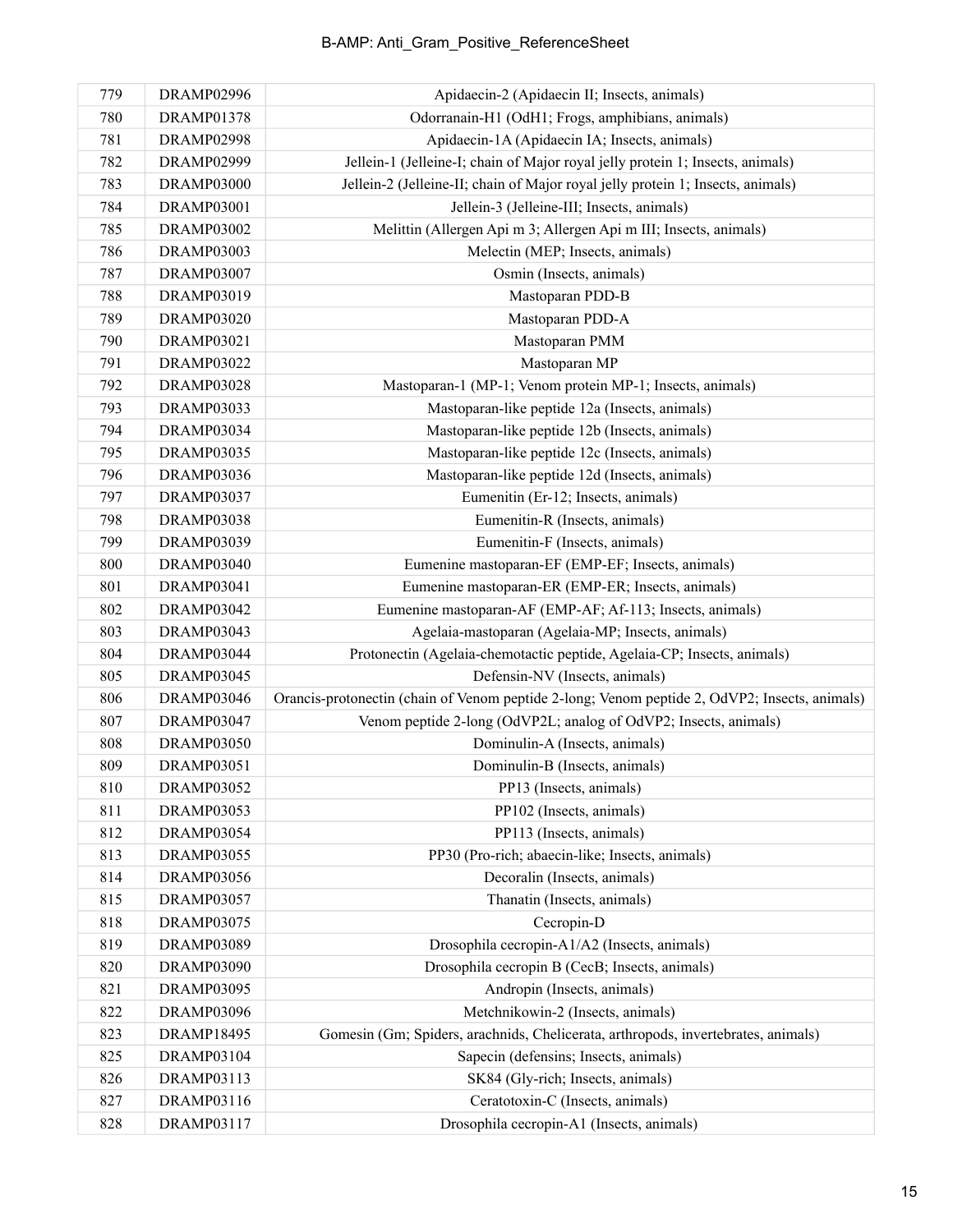| 829 | DRAMP03137        | Defensin-A (AaeDefA; Insects, animals)                                                                |
|-----|-------------------|-------------------------------------------------------------------------------------------------------|
| 830 | DRAMP03138        | Cecropin-A (Insects, animals)                                                                         |
| 831 | <b>DRAMP03140</b> | Anopheles cecropin-A amidated isoform (Insects, animals)                                              |
| 832 | DRAMP03150        | Gambicin (Insects, animals)                                                                           |
| 833 | DRAMP03153        | 27 kDa antibacterial protein                                                                          |
| 834 | DRAMP03162        | Phlebotomus duboscqi defensin (PduDef; defensins; Insects, animals)                                   |
| 835 | DRAMP03166        | P15 (deer beta-defensin; ruminant, animals)                                                           |
| 837 | DRAMP03173        | Arenicin-1 (Ar-1; marine polychaeta, animals)                                                         |
| 839 | DRAMP03181        | Spinigerin (Insects, animals)                                                                         |
| 840 | DRAMP03186        | Spheniscin-2 (Sphe-2; penguin avian beta-defensin 103b; birds ,animals)                               |
| 841 | DRAMP03187        | Beta defensin 1(BD-1; mammals, animals)                                                               |
| 845 | DRAMP03198        | Alpha-defensin PhD-4 (primates, mammals, animals)                                                     |
| 846 | DRAMP03215        | Gomesin (Gm; spiders, Arthropods, animals)                                                            |
| 847 | DRAMP03216        | Oxyopinin-4a (Oxt-4a; spiders, Arthropods, animals)                                                   |
| 848 | <b>DRAMP03217</b> | M-oxotoxin-Ot1a (Oxyopinin-1, Oxki1; spiders, Arthropods, animals)                                    |
| 849 | <b>DRAMP03222</b> | M-ctenitoxin-Cs1a (M-CNTX-Cs1a; Cupiennin-1a; spiders, Arthropods, animals)                           |
| 850 | <b>DRAMP03225</b> | M-ctenitoxin-Cs1d (M-CNTX-Cs1d; Cupiennin-1d; spiders, Arthropods, animals)                           |
| 851 | DRAMP03226        | M-zodatoxin-Lt1a (M-ZDTX-Lt1a; Latarcin-1, Ltc-1, Ltc1; spiders, Arthropods, animals)                 |
| 852 | <b>DRAMP03227</b> | M-zodatoxin-Lt2a (M-ZDTX-Lt2a; Latarcin-2a, Ltc-2a, Ltc2a; spiders, Arthropods, animals)              |
| 853 | <b>DRAMP03229</b> | M-zodatoxin-Lt3a (M-ZDTX-Lt3a; Latarcin-3a, Ltc-3a; spiders, Arthropods, animals)                     |
| 854 | <b>DRAMP03230</b> | M-zodatoxin-Lt3b (M-ZDTX-Lt3b; Latarcin-3b, Ltc-3b; spiders, Arthropods, animals)                     |
| 855 | DRAMP03231        | M-zodatoxin-Lt4a (M-ZDTX-Lt4a; Latarcin-4a, Ltc-4a; spiders, Arthropods, animals)                     |
| 856 | <b>DRAMP03232</b> | M-zodatoxin-Lt4b (M-ZDTX-Lt4b; Latarcin-4b, Ltc-4b; spiders, Arthropods, animals)                     |
| 857 | DRAMP03233        | M-zodatoxin-Lt5a (M-ZDTX-Lt5a; Latarcin-5, Ltc-5; spiders, Arthropods, animals)                       |
| 858 | <b>DRAMP03236</b> | M-zodatoxin-Lt8a (M-ZDTX-Lt8a; Cytoinsectotoxin-1a, CIT-1a; spiders, Arthropods, animals)             |
| 859 | DRAMP03253        | M-lycotoxin-Ls3a (M-LCTX-Ls3a; Lycocitin-1; spiders, Arthropods, animals)                             |
| 860 | <b>DRAMP03254</b> | M-lycotoxin-Ls3b (M-LCTX-Ls3b; Lycocitin-2; spiders, Arthropods, animals)                             |
| 861 | <b>DRAMP03278</b> | M-lycotoxin-Hc1a (M-LCTX-Hc1a; Lycotoxin I; spiders, Arthropods, animals)                             |
| 862 | <b>DRAMP03279</b> | M-lycotoxin-Hc2a (M-LCTX-Hc2a; Lycotoxin-2; Lycotoxin II; spiders, Arthropods, animals)               |
| 863 | <b>DRAMP03280</b> | AcAMP (A. clavatus antimicrobial peptide)                                                             |
| 864 | <b>DRAMP03285</b> | Ostricacin-1 (Beta-defensin 2; Birds, animals)                                                        |
| 865 | DRAMP03286        | Ostricacin-2 (Beta-defensin 1; Birds, animals)                                                        |
| 866 | DRAMP03287        | Ostricacin-3 (Beta-defensin 7; Birds, animals)                                                        |
| 867 | <b>DRAMP03288</b> | Ostricacin-4 (Beta-defensin 8; Birds, animals)                                                        |
| 868 | DRAMP03311        | Stomoxyn (Insects, animals)                                                                           |
| 870 | DRAMP03320        | Pore-forming peptide ameobapore A (EH-APP; saposin-like protein)                                      |
| 873 | DRAMP03405        | mCRAMP-1 (mouse cathelin-related antimicrobial peptide 1; cathelicidin; Rodents, mammals,<br>animals) |
|     |                   | mCRAMP-2 (mouse cathelin-related antimicrobial peptide 2; cathelicidin; Rodents, mammals,             |
| 874 | DRAMP03406        | animals)                                                                                              |
| 875 | DRAMP03419        | Neutrophil antibiotic peptide NP-1 (RatNP-1; Rodents, mammals, animals)                               |
| 876 | <b>DRAMP03422</b> | Neutrophil antibiotic peptide NP-4 (RatNP-4; Rodents, mammals, animals)                               |
| 878 | DRAMP03464        | Cryptonin (Insects, animals)                                                                          |
| 880 | DRAMP03467        | Antibacterial napin (Plants)                                                                          |
| 881 | <b>DRAMP03471</b> | Recombinant Crassostrea Gigas Defensin (Cg-Def; molluscs, animals)                                    |
| 882 | <b>DRAMP03472</b> | cgUbiquitin                                                                                           |
| 884 | <b>DRAMP03477</b> | Polybia-CP (Polybia chemotactic peptide; Venom protein CP; Insects, animals)                          |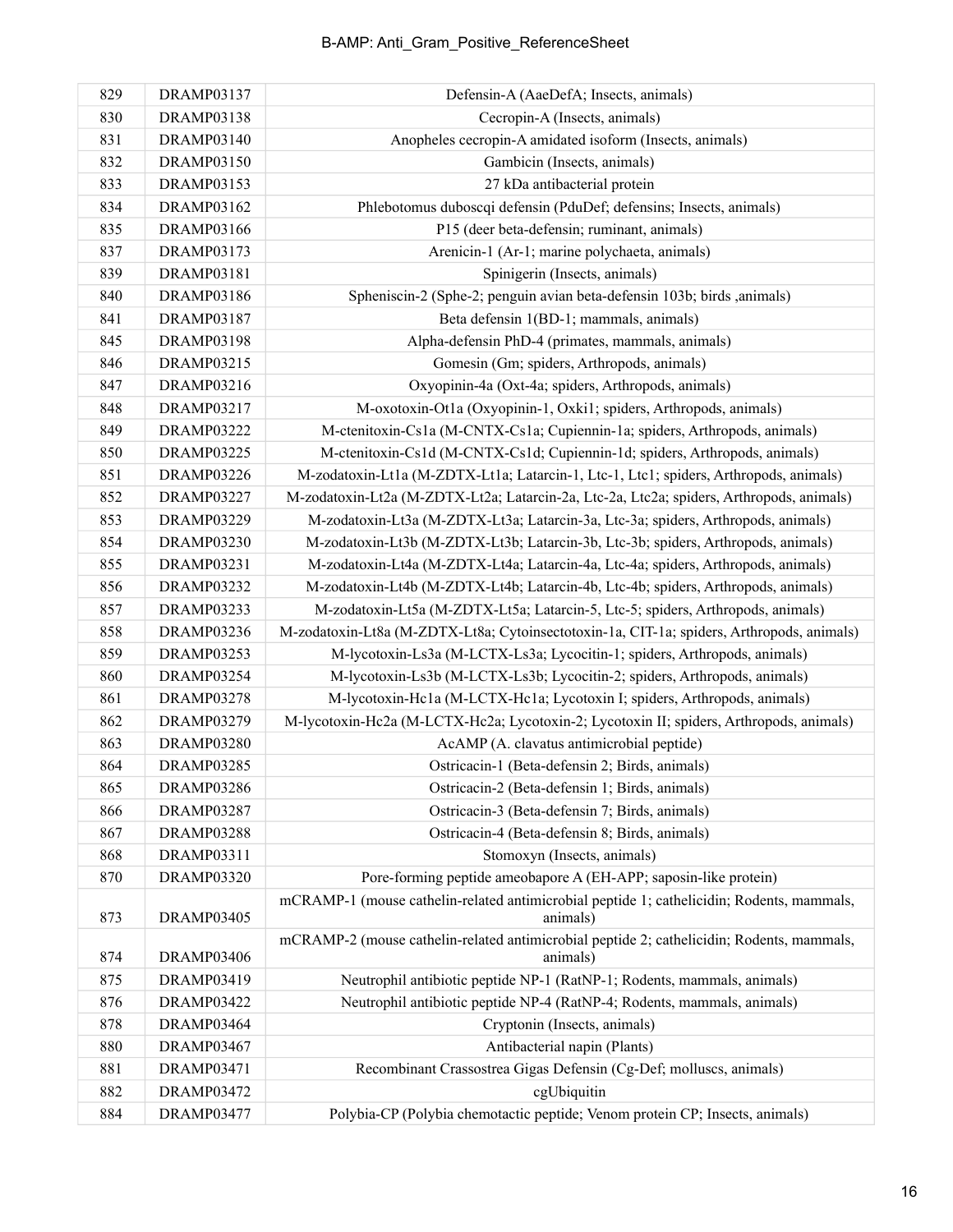## B-AMP: Anti\_Gram\_Positive\_ReferenceSheet

| 885 | DRAMP03486        | Manduca Sexta Moricin (MS moricin; Insects, animals)                                                   |
|-----|-------------------|--------------------------------------------------------------------------------------------------------|
| 887 | <b>DRAMP03507</b> | Cecropin-B (Insects, animals)                                                                          |
| 888 | DRAMP03513        | G. mellonella moricin-like peptide A (Gm-mlpA; Insects, animals; Predicted)                            |
| 889 | DRAMP03514        | G. mellonella moricin-like peptide B (Gm-mlpB; Insects, animals; Predicted)                            |
| 890 | DRAMP03515        | Moricin-like peptide C1 (Gm-mlpC1; Insects, animals; Predicted)                                        |
| 891 | <b>DRAMP03516</b> | Moricin-like peptide C2 (Gm-mlpC2; Insects, animals; Predicted)                                        |
| 892 | <b>DRAMP03517</b> | Moricin-like peptide C3 (Gm-mlpC3; Insects, animals; Predicted)                                        |
| 895 | <b>DRAMP03520</b> | Cecropin-D-like peptide (Insects, animals)                                                             |
| 896 | <b>DRAMP03521</b> | Proline-rich antimicrobial peptide 1 (Insects, animals)                                                |
| 897 | <b>DRAMP03523</b> | Anionic antimicrobial peptide 2 (Insects, animals)                                                     |
| 898 | <b>DRAMP03524</b> | Lebocin-like anionic peptide 1 (Insects, animals)                                                      |
| 899 | <b>DRAMP03525</b> | Apolipophorin-3 (Apolipophorin-III; Insects, animals)                                                  |
| 900 | <b>DRAMP03526</b> | Proline-rich antimicrobial peptide 2 (Insects, animals)                                                |
| 901 | <b>DRAMP03527</b> | Gm defensin-like peptide (Insects, animals)                                                            |
| 903 | <b>DRAMP03532</b> | Moricin-1 (Insects, animals)                                                                           |
| 908 | <b>DRAMP03567</b> | KR-20 (Derived from LL-37)                                                                             |
| 909 | <b>DRAMP03568</b> | RK-31 (Derived from LL-37)                                                                             |
| 910 | <b>DRAMP03569</b> | KS-30 (Derived from LL-37)                                                                             |
| 911 | <b>DRAMP03570</b> | LL-23 (Derived from LL-37)                                                                             |
| 912 | <b>DRAMP03571</b> | Antibacterial protein LL-37 (one chain of hCAP-18; Human, mammals, animals)                            |
| 915 | <b>DRAMP03598</b> | Human beta-defensin 2 (hBD-2; Defensin, beta 2; Beta-defensin 4A; Human, mammals, animals)             |
| 916 | <b>DRAMP03599</b> | Human beta-defensin 3 (BD-3, hBD-3; Hbd3; Beta-defensin 103; Human, mammals, animals)                  |
| 917 | DRAMP03600        | Human beta-defensin 4 (hBD-4, BD-4; Beta-defensin 104; Human, mammals, animals)                        |
| 918 | DRAMP03603        | Human beta-defensin 28 (hBD-28; hBD28; Human, mammals, animals)                                        |
| 919 | DRAMP03638        | VpBD (V.philippinarum beta defensin; big defensin)                                                     |
| 920 | DRAMP03642        | Chicken heterophil peptides 1 (Antimicrobial peptide CHP1; Birds, animals)                             |
| 921 | DRAMP03645        | Cathelicidin-2 (CATH-2; Fowlicidin-2; Birds, animals)                                                  |
| 922 | DRAMP03646        | Cathelicidin-3 (CATH-3; Fowlicidin-3; Birds, animals)                                                  |
| 923 | DRAMP03647        | Cathelicidin-B1 (CATH-B1; cathelicidin; Birds, animals)                                                |
| 925 | <b>DRAMP03676</b> | GLFcin (Lactoferrin fragment)                                                                          |
| 926 | <b>DRAMP03677</b> | GLFcin II (Lactoferrin fragment)                                                                       |
| 927 | <b>DRAMP03679</b> | Cathelicidin-2 (Bactenecin-5, Bac5; ChBac5; ruminant, animals)                                         |
| 928 | DRAMP03682        | Vespid chemotactic peptide 5e (VCP 5e; Insects, animals)                                               |
| 929 | DRAMP03683        | Vespid chemotactic peptide 5g (VCP 5g; Insects, animals)                                               |
| 930 | DRAMP03684        | Vespid chemotactic peptide 5f (VCP 5f; Insects, animals)                                               |
| 931 | DRAMP03687        | TsAP-1 (T. serrulatus antimicrobial peptide 1; scorpions, arachnids, invertebrates, animals)           |
| 932 | DRAMP03688        | TsAP-2 (T. serrulatus antimicrobial peptide 2; scorpions, arachnids, invertebrates, animals)           |
| 933 | DRAMP03691        | Im-1 (Arthropods, animals)                                                                             |
| 934 | DRAMP03693        | Bactridin-1 (Bact1; Bactridine 1; Arthropods, animals)                                                 |
| 935 | DRAMP03694        | Bactridin-2 (Bact2, Bactridine 2; P-Mice-Antm-beta* NaTx14.8; Arthropods, animals)                     |
| 936 | <b>DRAMP03700</b> | Antimicrobial peptide ctriporin (Riporin; Arthropods, animals)                                         |
| 937 | <b>DRAMP03702</b> | Mucroporin (Antimicrobial peptide 36.21; Arthropods, animals)                                          |
| 938 | <b>DRAMP03706</b> | Antimicrobial peptide 1 (AamAP1; Arthropods, animals)                                                  |
| 939 | DRAMP03707        | Antimicrobial peptide 2 (AamAP2; Arthropods, animals)                                                  |
| 940 | DRAMP03714        | Amphiphatic peptide CT1 (VmCT1; Non-disulfide-bridged peptide 5.13, NDBP-5.13; Arthropods,<br>animals) |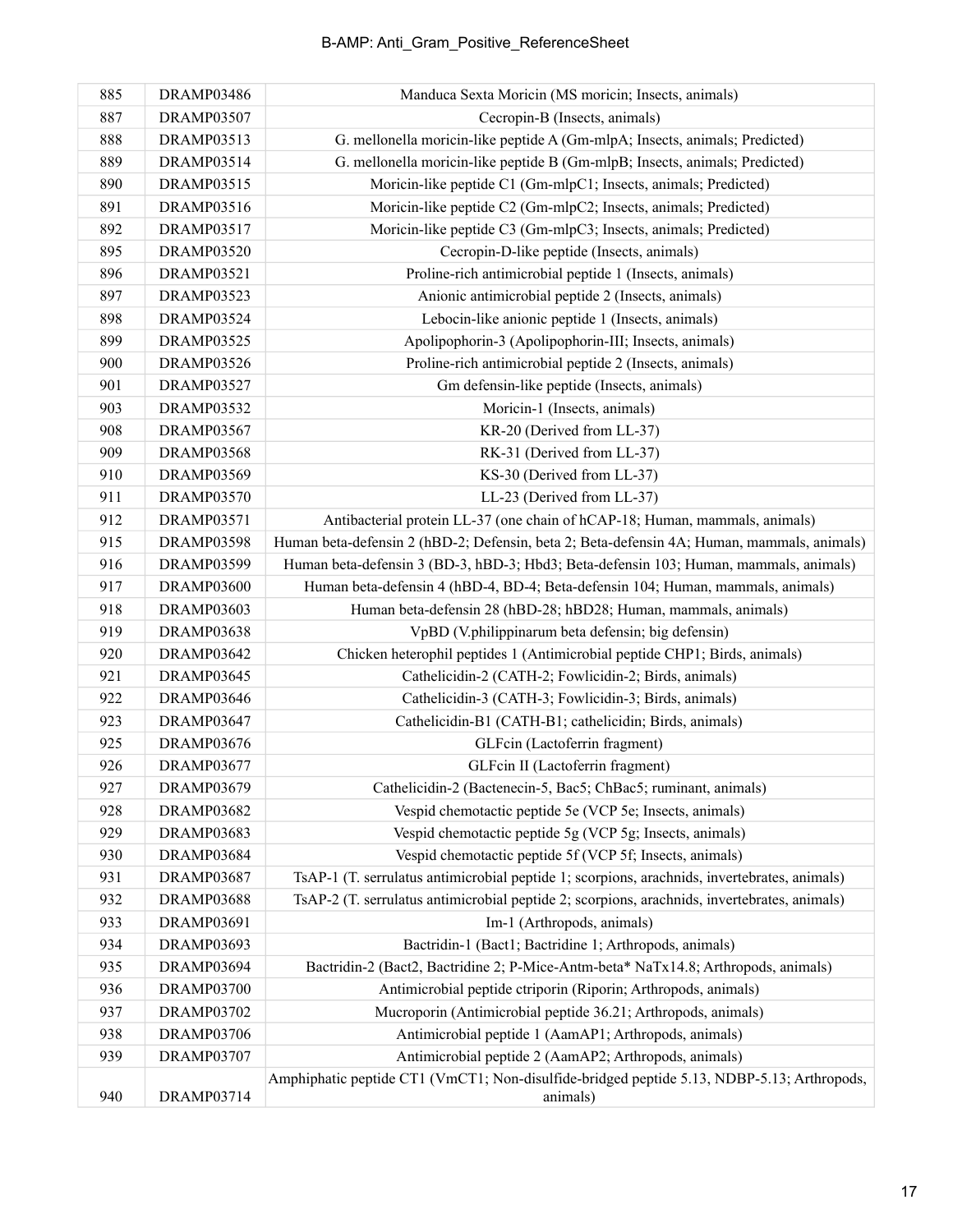|     |                   | Amphiphatic peptide CT2 (VmCT2; Non-disulfide-bridged peptide 5.14, NDBP-5.14; Arthropods,       |
|-----|-------------------|--------------------------------------------------------------------------------------------------|
| 941 | <b>DRAMP03715</b> | animals)                                                                                         |
| 942 | <b>DRAMP03721</b> | Cytotoxic linear peptide IsCT (IsCT; NDBP-5.2; Arthropods, animals)                              |
| 943 | <b>DRAMP03723</b> | Pandinin-1 (Pin1; Arthropods, animals)                                                           |
| 944 | DRAMP03724        | Pandinin-2 (Pin2; Arthropods, animals)                                                           |
| 946 | <b>DRAMP03734</b> | Parabutoporin (PP; Non-disulfide-bridged peptide 3.2, NDBP-3.2; Arthropods, animals)             |
| 947 | DRAMP03735        | Opistoporin-1 (OP1; Non-disulfide-bridged peptide 3.5; Opistoporin-3, OP3; Arthropods, animals)  |
| 948 | <b>DRAMP03738</b> | Scorpine (defensins; Arthropods, animals)                                                        |
| 949 | <b>DRAMP02828</b> | BMAP-34 (BMAP 34, bovine cathelicidin, cattle, ruminant, mammals, animals)                       |
| 951 | DRAMP03746        | Peptide BmKn2 (Biologically active peptide 4; NDBP-5.1; Arthropods, animals)                     |
| 952 | DRAMP03748        | Bradykinin-potentiating peptide BmK3 (Bpp BmK3; NDBP-3.3; Arthropods, animals)                   |
| 953 | <b>DRAMP03750</b> | Venom antimicrobial peptide-6 (Meucin-13; NDBP-5; Arthropods, animals)                           |
| 954 | <b>DRAMP03751</b> | Venom antimicrobial peptide-9 (Meucin-18; NDBP-5; Arthropods, animals)                           |
| 955 | <b>DRAMP03752</b> | Peptide BmKb1 (Non-disulfide-bridged peptide 4.2, NDBP-4.2; Arthropods, animals)                 |
| 956 | DRAMP03753        | Amphipathic peptide CT1 (StCT1; Non-disulfide-bridged peptide 5, NDBP-5; Arthropods,<br>animals) |
| 957 | DRAMP03754        | Amphipathic peptide CT2 (StCT2; Non-disulfide-bridged peptide 5, NDBP-5; Arthropods,<br>animals) |
| 958 | <b>DRAMP03774</b> | UyCT1 (Arthropods, animals)                                                                      |
| 960 | <b>DRAMP03776</b> | UyCT3 (Arthropods, animals)                                                                      |
| 961 | DRAMP03777        | UyCT5 (Arthropods, animals)                                                                      |
| 963 | DRAMP03814        | D16W (GGN4 analogue peptide with single substitution)                                            |
| 964 | DRAMP03815        | D16W-N23 (single amino acid substitution)                                                        |
| 965 | DRAMP03816        | D16F-N23 (single amino acid substitution)                                                        |
| 966 | DRAMP03823        | Dermaseptin derivative K4-S4-(1-13)                                                              |
| 967 | DRAMP03824        | CNBr-cleaved lactoferricin Subfragment 1                                                         |
| 968 | DRAMP03825        | CNBr-cleaved lactoferricin Subfragment 2                                                         |
| 969 | DRAMP03826        | Ovispirin-1 (OV-1; N-terminal 18 amino acids of SMAP-29)                                         |
| 970 | DRAMP03827        | Novispirin G-10 (mutation of Ovispirin-1)                                                        |
| 971 | <b>DRAMP03828</b> | Novispirin T-7 (mutation of Ovispirin-1)                                                         |
| 973 | DRAMP03830        | Palustrin-2ISb + 3aa                                                                             |
| 974 | <b>DRAMP03831</b> | Palustrin-2ISb-des-C7                                                                            |
| 975 | DRAMP03832        | Palustrin-2ISb-des-C7-4D                                                                         |
| 976 | DRAMP03833        | Palustrin-2ISb-des-C7-12N                                                                        |
| 977 | <b>DRAMP03834</b> | Palustrin-2ISb-des-C7-23,29S                                                                     |
| 979 | <b>DRAMP03852</b> | G1 (Bac2A variant through single amino acid substitution)                                        |
| 980 | <b>DRAMP03853</b> | G2 (Bac2A variant through single amino acid substitution)                                        |
| 981 | <b>DRAMP03854</b> | R2 (Bac2A variant through single amino acid substitution)                                        |
| 982 | <b>DRAMP03855</b> | R3 (Bac2A variant through single amino acid substitution)                                        |
| 983 | <b>DRAMP03856</b> | W3 (Bac2A variant through single amino acid substitution)                                        |
| 984 | DRAMP03857        | R5 (Bac2A variant through single amino acid substitution)                                        |
| 985 | <b>DRAMP03858</b> | K7 (Bac2A variant through single amino acid substitution)                                        |
| 986 | <b>DRAMP03859</b> | W10 (Bac2A variant through single amino acid substitution)                                       |
| 987 | DRAMP03860        | R11 (Bac2A variant through single amino acid substitution)                                       |
| 988 | <b>DRAMP03861</b> | G12 (Bac2A variant through single amino acid substitution)                                       |
| 989 | DRAMP03862        | Sub2 (Bac2A variant through two amino acids substitution)                                        |
| 990 | DRAMP03863        | Sub3 (Bac2A variant through three amino acids substitution)                                      |
| 991 | DRAMP03864        | Sub5 (Bac2A variant through five amino acids substitution)                                       |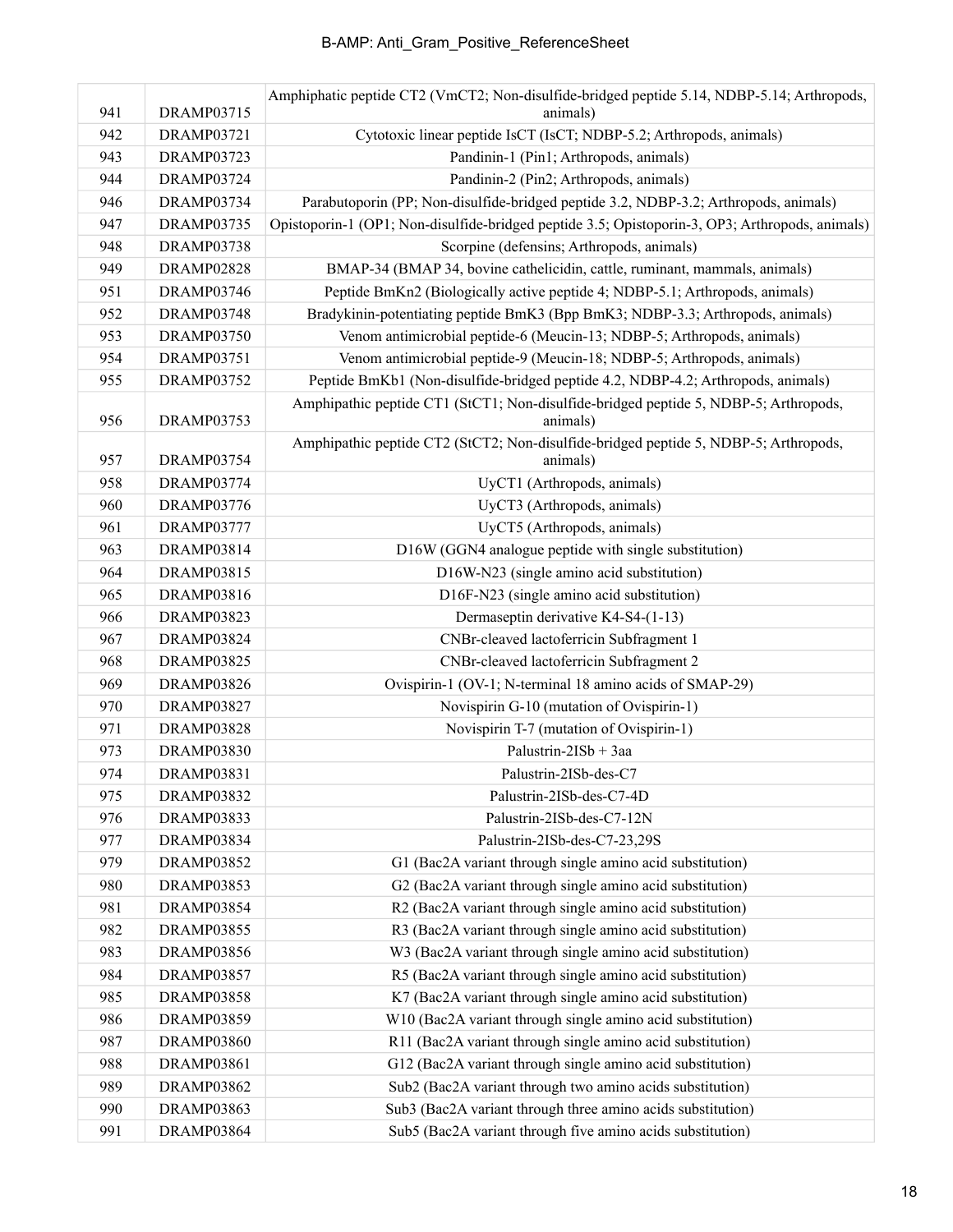| 992  | DRAMP03865        | Sub6 (Bac2A variant through six amino acids substitution)                     |
|------|-------------------|-------------------------------------------------------------------------------|
| 993  | <b>DRAMP03866</b> | Bac8a (Bac2A variant)                                                         |
| 994  | <b>DRAMP03867</b> | Bac8b (Bac2A variant)                                                         |
| 995  | DRAMP03868        | Bac8c (Bac2A variant)                                                         |
| 996  | <b>DRAMP03869</b> | Bac8d (Bac2A variant)                                                         |
| 997  | <b>DRAMP03870</b> | Bac2A (a linear variant of bovine dodecapeptide)                              |
| 998  | <b>DRAMP03871</b> | cLf 20-29 (fragment of caprine lalctoferricin, residues 20-29)                |
| 999  | <b>DRAMP03875</b> | bLf 20-29 (fragment of bovine lactoferricin, residues 20-29)                  |
| 1000 | <b>DRAMP03876</b> | LFB-RW (derivative of bovine lactoferrin with residues substitution)          |
| 1001 | <b>DRAMP03877</b> | LFB-KW (derivative of bovine lactoferrin with residues substitution)          |
| 1002 | <b>DRAMP03878</b> | LFB-Rwa (derivative of bovine lactoferrin with residues substitution)         |
| 1003 | <b>DRAMP03879</b> | LFB-RF (derivative of bovine lactoferrin with residues substitution)          |
| 1004 | <b>DRAMP03880</b> | LFB-RI (derivative of bovine lactoferrin with residues substitution)          |
| 1005 | <b>DRAMP03881</b> | LFB-6RW (derivative of bovine lactoferrin with residues substitution)         |
| 1006 | <b>DRAMP03882</b> | LFC (fragment of mature caprine lactoferrin, residues 17 to 31)               |
| 1007 | <b>DRAMP03883</b> | LFH W8 (tryptophan-modified human lactoferricin derivative)                   |
| 1008 | <b>DRAMP03884</b> | LFC W8 (tryptophan-modified caprine lactoferricin derivative)                 |
| 1009 | <b>DRAMP03885</b> | LFP W8 (tryptophan-modified porcine lactoferricin derivative)                 |
| 1010 | <b>DRAMP03886</b> | LFB (fragment of bovine lalctoferricin, residues 17 to 31)                    |
| 1011 | <b>DRAMP03887</b> | LFB A1 (derivative of LFB, residue substitution with alanine at position 1)   |
| 1012 | <b>DRAMP03888</b> | LFB A2 (derivative of LFB, residue substitution with alanine at position 2)   |
| 1013 | <b>DRAMP03889</b> | LFB A3 (derivative of LFB, residue substitution with alanine at position 3)   |
| 1014 | DRAMP03890        | LFB A4 (derivative of LFB, residue substitution with alanine at position 4)   |
| 1015 | <b>DRAMP03891</b> | LFB A5 (derivative of LFB, residue substitution with alanine at position 5)   |
| 1016 | DRAMP03892        | LFB A7 (derivative of LFB, residue substitution with alanine at position 7)   |
| 1017 | DRAMP03893        | LFB A9 (derivative of LFB, residue substitution with alanine at position 9)   |
| 1018 | DRAMP03894        | LFB A10 (derivative of LFB, residue substitution with alanine at position 10) |
| 1019 | DRAMP03895        | LFB A11 (derivative of LFB, residue substitution with alanine at position 11) |
| 1020 | DRAMP03896        | LFB A12 (derivative of LFB, residue substitution with alanine at position 12) |
| 1021 | DRAMP03897        | LFB A13 (derivative of LFB, residue substitution with alanine at position 13) |
| 1022 | DRAMP03898        | LFB A14 (derivative of LFB, residue substitution with alanine at position 14) |
| 1025 | <b>DRAMP03901</b> | LFM R1 W8 (LFM W8 derivative with residues substitution)                      |
| 1027 | DRAMP03903        | LFM A1 R9 W8 (LFM W8 derivative with residues substitution)                   |
| 1028 | DRAMP03904        | LFM A9 R1 W8 (LFM W8 derivative with residues substitution)                   |
| 1029 | DRAMP03905        | LFM R1,9 W8 (LFM W8 derivative with residues substitution)                    |
| 1032 | <b>DRAMP03908</b> | LFM R1 W8 Y13 (LFM W8 derivative with residues substitution)                  |
| 1034 | DRAMP03910        | LFM A1 R9 W8 Y13 (LFM W8 derivative with residues substitution)               |
| 1035 | DRAMP03911        | LFM A9 R1 W8 Y13 (LFM W8 derivative with residues substitution)               |
| 1036 | DRAMP03912        | LFM R1,9 W8 Y13 (LFM W8 derivative with residues substitution)                |
| 1037 | <b>DRAMP03920</b> | Cecropin A (1-8)-melittin (1-13) hybrid peptide                               |
| 1038 | DRAMP03921        | Cecropin A (1-8)-melittin (1-18) hybrid peptide                               |
| 1039 | DRAMP03922        | Cecropin A (1-8)-melittin (1-12) hybrid peptide                               |
| 1040 | DRAMP03923        | Cecropin A (1-8)-melittin (1-10) hybrid peptide                               |
| 1041 | DRAMP03924        | Cecropin A $(1-7)$ -melittin $(1-8)$ hybrid peptide                           |
| 1042 | DRAMP03925        | Cecropin A (1-7)-melittin (3-10) hybrid peptide                               |
| 1043 | <b>DRAMP03927</b> | Cecropin A $(1-7)$ -melittin $(2-9)$ hybrid peptide                           |
| 1044 | DRAMP03928        | Cecropin A (1-7)-melittin (4-11) hybrid peptide (CAM)                         |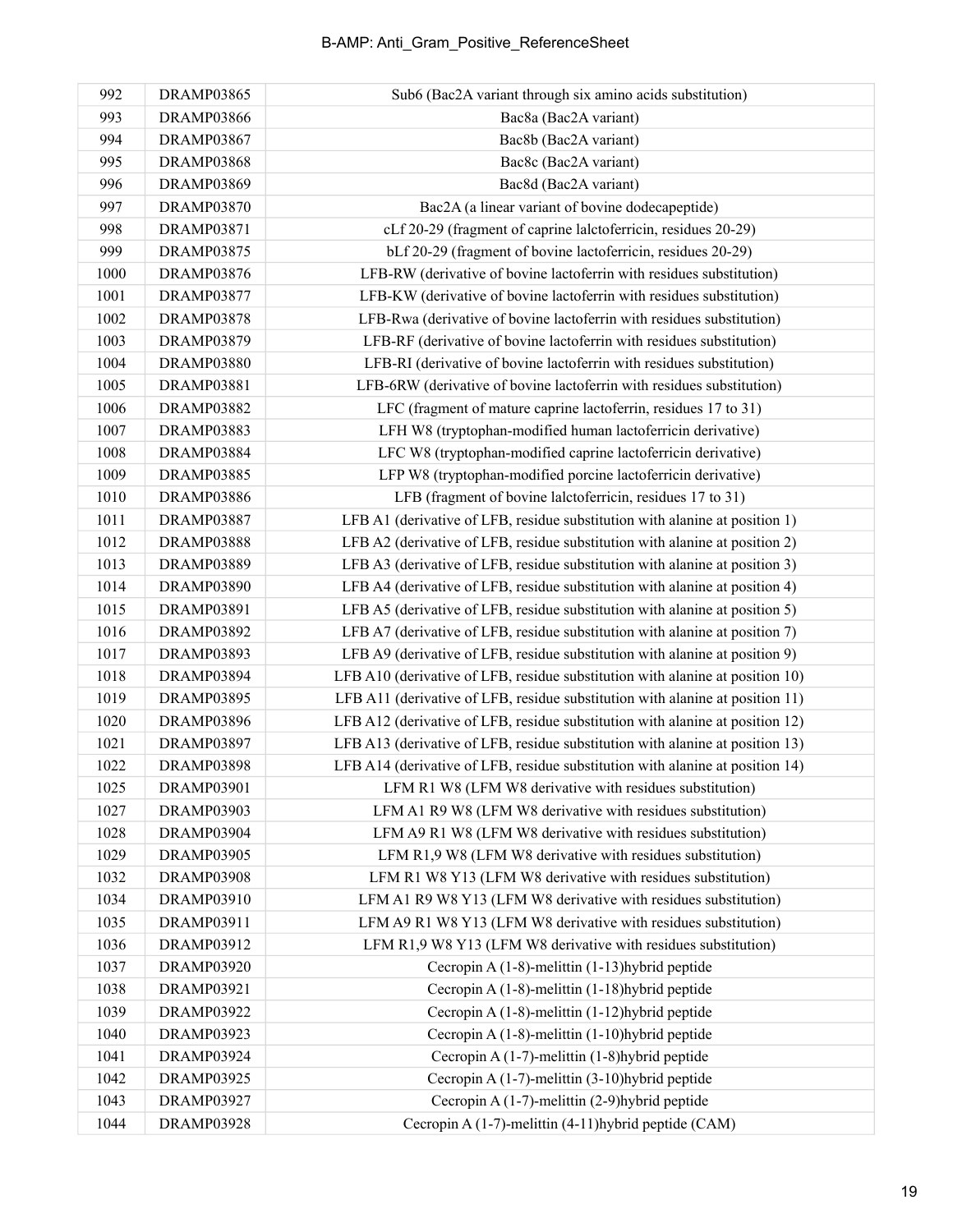| 1045 | <b>DRAMP03929</b> | Cecropin A (1-7)-melittin (5-12) hybrid peptide                |
|------|-------------------|----------------------------------------------------------------|
| 1046 | <b>DRAMP03930</b> | Cecropin A $(1-7)$ -melittin $(6-13)$ hybrid peptide           |
| 1048 | <b>DRAMP03933</b> | I14M (truncated isoform of thanatin, residue 8-21)             |
| 1049 | DRAMP03934        | Y12M (truncated isoform of thanatin, residue 10-21)            |
| 1050 | <b>DRAMP03935</b> | V16M (truncated isoform of thanatin, residue 6-21)             |
| 1051 | <b>DRAMP03936</b> | K18M (truncated isoform of thanatin, residue 4-21)             |
| 1052 | <b>DRAMP03937</b> | G18C (truncated isoform of thanatin, residue 1-18)             |
| 1053 | DRAMP03938        | G19Q (truncated isoform of thanatin, residue 1-19)             |
| 1054 | DRAMP03939        | G20R (truncated isoform of thanatin, residue 1-20)             |
| 1055 | <b>DRAMP03945</b> | Del 1-4 (Ranalexin analog)                                     |
| 1056 | <b>DRAMP03947</b> | Del 1-2 (Ranalexin analog)                                     |
| 1057 | <b>DRAMP03948</b> | Del 1 (Ranalexin analog)                                       |
| 1058 | DRAMP03949        | Del 20 (Ranalexin analog)                                      |
| 1060 | DRAMP03955        | Human recombinant Ser-Thr-Ala-CGA1-78 peptide (hrVS-1)         |
| 1065 | <b>DRAMP03967</b> | P18 (Cecropin A(1-8)-Magainin 2(1-12) hybrid peptide analogue) |
| 1066 | <b>DRAMP03968</b> | [ $L9$ ]-P18 (analog of P18)                                   |
| 1067 | <b>DRAMP03969</b> | $[S9]-P18$ (analog of P18)                                     |
| 1068 | <b>DRAMP03970</b> | N-1 (analog of P18)                                            |
| 1069 | <b>DRAMP03971</b> | N-2 (analog of P18)                                            |
| 1070 | <b>DRAMP03972</b> | N-3 (analog of P18)                                            |
| 1071 | <b>DRAMP03973</b> | N-4 (analog of P18)                                            |
| 1072 | <b>DRAMP03974</b> | N-5 (analog of P18)                                            |
| 1073 | <b>DRAMP03975</b> | N-3L (analog of P18)                                           |
| 1074 | <b>DRAMP03976</b> | N-4L (analog of P18)                                           |
| 1075 | <b>DRAMP03977</b> | N-5L (analog of P18)                                           |
| 1076 | <b>DRAMP03978</b> | C-1 (analog of P18)                                            |
| 1077 | <b>DRAMP03979</b> | C-2 (analog of P18)                                            |
| 1078 | <b>DRAMP03980</b> | C-3 (analog of P18)                                            |
| 1079 | <b>DRAMP03981</b> | C-4 (analog of P18)                                            |
| 1080 | <b>DRAMP03982</b> | $C-5$ (analog of P18)                                          |
| 1081 | <b>DRAMP03983</b> | C-6 (analog of P18)                                            |
| 1082 | DRAMP03984        | C-7 (analog of P18)                                            |
| 1083 | <b>DRAMP03985</b> | C-8 (analog of P18)                                            |
| 1084 | DRAMP03986        | C-9 (analog of P18)                                            |
| 1085 | <b>DRAMP03987</b> | C-10 (analog of P18)                                           |
| 1086 | <b>DRAMP03988</b> | L3K3W4 (LlKmWn model peptide)                                  |
| 1087 | DRAMP03989        | L4K2W4 (LlKmWn model peptide)                                  |
| 1088 | DRAMP03990        | L4K3W4 (LlKmWn model peptide)                                  |
| 1089 | <b>DRAMP03991</b> | L4K3W5 (LlKmWn model peptide)                                  |
| 1090 | DRAMP03992        | L5K3W5 (LlKmWn model peptide)                                  |
| 1091 | DRAMP03993        | L5K5W6 (LlKmWn model peptide)                                  |
| 1092 | DRAMP03994        | L6K4W6 (LlKmWn model peptide)                                  |
| 1093 | DRAMP03995        | L7K3W6 (LlKmWn model peptide)                                  |
| 1094 | DRAMP03996        | L7K5W7 (LlKmWn model peptide)                                  |
| 1095 | DRAMP03997        | L8K4W7 (LlKmWn model peptide)                                  |
| 1096 | DRAMP03999        | [A6]-IsCT (Mutant: W6A; IsCT analog)                           |
| 1097 | DRAMP04000        | [L6]-IsCT (Mutant: W6L; IsCT analog)                           |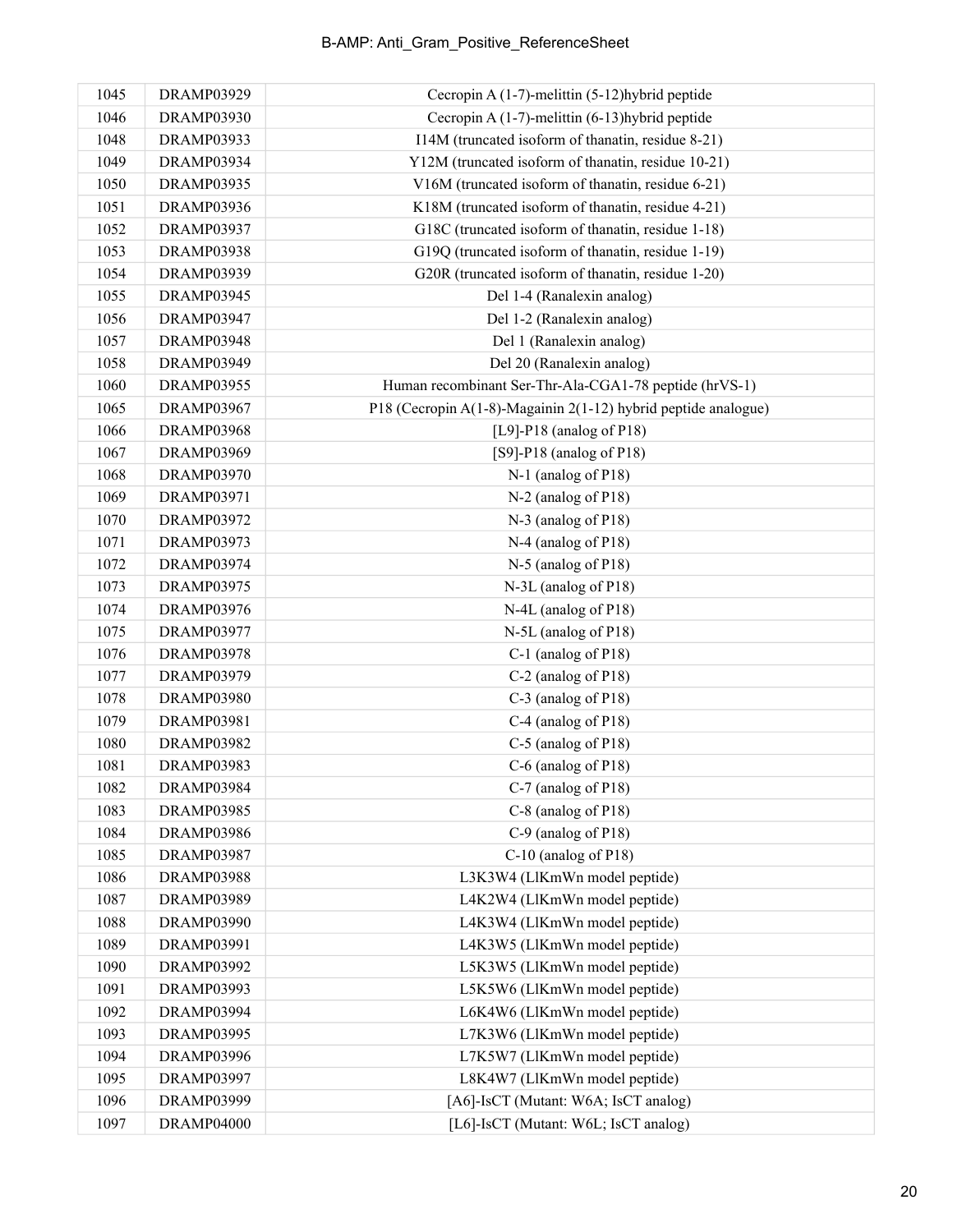| 1098 | DRAMP04001        | [K7]-IsCT (Mutant: E7K; IsCT analog)                                                     |
|------|-------------------|------------------------------------------------------------------------------------------|
| 1099 | DRAMP04002        | [L6, K11]-IsCT (IsCT analog through amino acids substitution)                            |
| 1100 | DRAMP04003        | [K7, P8, K11]-IsCT (IsCT analog through amino acids substitution)                        |
| 1101 | DRAMP04004        | Gramicidin analogue ([Scr2]-GS)                                                          |
| 1102 | <b>DRAMP04005</b> | Gramicidin analogue ([Ser2,2']-GS)                                                       |
| 1103 | DRAMP04011        | Plasticin PD36 KF (analog of PD36)                                                       |
| 1104 | <b>DRAMP04012</b> | Plasticin PD36 K (analog of PD36)                                                        |
| 1105 | <b>DRAMP04013</b> | Plasticin ANC KF (analog of natural peptide ANC)                                         |
| 1108 | <b>DRAMP04016</b> | LL-23A9 (LL-23 variants)                                                                 |
| 1109 | <b>DRAMP04017</b> | LL-23V9 (LL-23 variants)                                                                 |
| 1110 | DRAMP04019        | Bac014 (Scrambled Variants of Bac2A)                                                     |
| 1111 | <b>DRAMP04020</b> | Bac020 (Scrambled Variants of Bac2A)                                                     |
| 1112 | <b>DRAMP04021</b> | Bac034 (Scrambled Variants of Bac2A)                                                     |
| 1113 | DRAMP04022        | F3 (single amino acid substitution of Bac034, which is a scrambled Variant of Bac2A)     |
| 1114 | DRAMP04023        | W3 (single amino acid substitution of Bac034, which is a scrambled Variant of Bac2A)     |
| 1115 | DRAMP04024        | W4 (single amino acid substitution of Bac034, which is a scrambled Variant of Bac2A)     |
| 1116 | DRAMP04025        | R10 (single amino acid substitution of Bac034, which is a scrambled Variant of Bac2A)    |
| 1117 | DRAMP04026        | K12 (single amino acid substitution of Bac034, which is a scrambled Variant of Bac2A)    |
| 1118 | DRAMP04027        | opt1 (multiple amino acid substitution of Bac034, which is a scrambled Variant of Bac2A) |
| 1119 | DRAMP04028        | opt2 (multiple amino acid substitution of Bac034, which is a scrambled Variant of Bac2A) |
| 1120 | DRAMP04029        | opt3 (multiple amino acid substitution of Bac034, which is a scrambled Variant of Bac2A) |
| 1121 | DRAMP04030        | opt4 (multiple amino acid substitution of Bac034, which is a scrambled Variant of Bac2A) |
| 1122 | DRAMP04031        | opt5 (multiple amino acid substitution of Bac034, which is a scrambled Variant of Bac2A) |
| 1123 | DRAMP04032        | Modified defensin                                                                        |
| 1124 | DRAMP04033        | Modified defensin                                                                        |
| 1125 | DRAMP04034        | Modified defensin                                                                        |
| 1126 | DRAMP04035        | Modified defensin                                                                        |
| 1127 | <b>DRAMP04036</b> | Modified defensin                                                                        |
| 1128 | DRAMP04048        | BacR (cyclic derivative of bactenecin)                                                   |
| 1129 | DRAMP04049        | BacP3R (cyclic derivative of bactenecin)                                                 |
| 1130 | DRAMP04050        | BacP3R-V (cyclic derivative of bactenecin)                                               |
| 1131 | DRAMP04051        | Bac2I-NH2 (cyclic derivative of bactenecin)                                              |
| 1132 | <b>DRAMP04052</b> | BacP2R-NH2 (cyclic derivative of bactenecin)                                             |
| 1133 | DRAMP04053        | BacP1 (cyclic derivative of bactenecin)                                                  |
| 1134 | DRAMP04054        | BacW (cyclic derivative of bactenecin)                                                   |
| 1135 | DRAMP04055        | BacW2R (cyclic derivative of bactenecin)                                                 |
| 1136 | DRAMP04056        | Lin Bac2S-NH2 (linear derivative of bactenecin)                                          |
| 1137 | <b>DRAMP04057</b> | Lin BacS-NH2 (linear derivative of bactenecin)                                           |
| 1140 | <b>DRAMP18363</b> | Sviceucin (bacteriocin)                                                                  |
| 1142 | <b>DRAMP18362</b> | Formicin (bacteriocin)                                                                   |
| 1144 | <b>DRAMP18359</b> | Sh-lantibiotic-alpha (bacteriocin)                                                       |
| 1145 | <b>DRAMP18358</b> | Sh-lantibiotic-beta (bacteriocin)                                                        |
| 1153 | <b>DRAMP04075</b> | Antimicrobial peptide HP (2-20)                                                          |
| 1154 | <b>DRAMP04076</b> | Anal 1 (antimicrobial peptide HP (2-20)analogue)                                         |
| 1155 | <b>DRAMP04077</b> | Anal 2 (antimicrobial peptide HP (2-20)analogue)                                         |
| 1156 | <b>DRAMP04078</b> | Anal 3 (antimicrobial peptide HP (2-20)analogue)                                         |
| 1157 | DRAMP04079        | Anal 4 (antimicrobial peptide HP (2-20)analogue)                                         |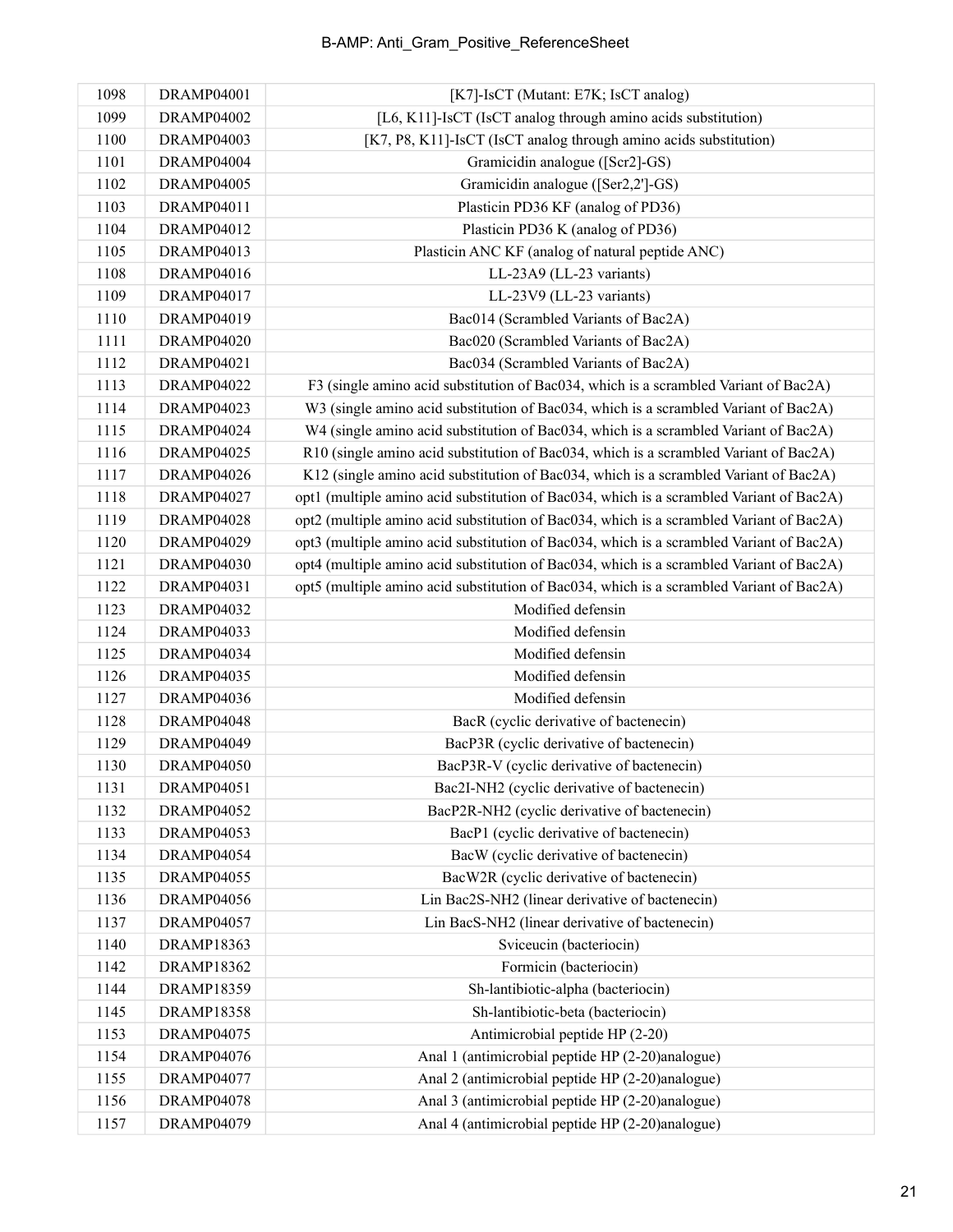| 1158 | DRAMP04080        | Anal 5 (antimicrobial peptide HP (2-20)analogue) |
|------|-------------------|--------------------------------------------------|
| 1159 | <b>DRAMP04081</b> | Anal 6 (antimicrobial peptide HP (2-20)analogue) |
| 1160 | <b>DRAMP04082</b> | Anal 7 (antimicrobial peptide HP (2-20)analogue) |
| 1161 | DRAMP04083        | D-amino-acid pexiganan (MSI-214)                 |
| 1162 | DRAMP04095        | Cupiennin-1D (spiders, Arthropods, animals)      |
| 1163 | DRAMP04096        | 2IQ2                                             |
| 1164 | DRAMP04097        | 2IQ3                                             |
| 1165 | DRAMP04098        | 3IQ1                                             |
| 1166 | DRAMP04099        | 3IQ2                                             |
| 1167 | <b>DRAMP04100</b> | 3IQ3                                             |
| 1168 | DRAMP04101        | 3IQ4                                             |
| 1180 | <b>DRAMP04115</b> | K11 (derivative of CP-P)                         |
| 1186 | <b>DRAMP04123</b> | $D0-NH2$                                         |
| 1187 | DRAMP04124        | $D1-NH2$                                         |
| 1188 | <b>DRAMP04125</b> | $D2-NH2$                                         |
| 1189 | <b>DRAMP04126</b> | D3-NH2                                           |
| 1190 | <b>DRAMP04127</b> | D4-NH <sub>2</sub>                               |
| 1191 | <b>DRAMP04128</b> | D5-NH2                                           |
| 1192 | <b>DRAMP04129</b> | D6-NH <sub>2</sub>                               |
| 1193 | DRAMP04136        | LRR-1                                            |
| 1194 | <b>DRAMP04137</b> | LRR-2                                            |
| 1205 | <b>DRAMP04159</b> | LR2 (homologue of Pc-CATH1)                      |
| 1206 | DRAMP04160        | LR3 (homologue of Pc-CATH1)                      |
| 1207 | DRAMP04161        | LR4 (homologue of Pc-CATH1)                      |
| 1208 | <b>DRAMP04162</b> | LR5 (homologue of Pc-CATH1)                      |
| 1209 | <b>DRAMP04163</b> | LR6 (homologue of Pc-CATH1)                      |
| 1210 | DRAMP04164        | LR7 (homologue of Pc-CATH1)                      |
| 1211 | <b>DRAMP04165</b> | LR8 (homologue of Pc-CATH1)                      |
| 1212 | <b>DRAMP04166</b> | LR9 (homologue of Pc-CATH1)                      |
| 1213 | <b>DRAMP04167</b> | LR10 (homologue of Pc-CATH1)                     |
| 1214 | DRAMP04168        | LR11 (homologue of Pc-CATH1)                     |
| 1215 | <b>DRAMP04169</b> | LR13 (homologue of Pc-CATH1)                     |
| 1216 | <b>DRAMP04170</b> | LR15 (homologue of Pc-CATH1)                     |
| 1217 | <b>DRAMP04171</b> | LR16 (homologue of Pc-CATH1)                     |
| 1218 | DRAMP04174        | L2K3W2 (LIKmW2 model peptides)                   |
| 1219 | <b>DRAMP04175</b> | L3K2W2 (LlKmW2 model peptides)                   |
| 1220 | DRAMP04176        | L2K5W2 (LlKmW2 model peptides)                   |
| 1221 | <b>DRAMP04177</b> | L3K4W2 (LlKmW2 model peptides)                   |
| 1222 | <b>DRAMP04178</b> | L4K3W2 (LlKmW2 model peptides)                   |
| 1223 | DRAMP04179        | L5K2W2 (LlKmW2 model peptides)                   |
| 1224 | <b>DRAMP04180</b> | L3K6W2 (LlKmW2 model peptides)                   |
| 1225 | <b>DRAMP04181</b> | L4K5W2 (LIKmW2 model peptides)                   |
| 1226 | <b>DRAMP04182</b> | L5K4W2 (LlKmW2 model peptides)                   |
| 1227 | <b>DRAMP04183</b> | L6K3W2 (LlKmW2 model peptides)                   |
| 1228 | <b>DRAMP04184</b> | DFTamP1                                          |
| 1229 | <b>DRAMP04185</b> | DFTamP1-p                                        |
| 1230 | <b>DRAMP04186</b> | L5K5W1 (L5K5Wn model peptide)                    |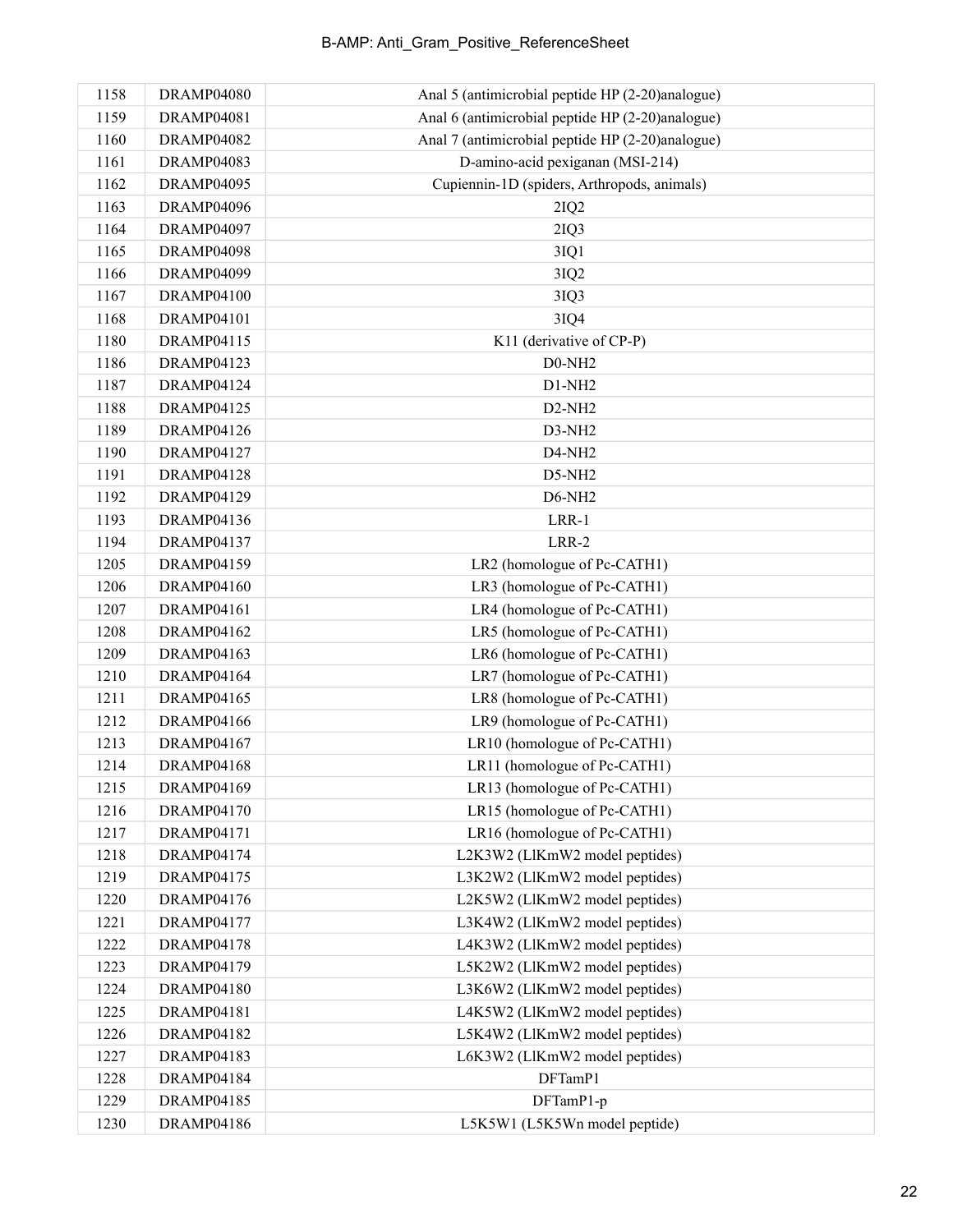| 1231 | <b>DRAMP04187</b> | L5K5W2 (L5K5Wn model peptide)  |
|------|-------------------|--------------------------------|
| 1232 | <b>DRAMP04188</b> | L5K5W3 (L5K5Wn model peptide)  |
| 1233 | DRAMP04189        | L5K5W4 (L5K5Wn model peptide)  |
| 1234 | <b>DRAMP04190</b> | L5K5W5 (L5K5Wn model peptide)  |
| 1236 | <b>DRAMP04192</b> | L5K5W7 (L5K5Wn model peptide)  |
| 1237 | <b>DRAMP04193</b> | L5K5W8 (L5K5Wn model peptide)  |
| 1238 | <b>DRAMP04194</b> | L5K5W9 (L5K5Wn model peptide)  |
| 1239 | <b>DRAMP04195</b> | L5K5W10 (L5K5Wn model peptide) |
| 1240 | <b>DRAMP04196</b> | L5K5W11 (L5K5Wn model peptide) |
| 1241 | <b>DRAMP04233</b> | D28 (Rational design peptide)  |
| 1242 | DRAMP04234        | D51 (Rational design peptide)  |
| 1243 | DRAMP04235        | D22 (Rational design peptide)  |
| 1245 | <b>DRAMP04240</b> | Synthetic 1                    |
| 1246 | DRAMP04241        | Synthetic 2                    |
| 1247 | <b>DRAMP04242</b> | Synthetic 3                    |
| 1248 | DRAMP04243        | Synthetic 4                    |
| 1249 | DRAMP04244        | Synthetic 5                    |
| 1252 | <b>DRAMP04279</b> | CP11CN                         |
| 1253 | <b>DRAMP04359</b> | PDD-A-1 (PDD-A analog)         |
| 1254 | <b>DRAMP04360</b> | PDD-A-2 (PDD-A analog)         |
| 1255 | DRAMP04361        | PDD-A-3 (PDD-A analog)         |
| 1256 | <b>DRAMP04362</b> | PDD-A-4 (PDD-A analog)         |
| 1257 | DRAMP04363        | PDD-A-5 (PDD-A analog)         |
| 1258 | DRAMP04364        | PDD-A-6 (PDD-A analog)         |
| 1259 | <b>DRAMP04365</b> | PDD-A-7 (PDD-A analog)         |
| 1260 | <b>DRAMP04367</b> | PDD-A-9 (PDD-A analog)         |
| 1261 | DRAMP04368        | PDD-A-10 (PDD-A analog)        |
| 1262 | DRAMP04369        | PDD-A-11 (PDD-A analog)        |
| 1263 | <b>DRAMP04370</b> | PDD-A-12 (PDD-A analog)        |
| 1264 | <b>DRAMP04371</b> | PDD-B-1 (PDD-B analog)         |
| 1265 | <b>DRAMP04372</b> | PDD-B-2 (PDD-B analog)         |
| 1266 | DRAMP04373        | PDD-B-3 (PDD-B analog)         |
| 1267 | <b>DRAMP04374</b> | PDD-B-4 (PDD-B analog)         |
| 1268 | <b>DRAMP04376</b> | MP-1 (MP analog)               |
| 1269 | <b>DRAMP04377</b> | MP-2 (MP analog)               |
| 1270 | <b>DRAMP04378</b> | MP-5 (MP analog)               |
| 1271 | <b>DRAMP04379</b> | MP-6 (MP analog)               |
| 1272 | <b>DRAMP04380</b> | PMM-1 (PMM analog)             |
| 1273 | <b>DRAMP04381</b> | PMM-2 (PMM analog)             |
| 1274 | <b>DRAMP04382</b> | PMM-3 (PMM analog)             |
| 1275 | DRAMP04383        | PMM-4 (PMM analog)             |
| 1276 | <b>DRAMP04385</b> | PMM-6 (PMM analog)             |
| 1277 | <b>DRAMP04386</b> | PMM-7 (PMM analog)             |
| 1278 | DRAMP04387        | PMM-8 (PMM analog)             |
| 1279 | DRAMP04389        | PMM-10 (PMM analog)            |
| 1280 | <b>DRAMP04390</b> | PMM-11 (PMM analog)            |
| 1281 | <b>DRAMP04391</b> | PMM-12 (PMM analog)            |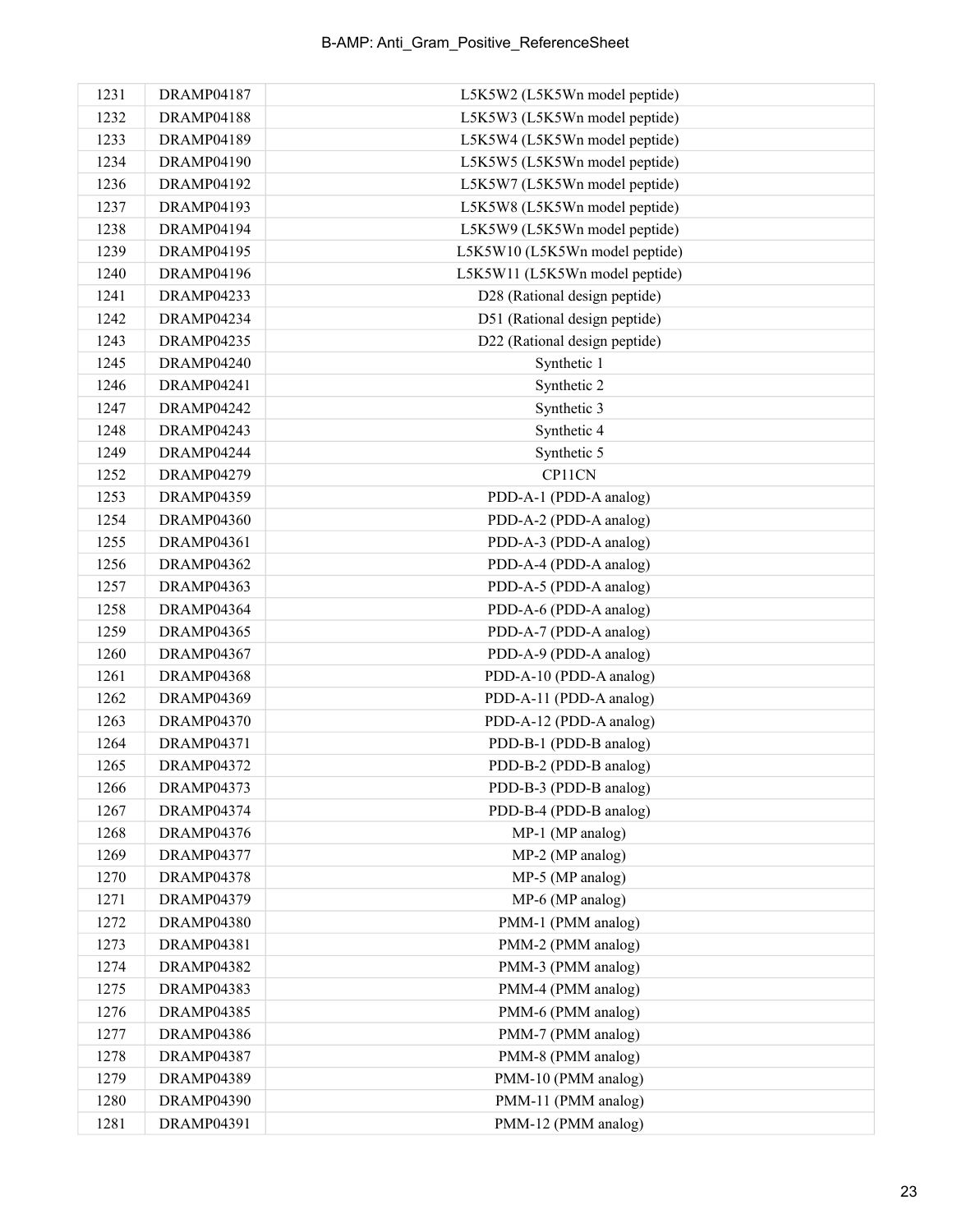| 1282 | <b>DRAMP04392</b> | PMM-13 (PMM analog)                                                                 |
|------|-------------------|-------------------------------------------------------------------------------------|
| 1283 | DRAMP04393        | PMM-14 (PMM analog)                                                                 |
| 1284 | <b>DRAMP04528</b> | CrusEs (cDNA encoding crustin-like peptide)                                         |
| 1285 | <b>DRAMP04542</b> | Polybia-MP-I (insects, vertebrates, animals)                                        |
| 1286 | DRAMP04543        | Polybia-MP-II (insects, vertebrates, animals)                                       |
| 1287 | DRAMP04544        | Polybia-MP-III (insects, vertebrates, animals)                                      |
| 1291 | DRAMP04640        | PGLa-AN2                                                                            |
| 1292 | DRAMP04665        | Px-cec1                                                                             |
| 1293 | <b>DRAMP04670</b> | PBD1-42                                                                             |
| 1294 | <b>DRAMP04671</b> | Myticusin-1                                                                         |
| 1295 | <b>DRAMP04676</b> | Brevinin-2HS2A                                                                      |
| 1296 | DRAMP04677        | Brevinin-2HS2B                                                                      |
| 1297 | <b>DRAMP04679</b> | Senegalin                                                                           |
| 1298 | DRAMP00001        | Variacin (Bacteriocin)                                                              |
| 1300 | <b>DRAMP00003</b> | Bovicin HJ50 (Bacteriocin; Predicted)                                               |
| 1302 | DRAMP00006        | Butyrivibriocin OR79 (Bacteriocin)                                                  |
| 1304 | DRAMP00008        | Lacticin 3147 A1 (LtnA1; Bacteriocin; Preclinical)                                  |
| 1305 | DRAMP00009        | Bacteriocin lacticin 3147 A2 (LtnA2; Bacteriocin; Preclinical)                      |
| 1306 | DRAMP00010        | Plantaricin W alpha (Plw-alpha; Bacteriocin)                                        |
| 1307 | DRAMP00011        | Plantaricin W beta (Plw-beta; Bacteriocin)                                          |
| 1310 | DRAMP00014        | Geobacillin I (nisin analog; Bacteriocin)                                           |
| 1311 | <b>DRAMP00015</b> | Geobacillin II (nisin analog; Bacteriocin)                                          |
| 1312 | <b>DRAMP00016</b> | Salivaricin 9 (Sal9; Bacteriocin)                                                   |
| 1317 | <b>DRAMP00022</b> | Staphylococcin C55alpha (SacAalpha; chain alpha of Staphylococcin C55; Bacteriocin) |
| 1318 | <b>DRAMP00023</b> | Staphylococcin C55beta (SacAbeta; chain beta of Staphylococcin C55; Bacteriocin)    |
| 1326 | <b>DRAMP00031</b> | Lantibiotic carnocin-UI49 (Bacteriocin)                                             |
| 1327 | DRAMP00033        | Lantibiotic epilancin 15X (Bacteriocin)                                             |
| 1329 | DRAMP00035        | Lantibiotic paenibacillin (Bacteriocin)                                             |
| 1330 | <b>DRAMP00036</b> | Nisin A (Bacteriocin; Preclinical)                                                  |
| 1331 | DRAMP00037        | Nisin Z (Bacteriocin; Preclinical)                                                  |
| 1332 | <b>DRAMP00038</b> | Nisin U (Bacteriocin)                                                               |
| 1335 | DRAMP00041        | Mutacin-1140 (Mutacin III; Bacteriocin)                                             |
| 1336 | DRAMP00042        | Bacteriocin mutacin B-Ny266 (Preclinical)                                           |
| 1340 | DRAMP00046        | Lantibiotic streptin (Bacteriocin)                                                  |
| 1343 | DRAMP00049        | Bacteriocin lacticin-481 (Lactococcin-DR)                                           |
| 1345 | DRAMP00051        | Mutacin I (Bacteriocin)                                                             |
| 1346 | <b>DRAMP00052</b> | Mutacin-2 (Mutacin II mutacin H-29B; Bacteriocin)                                   |
| 1347 | DRAMP00053        | Nisin F (Bacteriocin; Perclinical)                                                  |
| 1348 | DRAMP00054        | Nisin Q (Bacteriocin)                                                               |
| 1352 | DRAMP00061        | Actagardine (Gardimycin; Bacteriocin)                                               |
| 1353 | DRAMP00062        | Mersacidin (Bacteriocin; Preclinical)                                               |
| 1354 | DRAMP00064        | Enterocin 96 (Bacteriocin)                                                          |
| 1356 | DRAMP00066        | Lacticin Q (Bacteriocin)                                                            |
| 1358 | DRAMP00070        | Laterosporulin (Bacteriocin)                                                        |
| 1359 | DRAMP00071        | Ubericin-A (Bacteriocin)                                                            |
| 1360 | DRAMP00072        | Bacteriocin curvaticin                                                              |
| 1361 | DRAMP00073        | Weissellin-A (Bacteriocin)                                                          |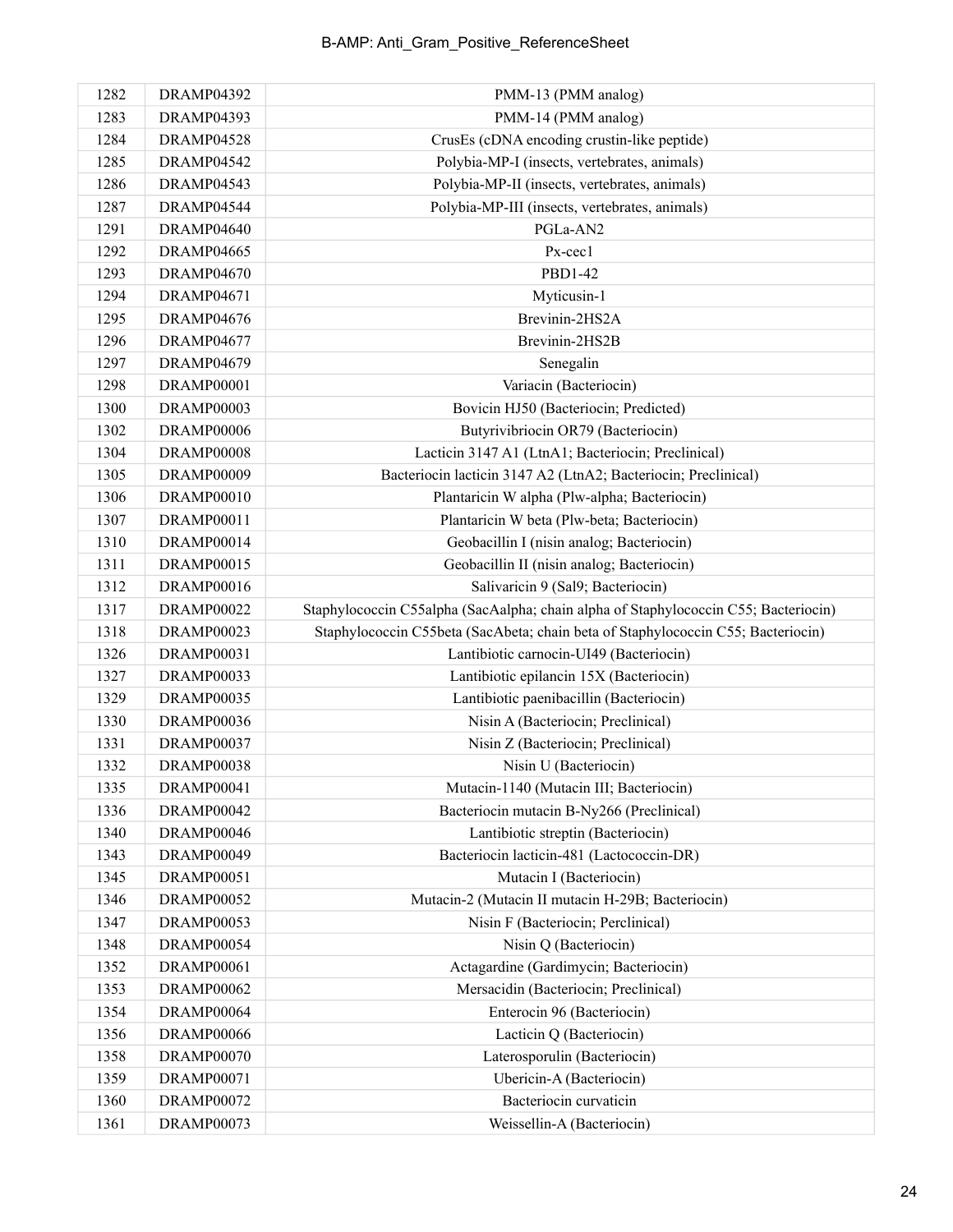| 1363 | DRAMP00076        | Mundticin ATO6 (Bacteriocin)                                                                |
|------|-------------------|---------------------------------------------------------------------------------------------|
| 1364 | DRAMP00077        | Mundticin KS (Bacteriocin)                                                                  |
| 1366 | DRAMP00079        | Bacteriocin hiracin-JM79 (HirJM79; Bacteriocin)                                             |
| 1367 | DRAMP00080        | Curvacin A (Bacteriocin)                                                                    |
| 1368 | <b>DRAMP00081</b> | Leucocin-A (Leucocin A-UAL 187; Leu A; Bacteriocin)                                         |
| 1369 | <b>DRAMP00082</b> | Bavaricin-MN (Bacteriocin)                                                                  |
| 1370 | <b>DRAMP00083</b> | Bavaricin-A (Bacteriocin)                                                                   |
| 1372 | <b>DRAMP00085</b> | Bacteriocin                                                                                 |
| 1373 | <b>DRAMP00086</b> | Divergicin M35 (Pediocin-like peptide; Bacteriocin)                                         |
| 1377 | <b>DRAMP00092</b> | Bacteriocin SRCAM 602 (Preclinical)                                                         |
| 1378 | DRAMP00093        | Bacteriocin SRCAM 37                                                                        |
| 1379 | DRAMP00094        | Bacteriocin SRCAM 1580                                                                      |
| 1381 | DRAMP00096        | Pediocin PA-1 (Pediocin ACH; Bacteriocin)                                                   |
| 1383 | DRAMP00099        | Sakacin 5X (Sak5X; Pediocin-like peptide; Bacteriocin)                                      |
| 1384 | <b>DRAMP00100</b> | Sakacin G (SakG; Pediocin-like peptide; Bacteriocin)                                        |
| 1385 | DRAMP00101        | Sakacin P (Sakacin 674; Pediocin-like peptide; Bacteriocin)                                 |
| 1389 | <b>DRAMP00109</b> | Plantaricin C19 (Pediocin-like peptide; Bacteriocin)                                        |
| 1390 | <b>DRAMP00110</b> | Plantaricin 423 (Pediocin-like peptide; Bacteriocin)                                        |
| 1391 | <b>DRAMP00111</b> | Penocin A (PenA; Bacteriocin)                                                               |
| 1394 | DRAMP00116        | Bacteriocin 32 (Bac 32; Bacteriocin)                                                        |
| 1395 | <b>DRAMP18340</b> | Daptomycin(Bacteriocin)                                                                     |
| 1396 | DRAMP00119        | Listeriocin 743A                                                                            |
| 1397 | DRAMP00130        | Lactococcin Q alpha (Qalpha; Bacteriocin)                                                   |
| 1398 | DRAMP00131        | Lactococcin Q beta (Qbeta; Bacteriocin)                                                     |
| 1422 | <b>DRAMP00157</b> | Plantaricin S alpha (Bacteriocin)                                                           |
| 1425 | <b>DRAMP00160</b> | ThmA (chain a of Thermophilin 13; Bacteriocin)                                              |
| 1426 | DRAMP00161        | ThmB (chain b of Thermophilin 13; Bacteriocin)                                              |
| 1427 | <b>DRAMP00162</b> | Thuricin CDalpha (Trn-alpha; one peptide of Thuricin CD; Bacteriocin)                       |
| 1428 | <b>DRAMP00163</b> | Thuricin CDdbeta (Trn-beta; one peptide of Thuricin CD; Bacteriocin)                        |
| 1430 | <b>DRAMP00165</b> | Gassericin A (GaaA; Bacteriocin)                                                            |
| 1431 | <b>DRAMP00166</b> | Butyrivibriocin AR10 (Bacteriocin)                                                          |
| 1432 | <b>DRAMP00167</b> | Subtilosin A (Antilisterial bacteriocin subtilosin; D-amino acid; Bacteriocin; Preclinical) |
| 1434 | <b>DRAMP00169</b> | Enterocin AS-48 (AS-48; Bacteriocin)                                                        |
| 1435 | <b>DRAMP00170</b> | Carnocyclin A (CclA; Bacteriocin)                                                           |
| 1436 | DRAMP00172        | Garvicin ML (Bacteriocin)                                                                   |
| 1437 | <b>DRAMP18337</b> | S. amritsarensis lipopeptide (Bacteriocin)                                                  |
| 1438 | <b>DRAMP18338</b> | Thiocillin GE37468 (Bacteriocin)                                                            |
| 1439 | <b>DRAMP00175</b> | Enterocin L50A (EntL50A; Bacteriocin)                                                       |
| 1440 | <b>DRAMP00176</b> | Enterocin L50B (EntL51B; Bacteriocin)                                                       |
| 1444 | DRAMP00182        | Thuricin-S (Bacteriocin)                                                                    |
| 1445 | <b>DRAMP00183</b> | Thuricin-17 (Thurincin H; Bacteriocin)                                                      |
| 1450 | <b>DRAMP00188</b> | Enterocin RJ-11 (EntRJ-11; Bacteriocin)                                                     |
| 1463 | DRAMP00206        | Acidocin A (Bacteriocin)                                                                    |
| 1464 | DRAMP00207        | Acidocin B (Bacteriocin)                                                                    |
| 1467 | <b>DRAMP18336</b> | Thermophilin 1277 (Bacteriocin)                                                             |
| 1469 | DRAMP00212        | Rhamnosin A (Bacteriocin)                                                                   |
| 1472 | DRAMP00215        | Enterocin E-760 (Bacteriocin)                                                               |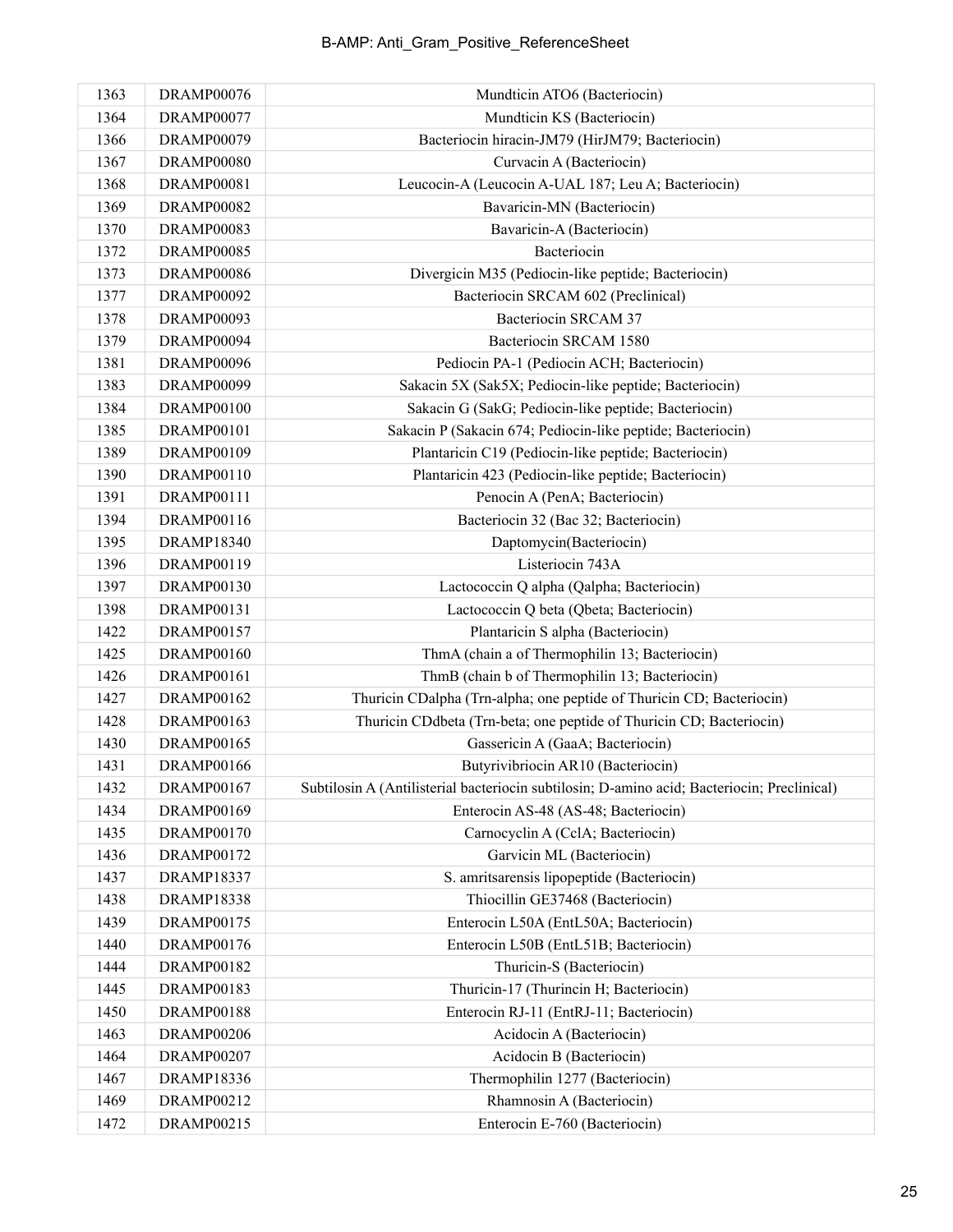| 1475 | DRAMP00219        | PlnA-22 (Bacteriocin)                                                              |
|------|-------------------|------------------------------------------------------------------------------------|
| 1476 | <b>DRAMP00220</b> | PlnA-17 (Bacteriocin)                                                              |
| 1477 | DRAMP00221        | Carnobacteriocin-A (Piscicolin-61; Bacteriocin)                                    |
| 1478 | DRAMP18335        | Salivaricin G32(Bacteriocin)                                                       |
| 1481 | <b>DRAMP00226</b> | Bioactive peptide 3 (BAP3; Curvalicin-28c; Bacteriocin)                            |
| 1482 | DRAMP00227        | Bioactive peptide 2 (BAP2; Curvalicin-28b; Bacteriocin)                            |
| 1483 | <b>DRAMP00228</b> | Bioactive peptide 1 (BAP1; Curvalicin-28a; Bacteriocin)                            |
| 1484 | DRAMP00229        | Bacteriocin plantarican ASM1 (PASM1; Bacteriocin)                                  |
| 1485 | <b>DRAMP00230</b> | Lariatins A (lasso peptide; Bacteriocin)                                           |
| 1486 | <b>DRAMP00231</b> | Lariatins B (lasso peptide; Bacteriocin)                                           |
| 1490 | DRAMP00236        | Halocin-S8 (HalS8; Bacteriocin)                                                    |
| 1492 | <b>DRAMP00238</b> | Curvaticin FS47 (Bacteriocin)                                                      |
| 1495 | DRAMP00242        | Subpeptin JM4-B (Bacteriocin)                                                      |
| 1496 | DRAMP00243        | Subpeptin JM4-A (Bacteriocin)                                                      |
| 1500 | <b>DRAMP00248</b> | Glycocin F (GccF; S-glycosylated bacteriocin)                                      |
| 1519 | <b>DRAMP00276</b> | Snakin-2 (StSN2; Cys-rich; Plant defensin)                                         |
| 1520 | <b>DRAMP00277</b> | Potamin-1 (PT-1; Plants)                                                           |
| 1574 | DRAMP00341        | Antifungal protein ginkbilobin-1 (Ginkbilobin, GNL; Plants)                        |
| 1580 | DRAMP18333        | BHT-Ab(Bacteriocin)                                                                |
| 1581 | DRAMP18334        | BHT-B (Bacteriocin)                                                                |
| 1601 | DRAMP00383        | Antimicrobial peptide 1 (Mc-AMP1; knottin-type peptide; Plant defensin)            |
| 1609 | DRAMP00393        | Hedyotide B2 (hB2; Uncyclotides; Plants)                                           |
| 1611 | DRAMP00396        | Ct-AMP1 (CtAMP1, C. ternatea-antimicrobial peptide 1; Plant defensin)              |
| 1612 | <b>DRAMP00397</b> | Defensin D1 (Ns-D1; Plant defensin)                                                |
| 1613 | <b>DRAMP00398</b> | Defensin D2 (Ns-D2; Plant defensin)                                                |
| 1617 | <b>DRAMP00402</b> | Defensin D1 (So-D1; Antimicrobial peptide D1; Plant defensin)                      |
| 1618 | DRAMP00403        | Defensin D2 (So-D2; Antimicrobial peptide D2; Plant defensin)                      |
| 1621 | DRAMP00406        | Defensin D5 (So-D5; Antimicrobial peptide D5; Plant defensin)                      |
| 1622 | DRAMP00407        | Defensin D6 (So-D6; Antimicrobial peptide D6; Plant defensin)                      |
| 1624 | DRAMP00409        | Defensin-like protein (Sesquin; Plant defensin)                                    |
| 1629 | DRAMP18331        | Antibacterial peptide A-M49 (Bacteriocin)                                          |
| 1630 | <b>DRAMP18332</b> | BHT-Aa(Bacteriocin)                                                                |
| 1640 | DRAMP00429        | Aesculus hippocastanum antimicrobial protein 1 (Ah-AMP1; Cys-rich; Plant defensin) |
| 1661 | <b>DRAMP00455</b> | Defensin-like protein 2 (Fabatin-2; Plant defensin)                                |
| 1662 | DRAMP00456        | Defensin-like protein 1 (Fabatin-1; Plant defensin)                                |
| 1678 | DRAMP18329        | Pneumococin N(Bacteriocin)                                                         |
| 1679 | <b>DRAMP18328</b> | Pneumococin M(Bacteriocin)                                                         |
| 1851 | <b>DRAMP18327</b> | Sil(Bacteriocin)                                                                   |
| 1952 | DRAMP00746        | Flower-specific defensin (NaD1; Plant defensin)                                    |
| 1954 | DRAMP00748        | Defensin-like protein(Brazzein; Plants)                                            |
| 1955 | DRAMP00749        | Defensin-like protein 1 (Dm-AMP1; Plant defensin)                                  |
| 1969 | DRAMP00767        | ChaC1 (Chassatide C1; Plant defensin)                                              |
| 1970 | <b>DRAMP00768</b> | ChaC2 (Chassatide C2; Plant defensin)                                              |
| 1971 | DRAMP00769        | ChaC4 (Chassatide C4; Plant defensin)                                              |
| 1972 | DRAMP00770        | ChaC10 (Chassatide C10; Plant defensin)                                            |
| 1973 | <b>DRAMP18326</b> | Bovicin 255(Bacteriocin)                                                           |
| 1976 | DRAMP18325        | delta-lysin I (Bacteriocin)                                                        |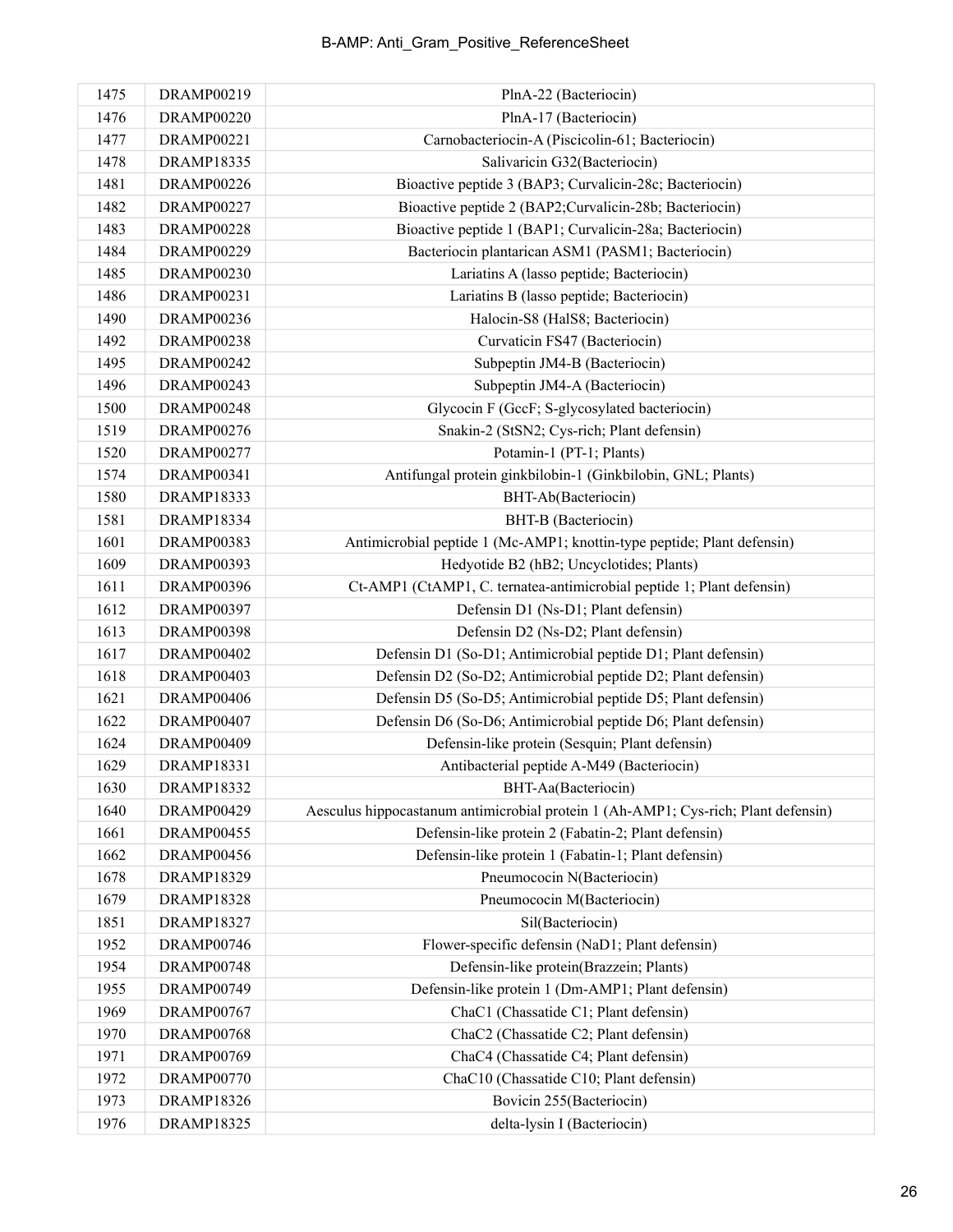| 1977 | DRAMP00796        | Cliotide T2 (cT2; Plant defensin)                                          |
|------|-------------------|----------------------------------------------------------------------------|
| 1978 | DRAMP00797        | Cliotide T3 (cT3; Plant defensin)                                          |
| 2009 | DRAMP18323        | Nukacin ISK-1(Bacteriocin)                                                 |
| 2018 | DRAMP00865        | Vicilin-like Antimicrobial peptide 2a (MiAMP2a; Plant defensin)            |
| 2071 | <b>DRAMP00937</b> | Tu-AMP1 (Plant defensin)                                                   |
| 2072 | DRAMP00938        | Tu-AMP2 (Plant defensin)                                                   |
| 2077 | <b>DRAMP00957</b> | Pp-AMP1 (P. pubescens AMP1; Plant defensin)                                |
| 2078 | <b>DRAMP00958</b> | Pp-AMP2 (P. pubescens AMP2; Plant defensin)                                |
| 2080 | <b>DRAMP18321</b> | Epidermicin NI01(Bacteriocin)                                              |
| 2081 | <b>DRAMP01380</b> | Odorranain-J1 (OdJ1; Frogs, amphibians, animals)                           |
| 2086 | DRAMP00976        | Antimicrobial peptide 1 (AC-AMP1; Plant defensin)                          |
| 2087 | DRAMP00977        | Antimicrobial peptide 2 (AC-AMP2; Plant defensin)                          |
| 2090 | <b>DRAMP00980</b> | Antimicrobial peptide 1a (WAMP-1a; Plant defensin)                         |
| 2091 | <b>DRAMP00981</b> | Antimicrobial peptide 1b (WAMP-1b; Plant defensin)                         |
| 2092 | <b>DRAMP00982</b> | Fa-AMP1 (Fagopyrum antimicrobial peptide 1; hevein-type; Plant defensin)   |
| 2093 | <b>DRAMP00983</b> | Fa-AMP2 (Fagopyrum antimicrobial peptide 2; hevein-type; Plant defensin)   |
| 2094 | <b>DRAMP00984</b> | Antimicrobial peptide Ar-AMP (Ar-AMP; hevin-like peptides; Plant defensin) |
| 2095 | DRAMP00985        | Pn-AMP1 (PnAMP1; Plant defensin)                                           |
| 2096 | DRAMP00986        | Pn-AMP2 (PnAMP2; Plant defensin)                                           |
| 2097 | <b>DRAMP00987</b> | Ee-CBPb (Hevein-like antimicrobial peptide; Plants)                        |
| 2104 | DRAMP00994        | IB-AMP1 (IBAMP1; Basic peptide AMP1; Plants)                               |
| 2107 | <b>DRAMP00997</b> | IB-AMP4 (IBAMP4; Basic peptide AMP4; Plants)                               |
| 2108 | <b>DRAMP00998</b> | Antimicrobial peptide MBP-1 (Maize Basic Peptide 1; Plant defensin)        |
| 2109 | DRAMP00999        | Plectasin (fungal defensin)                                                |
| 2116 | <b>DRAMP01007</b> | Non-specific lipid transfer peptide (LTP 1; nsLTP; Plants)                 |
| 2119 | DRAMP01010        | Lunatusin (Plants)                                                         |
| 2123 | DRAMP01015        | VaD1 (Plant defensin)                                                      |
| 2126 | DRAMP01022        | Cy-AMP1 (Plant defensin)                                                   |
| 2127 | <b>DRAMP01023</b> | Cy-AMP2 (Plant defensin)                                                   |
| 2128 | <b>DRAMP01024</b> | Cy-AMP3 (Plant defensin)                                                   |
| 2129 | DRAMP01025        | Vicilin-like Antimicrobial peptide 2a (MiAMP2a; Plant defensin)            |
| 2130 | DRAMP01026        | Vicilin-like Antimicrobial peptide 2b (MiAMP2b; Plant defensin)            |
| 2132 | <b>DRAMP01028</b> | Vicilin-like Antimicrobial peptide 2c-3 (MiAMP2c-3; Plant defensin)        |
| 2133 | DRAMP01029        | Vicilin-like Antimicrobial peptide 2c-2 (MiAMP2c-2; Plant defensin)        |
| 2134 | <b>DRAMP01030</b> | Vicilin-like Antimicrobial peptide 2c-1 (MiAMP2c-1; Plant defensin)        |
| 2135 | DRAMP01031        | Vicilin-like Antimicrobial peptide 2d (MiAMP2d; Plant defensin)fens        |
| 2136 | DRAMP01032        | Vicilin-like Antimicrobial peptide 2b (MiAMP2b; Plant defensin)            |
| 2137 | DRAMP01033        | Vicilin-like Antimicrobial peptide 2c-3 (MiAMP2c-3; Plant defensin)        |
| 2138 | DRAMP01034        | Vicilin-like Antimicrobial peptide 2c-2 (MiAMP2c-2; Plant defensin)        |
| 2139 | <b>DRAMP01035</b> | Vicilin-like Antimicrobial peptide 2c-1 (MiAMP2c-1; Plant defensin)        |
| 2140 | <b>DRAMP01036</b> | Vicilin-like Antimicrobial peptide 2d (MiAMP2d; Plant defensin)            |
| 2141 | DRAMP01037        | Vicilin-like Antimicrobial peptide 2b (MiAMP2b; Plant defensin)            |
| 2142 | <b>DRAMP01038</b> | Vicilin-like Antimicrobial peptide 2c-3 (MiAMP2c-3; Plant defensin)        |
| 2143 | DRAMP01039        | Vicilin-like Antimicrobial peptide 2c-2 (MiAMP2c-2; Plant defensin)        |
| 2144 | DRAMP01040        | Vicilin-like Antimicrobial peptide 2c-1 (MiAMP2c-1; Plant defensin)        |
| 2145 | DRAMP01041        | Vicilin-like Antimicrobial peptide 2d (MiAMP2d; Plant defensin)            |
| 2157 | DRAMP01054        | Antimicrobial protein Ace-AMP1 (Ace-AMP1; Plant defensin)                  |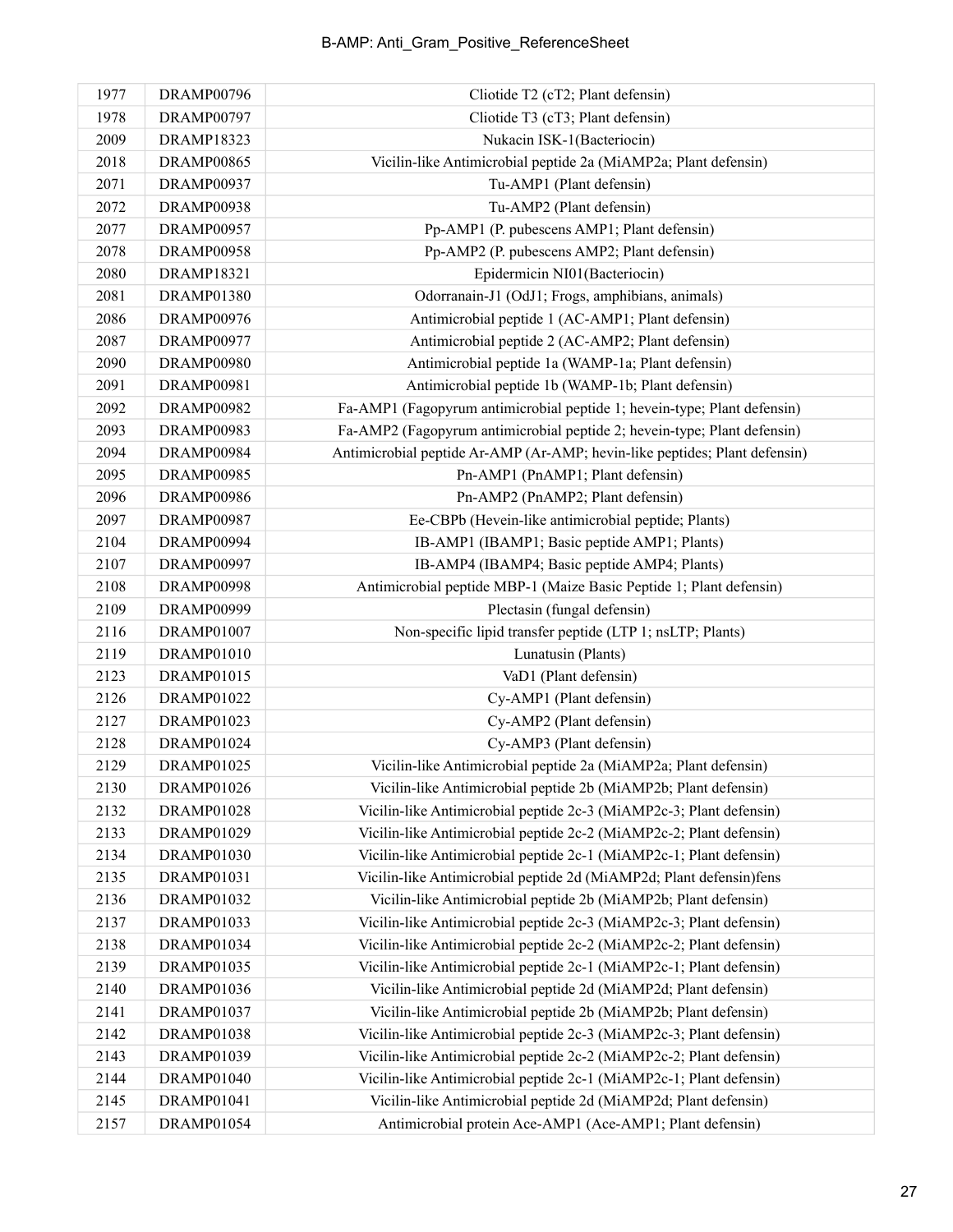| 2158 | DRAMP01055        | P. americana AMP (Pa-AMP-1; PAFP-S; Cys-rich; Plant defensin)               |
|------|-------------------|-----------------------------------------------------------------------------|
| 2187 | DRAMP01100        | Bombinin-like peptide 1 (Contains: Bombinin H; toads, amphibians, animals)  |
| 2204 | DRAMP01127        | Maximin-H5 (toads, amphibians, animals)                                     |
| 2217 | DRAMP01140        | Uperin-2.2 (toads, amphibians, animals)                                     |
| 2218 | DRAMP01141        | Uperin-2.3 (toads, amphibians, animals)                                     |
| 2219 | DRAMP01142        | Uperin-2.4 (toads, amphibians, animals)                                     |
| 2220 | DRAMP01143        | Uperin-2.5 (toads, amphibians, animals)                                     |
| 2223 | DRAMP01146        | Uperin-2.8 (toads, amphibians, animals)                                     |
| 2224 | DRAMP01147        | Uperin-3.1 (toads, amphibians, animals)                                     |
| 2229 | DRAMP01157        | Uperin-4.1 (toads, amphibians, animals)                                     |
| 2233 | DRAMP01161        | Uperin-7.1 (Frogs, amphibians, animals)                                     |
| 2250 | DRAMP01196        | Andersonin-G1 (Frogs, amphibians, animals)                                  |
| 2251 | DRAMP01197        | Andersonin-N1 (Frogs, amphibians, animals)                                  |
| 2252 | DRAMP01198        | Andersonin-Q1 (Frogs, amphibians, animals)                                  |
| 2255 | <b>DRAMP01207</b> | Galensin (Frogs, amphibians, animals)                                       |
| 2258 | DRAMP01212        | Pleurain-A3 (Pleurain A3; Frogs, amphibians, animals)                       |
| 2259 | DRAMP01213        | Pleurain-A4 (Pleurain A4; Frogs, amphibians, animals)                       |
| 2260 | DRAMP01215        | Kassinatuerin-2Mb (Frogs, amphibians, animals)                              |
| 2261 | DRAMP01216        | Kassinatuerin-2Mc (Frogs, amphibians, animals)                              |
| 2262 | DRAMP01217        | Kassinatuerin-2Md (Frogs, amphibians, animals)                              |
| 2263 | <b>DRAMP18320</b> | Epilancin 15X(Bacteriocin)                                                  |
| 2264 | DRAMP01223        | Palustrin-2AJ2 (PL2AJ12; Frogs, amphibians, animals)                        |
| 2265 | DRAMP01224        | Palustrin-2AR (Palustrin-2ARa; Ranatuerin-2SEa; Frogs, amphibians, animals) |
| 2285 | DRAMP18404        | Polybia-MPII (mastoparan; insects, arthropods, invertebrates, animals)      |
| 2292 | DRAMP18319        | BsaA2(Bacteriocin)                                                          |
| 2317 | <b>DRAMP18318</b> | BacCH91(Bacteriocin)                                                        |
| 2325 | DRAMP01318        | Antimicrobial peptide 1 (Frogs, amphibians, animals)                        |
| 2343 | <b>DRAMP01338</b> | Amolopin-1a (Frogs, amphibians, animals)                                    |
| 2345 | DRAMP01342        | Amolopin-2b (Frogs, amphibians, animals)                                    |
| 2346 | DRAMP01343        | Amolopin-1c (Frogs, amphibians, animals)                                    |
| 2347 | DRAMP01344        | Amolopin-2c (Frogs, amphibians, animals)                                    |
| 2348 | DRAMP01345        | Amolopin-1d (Frogs, amphibians, animals)                                    |
| 2353 | DRAMP01365        | Maculatin-1.2 (Frogs, amphibians, animals)                                  |
| 2355 | DRAMP01369        | Maculatin-3.1 (Frogs, amphibians, animals)                                  |
| 2361 | <b>DRAMP18317</b> | Aureocin A70 (AurD)(Bacteriocin)                                            |
| 2363 | DRAMP01444        | Nigrocin-1 (Frogs, amphibians, animals)                                     |
| 2364 | DRAMP01445        | Nigrocin-2 (Nigrocin-2LVa; Frogs, amphibians, animals)                      |
| 2369 | DRAMP18316        | Aureocin A70 (AurC)(Bacteriocin)                                            |
| 2370 | <b>DRAMP18315</b> | Aureocin A70 (AurB)(Bacteriocin)                                            |
| 2372 | DRAMP01463        | Esculentin-1SEa (Frogs, amphibians, animals)                                |
| 2373 | DRAMP01464        | Esculentin-1SEb (Frogs, amphibians, animals)                                |
| 2374 | DRAMP01465        | Esculentin-1R (Frogs, amphibians, animals)                                  |
| 2378 | DRAMP18314        | Aureocin A70 (AurA)(Bacteriocin)                                            |
| 2382 | DRAMP01489        | Esculentin-1A (Frogs, amphibians, animals)                                  |
| 2383 | DRAMP01492        | Esculentin-IIb (Frogs, amphibians, animals)                                 |
| 2388 | <b>DRAMP18312</b> | Propionicin PLG-1(Bacteriocin)                                              |
| 2392 | DRAMP01519        | Esculentin-2PRa (Frogs, amphibians, animals)                                |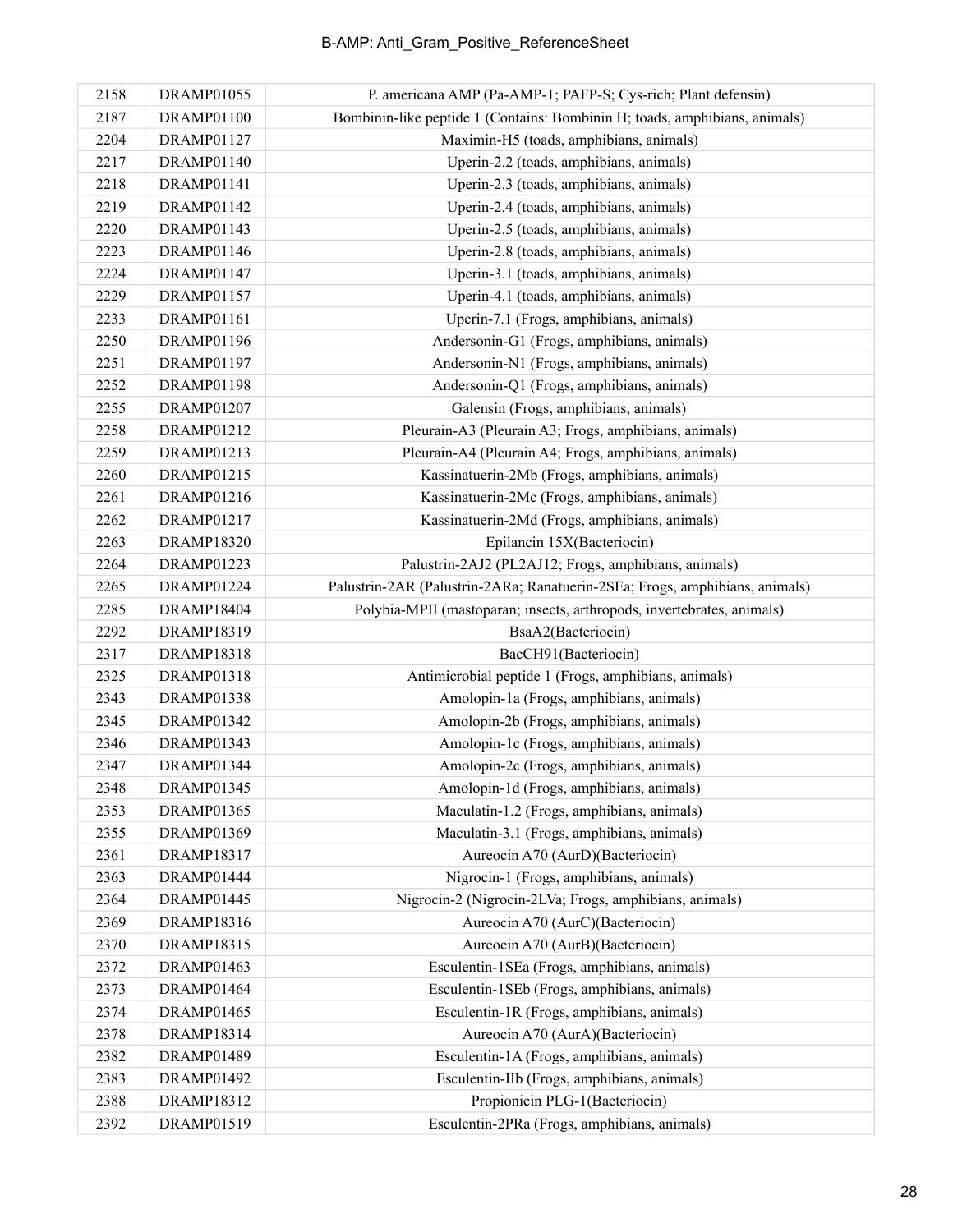| 2393 | <b>DRAMP01522</b> | Rugosin-C (Frogs, amphibians, animals)                                            |
|------|-------------------|-----------------------------------------------------------------------------------|
| 2420 | DRAMP01569        | Caerin-3.1 (Frogs, amphibians, animals)                                           |
| 2436 | DRAMP01609        | Aurein-2.2 (Frogs, amphibians, animals)                                           |
| 2437 | DRAMP01610        | Aurein-2.3 (Frogs, amphibians, animals)                                           |
| 2438 | <b>DRAMP01611</b> | Aurein-2.4 (Frogs, amphibians, animals)                                           |
| 2442 | <b>DRAMP18309</b> | Baceridin(Bacteriocin)                                                            |
| 2469 | <b>DRAMP18307</b> | LMW peptide (Bacteriocin)                                                         |
| 2475 | DRAMP01671        | Dermaseptin-4 (DS IV; Dermaseptin-S4, DS4; Frogs, amphibians, animals)            |
| 2477 | DRAMP01673        | Dermaseptin-1 (DStar 01; Frogs, amphibians, animals)                              |
| 2478 | <b>DRAMP18306</b> | Pediocin ACCEL(Bacteriocin)                                                       |
| 2479 | <b>DRAMP01675</b> | Dermaseptin-3 (DStar 03; Frogs, amphibians, animals)                              |
| 2480 | <b>DRAMP01676</b> | Dermaseptin-4 (DStar 04; Frogs, amphibians, animals)                              |
| 2481 | <b>DRAMP01677</b> | Dermaseptin-5 (DStar 05; Frogs, amphibians, animals)                              |
| 2482 | <b>DRAMP01678</b> | Dermaseptin-6 (DStar 06; Frogs, amphibians, animals)                              |
| 2483 | DRAMP01679        | Dermaseptin-7 (DStar 07; Frogs, amphibians, animals)                              |
| 2484 | <b>DRAMP01680</b> | Dermaseptin-8 (DStar 08; Frogs, amphibians, animals)                              |
| 2503 | <b>DRAMP01700</b> | Dermaseptin-H3 (Dermaseptin-like peptide 3, DMS3; Frogs, amphibians, animals)     |
| 2504 | <b>DRAMP18304</b> | Paenicidin A (Bacteriocin)                                                        |
| 2506 | <b>DRAMP01705</b> | Dermaseptin-like peptide (SmDLP; Frogs, amphibians, animals)                      |
| 2513 | <b>DRAMP18303</b> | Paenicidin A (Bacteriocin)                                                        |
| 2518 | DRAMP01717        | Dermatoxin (Frogs, amphibians, animals)                                           |
| 2530 | <b>DRAMP02857</b> | Indolicidin (Cathelicidin-4; mammals, animals)                                    |
| 2531 | <b>DRAMP01741</b> | Temporin-D (Frogs, amphibians, animals)                                           |
| 2532 | DRAMP02819        | Anoplin (Insects, arthropods, invertebrates, animals)                             |
| 2533 | <b>DRAMP04395</b> | EP3 (Earthworm, animals)                                                          |
| 2534 | DRAMP04394        | EP2 (Earthworm, animals)                                                          |
| 2541 | <b>DRAMP01758</b> | Temporin-1SPa (Frogs, amphibians, animals)                                        |
| 2548 | DRAMP01772        | Temporin-1Ob (Frogs, amphibians, animals)                                         |
| 2549 | DRAMP01774        | Temporin-1Od (Frogs, amphibians, animals)                                         |
| 2551 | <b>DRAMP18302</b> | GE2270A(Bacteriocin)                                                              |
| 2557 | <b>DRAMP01796</b> | Temporin-1Gb (Frogs, amphibians, animals)                                         |
| 2558 | <b>DRAMP01797</b> | Temporin-1Gc (Frogs, amphibians, animals)                                         |
| 2559 | <b>DRAMP01798</b> | Temporin-1Gd (Frogs, amphibians, animals)                                         |
| 2560 | DRAMP01799        | Temporin-1PRa (Temporin 1PRa; Frogs, amphibians, animals)                         |
| 2561 | <b>DRAMP01800</b> | Temporin-1PRb (Temporin 1PRb; Frogs, amphibians, animals)                         |
| 2562 | <b>DRAMP01801</b> | Temporin-1DYa (Frogs, amphibians, animals)                                        |
| 2563 | DRAMP01802        | Temporin-PTa (Frogs, amphibians, animals)                                         |
| 2565 | <b>DRAMP01804</b> | Temporin-CDYb (Brevinin-1CDYb; Frogs, amphibians, animals)                        |
| 2568 | DRAMP01810        | Temporin-1BYa (Frogs, amphibians, animals)                                        |
| 2571 | <b>DRAMP01387</b> | Odorranain-P2a (OdP2a; Frogs, amphibians, animals)                                |
| 2572 | DRAMP01386        | Odorranain-P1a (OdP1a; Brevinin-1HS1; Brevinin-1-OA2; Frogs, amphibians, animals) |
| 2573 | DRAMP01824        | Temporin-1Ja (Frogs, amphibians, animals)                                         |
| 2576 | DRAMP01126        | Maximin-H4 (Toads, amphibians, animals)                                           |
| 2577 | DRAMP01125        | Maximin-H3 (Toads, amphibians, animals)                                           |
| 2578 | DRAMP18299        | Taromycin A (Bacteriocin)                                                         |
| 2588 | <b>DRAMP18296</b> | Leucocin H beta(Bacteriocin)                                                      |
| 2592 | <b>DRAMP18295</b> | Leucocin H alpha(Bacteriocin)                                                     |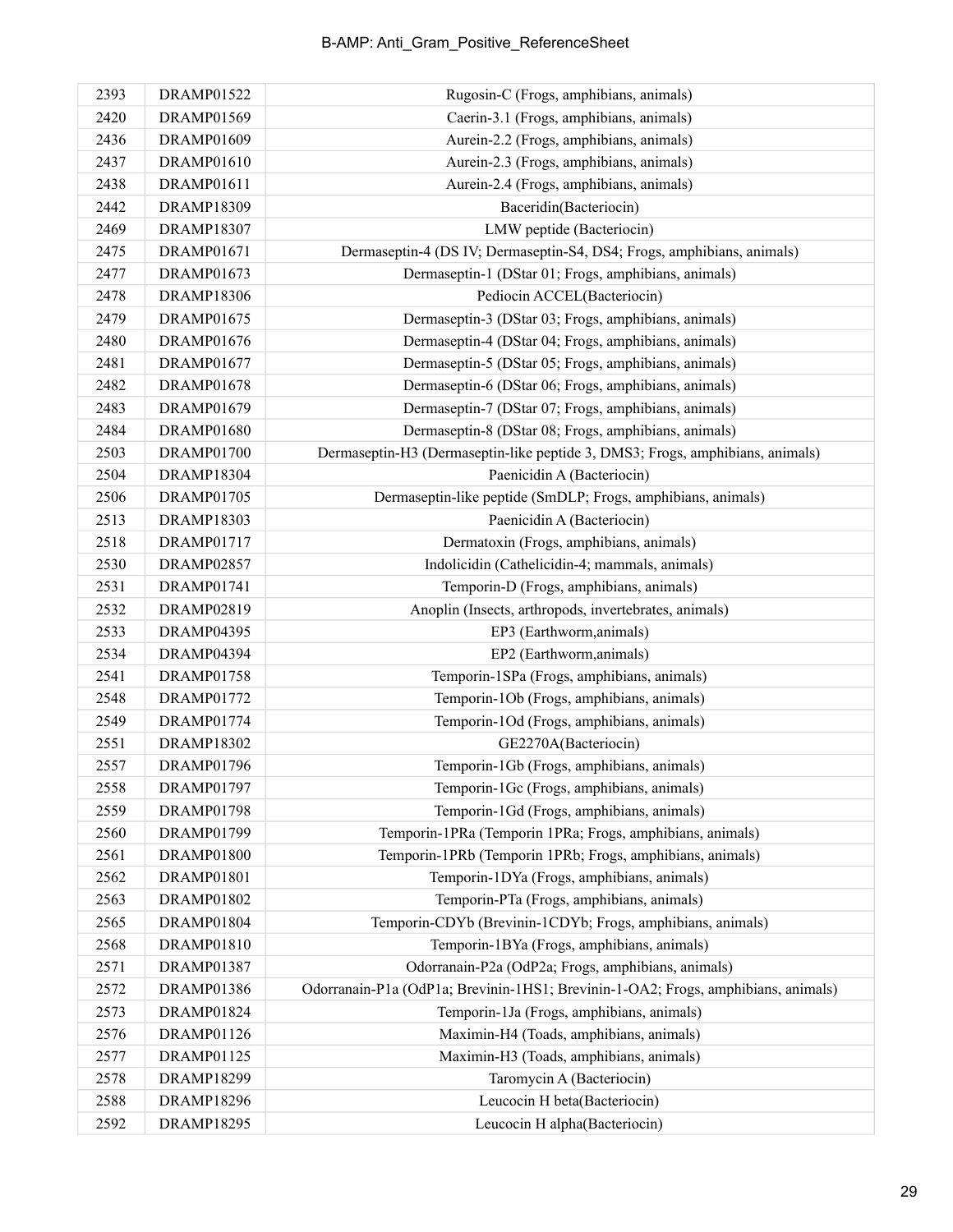| 2621 | DRAMP01924        | Brevinin-1Ea (Frogs, amphibians, animals)                  |
|------|-------------------|------------------------------------------------------------|
| 2622 | <b>DRAMP01925</b> | Brevinin-1Eb (Frogs, amphibians, animals)                  |
| 2623 | DRAMP01926        | Brevinin-1Ec (Frogs, amphibians, animals)                  |
| 2624 | <b>DRAMP01927</b> | Brevinin-2Ea (Frogs, amphibians, animals)                  |
| 2625 | <b>DRAMP01928</b> | Brevinin-2Eb (Frogs, amphibians, animals)                  |
| 2626 | DRAMP01929        | Brevinin-2Ec (Frogs, amphibians, animals)                  |
| 2627 | DRAMP01930        | Brevinin-1Ed (Frogs, amphibians, animals)                  |
| 2628 | DRAMP01931        | Brevinin-2Ed (Frogs, amphibians, animals)                  |
| 2629 | DRAMP01932        | Brevinin-2Ee (Frogs, amphibians, animals)                  |
| 2631 | <b>DRAMP01945</b> | Brevinin-1SE (Frogs, amphibians, animals)                  |
| 2632 | DRAMP01946        | Brevinin-20a (Frogs, amphibians, animals)                  |
| 2633 | DRAMP01947        | Brevinin-20b (Frogs, amphibians, animals)                  |
| 2634 | DRAMP18294        | lactococcin Z(Bacteriocin)                                 |
| 2635 | DRAMP01952        | Brevinin-1PTb (Frogs, amphibians, animals)                 |
| 2636 | DRAMP01954        | Brevinin-2HSb (Frogs, amphibians, animals)                 |
| 2637 | <b>DRAMP01958</b> | Brevinin-2PTd (Frogs, amphibians, animals)                 |
| 2638 | <b>DRAMP01960</b> | Brevinin-1BYa (Frogs, amphibians, animals)                 |
| 2639 | DRAMP01961        | Brevinin-1BYb (Frogs, amphibians, animals)                 |
| 2640 | <b>DRAMP01962</b> | Brevinin-1BYc (Frogs, amphibians, animals)                 |
| 2642 | <b>DRAMP01966</b> | Brevinin-1Ya (Frogs, amphibians, animals)                  |
| 2643 | <b>DRAMP01967</b> | Brevinin-1Yb (Frogs, amphibians, animals)                  |
| 2647 | <b>DRAMP01976</b> | Brevinin-2Eg (Frogs, amphibians, animals)                  |
| 2648 | DRAMP18292        | LsbA(Bacteriocin)                                          |
| 2654 | <b>DRAMP18291</b> | Garviecin LG34(Bacteriocin)                                |
| 2663 | <b>DRAMP18289</b> | Bactofencin A (Bacteriocin)                                |
| 2664 | <b>DRAMP18290</b> | Garvicin A (Bacteriocin)                                   |
| 2665 | <b>DRAMP18287</b> | Blp1b(Bacteriocin)                                         |
| 2667 | <b>DRAMP18286</b> | Blp1a(Bacteriocin)                                         |
| 2670 | <b>DRAMP18285</b> | Bacteriocin LS2 (Bacteriocin)                              |
| 2671 | <b>DRAMP18284</b> | Reutericin 6 (Bacteriocin)                                 |
| 2674 | DRAMP02012        | Brevinin-1T (Brevinin-2T; Frogs, amphibians, animals)      |
| 2675 | DRAMP02013        | Brevinin-1Ta (Frogs, amphibians, animals)                  |
| 2678 | DRAMP02016        | Brevinin-1DYa (Frogs, amphibians, animals)                 |
| 2679 | <b>DRAMP02017</b> | Brevinin-2DYa (Frogs, amphibians, animals)                 |
| 2680 | <b>DRAMP02018</b> | Brevinin-1DYb (Brevinin-1CDYb; Frogs, amphibians, animals) |
| 2681 | <b>DRAMP02020</b> | Brevinin-1DYc (Frogs, amphibians, animals)                 |
| 2684 | <b>DRAMP18281</b> | Plantaricin KL-1Y (Bacteriocin)                            |
| 2689 | <b>DRAMP18279</b> | Plantaricin A(Bacteriocin)                                 |
| 2694 | DRAMP02089        | Brevinin-1La (Brevinin-1PRd; Frogs, amphibians, animals)   |
| 2695 | DRAMP01124        | Maximin-H2 (Toads, amphibians, animals)                    |
| 2696 | DRAMP01123        | Maximin-H1 (Toads, amphibians, animals)                    |
| 2697 | DRAMP01111        | Maximin-5 (Toads, amphibians, animals)                     |
| 2698 | DRAMP01110        | Maximin-4 (Toads, amphibians, animals)                     |
| 2699 | DRAMP01109        | Maximin-3 (Toads, amphibians, animals)                     |
| 2700 | DRAMP02100        | Brevinin-1Pe (Frogs, amphibians, animals)                  |
| 2705 | DRAMP18273        | Enterocin CRL35 (Bacteriocin)                              |
| 2706 | DRAMP18272        | Enterocin AS-48RJ (Bacteriocin)                            |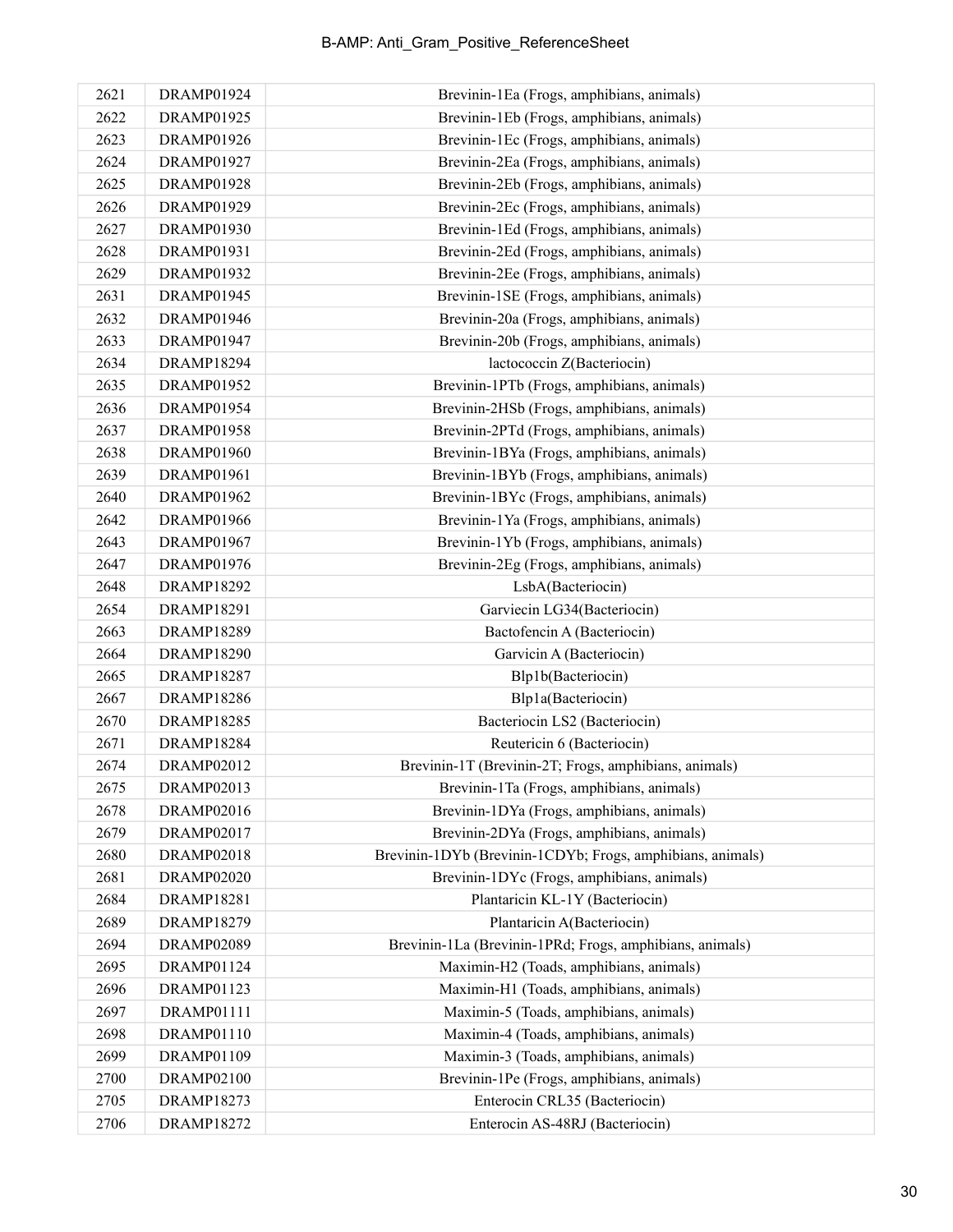| 2718 | DRAMP02132        | Antimicrobial peptide 3 (XT-3; Levitide-like peptide; Frogs, amphibians, animals)     |
|------|-------------------|---------------------------------------------------------------------------------------|
| 2719 | DRAMP02134        | Antimicrobial peptide 5 (XT-5; PGLa-like peptide; Frogs, amphibians, animals)         |
| 2769 | DRAMP02187        | Ranatuerin-2AVa (Frogs, amphibians, animals)                                          |
| 2773 | <b>DRAMP18271</b> | NKR-5-3B(Bacteriocin)                                                                 |
| 2803 | <b>DRAMP02232</b> | Ranatuerin-5 (Frogs, amphibians, animals)                                             |
| 2806 | DRAMP02243        | Ranatuerin-1T (Brevinin-2T; Frogs, amphibians, animals)                               |
| 2808 | <b>DRAMP18270</b> | Enterocin NKR-5-3Z(Bacteriocin)                                                       |
| 2809 | <b>DRAMP18269</b> | Enterocin NKR-5-3A(Bacteriocin)                                                       |
| 2810 | DRAMP02249        | Ranatuerin-2SEB (Frogs, amphibians, animals)                                          |
| 2811 | <b>DRAMP02250</b> | Ranatuerin-2SEC (Frogs, amphibians, animals)                                          |
| 2813 | <b>DRAMP02258</b> | Ranatuerin-IIbYa (Ranatuerin-2bYa; Frogs, amphibians, animals)                        |
| 2818 | DRAMP02284        | Pseudin-1 (Pseudin 1; Frogs, amphibians, animals)                                     |
| 2819 | DRAMP02285        | Pseudin-2 (Pseudin 2; Frogs, amphibians, animals)                                     |
| 2820 | DRAMP02286        | Pseudin-3 (Pseudin 3; Frogs, amphibians, animals)                                     |
| 2821 | <b>DRAMP02287</b> | Pseudin-4 (Pseudin 4; Frogs, amphibians, animals)                                     |
| 2834 | <b>DRAMP18268</b> | Enterocin NKR-5-3C(Bacteriocin)                                                       |
| 2841 | DRAMP02332        | Piscidin-3 (Pis-3; fish, chordates, animals)                                          |
| 2851 | DRAMP01375        | Odorranain-E1 (OdE1; Frogs, amphibians, animals)                                      |
| 2854 | DRAMP02353        | Pleurocidin-like peptide WFX (fish, chordates, animals; Predicted)                    |
| 2855 | <b>DRAMP18267</b> | BacFL31(Bacteriocin)                                                                  |
| 2861 | <b>DRAMP18266</b> | Bacteriocin T8(Bacteriocin)                                                           |
| 2868 | DRAMP02245        | Ranatuerin-2Cb (Ranatuerin 2Cb; Frogs, amphibians, animals)                           |
| 2869 | <b>DRAMP02398</b> | Antimicrobial peptide GP-19 (GP-19)                                                   |
| 2872 | <b>DRAMP18265</b> | Enterocin RM6 (Bacteriocin)                                                           |
| 2876 | DRAMP02407        | Napin-like polypeptide (Contains: Napin-like polypeptide small chain and large chain) |
| 2886 | DRAMP02426        | Defensin (Varisin A1; Ticks, Arthropods, animals)                                     |
| 2890 | DRAMP02437        | Papillosin                                                                            |
| 2891 | DRAMP02438        | Halocyntin                                                                            |
| 2895 | <b>DRAMP18264</b> | Enterocin W beta(Bacteriocin)                                                         |
| 2896 | DRAMP02447        | Antimicrobial protein 2 (Antimicrobial protein AN5-2)                                 |
| 2901 | <b>DRAMP02453</b> | S. litura moricin (Sl moricin; Insects, animals)                                      |
| 2902 | DRAMP02454        | Theromacin (Arthropods, animals)                                                      |
| 2904 | DRAMP02457        | L-amino-acid oxidase (Balt-LAAO-I; LAAO; LAO; snakes, reptils, animals)               |
| 2906 | DRAMP02459        | L-amino-acid oxidase (BjarLAAO-I; LAAO; LAO; snakes, reptils, animals)                |
| 2909 | DRAMP02462        | L-amino-acid oxidase (LAAO; LAO; snakes, reptils, animals)                            |
| 2915 | DRAMP02468        | Acidic phospholipase A2 PnPLA2 (svPLA2; Reptiles, animals)                            |
| 2924 | DRAMP02482        | Omwaprin-a (Oxywaprin; Oxywaprin-a; Snakes, reptiles, animals)                        |
| 2932 | <b>DRAMP18263</b> | Enterocin W alpha(Bacteriocin)                                                        |
| 2939 | <b>DRAMP18262</b> | Enterocin 7A(Bacteriocin)                                                             |
| 2944 | <b>DRAMP18261</b> | Enterocin 7B (Bacteriocin)                                                            |
| 2945 | <b>DRAMP18260</b> | Bacteriocin 31 (Bacteriocin)                                                          |
| 2947 | <b>DRAMP18259</b> | Enterocin O16 (Bacteriocin)                                                           |
| 2949 | <b>DRAMP18258</b> | Closticin 574(Bacteriocin)                                                            |
| 2950 | <b>DRAMP18256</b> | Boticin B (Bacteriocin)                                                               |
| 2951 | DRAMP02511        | Crotamine (defensin-like toxin; Snakes, reptiles, animals)                            |
| 2990 | <b>DRAMP18255</b> | Circularin A(Bacteriocin)                                                             |
| 2999 | <b>DRAMP18253</b> | Piscicocin CS526(Bacteriocin)                                                         |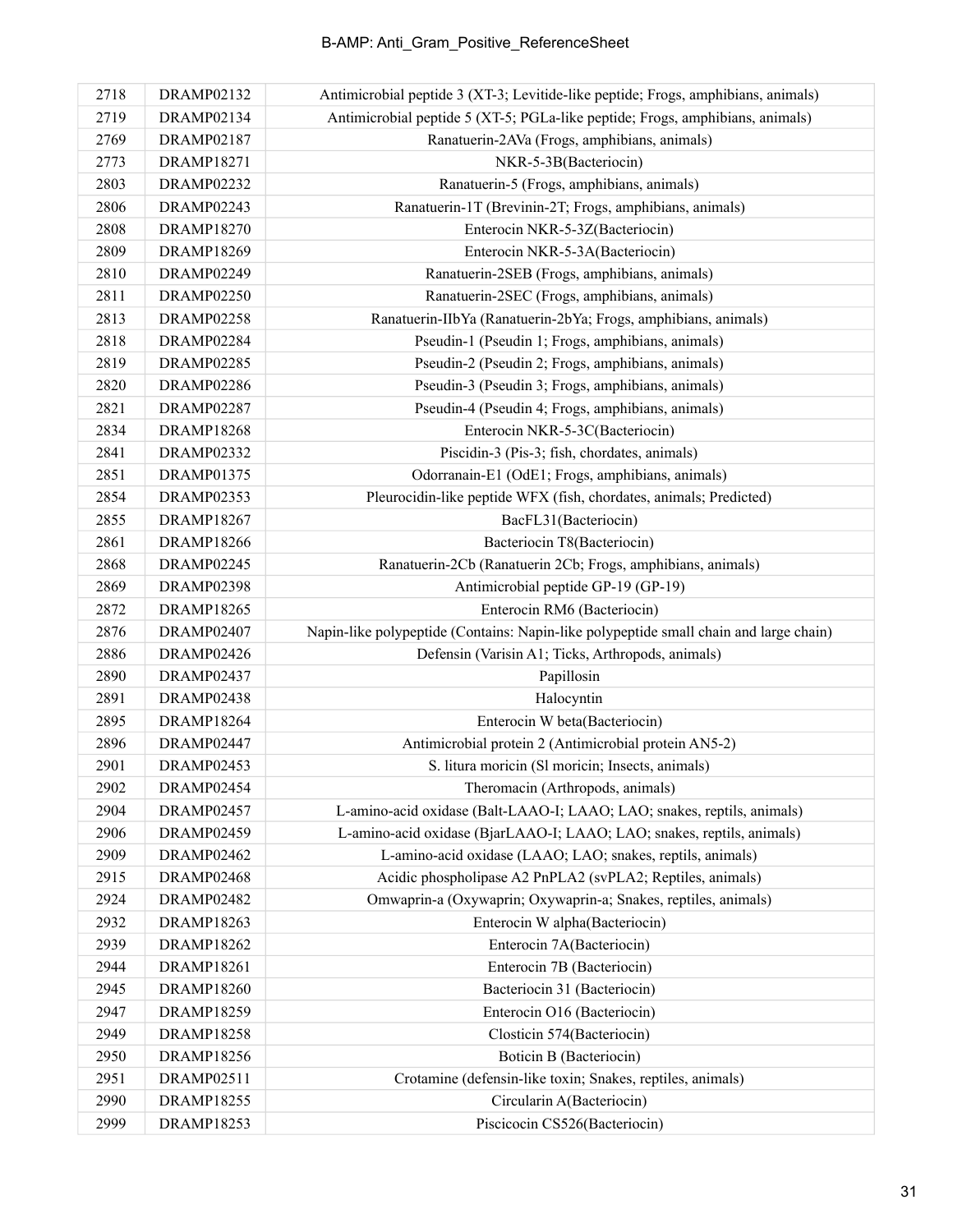| 3003 | <b>DRAMP02570</b> | Penaeidin-1 (Pen-1; shrimps, Arthropods, animals)                       |
|------|-------------------|-------------------------------------------------------------------------|
| 3004 | <b>DRAMP02571</b> | Penaeidin-2a (Pen-2a; shrimps, Arthropods, animals)                     |
| 3006 | <b>DRAMP02575</b> | Penaeidin-3b (Pen-3b; shrimps, Arthropods, animals)                     |
| 3007 | <b>DRAMP02576</b> | Penaeidin-3c (Pen-3c; shrimps, Arthropods, animals)                     |
| 3009 | <b>DRAMP18252</b> | Carnolysin A2(Bacteriocin)                                              |
| 3028 | <b>DRAMP02602</b> | Clavaspirin (chordates, animals)                                        |
| 3029 | <b>DRAMP18251</b> | Carnolysin A1(Bacteriocin)                                              |
| 3050 | <b>DRAMP18250</b> | Laterosporulin (Bacteriocin)                                            |
| 3052 | <b>DRAMP18248</b> | Bifidin I(Bacteriocin)                                                  |
| 3053 | <b>DRAMP18249</b> | Bac-GM100 (Bacteriocin)                                                 |
| 3058 | <b>DRAMP18246</b> | Thuricin 439A, 439B(Bacteriocin)                                        |
| 3059 | <b>DRAMP18247</b> | Bacthuricin F4(Bacteriocin)                                             |
| 3065 | <b>DRAMP02642</b> | Rhesus theta-defensin 1 (RTD-1; primates, mammals, animals)             |
| 3066 | DRAMP02643        | Rhesus theta-defensin 2 (RTD-2; primates, mammals, animals)             |
| 3067 | DRAMP02644        | Rhesus theta-defensin 3 (RTD-3; primates, mammals, animals)             |
| 3075 | <b>DRAMP02653</b> | Neutrophil defensin 1 (RMAD-1; primates, mammals, animals)              |
| 3076 | <b>DRAMP02654</b> | Neutrophil defensin 2 (RMAD-2; primates, mammals, animals)              |
| 3081 | DRAMP02659        | Neutrophil defensin 3 (RMAD-3; primates, mammals, animals)              |
| 3082 | <b>DRAMP02660</b> | Neutrophil defensin 4 (RMAD-4; primates, mammals, animals)              |
| 3083 | <b>DRAMP02661</b> | Neutrophil defensin 5 (RMAD-5; primates, mammals, animals)              |
| 3084 | <b>DRAMP02662</b> | Neutrophil defensin 6 (RMAD-6; primates, mammals, animals)              |
| 3085 | <b>DRAMP02663</b> | Neutrophil defensin 7 (RMAD-7; primates, mammals, animals)              |
| 3095 | <b>DRAMP18245</b> | Ticin A4(Bacteriocin)                                                   |
| 3119 | <b>DRAMP02698</b> | Rhesus macaque oral alpha-defensins (ROADs; primates, mammals, animals) |
| 3122 | <b>DRAMP18244</b> | Ticin A3(Bacteriocin)                                                   |
| 3124 | <b>DRAMP18243</b> | Ticin A1(Bacteriocin)                                                   |
| 3128 | DRAMP18242        | Fengycin B2 (Bacteriocin)                                               |
| 3130 | <b>DRAMP18240</b> | Fengycin C(Bacteriocin)                                                 |
| 3131 | <b>DRAMP18241</b> | Subtilomycin(Bacteriocin)                                               |
| 3132 | <b>DRAMP18239</b> | Fengycin A2(Bacteriocin)                                                |
| 3133 | <b>DRAMP18238</b> | Fengycin B(Bacteriocin)                                                 |
| 3144 | <b>DRAMP18237</b> | Fengycin A(Bacteriocin)                                                 |
| 3157 | DRAMP02739        | TEWP (turtle egg-white protein; Reptiles, animals)                      |
| 3158 | DRAMP02741        | Pelovaterin (defensin-like AMP; Gly-rich; Reptiles, animals)            |
| 3159 | <b>DRAMP02742</b> | Defensin-like turtle egg white protein TEWP (TEWP; Reptiles, animals)   |
| 3168 | <b>DRAMP03743</b> | Androctonin (Arthropods, animals)                                       |
| 3171 | <b>DRAMP02755</b> | Ponericin G3 (ants, insects, animals)                                   |
| 3172 | <b>DRAMP02756</b> | Ponericin G4 (ants, insects, animals)                                   |
| 3174 | <b>DRAMP02758</b> | Ponericin G6 (ants, insects, animals)                                   |
| 3175 | <b>DRAMP02759</b> | Ponericin G7 (ants, insects, animals)                                   |
| 3176 | <b>DRAMP02760</b> | Ponericin-L1 (ants, insects, animals)                                   |
| 3177 | <b>DRAMP02761</b> | Ponericin-L2 (ants, insects, animals)                                   |
| 3178 | <b>DRAMP02762</b> | Ponericin-W1 (ants, insects, animals)                                   |
| 3180 | <b>DRAMP02764</b> | Ponericin-W3 (ants, insects, animals)                                   |
| 3181 | <b>DRAMP02765</b> | Ponericin-W4 (ants, insects, animals)                                   |
| 3182 | <b>DRAMP02766</b> | Ponericin-W5 (ants, insects, animals)                                   |
| 3183 | <b>DRAMP02767</b> | Ponericin-W6 (ants, insects, animals)                                   |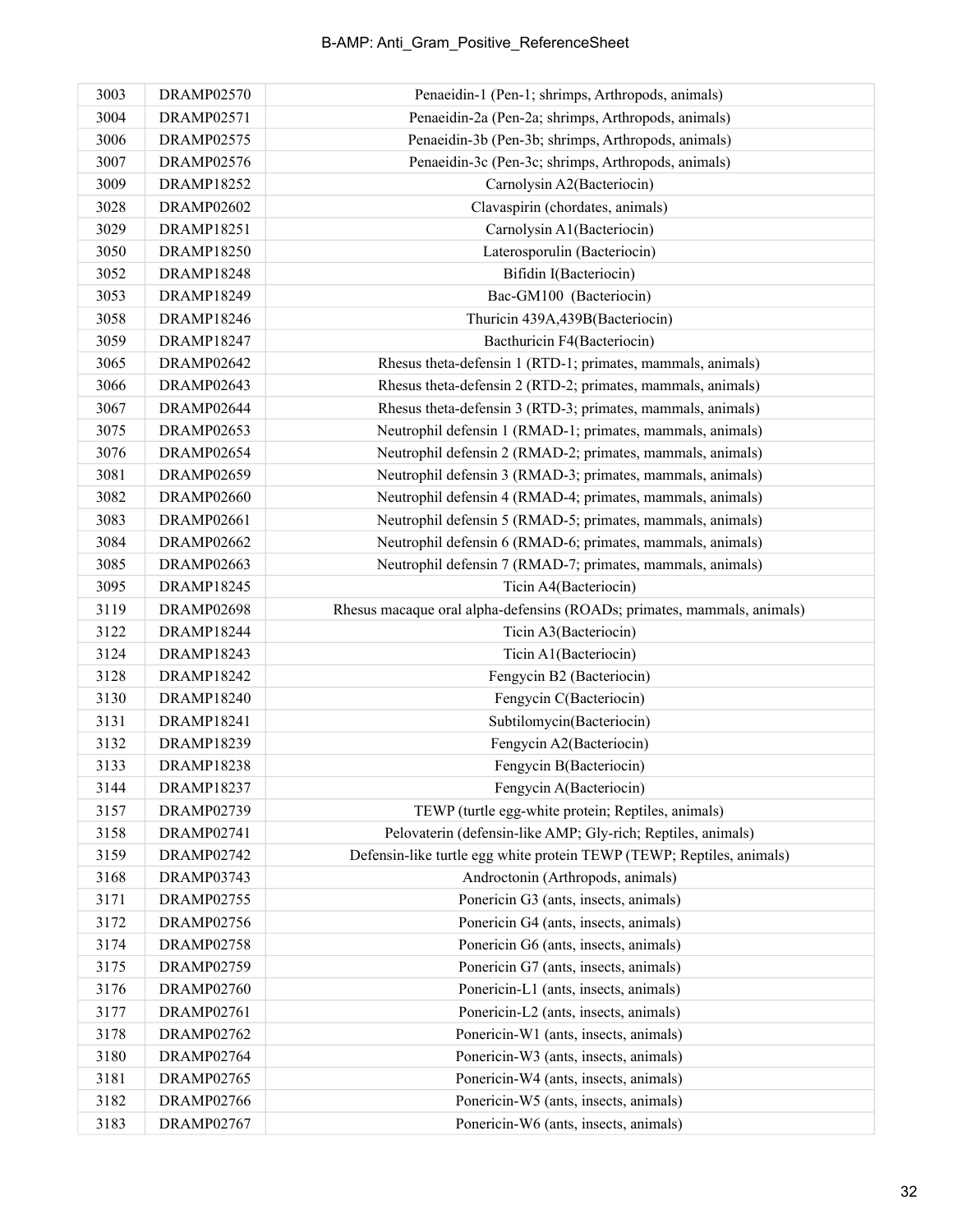| 3184 | DRAMP02770        | Pilosulin 3 (ants, insects, animals)                                          |
|------|-------------------|-------------------------------------------------------------------------------|
| 3185 | <b>DRAMP02771</b> | Pilosulin 4 (ants, insects, animals)                                          |
| 3189 | <b>DRAMP02781</b> | Coleoptericin (Insects, animals)                                              |
| 3191 | <b>DRAMP02783</b> | Peptide C (Insects, animals)                                                  |
| 3199 | <b>DRAMP02791</b> | A.dichotoma defensin (defensins; Insects, animals)                            |
| 3204 | <b>DRAMP02796</b> | Defensin (Type 1 invertebrate defensin; Insects, animals)                     |
| 3210 | <b>DRAMP02803</b> | Mytilin-A (molluscas, animals)                                                |
| 3211 | DRAMP02804        | Mytilus defensin-B (molluscas, animals)                                       |
| 3215 | <b>DRAMP02808</b> | Myticin-A (Myt A; Cys-rich; molluscas, animals)                               |
| 3219 | <b>DRAMP18235</b> | Gageopeptide D(Bacteriocin)                                                   |
| 3220 | DRAMP02816        | Lumbrican                                                                     |
| 3221 | <b>DRAMP02818</b> | Dicynthaurin                                                                  |
| 3222 | <b>DRAMP01820</b> | Temporin-1Cb (Temporin 1Cb; Frogs, amphibians, animals)                       |
| 3223 | <b>DRAMP01822</b> | Temporin-1Cd (Temporin 1Cd; Frogs, amphibians, animals)                       |
| 3234 | <b>DRAMP02832</b> | Reactive oxygen species modulator 1 (ROS modulator 1; mammals, animals)       |
| 3239 | DRAMP18233        | Gageopeptide B(Bacteriocin)                                                   |
| 3240 | <b>DRAMP18234</b> | Gageopeptide C(Bacteriocin)                                                   |
| 3249 | DRAMP01356        | Ranalexin-1Ca (Ranatuerin 1Ca; Frogs, amphibians, animals)                    |
| 3250 | DRAMP02864        | Bovine Beta-defensin 7 (bBD-7; BNBD-7; BNDB-7; mammals, animals)              |
| 3251 | <b>DRAMP02871</b> | Beta-defensin 119 (Defensin, beta 119; mammals, animals)                      |
| 3252 | DRAMP02874        | Chromacin (mammals, animals)                                                  |
| 3253 | <b>DRAMP02876</b> | Alpha-melanocyte-stimulating hormone (Alpha-MSH; mammals, animals)            |
| 3275 | <b>DRAMP02901</b> | Tricyclic peptide MS-271                                                      |
| 3281 | DRAMP02914        | Cathelicidin-1 (Bactenecin-1, Bac1; Cyclic dodecapeptide; mammals, animals)   |
| 3291 | <b>DRAMP02929</b> | Antimicrobial protein 1                                                       |
| 3292 | <b>DRAMP02930</b> | Antimicrobial protein 2 (crabs, Arthropods, animals)                          |
| 3294 | <b>DRAMP02936</b> | Big defensin (crabs, Arthropods, animals)                                     |
| 3295 | <b>DRAMP02937</b> | Tachycitin (crabs, Arthropods, animals)                                       |
| 3296 | DRAMP18230        | Gageotetrin B (Bacteriocin)                                                   |
| 3297 | DRAMP18231        | Gageotetrin C (Bacteriocin)                                                   |
| 3298 | <b>DRAMP18232</b> | Gageopeptide A(Bacteriocin)                                                   |
| 3301 | DRAMP02941        | Tachystatin-A1 (crabs, Arthropods, animals)                                   |
| 3302 | DRAMP02942        | Tachystatin-A2 (crabs, Arthropods, animals)                                   |
| 3303 | DRAMP02943        | Tachystatin-B1 (crabs, Arthropods, animals)                                   |
| 3304 | DRAMP02944        | Tachystatin-B2 (crabs, Arthropods, animals)                                   |
| 3305 | <b>DRAMP02945</b> | Tachystatin-C (crabs, Arthropods, animals)                                    |
| 3308 | <b>DRAMP18228</b> | Gageostatin C (Bacteriocin)                                                   |
| 3309 | <b>DRAMP18229</b> | Gageotetrin A (Bacteriocin)                                                   |
| 3312 | <b>DRAMP02955</b> | Hedistin (marine annelid, Metazoa)                                            |
| 3315 | <b>DRAMP02967</b> | Antibacterial peptide 3910 (AP 3910; pigs, mammals, animals)                  |
| 3316 | <b>DRAMP02968</b> | Prophenin-1 (C6, PF-1; Pro-rich; pigs, mammals, animals)                      |
| 3317 | DRAMP02969        | Prophenin-2 (C12, PF-2, PR-2; Pro-rich; pigs, mammals, animals)               |
| 3318 | <b>DRAMP02971</b> | Protegrin-2 (Protegrin 2; PG-2; pigs, mammals, animals)                       |
| 3319 | <b>DRAMP02972</b> | Protegrin-3 (Protegrin 3; PG-3; pigs, mammals, animals)                       |
| 3322 | <b>DRAMP02976</b> | Beta-defensin 1 (BD-1; Defensin, beta 1; pigs, mammals, animals)              |
| 3323 | DRAMP02977        | pBD-1 (porcine beta-defensin 1; pigs, mammals, animals)                       |
| 3327 | <b>DRAMP02982</b> | Reactive oxygen species modulator 1 (ROS modulator 1; pigs, mammals, animals) |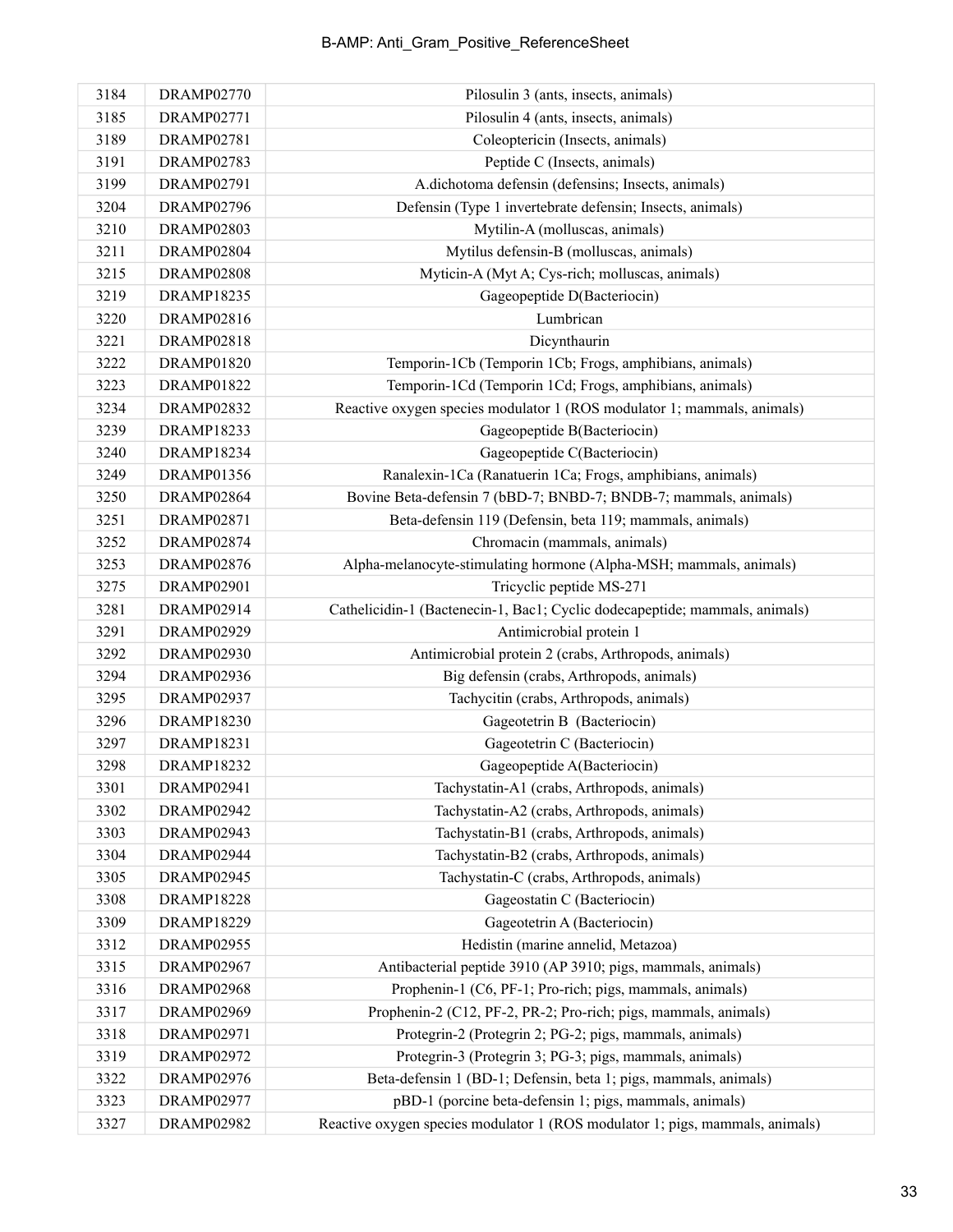| 3329 | DRAMP02984        | Neutrophil cationic antibacterial polypeptide of 11 kDa (CAP11; pigs, mammals, animals) |
|------|-------------------|-----------------------------------------------------------------------------------------|
| 3330 | <b>DRAMP02985</b> | Neutrophil cationic peptide 2 (CP-2; GNCP-2; pigs, mammals, animals)                    |
| 3331 | <b>DRAMP02986</b> | Neutrophil cationic peptide 1 (GPNP; Antiviral defensin; pigs, mammals, animals)        |
| 3334 | DRAMP02989        | Lasioglossin LL-I (Insects, animals)                                                    |
| 3335 | DRAMP02990        | Lasioglossin LL-II (Insects, animals)                                                   |
| 3336 | <b>DRAMP02991</b> | Lasioglossin LL-III (Insects, animals)                                                  |
| 3348 | <b>DRAMP03023</b> | Mastoparan (Protonectarina-MP; Insects, animals)                                        |
| 3349 | <b>DRAMP18227</b> | Gageostatin B (Bacteriocin)                                                             |
| 3355 | DRAMP03049        | Eumenine mastoparan-OD (EMP-OD; Venom peptide 1, OdVP1; Insects, animals)               |
| 3363 | DRAMP03066        | Lucifensin (Lucifensin II; Insects, animals)                                            |
| 3364 | <b>DRAMP03067</b> | Lucifensin (Lucilia defensin; Insects, animals)                                         |
| 3366 | <b>DRAMP18226</b> | Gageostatin A (Bacteriocin)                                                             |
| 3369 | DRAMP03073        | Sapecin-C (Sapecin C; defensins; Insects, animals)                                      |
| 3378 | DRAMP03083        | Sapecin-B (defensins; Insects, animals)                                                 |
| 3379 | DRAMP03084        | Ceratotoxin-B (Insects, animals)                                                        |
| 3380 | DRAMP03085        | Ceratotoxin-A (Insects, animals)                                                        |
| 3381 | <b>DRAMP03086</b> | Ceratotoxin-D (Insects, animals)                                                        |
| 3389 | DRAMP18224        | Ala-6-fenycin (Bacteriocin)                                                             |
| 3392 | DRAMP03103        | Sarcotoxin-1D (Sarcotoxin ID; Insects, animals)                                         |
| 3400 | <b>DRAMP18223</b> | Sonorensin(Bacteriocin)                                                                 |
| 3403 | DRAMP03119        | Def-BAT (hybrid defensins; Insects, animals)                                            |
| 3404 | <b>DRAMP03120</b> | Def-BBB (hybrid defensins; Insects, animals)                                            |
| 3405 | DRAMP03121        | Def-ABB (hybrid defensins; Insects, animals)                                            |
| 3406 | DRAMP03122        | Anopheles gambiae defensin (DEF-AAA; Insects, animals)                                  |
| 3408 | DRAMP03124        | Def-AcAA (hybrid defensins; Insects, animals)                                           |
| 3409 | DRAMP03125        | Def-DAA (hybrid defensins; Insects, animals)                                            |
| 3418 | DRAMP03134        | Defensin-D (AaeDefD; Insects, animals)                                                  |
| 3436 | DRAMP03157        | Halocidin subunit B                                                                     |
| 3437 | DRAMP03158        | Halocidin subunit A (invertebrates, animals; Preclinical)                               |
| 3441 | DRAMP03163        | R. prolixus defensin A (RprDefA; insect defensin; Insects, animals)                     |
| 3442 | <b>DRAMP03164</b> | R. prolixus defensin B (RprDefB; insect defensin; Insects, animals)                     |
| 3443 | <b>DRAMP03165</b> | R. prolixus defensin C (RprDefC; insect defensin; Insects, animals)                     |
| 3447 | <b>DRAMP18222</b> | PseA(Bacteriocin)                                                                       |
| 3449 | DRAMP03174        | Arenicin-2 (Ar-2; marine polychaeta, animals)                                           |
| 3450 | DRAMP03175        | Perinerin                                                                               |
| 3454 | DRAMP03180        | ASABF-alpha (ASABF; nematodes, animals)                                                 |
| 3455 | DRAMP03182        | Termicin (Termite defensin; Insects, animals)                                           |
| 3456 | DRAMP03183        | Naegleriapore A                                                                         |
| 3457 | DRAMP03184        | Naegleriapore B                                                                         |
| 3461 | <b>DRAMP18221</b> | Fusaricidin D (Bacteriocin)                                                             |
| 3465 | DRAMP03199        | PhD1 (PhD-1; Defensin-1; primates, mammals, animals)                                    |
| 3466 | DRAMP03200        | PhD2 (PhD-2; Defensin-2; primates, mammals, animals)                                    |
| 3467 | <b>DRAMP03201</b> | PhD3 (PhD-3; Defensin-3; primates, mammals, animals)                                    |
| 3469 | <b>DRAMP18220</b> | Fusaricidin C (Bacteriocin)                                                             |
| 3470 | DRAMP18219        | Fusaricidin B (Bacteriocin)                                                             |
| 3473 | <b>DRAMP03208</b> | BTD-1 (theta-defensin; primates, mammals, animals)                                      |
| 3474 | DRAMP03209        | BTD-2 (theta-defensin; primates, mammals, animals)                                      |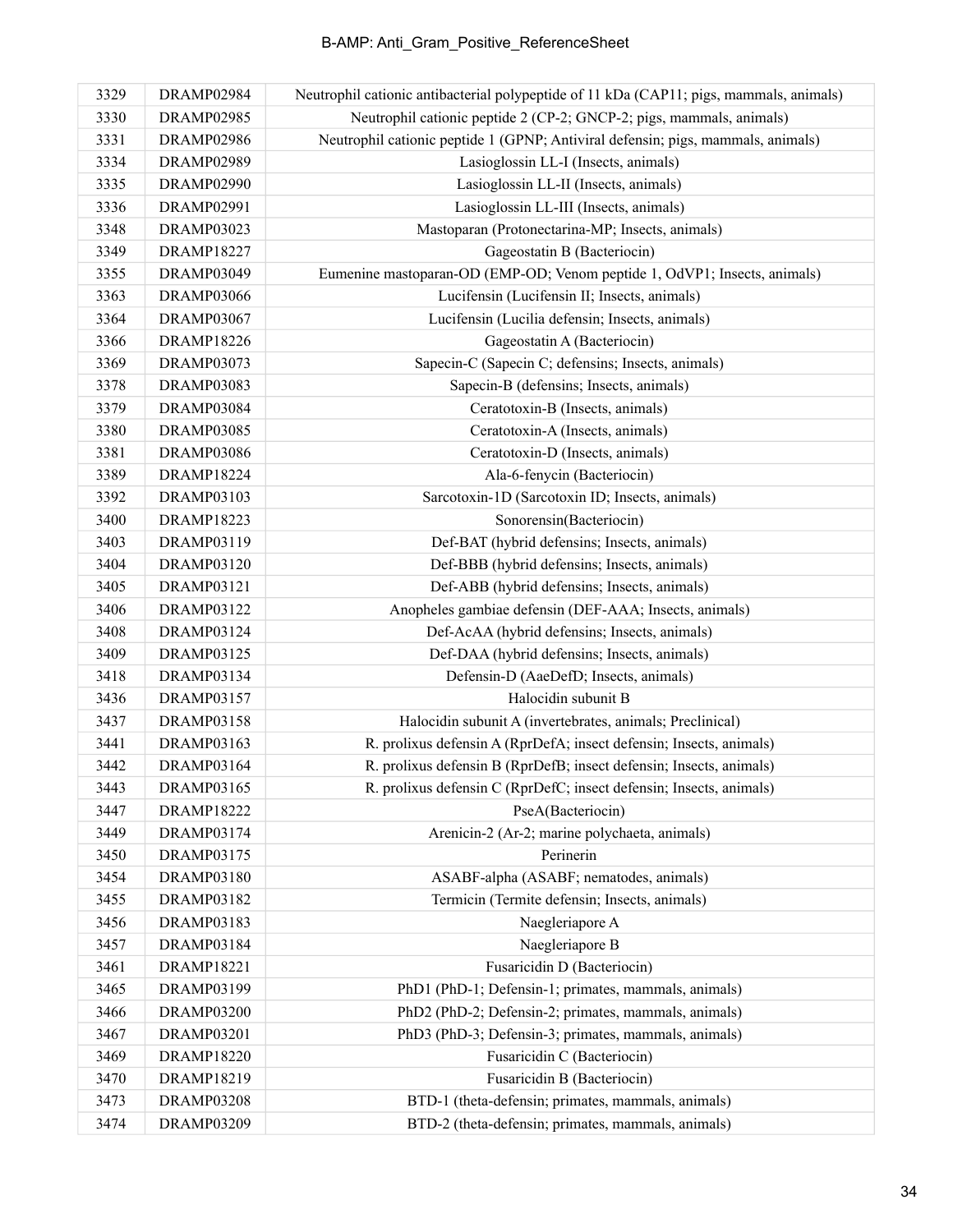| 3475 | <b>DRAMP18218</b> | Fusaricidin A (Bacteriocin)                                                                   |
|------|-------------------|-----------------------------------------------------------------------------------------------|
| 3476 | DRAMP03211        | BTD-4 (theta-defensin; primates, mammals, animals)                                            |
| 3477 | DRAMP03212        | BTD-7 (theta-defensin; primates, mammals, animals)                                            |
| 3478 | <b>DRAMP18217</b> | Licheniocin 50.2(Bacteriocin)                                                                 |
| 3479 | DRAMP18216        | Cerein 7A(Bacteriocin)                                                                        |
| 3485 | DRAMP03224        | M-ctenitoxin-Cs1c (M-CNTX-Cs1c; Cupiennin-1c; spiders, Arthropods, animals)                   |
| 3488 | <b>DRAMP18215</b> | Cerecidin A7(Bacteriocin)                                                                     |
| 3489 | DRAMP03238        | M-zodatoxin-Lt8c (M-ZDTX-Lt8c; Cytoinsectotoxin-1c, CIT-1c; spiders, Arthropods, animals)     |
| 3510 | DRAMP18214        | Cerecidin A1(Bacteriocin)                                                                     |
| 3514 | DRAMP18213        | Gramicidin S(Bacteriocin)                                                                     |
| 3519 | <b>DRAMP18212</b> | Amylocyclicin(Bacteriocin)                                                                    |
| 3521 | DRAMP18210        | Amythiamicin C/D(Bacteriocin)                                                                 |
| 3524 | <b>DRAMP03281</b> | Turkey Heterophil Peptide 3 (Antimicrobial peptide THP3; Birds, animals)                      |
| 3525 | <b>DRAMP03282</b> | Turkey Heterophil Peptide 1 (Antimicrobial peptide THP1; Birds, animals)                      |
| 3526 | <b>DRAMP03283</b> | Turkey Heterophil Peptide 2 (Antimicrobial peptide THP2, THP2; Birds, animals)                |
| 3542 | <b>DRAMP03303</b> | Theromyzin (Frogs, amphibians, animals)                                                       |
| 3543 | DRAMP03304        | Hydramacin-1 (Hm-1; annelida, animals)                                                        |
| 3545 | <b>DRAMP03306</b> | Theromacin (Annelida, animals)                                                                |
| 3548 | <b>DRAMP18209</b> | NAI-802 (Bacteriocin)                                                                         |
| 3554 | DRAMP03317        | Cathelicidin-related antimicrobial peptide (AMPs)                                             |
| 3555 | <b>DRAMP03318</b> | Pore-forming peptide ameobapore B (EH-APP; saposin-like protein)                              |
| 3556 | DRAMP03319        | Pore-forming peptide ameobapore C (EH-APP; saposin-like protein)                              |
| 3563 | <b>DRAMP18206</b> | Deoxyactagardine B(Bacteriocin)                                                               |
| 3565 | <b>DRAMP03329</b> | Alpha-defensin cryptdin-1 (Crp1; Rodents, mammals, animals)                                   |
| 3566 | <b>DRAMP03330</b> | Alpha-defensin cryptdin-2 (Defensin-related cryptdin-2; Rodents, mammals, animals)            |
| 3567 | DRAMP03331        | Alpha-defensin cryptdin-3 (Defensin-related cryptdin-3; Rodents, mammals, animals)            |
| 3568 | DRAMP03332        | Alpha-defensin cryptdin-4 (Defensin-related cryptdin4; Rodents, mammals, animals)             |
| 3569 | <b>DRAMP03333</b> | Alpha-defensin cryptdin-5 (Defensin-related cryptdin5; Rodents, mammals, animals)             |
| 3570 | <b>DRAMP03334</b> | Alpha-defensin cryptdin-6/12 (Defensin-related cryptdin-6/12; Rodents, mammals, animals)      |
| 3593 | <b>DRAMP03357</b> | Cryptdin related sequence peptide (CRS4C-1a; Rodents, mammals, animals)                       |
| 3594 | <b>DRAMP03358</b> | Cryptdin related sequence peptide (CRS4C-1d; Rodents, mammals, animals)                       |
| 3595 | DRAMP03359        | Cryptdin related sequence peptide (CRS4C-2; Rodents, mammals, animals)                        |
| 3596 | DRAMP03360        | Cryptdin related sequence peptide (CRS4C-2b; Rodents, mammals, animals)                       |
| 3598 | <b>DRAMP03362</b> | CRS4C-3c (Cryptdin related sequence peptide; Rodents, mammals, animals)                       |
| 3602 | <b>DRAMP03366</b> | Beta-defensin 1 (BD-1; mBD-1; Defensin, beta 1; Rodents, mammals, animals)                    |
| 3605 | DRAMP03369        | Beta-defensin 4 (BD-4, mBD-4; Defensin, beta 4; Rodents, mammals, animals)                    |
| 3608 | DRAMP03373        | Beta-defensin 8 (BD-8, mBD-8; Defensin, beta 8; Rodents, mammals, animals)                    |
| 3635 | <b>DRAMP03400</b> | WAP four-disulfide core domain protein 12 (Rodents, mammals, animals)                         |
| 3637 | DRAMP03402        | WAP four-disulfide core domain protein 15B (Elafin-like protein I; Rodents, mammals, animals) |
| 3639 | DRAMP03407        | Defr1 (Murine beta-defensin related peptide; Rodents, mammals, animals)                       |
| 3640 | DRAMP03408        | Neutrophil defensin 1 (HANP-1; alpha-defensin; Rodents, mammals, animals)                     |
| 3641 | DRAMP03409        | Neutrophil defensin 2 (HANP-2; alpha-defensin; Rodents, mammals, animals)                     |
| 3642 | <b>DRAMP03410</b> | Neutrophil defensin 3 (HANP-3; alpha-defensin; Rodents, mammals, animals)                     |
| 3643 | DRAMP03411        | Neutrophil defensin 4 (HANP-4; alpha-defensin; Rodents, mammals, animals)                     |
| 3651 | <b>DRAMP03420</b> | Neutrophil antibiotic peptide NP-2 (RatNP-2; Rodents, mammals, animals)                       |
| 3652 | DRAMP03421        | Neutrophil antibiotic peptide NP-3 (RatNP-3a, RatNP-3b; Rodents, mammals, animals)            |
| 3696 | <b>DRAMP03470</b> | Defensin-1 (American oyster defensin, AOD; molluscs, animals)                                 |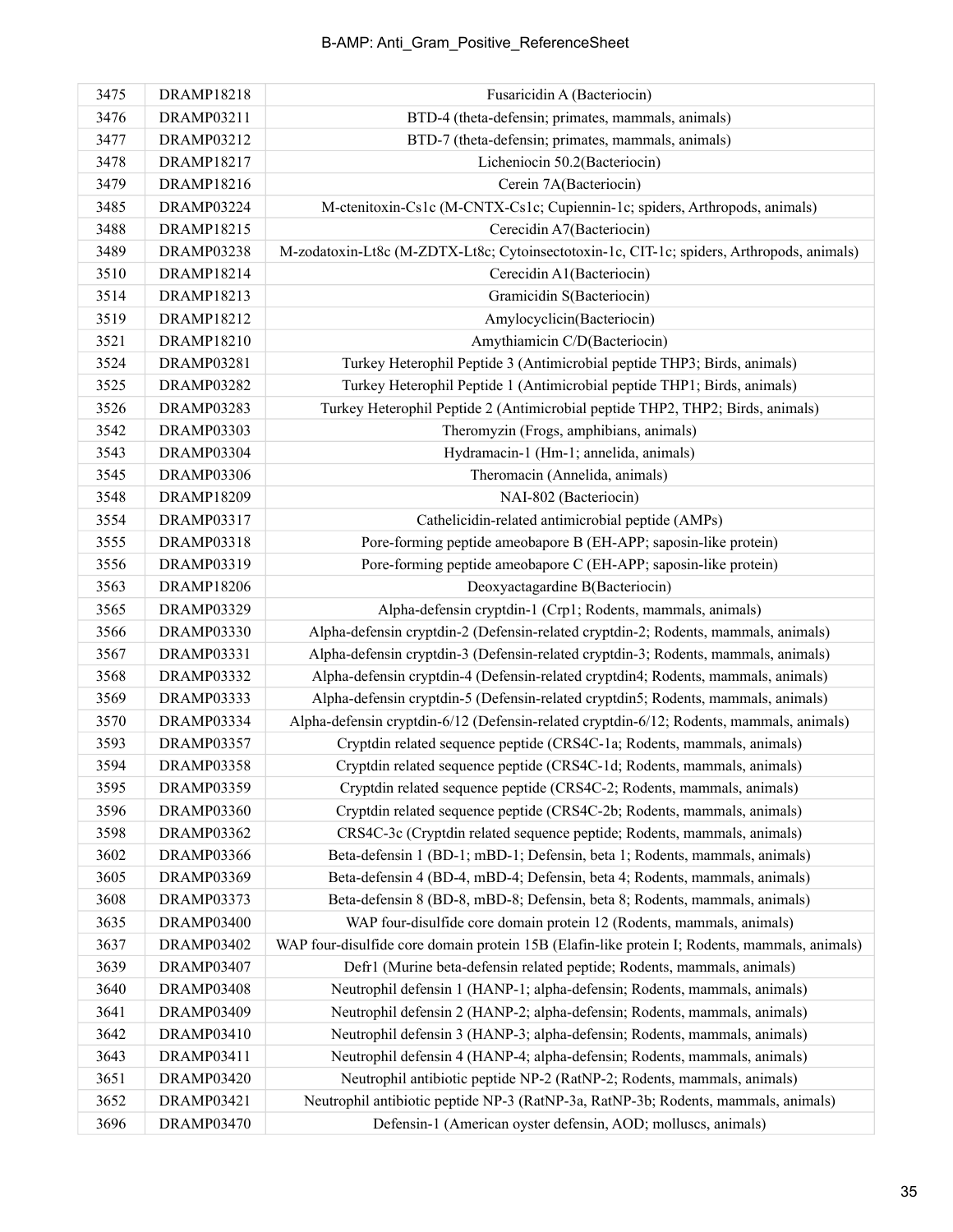| 3698 | DRAMP03475        | Vicilin-like Antimicrobial peptide 2a (MiAMP2a; Plant defensin)                       |
|------|-------------------|---------------------------------------------------------------------------------------|
| 3721 | <b>DRAMP03501</b> | La-LTP (LJAFP; Insects, animals)                                                      |
| 3728 | <b>DRAMP03510</b> | Cecropin-A (Insects, animals)                                                         |
| 3729 | DRAMP03511        | Cecropin-B (Immune protein P9; Insects, animals)                                      |
| 3730 | DRAMP03512        | Cecropin-D (Cecropin D; Insects, animals)                                             |
| 3735 | <b>DRAMP18208</b> | NAI-112(Bacteriocin)                                                                  |
| 3736 | <b>DRAMP18207</b> | Actagardine B(Bacteriocin)                                                            |
| 3737 | <b>DRAMP03534</b> | Antibacterial peptide enbocin (Moricin; Insects, animals)                             |
| 3738 | <b>DRAMP03535</b> | Lebocin-1/2 (Pro-rich; Insects, animals)                                              |
| 3739 | <b>DRAMP03536</b> | Lebocin-3 (LEB 3; Insects, animals)                                                   |
| 3742 | DRAMP03554        | CCL20(1-67) (Human, mammals, animals)                                                 |
| 3743 | <b>DRAMP03555</b> | CCL20(2-70) (Human, mammals, animals)                                                 |
| 3744 | <b>DRAMP03556</b> | C-C motif chemokine 20 (Human, mammals, animals)                                      |
| 3749 | <b>DRAMP03564</b> | Human hepcidin-20 (Hepc20; one chain of Hepcidin; Human, mammals, animals)            |
| 3750 | <b>DRAMP03565</b> | Human hepcidin-25 (Hepc25; one chain of Hepcidin; Human, mammals, animals)            |
| 3751 | <b>DRAMP03566</b> | Salvic (Human, mammals, animals)                                                      |
| 3762 | <b>DRAMP03585</b> | Human TC-1 (Chain of Platelet basic protein; Human, mammals, animals)                 |
| 3763 | <b>DRAMP03586</b> | Human TC-2 (Chain of Platelet basic protein; Human, mammals, animals)                 |
| 3764 | <b>DRAMP03587</b> | DCD-1 (chain of Dermeidin; Human, mammals, animals)                                   |
| 3765 | <b>DRAMP03588</b> | Human MUC7 20-Mer (Human, mammals, animals)                                           |
| 3768 | DRAMP03591        | Neutrophil defensin 1 (Defensin, alpha 1; HNP-1, HP-1; Human, mammals, animals)       |
| 3769 | <b>DRAMP03592</b> | Neutrophil defensin 2 (HNP-2, HP-2, HP2; Human, mammals, animals)                     |
| 3770 | DRAMP03593        | Neutrophil defensin 3 (Defensin, alpha 3; HNP-3, HP-3, HP3; Human, mammals, animals)  |
| 3771 | DRAMP03594        | Neutrophil defensin 4 (Defensin, alpha 4; HNP-4, HP-4; Human, mammals, animals)       |
| 3772 | <b>DRAMP03595</b> | Human defensin-5 (HD-5; Defensin, alpha 5; Human, mammals, animals)                   |
| 3773 | <b>DRAMP03596</b> | Human defensin-6 (HD-6; Defensin, alpha 6; Human, mammals, animals)                   |
| 3777 | DRAMP18203        | Panusin (beta defensins; crustaceans, arthropods, invertebrates, animals)             |
| 3789 | DRAMP18120        | BnPRP1 (Plant defensin)                                                               |
| 3799 | DRAMP18140        | VG16KRKP                                                                              |
| 3802 | DRAMP18194        | AAEL000598-PA                                                                         |
| 3808 | DRAMP03641        | Longicornsin (defensin-like; Arthropods, invertebrates, animals)                      |
| 3810 | DRAMP03644        | Cathelicidin-1 (CATH-1; Fowlicidin-1; Birds, animals)                                 |
| 3811 | DRAMP03648        | Gallinacin-1 (Gal-1; Beta-defensin 1; Birds, animals)                                 |
| 3812 | DRAMP03649        | Gallinacin-1 alpha (Gal-1 alpha; Antimicrobial peptide CHP2; Birds, animals)          |
| 3813 | <b>DRAMP03650</b> | Gallinacin-2 (Gal-2; Beta-defensin 2; Birds, animals)                                 |
| 3823 | DRAMP03661        | Gallinacin-13 (Gal-13; Beta-defensin 13; Birds, animals)                              |
| 3833 | <b>DRAMP03671</b> | Locustin (Insects, animals)                                                           |
| 3836 | <b>DRAMP03674</b> | Cystatin-1 (Cystatin-I)                                                               |
| 3837 | DRAMP18192        | Antimicrobial peptide AcrAP2                                                          |
| 3839 | <b>DRAMP03680</b> | Cathelicidin-3.4 (Bactenecin-3.4, Bac3.4; ChBac3.4; ruminant, animals)                |
| 3841 | DRAMP03689        | Scorpine-like (Arthropods, animals)                                                   |
| 3843 | DRAMP03692        | Defensin-1 (Cll-dlp; Arthropods, animals)                                             |
| 3849 | <b>DRAMP03701</b> | Imcroporin (Arthropods, animals)                                                      |
| 3871 | DRAMP03736        | Opistoporin-2 (OP2; Non-disulfide-bridged peptide 3.6, NDBP-3.6; Arthropods, animals) |
| 3872 | DRAMP03737        | Opistoporin-4 (Non-disulfide-bridged peptides 3.7, NDBP-3.7; Arthropods, animals)     |
| 3873 | DRAMP03739        | Buthinin (Sahara scorpion; Arthropods, animals)                                       |
| 3874 | <b>DRAMP03740</b> | Androctonus defensin (4 kDa defensin; Arthropods, animals)                            |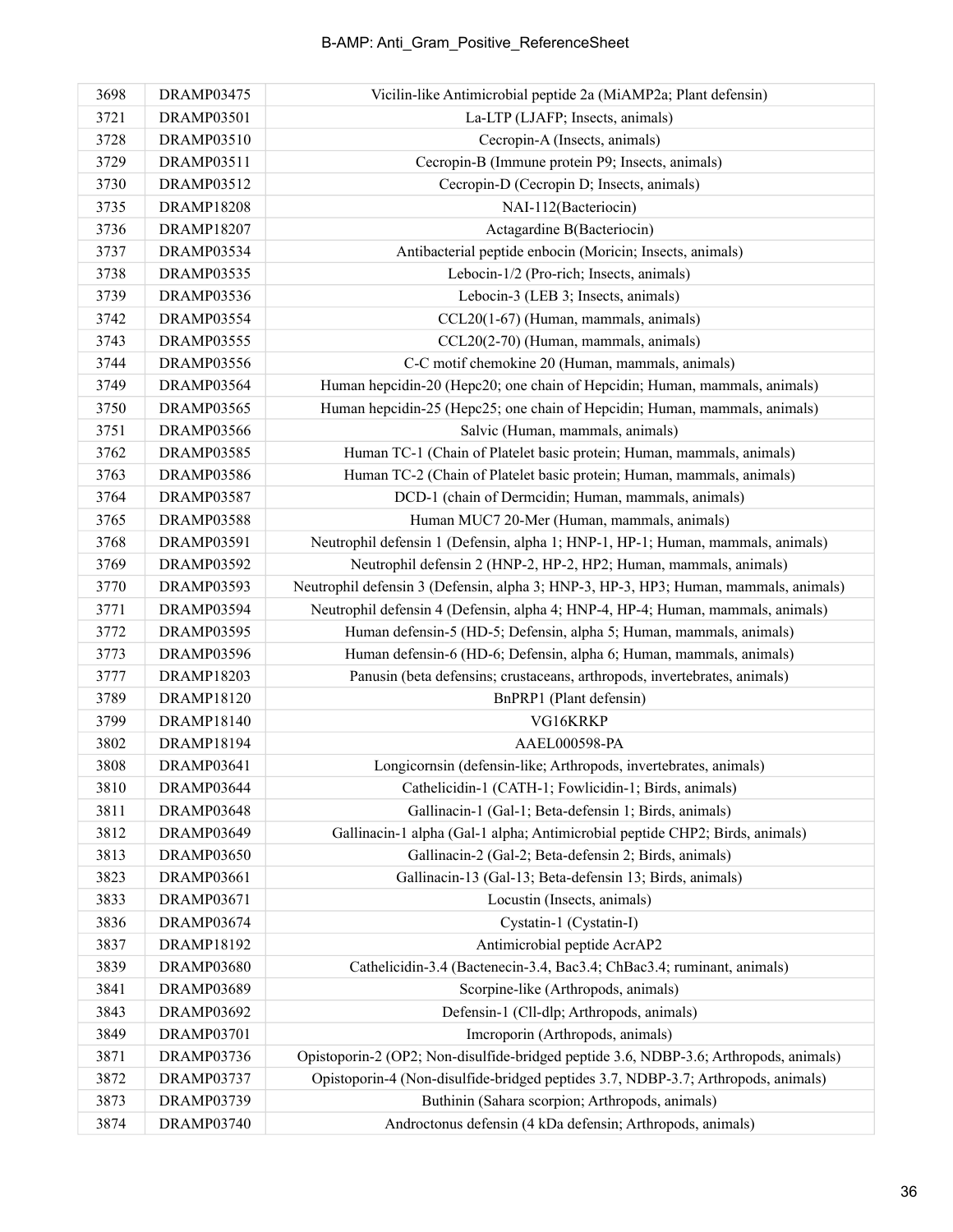| 3875 | DRAMP03741        | Ponericin-W-like 32.1 (Arthropods, animals)                                                    |
|------|-------------------|------------------------------------------------------------------------------------------------|
| 3876 | <b>DRAMP03742</b> | Ponericin-W-like 32.2 (Arthropods, animals)                                                    |
| 3880 | <b>DRAMP03755</b> | Potassium channel toxin alpha-KTx 1.1 (ChTX-Lq1; charybdotoxin; Arthropods, animals)           |
| 3883 | <b>DRAMP18191</b> | Antimicrobial peptide AcrAP1                                                                   |
| 3891 | <b>DRAMP03766</b> | Heteroscorpine-1 (HS-1; defensins; Arthropods, animals)                                        |
| 3907 | <b>DRAMP03787</b> | Neuropeptide-like protein 31 (NLP-31; nematodes, animals)                                      |
| 3910 | <b>DRAMP03790</b> | ABF-2 (nematodes, animals)                                                                     |
| 3944 | <b>DRAMP18190</b> | Pantinin-3 (Non-disulfide-bridged peptide 4.22, NDBP-4.22, Non-disulfide-bridged peptide 5.23) |
| 3948 | <b>DRAMP03872</b> | hLf 21-30 (fragment of human lalctoferricin, residues 21-30)                                   |
| 3949 | <b>DRAMP03873</b> | mLf 20-29 (fragment of murine lalctoferricin, residues 20-29)                                  |
| 3950 | <b>DRAMP03874</b> | pLf20-29 (fragment of porcine lactoferricin, residues 20-29)                                   |
| 3961 | DRAMP03941        | Peptide 3 (Trp- and Arg-rich; derivative of Tritrpticin)                                       |
| 3962 | DRAMP03942        | Peptide 2 (Trp- and Arg-rich; derivative of Tritrpticin)                                       |
| 3965 | DRAMP03946        | Del 1-3 (Ranalexin analog)                                                                     |
| 3970 | <b>DRAMP03961</b> | <b>KR-12</b>                                                                                   |
| 3976 | DRAMP02092        | Brevinin-1Bb (Frogs, amphibians, animals)                                                      |
| 3978 | <b>DRAMP18189</b> | Pantinin-2 (Non-disulfide-bridged peptide 4.21, NDBP-4.21, Non-disulfide-bridged peptide 5.22) |
| 3982 | DRAMP04018        | $Rp-1$                                                                                         |
| 3983 | DRAMP04037        | Immobilized peptide E07LKK                                                                     |
| 3984 | <b>DRAMP04038</b> | Immobilized peptide E14LKK/H14LKK                                                              |
| 3985 | DRAMP04039        | Immobilized peptige E16KGL/H16KGL                                                              |
| 3986 | DRAMP04040        | Immobilized peptide E17KGG                                                                     |
| 3987 | DRAMP04041        | Immobilized peptide E18KGG                                                                     |
| 3988 | DRAMP04042        | Immobilized peptide E16LKL                                                                     |
| 3989 | DRAMP04043        | Immobilized peptid E10KKL                                                                      |
| 3990 | DRAMP04044        | Immobilized peptid E12LLK                                                                      |
| 3991 | DRAMP04045        | Immobilized peptid E14KKL                                                                      |
| 3992 | DRAMP04046        | Immobilized peptide E23GIG magainin2                                                           |
| 3993 | <b>DRAMP04047</b> | Immobilized peptide E17HSA magainin 2 deletion                                                 |
| 3994 | <b>DRAMP04071</b> | LL-37 pentamide                                                                                |
| 3998 | DRAMP04084        | W9F (mutant of Def-DAA defensin)                                                               |
| 3999 | DRAMP04085        | K8I, W9F (mutant of Def-DAA defensin)                                                          |
| 4000 | <b>DRAMP04086</b> | W9F, W11V (mutant of Def-DAA defensin)                                                         |
| 4001 | <b>DRAMP04087</b> | K8I, W9F, W11V (mutant of Def-DAA defensin)                                                    |
| 4002 | <b>DRAMP04088</b> | W9F,T14A (mutant of Def-DAA defensin)                                                          |
| 4003 | DRAMP04089        | K8I, W9F, T14A (mutant of Def-DAA defensin)                                                    |
| 4004 | <b>DRAMP04090</b> | W11V,T14A (mutant of Def-DAA defensin)                                                         |
| 4005 | <b>DRAMP04091</b> | K8I, W11V, T14A (mutant of Def-DAA defensin)                                                   |
| 4006 | DRAMP04092        | W11V (mutant of Def-DAA defensin)                                                              |
| 4007 | DRAMP04093        | K8I, W11V (mutant of Def-DAA defensin)                                                         |
| 4008 | DRAMP04094        | K8I (mutant of Def-DAA defensin)                                                               |
| 4020 | <b>DRAMP04172</b> | LK2W2 (LlKmW2 model peptides)                                                                  |
| 4021 | <b>DRAMP04173</b> | L2KW2 (LlKmW2 model peptides)                                                                  |
| 4169 | DRAMP04366        | PDD-A-8 (PDD-A analog)                                                                         |
| 4170 | <b>DRAMP04375</b> | PDD-B-5 (PDD-B analog)                                                                         |
| 4171 | DRAMP04384        | PMM-5 (PMM analog)                                                                             |
| 4172 | DRAMP04388        | PMM-9 (PMM analog)                                                                             |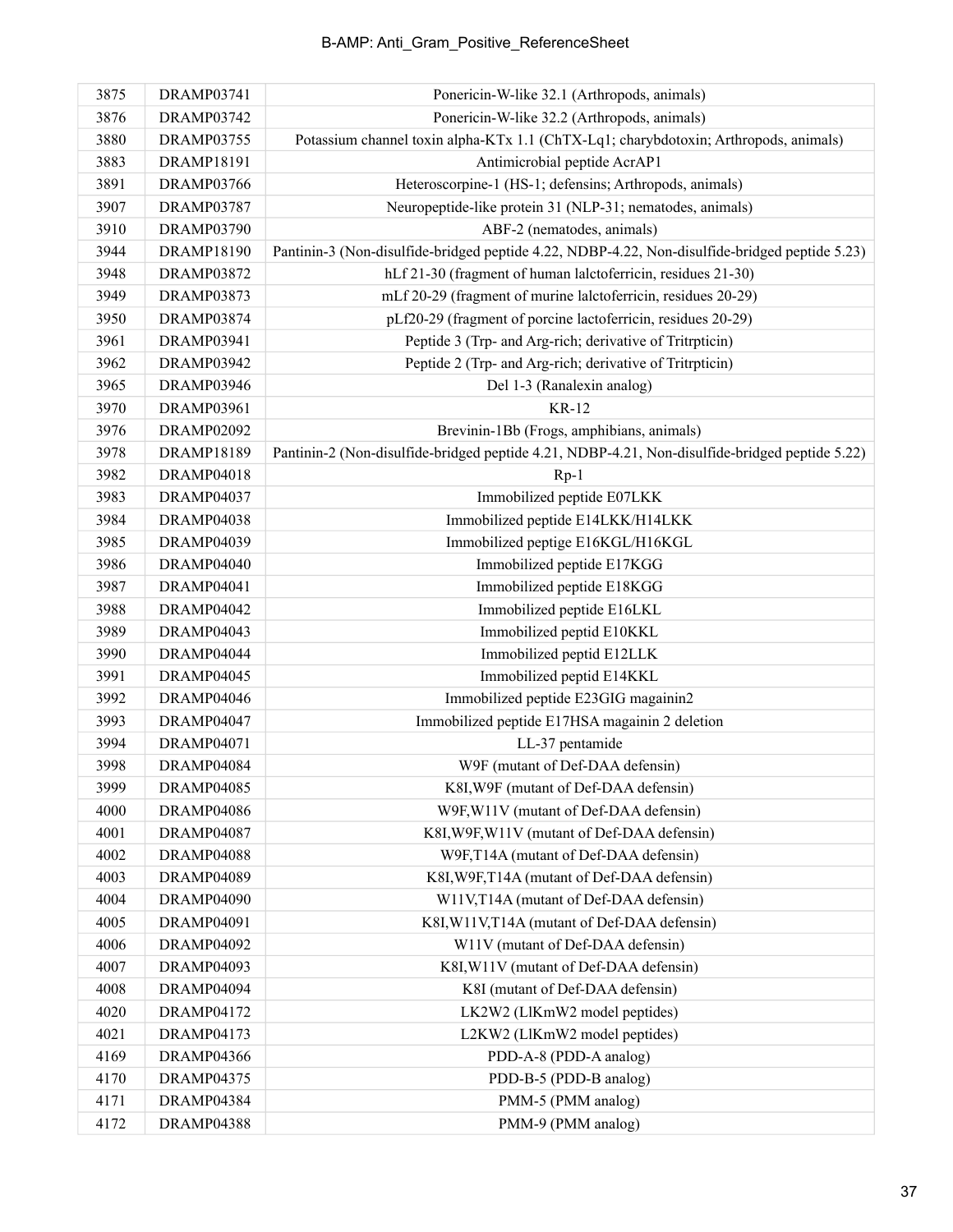| 4173 | DRAMP01823        | Temporin-1Ce (Temporin 1Ce; Frogs, amphibians, animals)                                                           |
|------|-------------------|-------------------------------------------------------------------------------------------------------------------|
| 4424 | DRAMP04658        | Hymenochirin-5B                                                                                                   |
| 4435 | <b>DRAMP18188</b> | Pantinin-1 (Non-disulfide-bridged peptide 4.20, NDBP-4.20, Non-disulfide-bridged peptide 5.21)                    |
| 4443 | DRAMP04684        | Bacteriocin BAC-IB17                                                                                              |
| 4451 | DRAMP04700        | Basic phospholipase A2 BnpTX-1 (BnPTx-I, svPLA2; Phosphatidylcholine 2-acylhydrolase)                             |
| 4472 | <b>DRAMP18187</b> | Toxin LyeTx 1                                                                                                     |
| 4473 | <b>DRAMP18128</b> | Antimicrobial peptide HsAp4;                                                                                      |
| 4474 | DRAMP18129        | Antimicrobial peptide HsAp3;                                                                                      |
| 4475 | DRAMP18130        | Antimicrobial peptide HsAp2                                                                                       |
| 4476 | DRAMP18131        | Antimicrobial peptide HsAp1 (HsAp)                                                                                |
| 4485 | <b>DRAMP18185</b> | Jingdongin-1                                                                                                      |
| 4487 | DRAMP01297        | Longipin (Fragment)                                                                                               |
| 4510 | DRAMP18433        | Cremycin-15 (nematode; invertebrates, animals)                                                                    |
| 4531 | <b>DRAMP18454</b> | Tepmporin-1Ee (frog, amphibians, animals)                                                                         |
| 4533 | <b>DRAMP18456</b> | Pepcon (peptide consensus sequence, synthetic)                                                                    |
| 4555 | <b>DRAMP18488</b> | Css54 (Css from the species name below; scorpions, arachnids, Chelicerata, arthropods,<br>invertebrates, animals) |
| 4556 | <b>DRAMP18489</b> | Cathelicidin-PY (Frog, amphibians, animals; BBL)                                                                  |
| 4557 | DRAMP18491        | CecropinXJ (Insects, arthropods, invertebrates, animals)                                                          |
| 4558 | DRAMP18492        | cgUbiquitin (Oyster, mollusca/molluscs/mollusks, invertebrates, animals)                                          |
| 4559 | <b>DRAMP18493</b> | Tilapia piscidin 3 (TP3; His-rich; fish, animals; inactive: TP1, TP2, and TP5)                                    |
| 4560 | <b>DRAMP18494</b> | Tilapia piscidin 4 (TP4; Oreoch-2; MSP-4; fish, animals)                                                          |
| 4564 | DRAMP03575        | LL-37(17-29) (C-terminal fragment of LL-37, LL; Human, mammals, animals)                                          |
| 4565 | DRAMP02093        | Brevinin-1Bc (Frogs, amphibians, animals)                                                                         |
| 4566 | DRAMP02094        | Brevinin-1Bd (Frogs, amphibians, animals)                                                                         |
| 4567 | DRAMP02095        | Brevinin-1Be (Frogs, amphibians, animals)                                                                         |
| 4568 | DRAMP02096        | Brevinin-1Bf (Frogs, amphibians, animals)                                                                         |
| 4569 | DRAMP02097        | Brevinin-1Pa (Frogs, amphibians, animals)                                                                         |
| 4570 | <b>DRAMP02098</b> | Brevinin-1Pc (Frogs, amphibians, animals)                                                                         |
| 4571 | DRAMP02099        | Brevinin-1Pd (Frogs, amphibians, animals)                                                                         |
| 4572 | <b>DRAMP02255</b> | Ranatuerin-2Lb (Ranatuerin 2Lb; Ranaturin-2PRd; Frogs, amphibians, animals)                                       |
| 4573 | DRAMP02254        | Ranatuerin-2La (Ranatuerin 2La; Ranatuerin-2PRa; Frogs, amphibians, animals)                                      |
| 4574 | DRAMP02256        | Ranatuerin-2B (Ranatuerin 2B, Frog, amphibians, animals)                                                          |
| 4575 | DRAMP02257        | Ranatuerin-2P (Ranatuerin 2P; Frogs, amphibians, animals)                                                         |
| 4576 | <b>DRAMP18496</b> | rNZ2114                                                                                                           |
| 4577 | <b>DRAMP18497</b> | TSG-6 (Ixosin-B peptide derivative)                                                                               |
| 4578 | <b>DRAMP18498</b> | TSG-7 (Ixosin-B peptide derivative)                                                                               |
| 4579 | <b>DRAMP18499</b> | TSG-8 (Ixosin-B peptide derivative)                                                                               |
| 4580 | <b>DRAMP18500</b> | TSG-8-1 (Ixosin-B peptide derivative)                                                                             |
| 4581 | <b>DRAMP18501</b> | TSG-9 (Ixosin-B peptide derivative)                                                                               |
| 4582 | <b>DRAMP18502</b> | TSG-10 (Ixosin-B peptide derivative)                                                                              |
| 4583 | <b>DRAMP18503</b> | TSG-11 (Ixosin-B peptide derivative)                                                                              |
| 4586 | <b>DRAMP18506</b> | OG2 (Palustrin-OG1 peptide derivative)                                                                            |
| 4587 | <b>DRAMP18508</b> | gp41w-FKA (gp41 peptide derivative)                                                                               |
| 4588 | <b>DRAMP18509</b> | Px-cec1 (cecropin1 peptide derivative)                                                                            |
| 4595 | <b>DRAMP18533</b> | V13KL (V681 peptide derivative)                                                                                   |
| 4600 | <b>DRAMP18538</b> | V681                                                                                                              |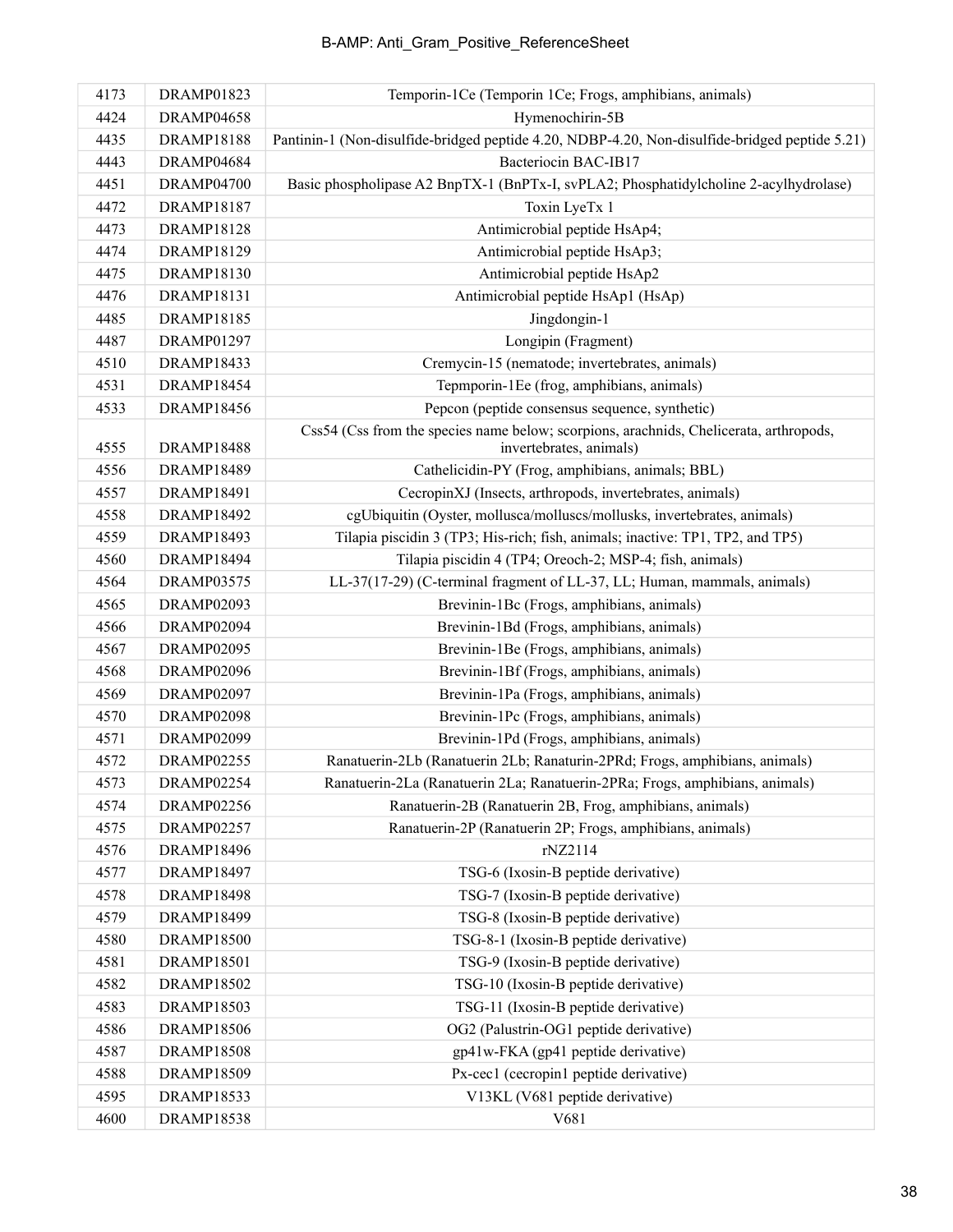| 4601 | DRAMP18539        | V13LL (V681 peptide derivative)                                       |
|------|-------------------|-----------------------------------------------------------------------|
| 4602 | <b>DRAMP18540</b> | V13AL (V681 peptide derivative)                                       |
| 4603 | <b>DRAMP18541</b> | V13G (V681 peptide derivative)                                        |
| 4604 | <b>DRAMP18542</b> | V13SL (V681 peptide derivative)                                       |
| 4605 | <b>DRAMP18543</b> | V13LD (V681 peptide derivative)                                       |
| 4606 | <b>DRAMP18544</b> | V13VD (V681 peptide derivative)                                       |
| 4607 | <b>DRAMP18545</b> | V13AD (V681 peptide derivative)                                       |
| 4608 | <b>DRAMP18546</b> | V13SD (V681 peptide derivative)                                       |
| 4609 | <b>DRAMP18547</b> | V13KD (V681 peptide derivative)                                       |
| 4610 | <b>DRAMP18548</b> | S11LL (V681 peptide derivative)                                       |
| 4611 | <b>DRAMP18549</b> | S11VL (V681 peptide derivative)                                       |
| 4612 | <b>DRAMP18550</b> | S11AL (V681 peptide derivative)                                       |
| 4613 | <b>DRAMP18551</b> | S11G (V681 peptide derivative)                                        |
| 4614 | <b>DRAMP18552</b> | S11KL (V681 peptide derivative)                                       |
| 4615 | <b>DRAMP18553</b> | S11LD (V681 peptide derivative)                                       |
| 4616 | <b>DRAMP18554</b> | S11VD (V681 peptide derivative)                                       |
| 4617 | <b>DRAMP18555</b> | S11AD (V681 peptide derivative)                                       |
| 4618 | <b>DRAMP18556</b> | S11SD (V681 peptide derivative)                                       |
| 4619 | <b>DRAMP18557</b> | S11KD (V681 peptide derivative)                                       |
| 4620 | <b>DRAMP18558</b> | Kn2-7 (BmKn2 peptide derivative)                                      |
| 4621 | <b>DRAMP18559</b> | HFU3                                                                  |
| 4622 | <b>DRAMP18560</b> | HFU4                                                                  |
| 4623 | <b>DRAMP18561</b> | HFU5                                                                  |
| 4624 | <b>DRAMP18562</b> | MAP-04-01 (Ixosin-B peptide derivative)                               |
| 4625 | <b>DRAMP18563</b> | MAP-04-02 (Ixosin-B peptide derivative)                               |
| 4626 | <b>DRAMP18564</b> | MAP-04-03 (Ixosin-B peptide derivative)                               |
| 4627 | <b>DRAMP18565</b> | MAP-04-04 (Ixosin-B peptide derivative)                               |
| 4628 | <b>DRAMP18566</b> | LL-IIIs-1 (lasioglossin III peptide derivative)                       |
| 4629 | <b>DRAMP18567</b> | LL-IIIs-2 (lasioglossin III peptide derivative)                       |
| 4630 | <b>DRAMP18568</b> | LL-IIIs-3 (lasioglossin III peptide derivative)                       |
| 4631 | <b>DRAMP18569</b> | LL-IIIs-4 (lasioglossin III peptide derivative)                       |
| 4632 | <b>DRAMP18570</b> | LL-IIIs-5 cis (lasioglossin III peptide derivative)                   |
| 4633 | <b>DRAMP18571</b> | LL-IIIs-5 trans (lasioglossin III peptide derivative)                 |
| 4634 | <b>DRAMP18572</b> | LL-IIIs-6a (lasioglossin III peptide derivative)                      |
| 4635 | <b>DRAMP18573</b> | LL-IIIs-6b (lasioglossin III peptide derivative)                      |
| 4636 | <b>DRAMP18574</b> | MEP-N (melectin peptide derivative)                                   |
| 4637 | <b>DRAMP18575</b> | MEP-Ns-1 (melectin peptide derivative)                                |
| 4638 | <b>DRAMP18576</b> | MEP-Ns-2 (melectin peptide derivative)                                |
| 4639 | <b>DRAMP18577</b> | MEP-Ns-3 (melectin peptide derivative)                                |
| 4640 | <b>DRAMP18578</b> | MEP-Ns-4 cis (melectin peptide derivative)                            |
| 4641 | <b>DRAMP18579</b> | MEP-Ns-4 trans (melectin peptide derivative)                          |
| 4642 | <b>DRAMP18580</b> | MEP-Ns-5 (melectin peptide derivative)                                |
| 4643 | <b>DRAMP18581</b> | MEP-Ns-6 (melectin peptide derivative)                                |
| 4645 | <b>DRAMP18583</b> | Tricystine cyclic cystine TP (ccTP, Tachyplesin-1 peptide derivative) |
| 4646 | <b>DRAMP18584</b> | [Arg13]ccTP (ccTP peptide derivative)                                 |
| 4647 | <b>DRAMP18585</b> | [Arg4,8]ccTP (ccTP peptide derivative)                                |
| 4648 | <b>DRAMP18586</b> | [Arg4,8,13]ccTP (ccTP peptide derivative)                             |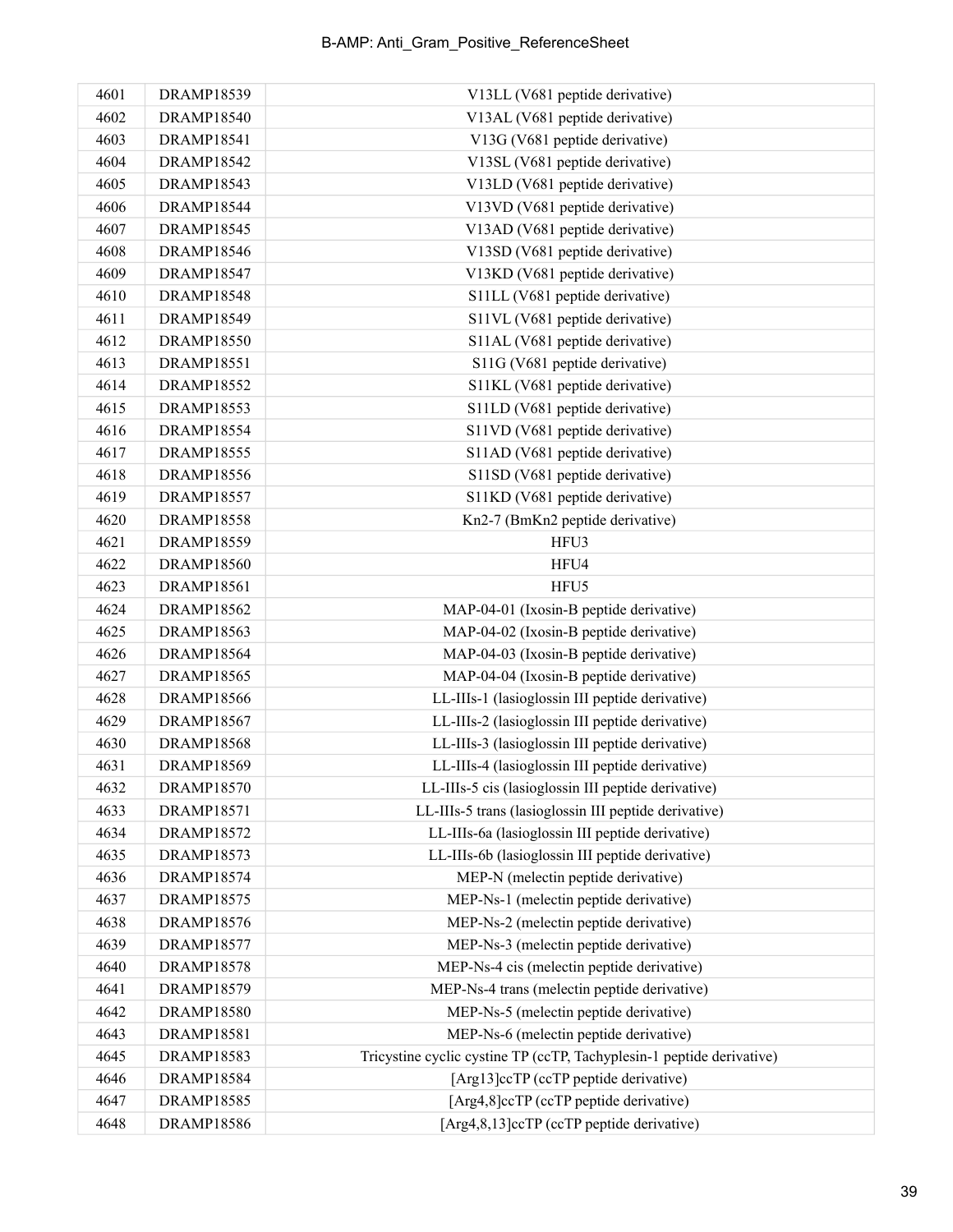| 4649 | <b>DRAMP18587</b> | [Arg4,8,13][Lys18]ccTP (ccTP peptide derivative)                     |
|------|-------------------|----------------------------------------------------------------------|
| 4650 | <b>DRAMP18588</b> | <b>RTD</b>                                                           |
| 4651 | <b>DRAMP18589</b> | DSE (Ctx-Ha peptide derivative)                                      |
| 4652 | <b>DRAMP18590</b> | DEP (Ctx-Ha peptide derivative)                                      |
| 4653 | <b>DRAMP18591</b> | DEA (Ctx-Ha peptide derivative)                                      |
| 4654 | DRAMP18592        | Ctx(Ile21)-Ha (Ctx-Ha peptide derivative)                            |
| 4655 | <b>DRAMP18593</b> | Ctx(Ile21)-Ha-VD16 (Ctx-Ha peptide derivative)                       |
| 4656 | <b>DRAMP18594</b> | Ctx(Ile21)-Ha-VD5,16 (Ctx-Ha peptide derivative)                     |
| 4658 | <b>DRAMP18596</b> | LL-I/1 (Lasioglossin LL-I peptide derivative)                        |
| 4659 | <b>DRAMP18597</b> | LL-I/2 (Lasioglossin LL-I peptide derivative)                        |
| 4660 | <b>DRAMP18598</b> | LL-I/3 (Lasioglossin LL-I peptide derivative)                        |
| 4661 | <b>DRAMP18599</b> | LL-I/4 (Lasioglossin LL-I peptide derivative)                        |
| 4662 | <b>DRAMP18600</b> | LL-II/1 (Lasioglossin LL-II peptide derivative)                      |
| 4663 | <b>DRAMP18601</b> | LL-II/2 (Lasioglossin LL-II peptide derivative)                      |
| 4664 | <b>DRAMP18602</b> | LL-II/3 (Lasioglossin LL-II peptide derivative)                      |
| 4665 | <b>DRAMP18603</b> | LL-II/4 (Lasioglossin LL-II peptide derivative)                      |
| 4666 | <b>DRAMP18604</b> | LL-III/1 (Lasioglossin LL-III peptide derivative)                    |
| 4667 | <b>DRAMP18605</b> | LL-III/2 (Lasioglossin LL-III peptide derivative)                    |
| 4668 | <b>DRAMP18606</b> | LL-III/3 (Lasioglossin LL-III peptide derivative)                    |
| 4669 | <b>DRAMP18607</b> | LL-III/4 (Lasioglossin LL-III peptide derivative)                    |
| 4670 | <b>DRAMP18608</b> | LL-III/5 (Lasioglossin LL-III peptide derivative)                    |
| 4671 | <b>DRAMP18609</b> | LL-III/6 (Lasioglossin LL-III peptide derivative)                    |
| 4672 | DRAMP18610        | LL-III/7 (Lasioglossin LL-III peptide derivative)                    |
| 4673 | <b>DRAMP18611</b> | LL-III/8 (Lasioglossin LL-III peptide derivative)                    |
| 4674 | <b>DRAMP18612</b> | LL-III/10 (Lasioglossin LL-III peptide derivative)                   |
| 4675 | <b>DRAMP18613</b> | TPG (Tritrpticin peptide derivative)                                 |
| 4676 | <b>DRAMP18627</b> | D4-K9L8W (D-amino acid substitution of K9L8W)                        |
| 4677 | <b>DRAMP18507</b> | SolyC (Plant defensin; tomato, plants)                               |
| 4681 | DRAMP18614        | TPA (Tritrpticin peptide derivative)                                 |
| 4682 | <b>DRAMP18615</b> | TWF (Tritrpticin peptide derivative)                                 |
| 4683 | <b>DRAMP18616</b> | [K22,25,27]-SMAP-29 (SMAP-29 peptide derivative)                     |
| 4684 | <b>DRAMP18617</b> | [A19]-SMAP-29 (SMAP-29 peptide derivative)                           |
| 4685 | <b>DRAMP18618</b> | SMAP-29(1-17) (SMAP-29 peptide derivative)                           |
| 4686 | DRAMP18619        | $[K2,7,13]$ -SMAP-29(1-17) (SMAP-29 peptide derivative)              |
| 4687 | <b>DRAMP18620</b> | Pep-1-K (Pep-1 peptide derivative)                                   |
| 4688 | <b>DRAMP18621</b> | Temporin-PEa (Temporin-PE peptide derivative)                        |
| 4689 | <b>DRAMP18622</b> | Temporin-PEb (Temporin-PE peptide derivative)                        |
| 4690 | <b>DRAMP18623</b> | [I5,R8] Mastoparan-L ([I5,R8] MP-L; Mastoparan-L peptide derivative) |
| 4691 | <b>DRAMP18624</b> | K9L8W                                                                |
| 4692 | <b>DRAMP18625</b> | D3-K9L8W-1 (D-amino acid substitution of K9L8W)                      |
| 4693 | <b>DRAMP18626</b> | D3-K9L8W-2 (D-amino acid substitution of K9L8W)                      |
| 4694 | <b>DRAMP18628</b> | D6-K9L8W (D-amino acid substitution of K9L8W)                        |
| 4695 | <b>DRAMP18629</b> | D9-K9L8W-1 (D-amino acid substitution of K9L8W)                      |
| 4696 | <b>DRAMP18630</b> | D9-K9L8W-2 (D-amino acid substitution of K9L8W)                      |
| 4697 | <b>DRAMP18631</b> | H5(61-90) V1 (Histone H5 peptide derivative)                         |
| 4700 | <b>DRAMP18634</b> | H5(61-90) V3 (Histone H5 peptide derivative)                         |
| 4702 | <b>DRAMP18636</b> | NCP-3a (CTX-1 peptide derivative)                                    |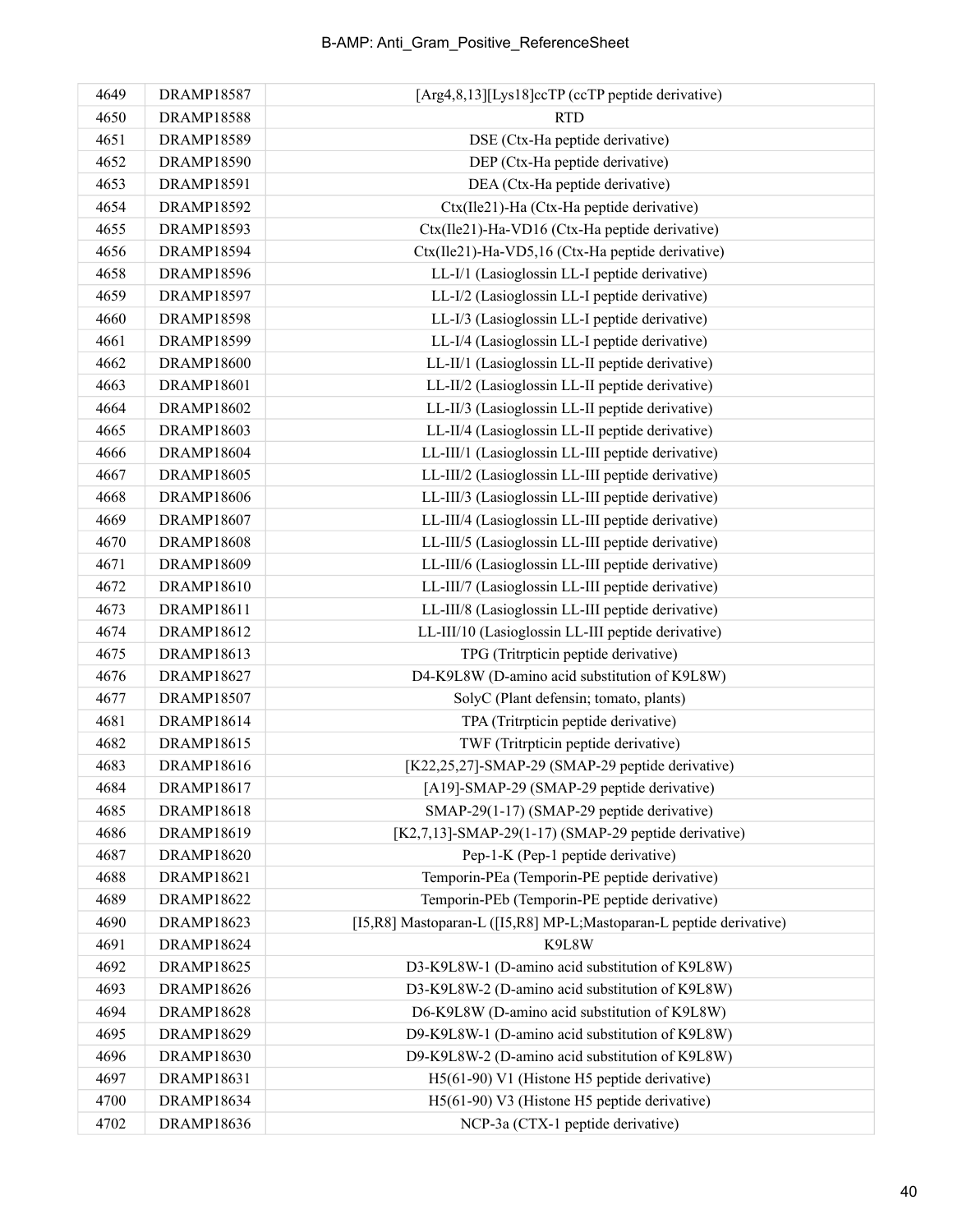| 4703 | <b>DRAMP18637</b> | NCP-3b (CTX-1 peptide derivative)                                                       |
|------|-------------------|-----------------------------------------------------------------------------------------|
| 4704 | <b>DRAMP18638</b> | VT18-LV (VT18 peptide derivative)                                                       |
| 4707 | DRAMP18641        | KCM11                                                                                   |
| 4708 | <b>DRAMP18642</b> | KCM12                                                                                   |
| 4709 | <b>DRAMP18643</b> | KCM21                                                                                   |
| 4710 | <b>DRAMP18644</b> | <b>KRS22</b>                                                                            |
| 4714 | <b>DRAMP18648</b> | [Pro3,DLeu9]TL(3) (Temporin L peptide derivative)                                       |
| 4720 | <b>DRAMP18654</b> | dPSMα1 (PSMα1 peptide derivative; bacteriocin; staphylococcus aureus, bacteria)         |
| 4721 | <b>DRAMP18655</b> | dPSMα4 (PSMα4 peptide derivative; bacteriocin; staphylococcus aureus, bacteria)         |
| 4724 | <b>DRAMP18658</b> | Temporin-PE (Edible frogs, amphibians, animals)                                         |
| 4725 | <b>DRAMP18659</b> | YFGAP-OH(Yellowfin tuna GAPDH-related antimicrobial peptide; fish, animals)             |
| 4726 | <b>DRAMP18660</b> | YFGAP-NH2(Yellowfin tuna GAPDH-related antimicrobial peptide; fish, animals)            |
| 4727 | <b>DRAMP18661</b> | Ctx-Ha (Frogs, amphibians, animals)                                                     |
| 4728 | <b>DRAMP18662</b> | Brevinin 21 (Brevinin-1E truncated peptide 21; Frogs, amphibians, animals)              |
| 4729 | <b>DRAMP18663</b> | Brevinin 18 (Brevinin-1E truncated peptide 18; Frogs, amphibians, animals)              |
| 4730 | <b>DRAMP18664</b> | Brevinin 15 (Brevinin-1E truncated peptide 15; Frogs, amphibians, animals)              |
| 4731 | <b>DRAMP18665</b> | Mastoparan-L (MP-L; insects, arthropods, invertebrates, animals)                        |
| 4732 | <b>DRAMP18666</b> | P1 (Pilosulin-1 1-20; Ant, insects, arthropods, invertebrates, animals)                 |
| 4733 | <b>DRAMP18667</b> | Pep-1                                                                                   |
| 4736 | <b>DRAMP18670</b> | AI-hemocidins 4 (Hb-1 truncated peptide)                                                |
| 4737 | <b>DRAMP18671</b> | TO17 (TFPI-1 C-terminal peptide)                                                        |
| 4738 | <b>DRAMP18672</b> | Peptide 7 (Mollusca/molluscs/mollusks, invertebrates, animals)                          |
| 4739 | <b>DRAMP18673</b> | Peptide 3 (Mollusca/molluscs/mollusks, invertebrates, animals)                          |
| 4740 | <b>DRAMP18674</b> | Peptide 2 (Mollusca/molluscs/mollusks, invertebrates, animals)                          |
| 4741 | <b>DRAMP18675</b> | Peptide 4 (Mollusca/molluscs/mollusks, invertebrates, animals)                          |
| 4742 | <b>DRAMP18676</b> | Peptide 5 (Mollusca/molluscs/mollusks, invertebrates, animals)                          |
| 4743 | <b>DRAMP18677</b> | Peptide 6 (Mollusca/molluscs/mollusks, invertebrates, animals)                          |
| 4744 | <b>DRAMP18678</b> | Peptide 8 (Mollusca/molluscs/mollusks, invertebrates, animals)                          |
| 4745 | <b>DRAMP18679</b> | Peptide 9 (Mollusca/molluscs/mollusks, invertebrates, animals)                          |
| 4759 | <b>DRAMP18693</b> | Substance P (Mammals, animals)                                                          |
| 4760 | <b>DRAMP18694</b> | substance P antagonist (Mammals, animals)                                               |
| 4762 | <b>DRAMP18696</b> | HLP1 (Lactotransferrin truncated peptide)                                               |
| 4763 | <b>DRAMP18697</b> | HLP2 (Lactotransferrin truncated peptide)                                               |
| 4764 | <b>DRAMP18698</b> | Histone H2A (Trouts, fish, animals)                                                     |
| 4765 | <b>DRAMP18699</b> | Pleurain-B1 (Frogs, amphibians, animals)                                                |
| 4766 | <b>DRAMP18700</b> | Pleurain-C1 (Frogs, amphibians, animals)                                                |
| 4767 | <b>DRAMP18701</b> | Pleurain-D4 (Frogs, amphibians, animals)                                                |
| 4768 | <b>DRAMP18702</b> | Pleurain-E1 (Frogs, amphibians, animals)                                                |
| 4769 | <b>DRAMP18703</b> | Pleurain-G1 (Frogs, amphibians, animals)                                                |
| 4770 | <b>DRAMP18704</b> | Pleurain-J1 (Frogs, amphibians, animals)                                                |
| 4771 | <b>DRAMP18705</b> | Pleurain-N1 (Frogs, amphibians, animals)                                                |
| 4772 | <b>DRAMP18706</b> | Pleurain-R1 (Frogs, amphibians, animals)                                                |
| 4773 | <b>DRAMP18707</b> | BACTENECIN 7 (bac 7, Pro-rich; bovine cathelicidin, cattle, ruminant, mammals, animals) |
| 4774 | <b>DRAMP18708</b> | Dermaseptin-S4 (DRS-S4, DS4; frog, amphibians, animals)                                 |
| 4776 | DRAMP18710        | Royalisin (Insects, arthropods, invertebrates, animals)                                 |
| 4778 | DRAMP18712        | Styelin A (Tunicate, invertebrates, animals)                                            |
| 4779 | DRAMP18713        | Styelin B (Tunicate, invertebrates, animals)                                            |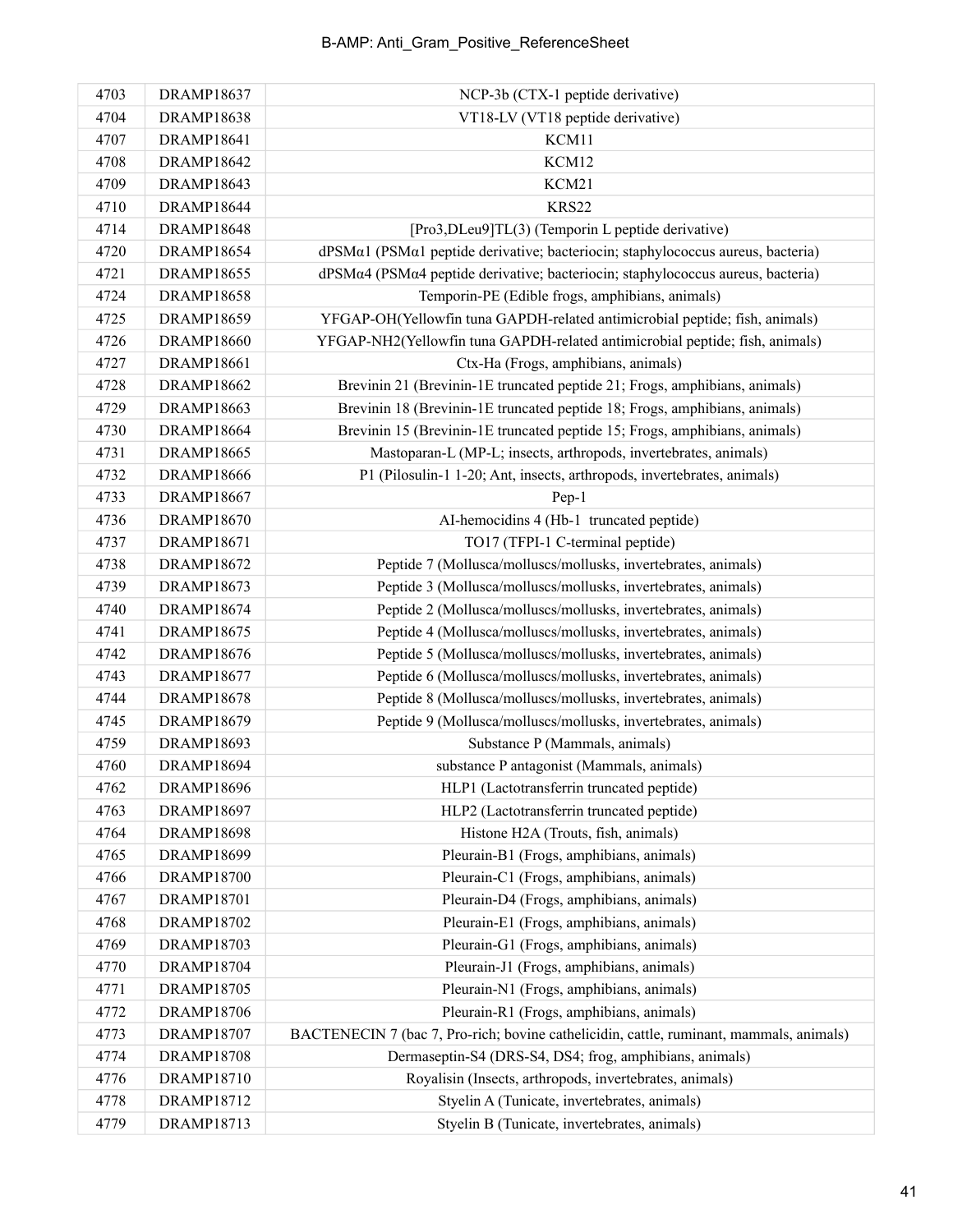| 4783 | <b>DRAMP18717</b> | Charybdotoxin (Yellow scorpions, arachnids, Chelicerata, arthropods, invertebrates, animals) |
|------|-------------------|----------------------------------------------------------------------------------------------|
|      |                   | SAAP fraction 3 (Surfactant-associated anionic peptides; Asp-rich; sheep, ruminant, mammals, |
| 4785 | <b>DRAMP18719</b> | animals)                                                                                     |
| 4787 | <b>DRAMP18721</b> | Hinnavin I (Hin I; insects, arthropods, invertebrates, animals)                              |
| 4790 | <b>DRAMP18724</b> | Oncorhyncin III (Oncorhyncin-3, histone-derived; fish, animals)                              |
| 4791 | DRAMP03024        | Mastoparan B (MP-B; insects, arthropods, invertebrates, animals)                             |
| 4818 | <b>DRAMP01826</b> | RV-23 (Frogs, amphibians, animals)                                                           |
| 4819 | DRAMP02842        | $LfcinB(20-25)$                                                                              |
| 4820 | DRAMP03025        | Mastoparan M                                                                                 |
| 4821 | <b>DRAMP18200</b> | SB Piscidin 6 (fish, animals)                                                                |
| 4822 | <b>DRAMP18201</b> | WB Piscidin 6 (fish, animals)                                                                |
| 4823 | <b>DRAMP18199</b> | Formicin (Bacteriocin;lantibiotic;Gram-positive bacteria, prokaryotes; U                     |
| 4824 | <b>DRAMP18198</b> | Chaxapeptin                                                                                  |
| 4825 | DRAMP03812        | Pardaxin P-4 (Pardaxin P1a; Pardaxin Pa4)                                                    |
|      |                   | Pore-forming peptide ameobapore A(Amoeba peptide, AP-A; Parasite, amoebozoa, protozoa,       |
| 4835 | <b>DRAMP20766</b> | protists)                                                                                    |
| 4836 | <b>DRAMP20767</b> | Pore-forming peptide ameobapore B (Parasite, amoebozoa, protozoa, protists)                  |
| 4837 | <b>DRAMP20768</b> | Pore-forming peptide ameobapore C (EH-APP; Parasite, amoebozoa, protozoa, protists)          |
| 4838 | <b>DRAMP20769</b> | Naegleriapore A (NP-A; parasite, amoebozoa; protozoa, protists)                              |
| 4839 | <b>DRAMP20771</b> | Acanthaporin (parasite, amoebozoa, protozoa, protists)                                       |
| 4840 | <b>DRAMP20772</b> | cPcAMP1/26 (ciliate, Protists)                                                               |
| 4842 | <b>DRAMP20776</b> | HaA4 (beetles, insects, animals)                                                             |
| 4843 | <b>DRAMP20777</b> | Cath-BF                                                                                      |
| 4844 | <b>DRAMP20778</b> | Temporin-SHf (frogs, amphibians, animals)                                                    |
| 4845 | <b>DRAMP20779</b> | Halictine 1 (bees, insects, animals)                                                         |
| 4846 | <b>DRAMP20780</b> | Halictine 2 (bees, insects, animals)                                                         |
| 4847 | <b>DRAMP20781</b> | Panurgine 1(bees, insects, animals)                                                          |
| 4848 | <b>DRAMP20782</b> | Pleurain-D1 (Frogs, amphibians, animals)                                                     |
| 4849 | <b>DRAMP20783</b> | Pleurain-M1 (Frogs, amphibians, animals)                                                     |
| 4850 | <b>DRAMP20784</b> | Megin 1                                                                                      |
| 4851 | <b>DRAMP20785</b> | Megin 2                                                                                      |
| 4852 | <b>DRAMP20786</b> | mini-ChBac7.5N alpha                                                                         |
| 4853 | <b>DRAMP20787</b> | mini-ChBac7.5N beta                                                                          |
| 4856 | <b>DRAMP20790</b> | Cecropin B (Insects, arthropods, invertebrates, animals)                                     |
| 4858 | <b>DRAMP20792</b> | Maculatin 1.1 (Frog, amphibians, animals)                                                    |
| 4859 | <b>DRAMP20793</b> | Maculatin 1.2 (Frog, amphibians, animals)                                                    |
| 4863 | <b>DRAMP20797</b> | Uperin 3.6 (Toad, amphibians, animals)                                                       |
| 4864 | <b>DRAMP20798</b> | Lingual antimicrobial peptide (LAP, beta defensin, cattle, ruminant, animals)                |
|      |                   | Mussel Defensin MGD-1 (Mediterranean mussel defensin 1; mollusca/molluscs/mollusks,          |
| 4867 | <b>DRAMP20801</b> | invertebrates, animals)                                                                      |
| 4868 | <b>DRAMP20802</b> | CPF-AM1 (caerulein precursor fragment-AM1, frogs, amphibians, animals)                       |
| 4869 | <b>DRAMP20803</b> | moronecidin-like peptide                                                                     |
| 4870 | DRAMP20804        | AI-hemocidins 2 (Hb-1 truncated peptide)                                                     |
| 4871 | <b>DRAMP20805</b> | Apo5 APOC164-88                                                                              |
| 4872 | <b>DRAMP20806</b> | Apo6 APOC167-88                                                                              |
| 4873 | <b>DRAMP20807</b> | A1P394-428                                                                                   |
| 4874 | <b>DRAMP20808</b> | RI21 (PMAP-36 peptide derivative)                                                            |
| 4875 | <b>DRAMP20809</b> | RI18 (PMAP-36 peptide derivative)                                                            |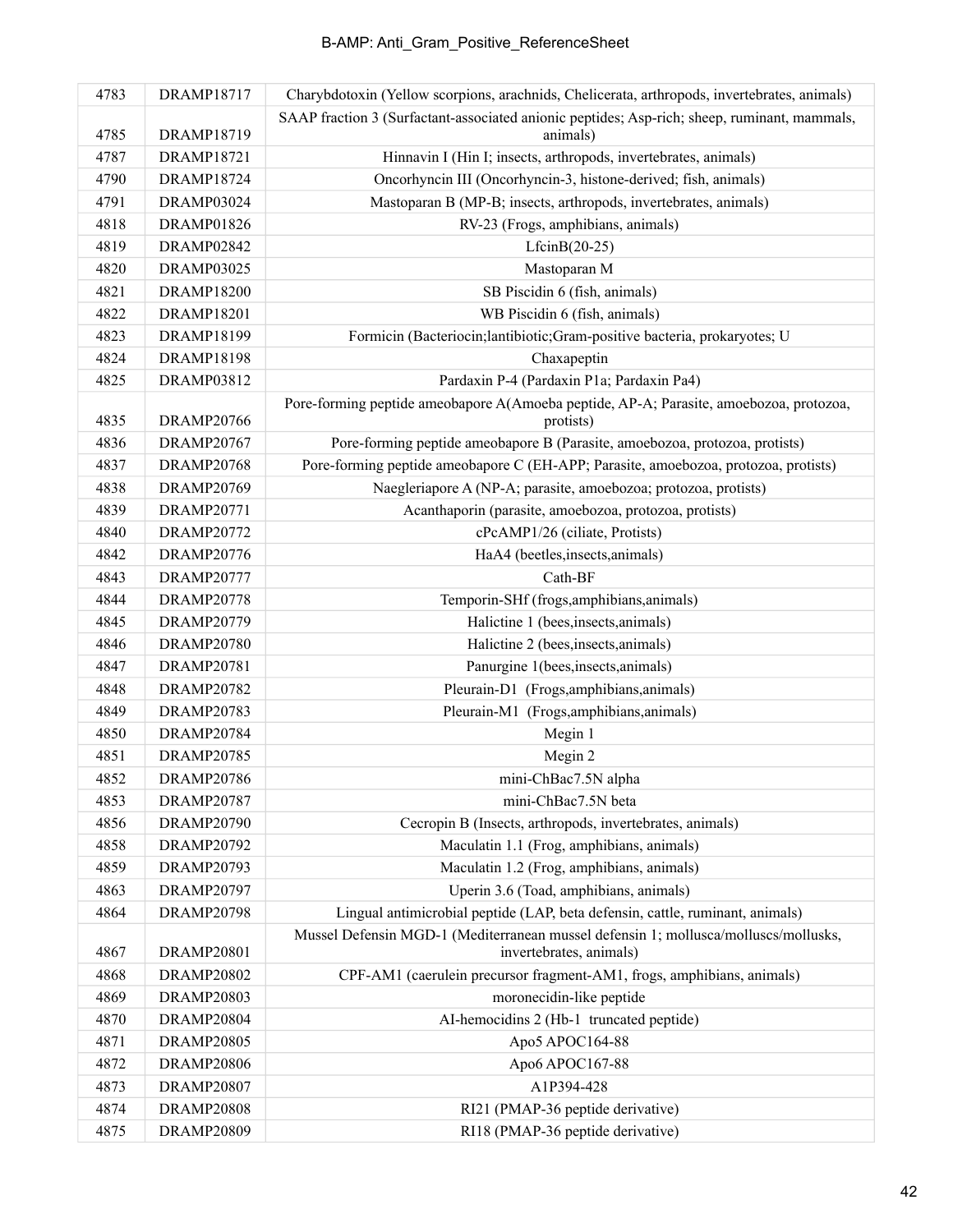| 4876 | <b>DRAMP20810</b> | TI15 (PMAP-36 peptide derivative)                                    |
|------|-------------------|----------------------------------------------------------------------|
| 4877 | DRAMP20811        | RI12 (PMAP-36 peptide derivative)                                    |
| 4878 | <b>DRAMP20812</b> | K8                                                                   |
| 4879 | <b>DRAMP20813</b> | L1K8                                                                 |
| 4880 | <b>DRAMP20814</b> | <b>S1K8</b>                                                          |
| 4881 | <b>DRAMP20815</b> | F1K8                                                                 |
| 4882 | <b>DRAMP20816</b> | <b>K1K8</b>                                                          |
| 4883 | <b>DRAMP20817</b> | <b>RR12</b>                                                          |
| 4884 | <b>DRAMP20818</b> | RR12Wpolar                                                           |
| 4885 | <b>DRAMP20819</b> | RR12Whydro                                                           |
| 4886 | <b>DRAMP20820</b> | FV7                                                                  |
| 4887 | <b>DRAMP20821</b> | FV-LL (FV7 and LL(LL-37,(17-29)) hybrid peptide)                     |
| 4888 | <b>DRAMP20822</b> | FV-MA (FV7 and MA(Magainin 2 (9-21)) hybrid peptide)                 |
| 4889 | <b>DRAMP20823</b> | FV-CE (FV7 and CE(Cecropin A (1)                                     |
| 4890 | <b>DRAMP20824</b> | AM-CATH36                                                            |
| 4892 | <b>DRAMP20826</b> | AM-CATH21                                                            |
| 4893 | <b>DRAMP20827</b> | TB L1FK                                                              |
| 4894 | <b>DRAMP20828</b> | TB KKG6A                                                             |
| 4895 | <b>DRAMP20831</b> | IsCT1L1                                                              |
| 4896 | <b>DRAMP20832</b> | Polybia-MP1S-D8N                                                     |
| 4897 | <b>DRAMP20833</b> | [Pro3,DLeu9]TL(1) (Temporin L peptide derivative)                    |
| 4898 | <b>DRAMP20834</b> | <b>PLS</b>                                                           |
| 4899 | <b>DRAMP20837</b> | Pb-CATH1 Python bivittatus antimicrobial peptides peptide derivative |
| 4900 | <b>DRAMP20838</b> | Pb-CATH4 bivittatus antimicrobial peptides peptide derivative        |
| 4901 | <b>DRAMP20839</b> | Xylopin                                                              |
| 4902 | <b>DRAMP20841</b> | C1b                                                                  |
| 4903 | <b>DRAMP20842</b> | $Clb(1-11)$                                                          |
| 4904 | <b>DRAMP20843</b> | $Clb(1-13)$                                                          |
| 4905 | DRAMP20844        | $Clb(3-13)$                                                          |
| 4906 | <b>DRAMP20845</b> | $Clb(3-11)$                                                          |
| 4907 | <b>DRAMP20846</b> | $Clb(3-12)$                                                          |
| 4908 | <b>DRAMP20847</b> | $Clb(4-13)$                                                          |
| 4909 | <b>DRAMP20848</b> | $[K4]C1b(3-11)$                                                      |
| 4910 | <b>DRAMP20849</b> | $[R4]C1b(3-11)$                                                      |
| 4911 | <b>DRAMP20850</b> | $[K4, K10]C1b(3-13)$                                                 |
| 4912 | <b>DRAMP20851</b> | $[R4,R10]C1b(3-13)$                                                  |
| 4920 | <b>DRAMP20859</b> | $TT(1-24)$                                                           |
| 4921 | <b>DRAMP20860</b> | $TT(1-35)$                                                           |
| 4923 | <b>DRAMP20862</b> | $rtCATH2(5-40)$                                                      |
| 4924 | <b>DRAMP20863</b> | $rtCATH2(1-40)$                                                      |
| 4925 | DRAMP20864        | $SF(18-45)$                                                          |
| 4926 | <b>DRAMP20865</b> | the dimeric RRWQWR motif peptide molecule                            |
| 4927 | <b>DRAMP20866</b> | the tetrameric RRWQWR motif peptide molecule                         |
| 4928 | <b>DRAMP20867</b> | the palindromic RRWQWR motif peptide molecule                        |
| 4929 | <b>DRAMP20868</b> | H <sub>4</sub>                                                       |
| 4930 | <b>DRAMP20869</b> | Pal-ano-9 (Pal-anoplin peptide derivative)                           |
| 4931 | <b>DRAMP20870</b> | Pal-ano-8 (Pal-anoplin peptide derivative)                           |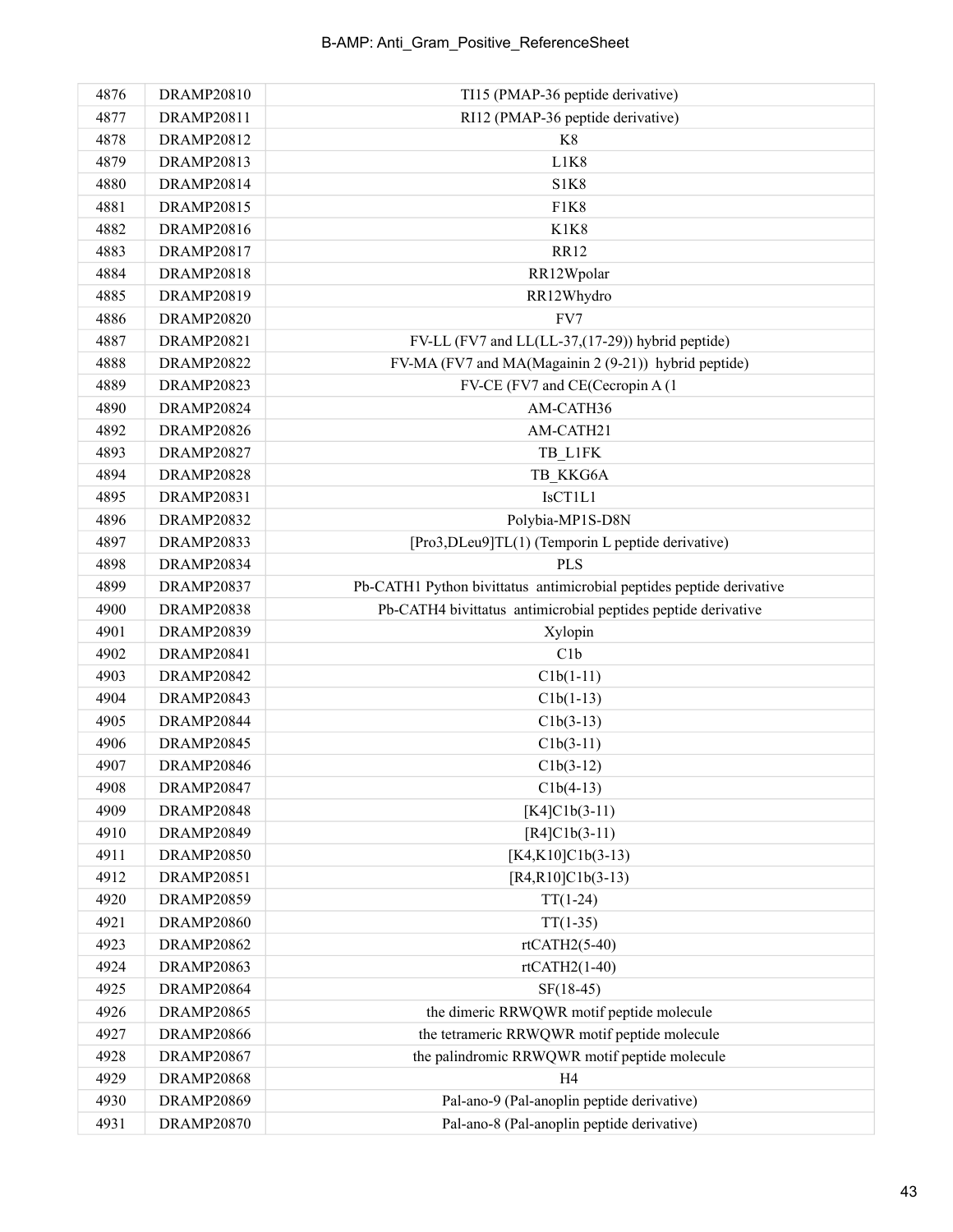| 4932 | <b>DRAMP20871</b> | Pal-ano-7 (Pal-anoplin peptide derivative)           |
|------|-------------------|------------------------------------------------------|
| 4933 | <b>DRAMP20872</b> | Pal-ano-6 (Pal-anoplin peptide derivative)           |
| 4934 | <b>DRAMP20873</b> | Pal-ano-5 (Pal-anoplin peptide derivative)           |
| 4935 | <b>DRAMP20874</b> | Chensinin-1b                                         |
| 4936 | <b>DRAMP20875</b> | OA-C1b                                               |
| 4937 | <b>DRAMP20876</b> | LA-C1b                                               |
| 4938 | <b>DRAMP20877</b> | PA-C1b                                               |
| 4939 | <b>DRAMP20878</b> | rVpDef                                               |
| 4940 | <b>DRAMP20879</b> | DAN1                                                 |
| 4941 | <b>DRAMP20880</b> | DAN <sub>2</sub>                                     |
| 4942 | <b>DRAMP20881</b> | HOLO1                                                |
| 4943 | <b>DRAMP20882</b> | LOUDEF1                                              |
| 4944 | <b>DRAMP20883</b> | Cath-A                                               |
| 4945 | <b>DRAMP20884</b> | Cath-B                                               |
| 4948 | <b>DRAMP20887</b> | NCP-2 (CTX-1 peptide derivative)                     |
| 4949 | <b>DRAMP20888</b> | NCP-3 (CTX-1 peptide derivative)                     |
| 4950 | <b>DRAMP20889</b> | VT18-KKLV (VT18 peptide derivative)                  |
| 4951 | <b>DRAMP20890</b> | VT18-CAKKLV (VT18 peptide derivative)                |
| 4952 | <b>DRAMP20891</b> | cVT18-CAKKLV (VT18 peptide derivative)               |
| 4953 | <b>DRAMP20892</b> | H3A/H4A                                              |
| 4954 | <b>DRAMP20893</b> | I16A                                                 |
| 4955 | <b>DRAMP20894</b> | L19H/I20H                                            |
| 4956 | <b>DRAMP20895</b> | F1A/IZA                                              |
| 4961 | <b>DRAMP20900</b> | A12I/A15I                                            |
| 4962 | <b>DRAMP20901</b> | A12V/A15H                                            |
| 4963 | <b>DRAMP20902</b> | <b>VHSH</b>                                          |
| 4964 | <b>DRAMP20903</b> | dC2                                                  |
| 4965 | DRAMP20904        | R18S/R21H                                            |
| 4966 | <b>DRAMP20905</b> | dC4                                                  |
| 4967 | <b>DRAMP20906</b> | dN2                                                  |
| 4968 | DRAMP20907        | dN4                                                  |
| 4971 | <b>DRAMP20910</b> | RN7-IN7(designed based on indolicidin and ranalexin) |
| 4973 | DRAMP20912        | RN7-IN9(designed based on indolicidin and ranalexin) |
| 4974 | DRAMP20913        | Myxinidin (G1)                                       |
| 4975 | DRAMP20914        | Myxinidin (I2)                                       |
| 4976 | DRAMP20915        | Myxinidin (H3)                                       |
| 4977 | DRAMP20916        | Myxinidin (D4)                                       |
| 4978 | <b>DRAMP20917</b> | Myxinidin (I5)                                       |
| 4979 | <b>DRAMP20918</b> | Myxinidin (L6)                                       |
| 4980 | DRAMP20919        | Myxinidin (K7)                                       |
| 4981 | <b>DRAMP20920</b> | Myxinidin (Y8)                                       |
| 4982 | <b>DRAMP20921</b> | Myxinidin (G9)                                       |
| 4983 | <b>DRAMP20922</b> | Myxinidin (K10)                                      |
| 4984 | <b>DRAMP20923</b> | Myxinidin (P11)                                      |
| 4985 | <b>DRAMP20924</b> | Myxinidin (S12)                                      |
| 4986 | <b>DRAMP20925</b> | MH3R                                                 |
| 4987 | <b>DRAMP20926</b> | IN1(designed based on indolicidin and ranalexin)     |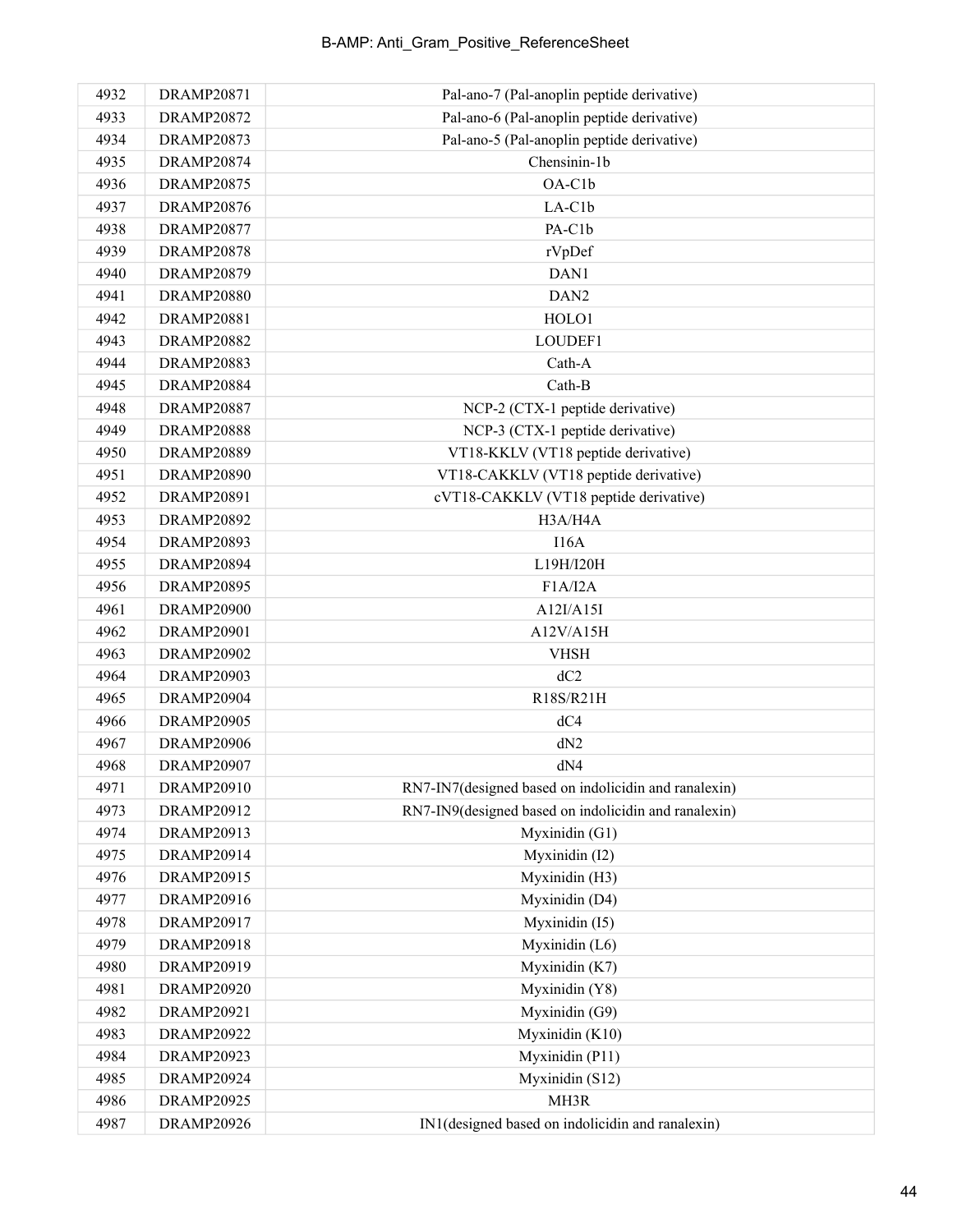| 4988 | <b>DRAMP20927</b> | IN2(designed based on indolicidin and ranalexin)                      |
|------|-------------------|-----------------------------------------------------------------------|
| 4989 | <b>DRAMP20928</b> | IN3(designed based on indolicidin and ranalexin)                      |
| 4990 | <b>DRAMP20929</b> | RN7-IN6(designed based on indolicidin and ranalexin)                  |
| 4991 | <b>DRAMP20930</b> | BP100-Ala-NH-C16H33                                                   |
| 4993 | <b>DRAMP20933</b> | Stigmurin                                                             |
| 4995 | <b>DRAMP20935</b> | Macropin 1(solitary bee, insects, animals)                            |
| 4996 | <b>DRAMP20936</b> | $\Delta$ Pb-CATH1                                                     |
| 4997 | <b>DRAMP20937</b> | Pb-CATH3                                                              |
| 4998 | <b>DRAMP20938</b> | $Cbf-14$                                                              |
| 4999 | <b>DRAMP20939</b> | $D$ -Cbf-14                                                           |
| 5000 | <b>DRAMP20940</b> | Polybia-MP1S-Q12K                                                     |
| 5001 | <b>DRAMP20941</b> | [Pro3,DLeu9]TL(8) (Temporin L peptide derivative)                     |
| 5002 | <b>DRAMP20942</b> | [Pro3,DLeu9]TL(9) (Temporin L peptide derivative)                     |
| 5003 | <b>DRAMP20943</b> | [Pro3,DLeu9]TL(10) (Temporin L peptide derivative)                    |
| 5004 | DRAMP20944        | [Pro3,DLeu9]TL(11) (Temporin L peptide derivative)                    |
| 5005 | <b>DRAMP20945</b> | Recombinant Cecropin A (1-8)-LL37 (17-30) (C-L)                       |
| 5014 | <b>DRAMP20955</b> | L31-P113                                                              |
| 5015 | <b>DRAMP20956</b> | AL32-P113                                                             |
| 5016 | <b>DRAMP20957</b> | StigA6                                                                |
| 5017 | <b>DRAMP20958</b> | StigA16                                                               |
| 5021 | <b>DRAMP20963</b> | Cp1 alpha s1-casein peptide derivative                                |
| 5022 | <b>DRAMP20964</b> | Synthesized Cecropin A (1-8)-LL37 (17-30) (C-L)                       |
| 5023 | <b>DRAMP20965</b> | LPcin-YK3 (bovine cathelicidin, cattle, ruminant, mammals, animals)   |
| 5024 | <b>DRAMP20966</b> | andricin B (Andrias davidianus, Amphibians, Animals)                  |
| 5025 | <b>DRAMP20967</b> | andricin 01 (Andrias davidianus, Amphibians, Animals)                 |
| 5026 | <b>DRAMP20968</b> | Catesbeianin-1 (Ranidae, Anura, Amphibia, Animals)                    |
| 5027 | <b>DRAMP20969</b> | HJH-1 (bovine cathelicidin, cattle, ruminant, mammals, animals)       |
| 5028 | <b>DRAMP20970</b> | P3 (bovine cathelicidin, cattle, ruminant, mammals, animals)          |
| 5029 | <b>DRAMP20971</b> | JH-0 (Derived from P3)                                                |
| 5030 | <b>DRAMP20972</b> | JH-1 (Derived from P3)                                                |
| 5031 | <b>DRAMP20973</b> | JH-2 (Derived from P3)                                                |
| 5032 | <b>DRAMP20974</b> | JH-3 (Derived from P3)                                                |
| 5033 | <b>DRAMP20975</b> | OH-CM6 (Derived from OH-CATH30)                                       |
|      |                   | adevonin (Derived from Adenanthera pavonina trypsin inhibitor (ApTI)) |
| 5034 | <b>DRAMP20976</b> | inhibitor (ApTI))                                                     |
| 5035 | <b>DRAMP20977</b> | Anoplin-1 (Derived from Anoplin)                                      |
| 5036 | <b>DRAMP20978</b> | Anoplin-2 (Derived from Anoplin)                                      |
| 5037 | <b>DRAMP20979</b> | Anoplin-3 (Derived from Anoplin)                                      |
| 5038 | <b>DRAMP20980</b> | Anoplin-4 (Derived from Anoplin)                                      |
| 5039 | <b>DRAMP20981</b> | CPF-C1 (Frogs, Amphibians, Animals)                                   |
| 5040 | <b>DRAMP20982</b> | CPF-1 (Derived from CPF-C1)                                           |
| 5041 | <b>DRAMP20983</b> | CPF-2 (Derived from CPF-C1)                                           |
| 5042 | <b>DRAMP20984</b> | CPF-3 (Derived from CPF-C1)                                           |
| 5043 | <b>DRAMP20985</b> | CPF-4 (Derived from CPF-C1)                                           |
| 5044 | <b>DRAMP20986</b> | CPF-5 (Derived from CPF-C1)                                           |
| 5045 | <b>DRAMP20987</b> | CPF-6 (Derived from CPF-C1)                                           |
| 5046 | <b>DRAMP20988</b> | CPF-7 (Derived from CPF-C1)                                           |
|      |                   |                                                                       |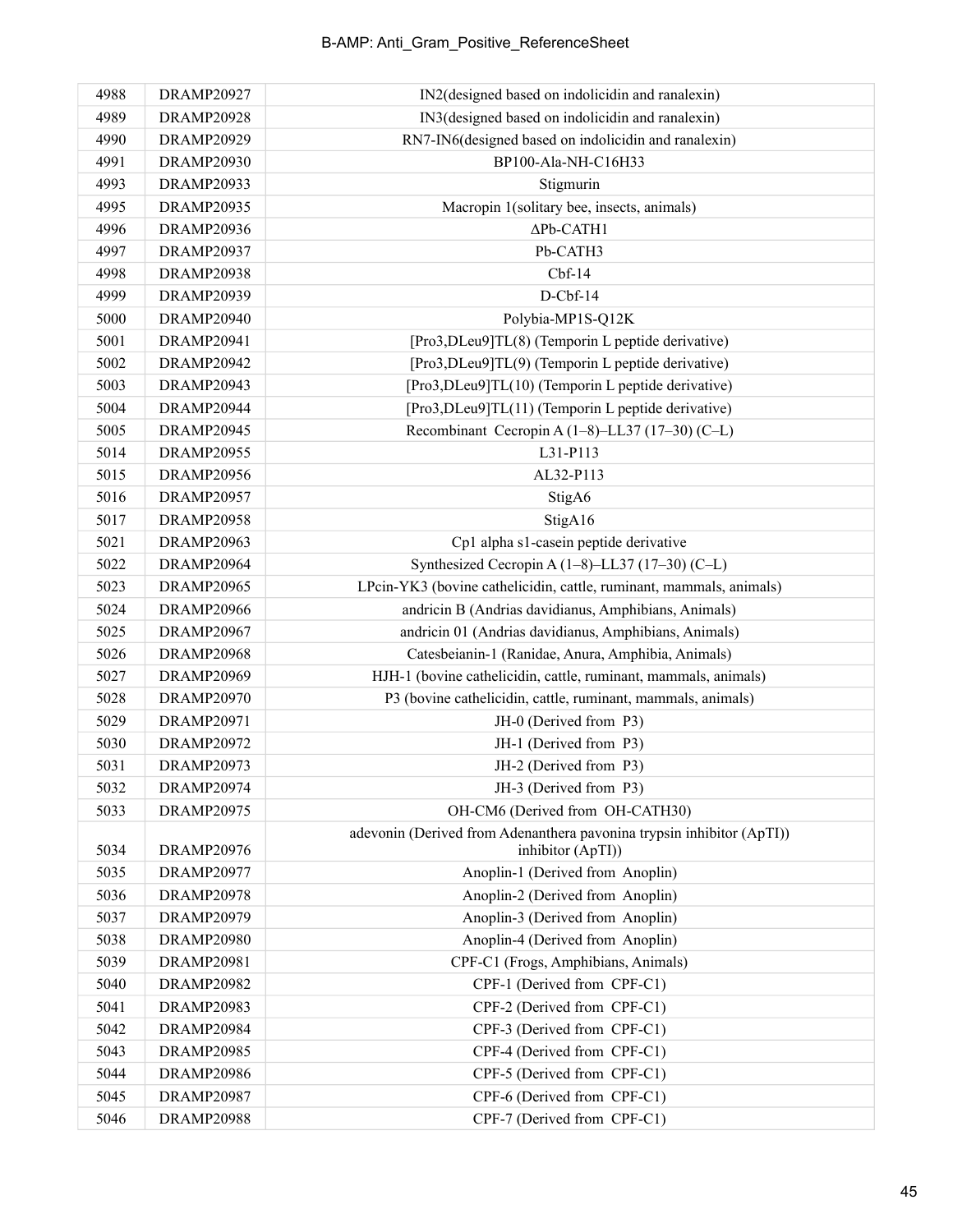| 5047 | <b>DRAMP20989</b> | CPF-8 (Derived from CPF-C1)                        |
|------|-------------------|----------------------------------------------------|
| 5048 | <b>DRAMP20990</b> | CPF-9 (Derived from CPF-C1)                        |
| 5049 | DRAMP20991        | CPF-10 (Derived from CPF-C1)                       |
| 5050 | <b>DRAMP20992</b> | CPF-11 (Derived from CPF-C1)                       |
| 5051 | DRAMP20993        | CPF-12 (Derived from CPF-C1)                       |
| 5052 | DRAMP20994        | anoplin analog 4                                   |
| 5053 | <b>DRAMP20995</b> | anoplin analog 5                                   |
| 5054 | <b>DRAMP20996</b> | anoplin analog 6                                   |
| 5055 | <b>DRAMP20997</b> | anoplin analog 7                                   |
| 5056 | <b>DRAMP20998</b> | anoplin analog 8                                   |
| 5057 | DRAMP20999        | anoplin analog 9                                   |
| 5058 | <b>DRAMP21000</b> | cGm (Derived from Gm)                              |
| 5059 | DRAMP21001        | [Y7W]cGm (Derived from Gm)                         |
| 5060 | DRAMP21002        | [Y14W]cGm (Derived from Gm)                        |
| 5061 | DRAMP21003        | [K8R]cGm (Derived from Gm)                         |
| 5062 | <b>DRAMP21004</b> | [Y7W, K8R, Y14W]cGm (Derived from Gm)              |
| 5063 | <b>DRAMP21005</b> | [R4A, R18A]cGm (Derived from Gm)                   |
| 5064 | DRAMP21006        | [G1K, K8R]cGm (Derived from Gm)                    |
| 5065 | DRAMP21007        | [C/U]cGm (Derived from Gm)                         |
| 5066 | <b>DRAMP21008</b> | [L5W]cGm (Derived from Gm)                         |
| 5067 | DRAMP21009        | [D-P L-P]cGm (Derived from Gm)                     |
| 5068 | DRAMP21010        | [G1K, L5Y, K8R]cGm (Derived from Gm)               |
| 5069 | DRAMP21011        | [C/U, G1K, L5Y, K8R]cGm (Derived from Gm)          |
| 5070 | DRAMP21012        | NK-2 (Mammals, Animals)                            |
| 5071 | DRAMP21013        | NK-pro (Derived from NK-2)                         |
| 5072 | DRAMP21014        | NK-dpro (Derived from NK-2)                        |
| 5073 | DRAMP21015        | A (A1R) (Derived from AR-23)                       |
| 5074 | DRAMP21016        | A (A8R) (Derived from AR-23)                       |
| 5075 | DRAMP21017        | A (I17K) (Derived from AR-23)                      |
| 5076 | <b>DRAMP21018</b> | A (I17R) (Derived from AR-23)                      |
| 5077 | DRAMP21019        | A (A1R, A8R) (Derived from AR-23)                  |
| 5078 | DRAMP21020        | A (A1R, I17K) (Derived from AR-23)                 |
| 5079 | DRAMP21021        | A (A8R, I17K) (Derived from AR-23)                 |
| 5080 | DRAMP21022        | A (A1R, A8R, I17K) (Derived from AR-23)            |
| 5081 | DRAMP21023        | A (A1R, A8R, I17R) (Derived from AR-23)            |
| 5082 | DRAMP21024        | Stigmurin (Tityus, Scorpionida, Arachnida)         |
| 5083 | DRAMP21025        | StigA25 (Derived from Stigmurin)                   |
| 5084 | DRAMP21026        | StigA31 (Derived from Stigmurin)                   |
| 5085 | DRAMP21027        | K5, 17-DPS3 (Derived from dermaseptin-PS3 (DPS3))  |
| 5086 | <b>DRAMP21028</b> | L10, 11-DPS3 (Derived from dermaseptin-PS3 (DPS3)) |
| 5087 | DRAMP21029        | D5R (Derived from HD5)                             |
| 5088 | DRAMP21030        | D5r (Derived from HD5)                             |
| 5089 | DRAMP21031        | MyD5R (Derived from HD5)                           |
| 5090 | DRAMP21032        | MyD5r (Derived from HD5)                           |
| 5091 | DRAMP21033        | LaD5R (Derived from HD5)                           |
| 5092 | DRAMP21034        | LaD5r (Derived from HD5)                           |
| 5093 | DRAMP21035        | AC-UM-14W (De novo synthesis)                      |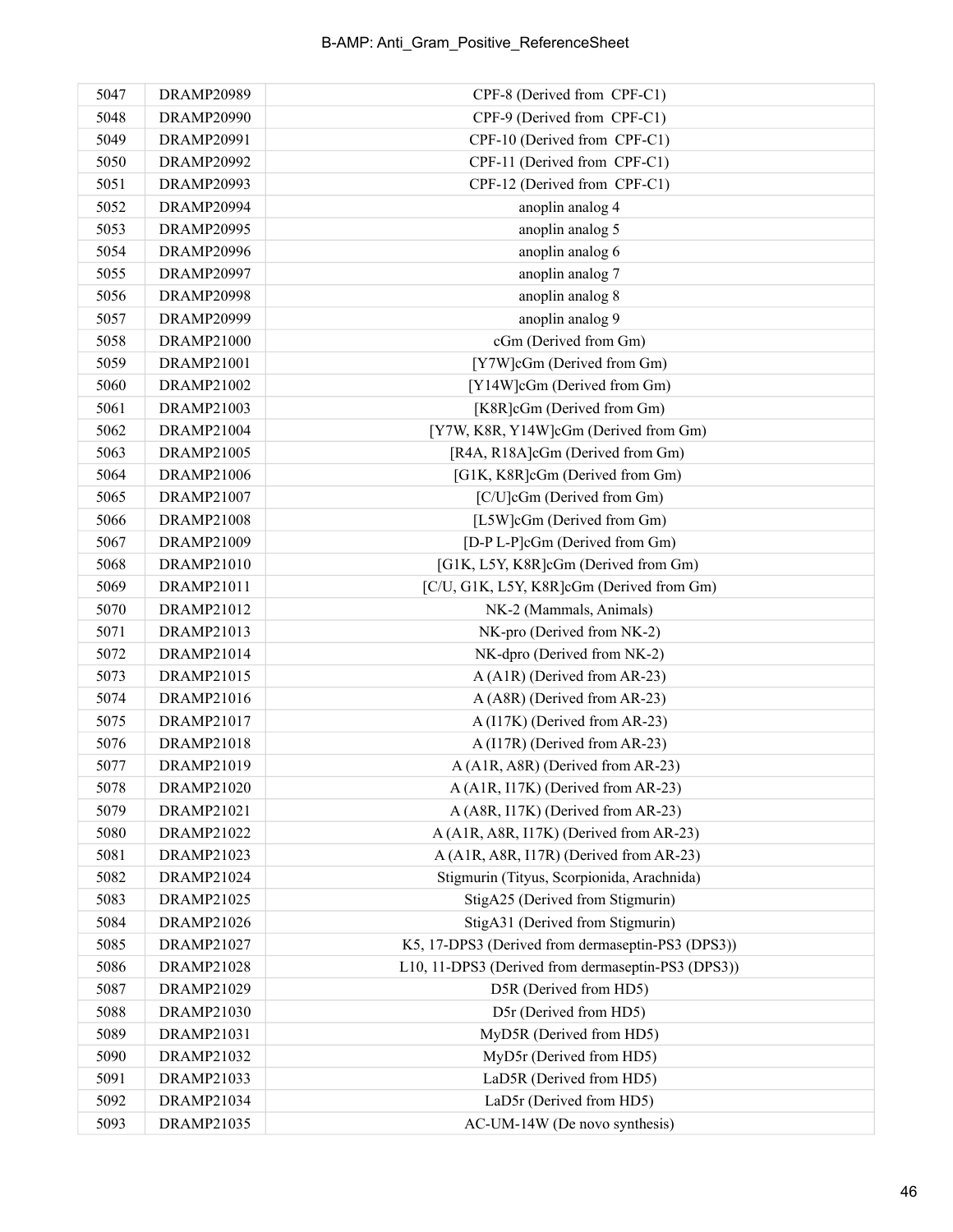| 5094 | DRAMP21036        | PapMA (Derived from Papiliocin and Magainin 2)   |
|------|-------------------|--------------------------------------------------|
| 5095 | DRAMP21037        | PapMA-k (Derived from Papiliocin and Magainin 2) |
| 5096 | DRAMP21038        | analog 1 (Derived from Ib-AMP1)                  |
| 5097 | DRAMP21039        | analog 2 (Derived from Ib-AMP2)                  |
| 5098 | DRAMP21040        | analog 3 (Derived from Ib-AMP2)                  |
| 5099 | DRAMP21041        | analog 4 (Derived from Ib-AMP2)                  |
| 5100 | DRAMP21042        | A2 (Derived from Indolicidin (IN))               |
| 5101 | DRAMP21043        | A3 (Derived from Indolicidin (IN))               |
| 5102 | DRAMP21044        | A4 (Derived from Indolicidin (IN))               |
| 5103 | DRAMP21045        | A5 (Derived from Indolicidin (IN))               |
| 5104 | DRAMP21046        | A6 (Derived from Indolicidin (IN))               |
| 5105 | DRAMP21047        | A7 (Derived from Indolicidin (IN))               |
| 5106 | <b>DRAMP21048</b> | peptide 6 (Derived from seq2)                    |
| 5107 | DRAMP21049        | peptide 6.2 (Derived from seq2)                  |
| 5108 | DRAMP21050        | TP1[K1A] (Derived from TP1)                      |
| 5109 | DRAMP21051        | TP1[W2A] (Derived from TP1)                      |
| 5110 | DRAMP21052        | TP1[C3A, C16S] (Derived from TP1)                |
| 5111 | DRAMP21053        | TP1[F4A] (Derived from TP1)                      |
| 5112 | <b>DRAMP21054</b> | TP1[R5A] (Derived from TP1)                      |
| 5113 | DRAMP21055        | TP1[V6A] (Derived from TP1)                      |
| 5114 | DRAMP21056        | TP1[C7A, C12S] (Derived from TP1)                |
| 5115 | DRAMP21057        | TP1[Y8A] (Derived from TP1)                      |
| 5116 | <b>DRAMP21058</b> | TP1[R9A] (Derived from TP1)                      |
| 5117 | DRAMP21059        | TP1[G10A] (Derived from TP1)                     |
| 5118 | <b>DRAMP21060</b> | TP1[I11A] (Derived from TP1)                     |
| 5119 | DRAMP21061        | TP1[C7S, C12A] (Derived from TP1)                |
| 5120 | DRAMP21062        | TP1[Y13A] (Derived from TP1)                     |
| 5121 | <b>DRAMP21063</b> | TP1[R14A] (Derived from TP1)                     |
| 5122 | DRAMP21064        | TP1[R15A] (Derived from TP1)                     |
| 5123 | <b>DRAMP21065</b> | TP1[C3S, C16A] (Derived from TP1)                |
| 5124 | DRAMP21066        | TP1[R17A] (Derived from TP1)                     |
| 5125 | <b>DRAMP21067</b> | TP1[C3A, C16A] (Derived from TP1)                |
| 5126 | <b>DRAMP21068</b> | TP1[C7A, C12A] (Derived from TP1)                |
| 5127 | DRAMP21069        | TP1[C3A, C7A, C12A, C16A] (Derived from TP1)     |
| 5128 | DRAMP21070        | TP1[V6R, R9A] (Derived from TP1)                 |
| 5129 | DRAMP21071        | TP1[K1R] (Derived from TP1)                      |
| 5130 | DRAMP21072        | TP1[F4G] (Derived from TP1)                      |
| 5131 | DRAMP21073        | TP1[F4S] (Derived from TP1)                      |
| 5132 | DRAMP21074        | TP1[Y8G] (Derived from TP1)                      |
| 5133 | DRAMP21075        | TP1[I11G] (Derived from TP1)                     |
| 5134 | DRAMP21076        | TP1[F4A, Y8A, I11A] (Derived from TP1)           |
| 5135 | DRAMP21077        | TP1[-R5, R17G] (Derived from TP1)                |
| 5136 | DRAMP21078        | TP1[K1A, F4A] (Derived from TP1)                 |
| 5137 | DRAMP21079        | TP1[K1A, Y8A] (Derived from TP1)                 |
| 5138 | DRAMP21080        | TP1[K1A, I11A] (Derived from TP1)                |
| 5139 | DRAMP21081        | TP1[R9A, R17A] (Derived from TP1)                |
| 5140 | DRAMP21082        | ccTP 3 (Derived from TP2)                        |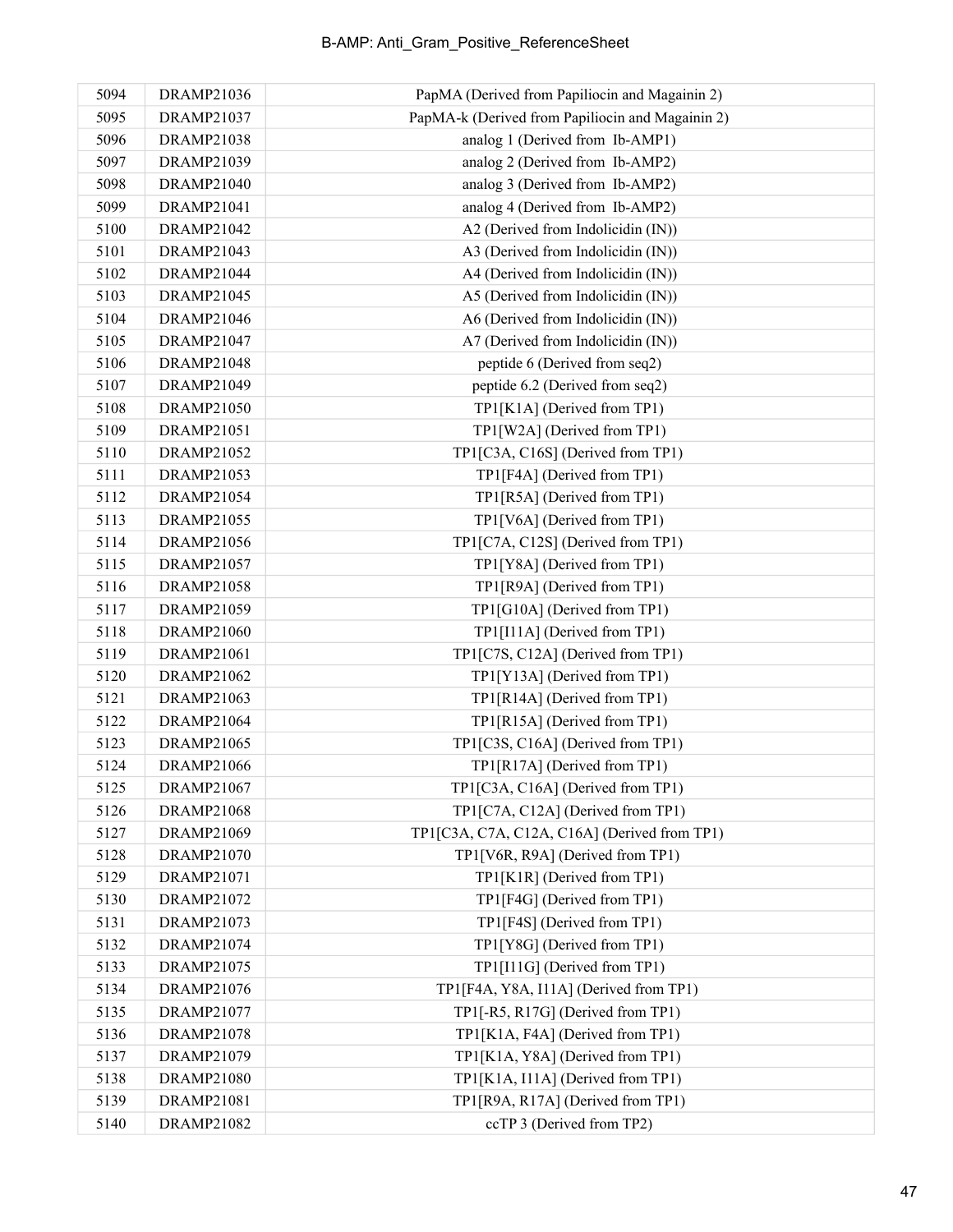| 5141 | DRAMP21083        | ccTP 5 (Derived from TP2)           |
|------|-------------------|-------------------------------------|
| 5142 | DRAMP21084        | ccTP 6 (Derived from TP2)           |
| 5143 | <b>DRAMP21085</b> | PRW4 (PR) (Derived from PMAP-36)    |
| 5144 | <b>DRAMP21086</b> | PR-FO (Derived from PRW4)           |
| 5145 | DRAMP21087        | PR-PG (Derived from PRW4)           |
| 5146 | <b>DRAMP21088</b> | PR-TR (Derived from PRW4)           |
| 5147 | DRAMP21089        | C4 (Derived from PRW4)              |
| 5148 | DRAMP21090        | D4 (Derived from PRW4)              |
| 5149 | DRAMP21091        | I4 (Derived from PRW4)              |
| 5150 | DRAMP21092        | P4 (Derived from PRW4)              |
| 5151 | DRAMP21093        | PRW4-d (Derived from PRW4)          |
| 5152 | DRAMP21094        | PRW4-R (Derived from PRW4)          |
| 5153 | DRAMP21095        | IR1 (Derived from PG-1)             |
| 5154 | DRAMP21096        | IR2 (Derived from PG-1)             |
| 5155 | <b>DRAMP21097</b> | FR1 (Derived from PG-1)             |
| 5156 | DRAMP21098        | FR2 (Derived from PG-1)             |
| 5157 | DRAMP21099        | WR1 (Derived from PG-1)             |
| 5158 | DRAMP21100        | WR2 (Derived from PG-1)             |
| 5159 | DRAMP21101        | PR1 (Derived from PG-1)             |
| 5160 | DRAMP21102        | PR2 (Derived from PG-1)             |
| 5161 | DRAMP21165        | HYL-11 (Derived from HYL)           |
| 5162 | DRAMP21166        | HYL-12 (Derived from HYL)           |
| 5163 | DRAMP21164        | HYL-10 (Derived from HYL)           |
| 5164 | DRAMP21158        | HYL-4 (Derived from HYL)            |
| 5165 | DRAMP21159        | HYL-5 (Derived from HYL)            |
| 5166 | DRAMP21160        | HYL-6 (Derived from HYL)            |
| 5167 | DRAMP21161        | HYL-7 (Derived from HYL)            |
| 5168 | DRAMP21162        | HYL-8 (Derived from HYL)            |
| 5169 | DRAMP21163        | HYL-9 (Derived from HYL)            |
| 5170 | DRAMP21157        | HYL-3 (Derived from HYL)            |
| 5171 | DRAMP21156        | HYL-2 (Derived from HYL)            |
| 5172 | DRAMP21155        | HYL-1 (Derived from HYL)            |
| 5173 | DRAMP21154        | HYL (Bee, Insecta, Animals)         |
| 5174 | DRAMP21153        | KR-12-a8 (Derived from KR-12)       |
| 5175 | DRAMP21151        | KR-12-a6 (Derived from KR-12)       |
| 5176 | DRAMP21150        | KR-12-a5 (Derived from KR-12)       |
| 5177 | DRAMP21152        | KR-12-a7 (Derived from KR-12)       |
| 5178 | DRAMP21149        | KR-12-a4 (Derived from KR-12)       |
| 5179 | DRAMP21146        | KR-12-a1 (Derived from KR-12)       |
| 5180 | DRAMP21148        | KR-12-a3 (Derived from KR-12)       |
| 5181 | DRAMP21147        | KR-12-a2 (Derived from KR-12)       |
| 5182 | DRAMP21145        | Myxinidin3 (Derived from Myxinidin) |
| 5183 | DRAMP21142        | AMP2041 (De novo synthesis)         |
| 5184 | DRAMP21141        | AMP126 (De novo synthesis)          |
| 5185 | DRAMP21144        | Myxinidin2 (Derived from Myxinidin) |
| 5186 | DRAMP21143        | Myxinidin1 (Derived from Myxinidin) |
| 5187 | DRAMP21140        | AMP72 (De novo synthesis)           |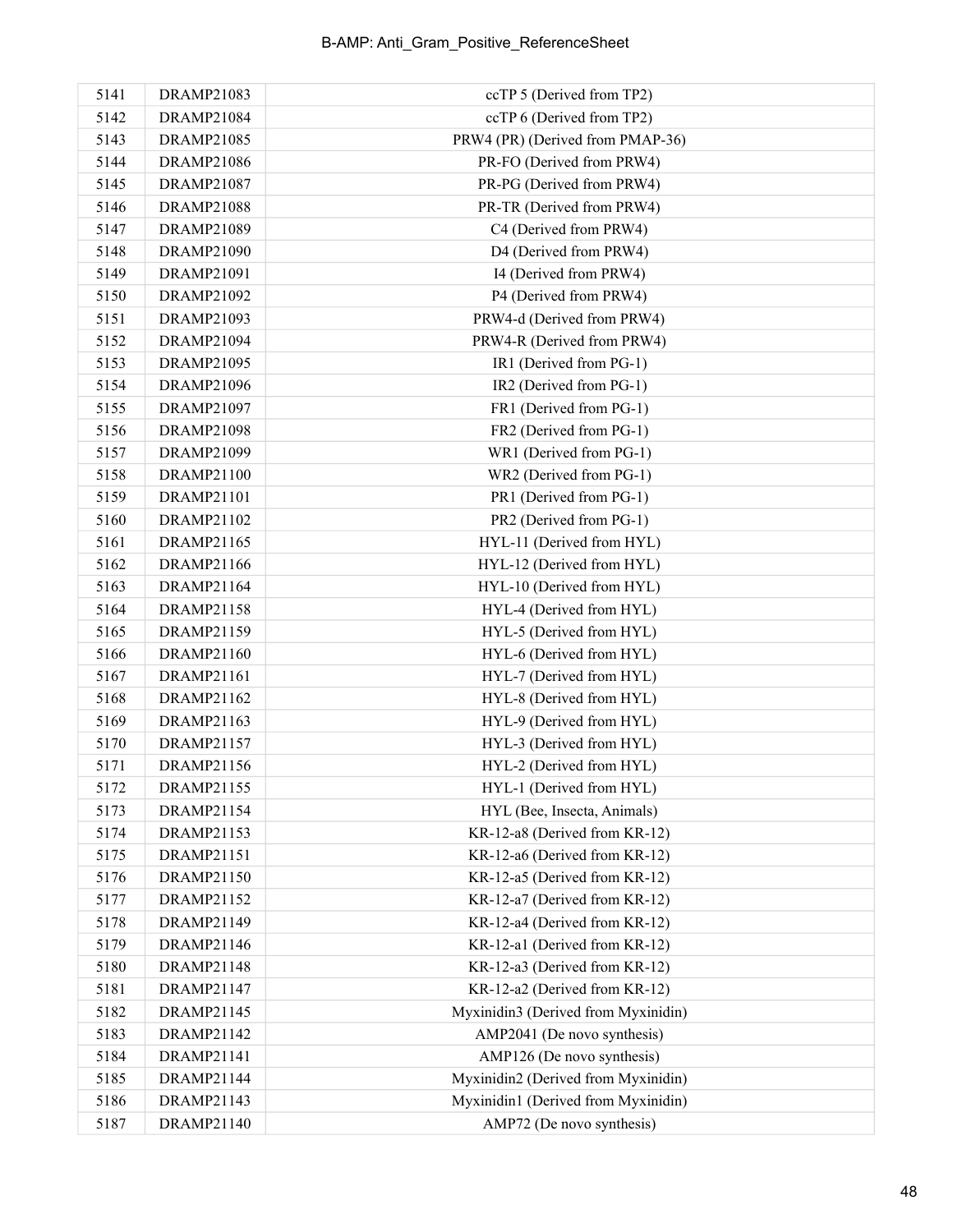| 5188 | DRAMP21139        | GNU7 (De novo synthesis)                            |
|------|-------------------|-----------------------------------------------------|
| 5189 | DRAMP21138        | GNU6 (De novo synthesis)                            |
| 5190 | DRAMP21137        | GNU5 (De novo synthesis)                            |
| 5191 | DRAMP21135        | P7 (Derived from P5)                                |
| 5192 | DRAMP21136        | P8 (Derived from P5)                                |
| 5193 | DRAMP21134        | P6 (Derived from P5)                                |
| 5194 | DRAMP21133        | P5 (Derived from Octa 2)                            |
| 5195 | DRAMP21132        | P4 (Derived from P5)                                |
| 5196 | DRAMP21131        | P3 (Derived from P5)                                |
| 5197 | DRAMP21130        | P2 (Derived from P5)                                |
| 5198 | DRAMP21129        | P1 (Derived from P5)                                |
| 5199 | DRAMP21128        | T9F (Derived from RI16)                             |
| 5200 | DRAMP21127        | T9K (Derived from RI16)                             |
| 5201 | DRAMP21126        | T9I (Derived from RI16)                             |
| 5202 | DRAMP21125        | T9W (Derived from RI16)                             |
| 5203 | DRAMP21124        | RI16 (Derived from PMAP-36)                         |
| 5204 | DRAMP21123        | KR-12-a5 (7-(D)L) (Derived from LL-37)              |
| 5205 | DRAMP21122        | KR-12-a5 $(6-(D)L)$ (Derived from LL-37)            |
| 5206 | DRAMP21121        | KR-12-a5 (5-(D)K) (Derived from LL-37)              |
| 5207 | DRAMP21119        | I11R (Derived from tachyplesin I)                   |
| 5208 | DRAMP21120        | KR-12-a5 (Derived from LL-37)                       |
| 5209 | DRAMP21118        | I11S (Derived from tachyplesin I)                   |
| 5210 | DRAMP21117        | Y8R (Derived from tachyplesin I)                    |
| 5211 | DRAMP21116        | Y8S (Derived from tachyplesin I)                    |
| 5212 | DRAMP21115        | V6R (Derived from tachyplesin I)                    |
| 5213 | DRAMP21114        | V6S (Derived from tachyplesin I)                    |
| 5214 | DRAMP21111        | ASA (Derived from SLZP)                             |
| 5215 | DRAMP21112        | DLSA (Derived from SLZP)                            |
| 5216 | DRAMP21113        | PSA (Derived from SLZP)                             |
| 5217 | DRAMP21103        | L-RW (De novo synthesis)                            |
| 5218 | DRAMP21110        | SLZP (De novo synthesis)                            |
| 5219 | DRAMP21109        | FPA-Bombinin-BO (toads, amphibians, animals)        |
| 5220 | DRAMP21108        | Feleucin-K3 (Derived from Feleucin-BO1)             |
| 5221 | DRAMP21104        | Feleucin-2 (toads, amphibians, animals)             |
| 5222 | DRAMP21105        | Feleucin-BV1 (toads, amphibians, animals)           |
| 5223 | DRAMP21106        | Feleucin-BV2 (toads, amphibians, animals)           |
| 5224 | DRAMP21107        | Feleucin-BO1 (toads, amphibians, animals)           |
| 5225 | DRAMP21232        | Ranatuerin-2PLx (R2PLx; Frogs, Amphibians, Animals) |
| 5229 | DRAMP21227        | IsCT-P (Derived from IsCT)                          |
| 5230 | <b>DRAMP21228</b> | IsCT-a (Derived from IsCT-P)                        |
| 5231 | DRAMP21225        | STPk (Derived from STP)                             |
| 5232 | <b>DRAMP21226</b> | Ink (Derived from IN)                               |
| 5233 | DRAMP21223        | IsCT-p (Derived from IsCT-P)                        |
| 5234 | DRAMP21224        | TPk (Derived from TP)                               |
| 5235 | DRAMP21222        | Control-4D (Derived from IK12-all L)                |
| 5236 | DRAMP21221        | Control-all D (Derived from IK12-all L)             |
| 5237 | DRAMP21219        | IK12-all D (Derived from IK12-all L)                |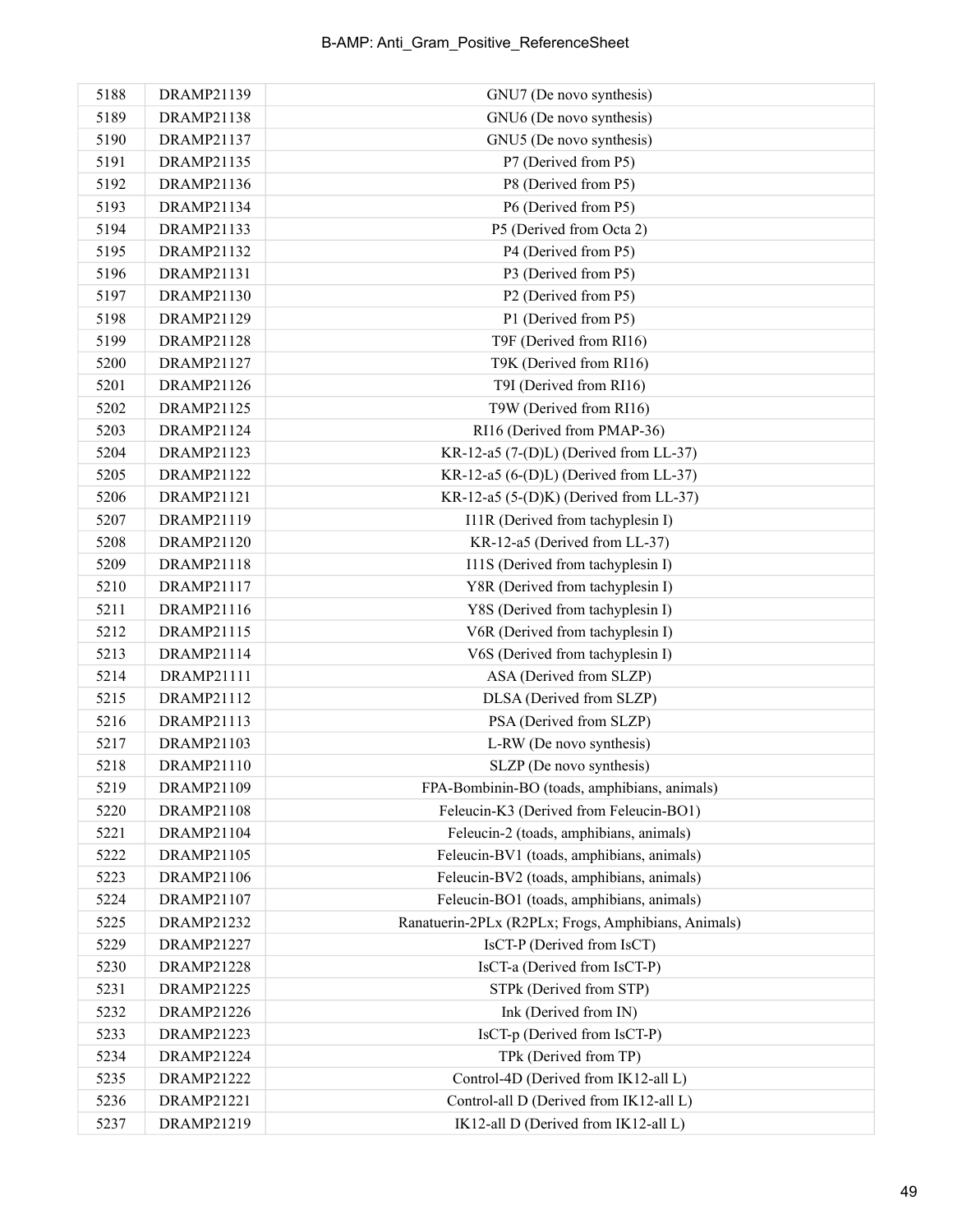| 5238 | DRAMP21220        | Control-all L (Derived from IK12-all L)       |
|------|-------------------|-----------------------------------------------|
| 5239 | <b>DRAMP21218</b> | IK12-all L (De novo synthesis)                |
| 5240 | DRAMP21217        | IK8-2D (Derived from IK8-all L)               |
| 5241 | DRAMP21215        | IK4-all D (Derived from IK8-all L)            |
| 5242 | DRAMP21216        | IK8-4D (Derived from IK8-all L)               |
| 5243 | DRAMP21213        | IK8-all D (Derived from IK8-all L)            |
| 5244 | DRAMP21214        | IK6-all D (Derived from IK8-all L)            |
| 5245 | DRAMP21212        | IK8-all L (De novo synthesis)                 |
| 5255 | <b>DRAMP21202</b> | HPA3NT3-analog (Derived from HPA3NT3)         |
| 5256 | DRAMP21201        | Magainin 2a (M2a; Frogs, Amphibians, Animals) |
| 5257 | DRAMP21200        | GW-M4 (De novo synthesis)                     |
| 5258 | DRAMP21199        | GW-M3 (De novo synthesis)                     |
| 5259 | <b>DRAMP21198</b> | GW-M1 (De novo synthesis)                     |
| 5260 | DRAMP21197        | GW-H3 (De novo synthesis)                     |
| 5261 | DRAMP21196        | GW-H1 (De novo synthesis)                     |
| 5262 | DRAMP21195        | GW-A5 (De novo synthesis)                     |
| 5263 | DRAMP21194        | GW-A4 (De novo synthesis)                     |
| 5264 | DRAMP21193        | GW-A2 (De novo synthesis)                     |
| 5265 | DRAMP21192        | GW-A1 (De novo synthesis)                     |
| 5266 | DRAMP21191        | GW-Q6 (De novo synthesis)                     |
| 5267 | DRAMP21190        | GW-Q5 (De novo synthesis)                     |
| 5268 | DRAMP21189        | GW-Q4 (De novo synthesis)                     |
| 5269 | DRAMP21188        | GW-Q3 (De novo synthesis)                     |
| 5270 | DRAMP21187        | WRL4 (Derived from leucocin A)                |
| 5271 | DRAMP21186        | WRL3 (Derived from leucocin A)                |
| 5272 | DRAMP21185        | WRL2 (Derived from leucocin A)                |
| 5273 | DRAMP21184        | WR7 (Derived from leucocin A)                 |
| 5274 | DRAMP21183        | WR5 (Derived from leucocin A)                 |
| 5275 | DRAMP21182        | WR3 (Derived from leucocin A)                 |
| 5276 | DRAMP21181        | WR1 (Derived from leucocin A)                 |
| 5277 | DRAMP21180        | WG18 (Derived from leucocin A)                |
| 5278 | DRAMP21179        | HYL-26 (Derived from HYL)                     |
| 5279 | DRAMP21178        | HYL-25 (Derived from HYL)                     |
| 5280 | DRAMP21177        | HYL-24 (Derived from HYL)                     |
| 5281 | DRAMP21176        | HYL-23 (Derived from HYL)                     |
| 5282 | DRAMP21175        | HYL-22 (Derived from HYL)                     |
| 5283 | DRAMP21174        | HYL-21 (Derived from HYL)                     |
| 5284 | DRAMP21173        | HYL-20 (Derived from HYL)                     |
| 5285 | DRAMP21172        | HYL-19 (Derived from HYL)                     |
| 5286 | DRAMP21168        | HYL-15 (Derived from HYL)                     |
| 5287 | DRAMP21169        | HYL-16 (Derived from HYL)                     |
| 5288 | DRAMP21170        | HYL-17 (Derived from HYL)                     |
| 5289 | DRAMP21171        | HYL-18 (Derived from HYL)                     |
| 5290 | DRAMP21243        | pardaxin-6 (GE-6) (Derived from pardaxin)     |
| 5291 | DRAMP21242        | Epinecidin-8 (Derived from Epinecidin)        |
| 5292 | DRAMP21241        | Epinecidin-1 (Derived from Epinecidin)        |
| 5293 | DRAMP21240        | FK13-a7 (Derived from FK13)                   |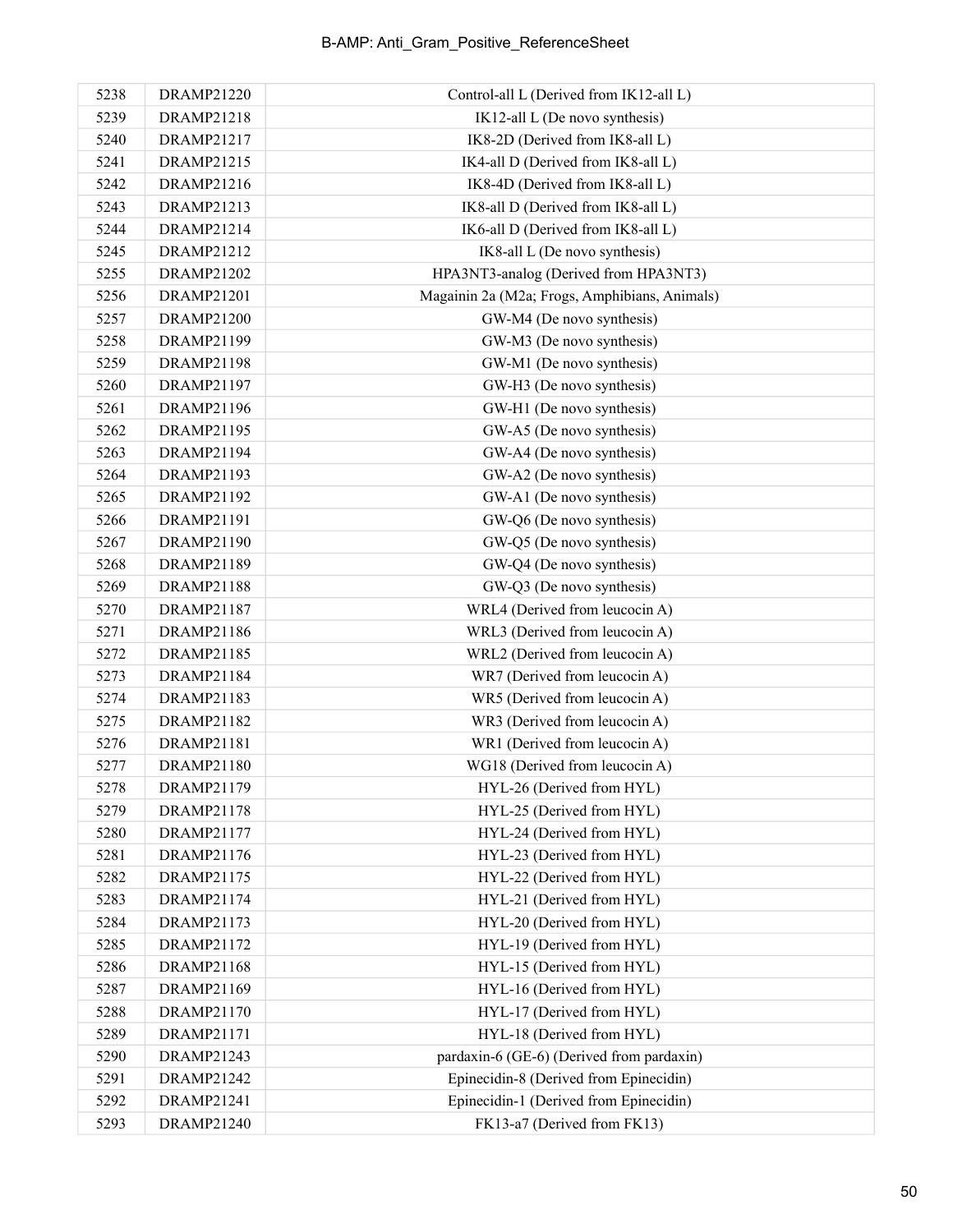| 5294 | DRAMP21239        | FK13-a6 (Derived from FK13)                                |
|------|-------------------|------------------------------------------------------------|
| 5295 | <b>DRAMP21238</b> | FK13-a5 (Derived from FK13)                                |
| 5296 | DRAMP21237        | FK13-a4 (Derived from FK13)                                |
| 5297 | DRAMP21236        | FK13-a3 (Derived from FK13)                                |
| 5298 | DRAMP21235        | FK13-a2 (Derived from FK13)                                |
| 5299 | DRAMP21167        | HYL-13 (Derived from HYL)                                  |
| 5300 | DRAMP21234        | FK13-a1 (Derived from FK13)                                |
| 5301 | DRAMP21233        | R2PLx-22 (Derived from R2PLx)                              |
| 5302 | DRAMP21244        | TsAP-S1 (Derived from TsAP-1)                              |
| 5303 | <b>DRAMP21245</b> | TsAP-S2 (Derived from TsAP-2)                              |
| 5304 | DRAMP21246        | pEM-2 (Derived from the venom of the snake Bothrops asper) |
| 5305 | DRAMP21247        | PV (Derived from pEM-2 and MP-VT1)                         |
| 5306 | <b>DRAMP21248</b> | BVP (Derived from pEM-2 and MP-VT1 and MP-B)               |
| 5307 | DRAMP21249        | PVP (Derived from MP-B and MP-VT1)                         |
| 5308 | <b>DRAMP21250</b> | PV3 (Derived from pEM-2 and MP-VT1)                        |
| 5309 | DRAMP21251        | AaeAP1 (Scorpionida, Arachricla, Arthropoda)               |
| 5310 | <b>DRAMP21252</b> | AaeAP2 (Scorpionida, Arachricla, Arthropoda)               |
| 5311 | DRAMP21253        | AaeAP1a (Derived from AaeAP1)                              |
| 5312 | DRAMP21254        | AaeAP2a (Derived from AaeAP2)                              |
| 5313 | <b>DRAMP21255</b> | WL1 (Derived from CP-1)                                    |
| 5314 | DRAMP21256        | WL2 (Derived from CP-1)                                    |
| 5315 | DRAMP21257        | WL3 (Derived from CP-1)                                    |
| 5316 | DRAMP21258        | Cecropin P1 (CP-1) (nematodes, animals)                    |
| 5317 | DRAMP21259        | Scolopendin 1 (Centipedes, Arthropoda, Animals)            |
| 5318 | <b>DRAMP21260</b> | KL0A10 (De novo synthesis)                                 |
| 5319 | DRAMP21261        | KL4A6 (De novo synthesis)                                  |
| 5320 | DRAMP21262        | KL6A4 (De novo synthesis)                                  |
| 5321 | DRAMP21263        | KL10A0 (De novo synthesis)                                 |
| 5322 | DRAMP21264        | LK (De novo synthesis)                                     |
| 5323 | DRAMP21265        | LK-L1A (Derived from LK)                                   |
| 5324 | <b>DRAMP21266</b> | LK-L4A (Derived from LK)                                   |
| 5325 | <b>DRAMP21267</b> | LK-L5A (Derived from LK)                                   |
| 5326 | <b>DRAMP21268</b> | LK-L7A (Derived from LK)                                   |
| 5327 | DRAMP21269        | LK-L8A (Derived from LK)                                   |
| 5328 | DRAMP21270        | LK-L11A (Derived from LK)                                  |
| 5329 | DRAMP21271        | LK-L12A (Derived from LK)                                  |
| 5330 | <b>DRAMP21272</b> | LK-L14A (Derived from LK)                                  |
| 5331 | DRAMP21273        | LK-L8G (Derived from LK)                                   |
| 5332 | DRAMP21274        | LK-L8S (Derived from LK)                                   |
| 5333 | <b>DRAMP21275</b> | LK-L8P (Derived from LK)                                   |
| 5334 | DRAMP21276        | LK-L8N (Derived from LK)                                   |
| 5335 | DRAMP21277        | LK-L8Q (Derived from LK)                                   |
| 5336 | <b>DRAMP21278</b> | LK-L8D (Derived from LK)                                   |
| 5337 | DRAMP21279        | LK-L8E (Derived from LK)                                   |
| 5338 | DRAMP21280        | LK-L8K (Derived from LK)                                   |
| 5339 | DRAMP21281        | LK-L8H (Derived from LK)                                   |
| 5340 | DRAMP21282        | Lt-F1A (Derived from Lt)                                   |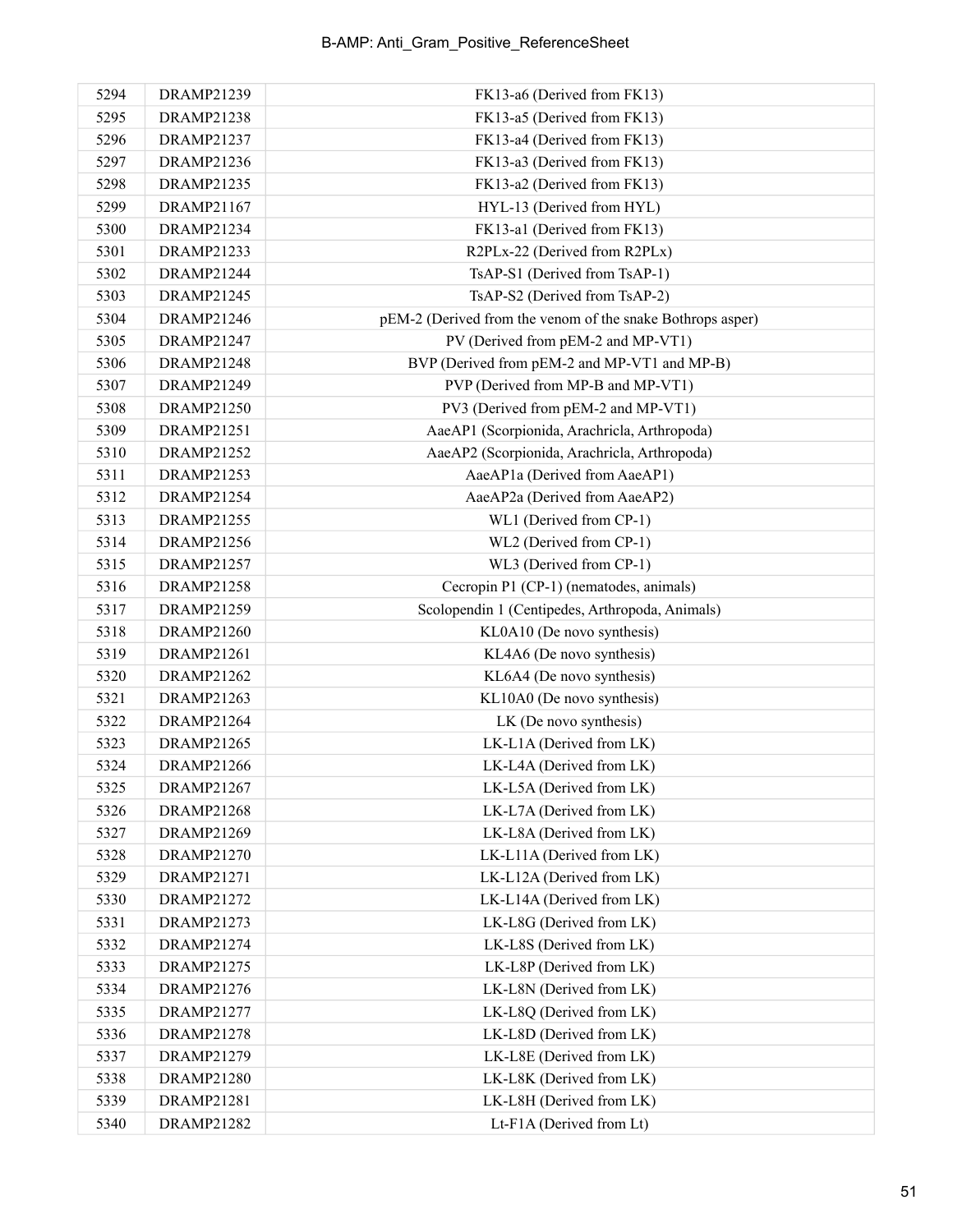| 5341 | <b>DRAMP21283</b> | Lt-I4A (Derived from Lt)              |
|------|-------------------|---------------------------------------|
| 5342 | DRAMP21284        | Lt-V5A (Derived from Lt)              |
| 5343 | DRAMP21285        | Lt-I8A (Derived from Lt)              |
| 5344 | <b>DRAMP21286</b> | Lt-F11A (Derived from Lt)             |
| 5345 | <b>DRAMP21287</b> | Lt-F12A (Derived from Lt)             |
| 5346 | <b>DRAMP21288</b> | Lt-I4G (Derived from Lt)              |
| 5347 | DRAMP21289        | Lt-I4S (Derived from Lt)              |
| 5348 | DRAMP21290        | Lt-I4N (Derived from Lt)              |
| 5349 | DRAMP21291        | Lt-I4Q (Derived from Lt)              |
| 5350 | DRAMP21292        | Lt-I4H (Derived from Lt)              |
| 5351 | DRAMP21293        | Lt-V5G (Derived from Lt)              |
| 5352 | DRAMP21294        | Lt-V5S (Derived from Lt)              |
| 5353 | DRAMP21295        | Lt-V5N (Derived from Lt)              |
| 5354 | DRAMP21296        | Lt-V5Q (Derived from Lt)              |
| 5355 | DRAMP21297        | Lt-V5H (Derived from Lt)              |
| 5356 | <b>DRAMP21298</b> | Lt-F11G (Derived from Lt)             |
| 5357 | DRAMP21299        | Lt-F11S (Derived from Lt)             |
| 5358 | DRAMP21300        | Lt-F11N (Derived from Lt)             |
| 5359 | DRAMP21301        | Lt-F11Q (Derived from Lt)             |
| 5360 | DRAMP21302        | Lt-F11H (Derived from Lt)             |
| 5361 | DRAMP21303        | A7-PMAP-23 (Derived from PMAP-23)     |
| 5362 | DRAMP21304        | A21-PMAP-23 (Derived from PMAP-23)    |
| 5363 | DRAMP21305        | R8 (De novo synthesis)                |
| 5364 | <b>DRAMP21306</b> | TL-1 (Derived from Temporin-1Tl (TL)) |
| 5365 | DRAMP21307        | TL-2 (Derived from Temporin-2Tl (TL)) |
| 5366 | <b>DRAMP21308</b> | TL-3 (Derived from Temporin-3Tl (TL)) |
| 5367 | DRAMP21309        | TL-4 (Derived from Temporin-4Tl (TL)) |
| 5368 | DRAMP21311        | 2W-1 (Derived from PMAP-36)           |
| 5369 | DRAMP21312        | 2W-2 (Derived from PMAP-36)           |
| 5370 | DRAMP21313        | 2W-3 (Derived from PMAP-36)           |
| 5371 | DRAMP21314        | 3W-1 (Derived from PMAP-36)           |
| 5372 | DRAMP21315        | 3W-2 (Derived from PMAP-36)           |
| 5373 | DRAMP21316        | 3W-3 (Derived from PMAP-36)           |
| 5374 | DRAMP21317        | 3W-4 (Derived from PMAP-36)           |
| 5375 | DRAMP21318        | 3W-5 (Derived from PMAP-36)           |
| 5376 | DRAMP21319        | 3V (Derived from PMAP-36)             |
| 5377 | <b>DRAMP21320</b> | 3L (Derived from PMAP-36)             |
| 5378 | DRAMP21321        | 4W (Derived from PMAP-36)             |
| 5379 | DRAMP21322        | RTV (Derived from PMAP-36)            |
| 5380 | DRAMP21323        | RTI (Derived from PMAP-36)            |
| 5381 | DRAMP21324        | RTF (Derived from PMAP-36)            |
| 5382 | DRAMP21325        | RTL (Derived from PMAP-36)            |
| 5383 | DRAMP21326        | RLR (Derived from PMAP-36)            |
| 5384 | DRAMP21327        | RVR (Derived from PMAP-36)            |
| 5385 | <b>DRAMP21328</b> | RTR (Derived from PMAP-36)            |
| 5386 | DRAMP21329        | RFR (Derived from PMAP-36)            |
| 5387 | DRAMP21330        | KVK (Derived from PMAP-36)            |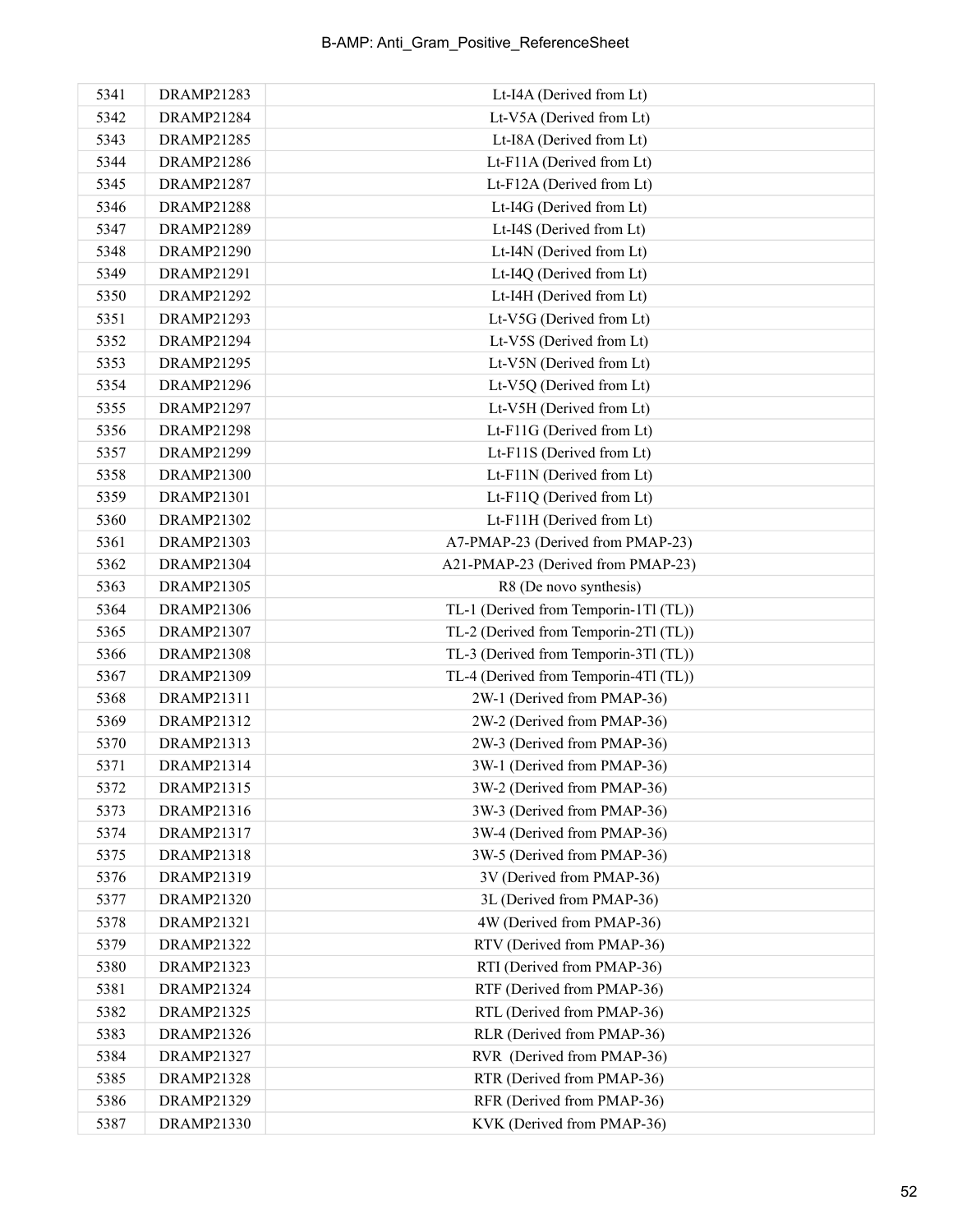| 5388 | DRAMP21331        | KLK (Derived from PMAP-36)                         |
|------|-------------------|----------------------------------------------------|
| 5389 | DRAMP21332        | KIK (Derived from PMAP-36)                         |
| 5390 | DRAMP21333        | RVK (Derived from PMAP-36)                         |
| 5391 | DRAMP21334        | Ranatuerin-2Pb (Frogs, amphibians, animals)        |
| 5392 | DRAMP21335        | RPa (Frogs, amphibians, animals)                   |
| 5393 | DRAMP21336        | RPb (Frogs, amphibians, animals)                   |
| 5394 | DRAMP21337        | BMAP-27 (Bovine, mammals, animals)                 |
| 5395 | DRAMP21338        | [Arg]3-VmCT1-NH2 (Derived from VmCT1)              |
| 5396 | DRAMP21339        | [Arg]7-VmCT1-NH2 (Derived from VmCT1)              |
| 5397 | DRAMP21340        | [Arg]11-VmCT1-NH2 (Derived from VmCT1)             |
| 5398 | DRAMP21341        | [Gly]1-VmCT1-NH2 (Derived from VmCT1)              |
| 5399 | DRAMP21342        | [Pro]8-VmCT1-NH2 (Derived from VmCT1)              |
| 5400 | DRAMP21343        | [Leu]9-VmCT1-NH2 (Derived from VmCT1)              |
| 5401 | DRAMP21344        | [Phe]9-VmCT1-NH2 (Derived from VmCT1)              |
| 5402 | DRAMP21345        | [Leu]12-VmCT1-NH2 (Derived from VmCT1)             |
| 5403 | DRAMP21346        | [Tyr]12-VmCT1-NH2 (Derived from VmCT1)             |
| 5423 | DRAMP21366        | [Lys]1-VmCT1-NH2 (Derived from VmCT1)              |
| 5424 | DRAMP21367        | [Lys]9-VmCT1-NH2 (Derived from VmCT1)              |
| 5425 | <b>DRAMP21368</b> | [Lys]1[Lys]12-VmCT1-NH2 (Derived from VmCT1)       |
| 5426 | DRAMP21369        | [Lys]3[Lys]7-VmCT1-NH2 (Derived from VmCT1)        |
| 5427 | DRAMP21370        | [Lys]3[Lys]11-VmCT1-NH2 (Derived from VmCT1)       |
| 5428 | DRAMP21371        | [Lys]7[Lys]11-VmCT1-NH2 (Derived from VmCT1)       |
| 5429 | DRAMP21372        | [Lys]3[Lys]7[Lys]11-VmCT1-NH2 (Derived from VmCT1) |
| 5447 | DRAMP21390        | K17 (Derived from ATG16)                           |
| 5448 | DRAMP21391        | K18 (Derived from ATG16)                           |
| 5449 | DRAMP21392        | K22 (Derived from ATG16)                           |
| 5450 | DRAMP21393        | K22.2 (Derived from ATG16)                         |
| 5451 | DRAMP21394        | K30 (Derived from ATG16)                           |
| 5452 | DRAMP21395        | K31 (Derived from ATG16)                           |
| 5453 | DRAMP21396        | K33 (Derived from ATG16)                           |
| 5454 | DRAMP21397        | K36 (Derived from ATG16)                           |
| 5455 | <b>DRAMP21398</b> | K46 (Derived from ATG16)                           |
| 5456 | DRAMP21399        | Pep-H (Human, mammals, animals)                    |
| 5457 | DRAMP21400        | NBC2253 (De Novo Synthesis)                        |
| 5458 | DRAMP21401        | NBC2254 (De Novo Synthesis)                        |
| 5459 | DRAMP21402        | B1 (Derived from LL-37 and BMAP-27)                |
| 5460 | DRAMP21403        | peptide 1 (De Novo Synthesis)                      |
| 5461 | DRAMP21404        | peptide 2 (De Novo Synthesis)                      |
| 5462 | DRAMP21405        | LGL13K (De Novo Synthesis)                         |
| 5463 | DRAMP21406        | DGL13K (De Novo Synthesis)                         |
| 5464 | DRAMP21407        | Bac4K (Derived from CAMPs)                         |
| 5465 | <b>DRAMP21408</b> | Bac3W (Derived from CAMPs)                         |
| 5466 | DRAMP21409        | dBac (Derived from CAMPs)                          |
| 5467 | DRAMP21410        | dBac4K (Derived from CAMPs)                        |
| 5468 | DRAMP21411        | dBac3W (Derived from CAMPs)                        |
| 5469 | DRAMP21412        | dBacK (Derived from CAMPs)                         |
| 5470 | DRAMP21413        | dBacK- (cap) (Derived from CAMPs)                  |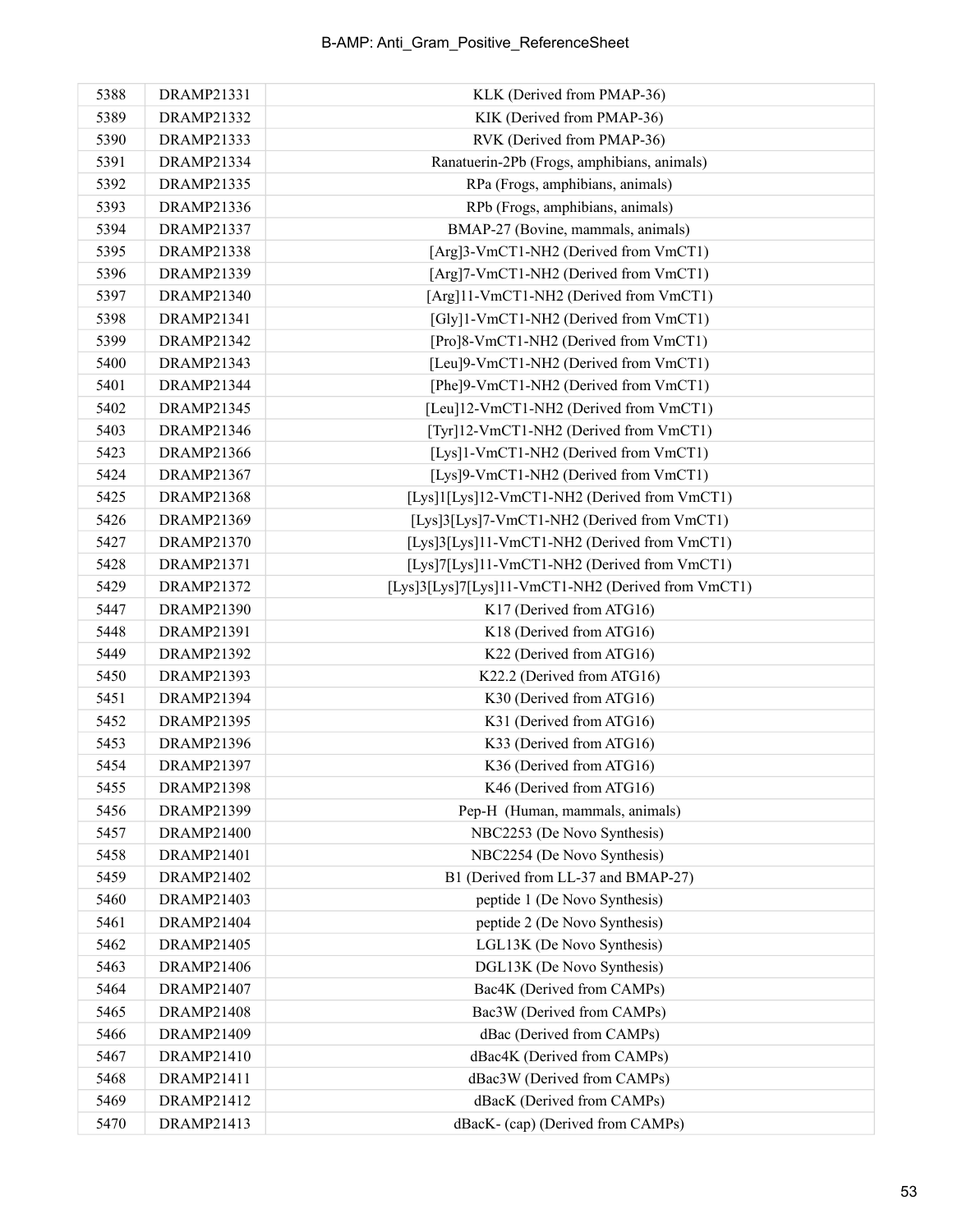| 5471 | DRAMP21414        | CecB Q53 (Derived from CecB E53)            |
|------|-------------------|---------------------------------------------|
| 5472 | DRAMP21415        | $\alpha$ 4-short (Derived from $\alpha$ 4)  |
| 5473 | DRAMP21416        | WV (De Novo Synthesis)                      |
| 5474 | DRAMP21417        | WI (De Novo Synthesis)                      |
| 5475 | DRAMP21418        | WF (De Novo Synthesis)                      |
| 5476 | DRAMP21419        | WW (De Novo Synthesis)                      |
| 5481 | DRAMP21424        | B1 (De Novo Synthesis)                      |
| 5482 | DRAMP21425        | peptide 2 (Derived from B1)                 |
| 5483 | DRAMP21426        | peptide 3 (Derived from B1)                 |
| 5484 | <b>DRAMP21427</b> | peptide 4 (Derived from B1)                 |
| 5485 | DRAMP21428        | peptide 5 (Derived from B1)                 |
| 5486 | DRAMP21429        | peptide 6 (Derived from B1)                 |
| 5487 | DRAMP21430        | peptide 7 (Derived from B1)                 |
| 5488 | DRAMP21431        | peptide 8 (Derived from B1)                 |
| 5489 | DRAMP21432        | peptide 9 (Derived from B1)                 |
| 5490 | DRAMP21433        | peptide 10 (Derived from B1)                |
| 5491 | DRAMP21434        | peptide 11 (Derived from B1)                |
| 5492 | DRAMP21435        | peptide 12 (Derived from B1)                |
| 5493 | DRAMP21436        | peptide 13 (Derived from B1)                |
| 5494 | DRAMP21437        | peptide 14 (Derived from B1)                |
| 5495 | <b>DRAMP21438</b> | peptide 15 (Derived from B1)                |
| 5496 | DRAMP21439        | peptide 16 (Derived from B1)                |
| 5497 | DRAMP21440        | peptide 17 (Derived from B1)                |
| 5498 | DRAMP21441        | peptide 18 (Derived from B1)                |
| 5499 | DRAMP21442        | peptide 19 (Derived from B1)                |
| 5500 | DRAMP21443        | peptide 20 (Derived from B1)                |
| 5501 | DRAMP21444        | peptide 21 (Derived from B1)                |
| 5502 | DRAMP21445        | peptide 22 (Derived from B1)                |
| 5505 | DRAMP21448        | peptide 25 (Derived from B1)                |
| 5508 | DRAMP21451        | peptide 28 (Derived from B1)                |
| 5509 | DRAMP21452        | peptide 29 (Derived from B1)                |
| 5510 | <b>DRAMP21453</b> | Hybrid (Derived from Melittin and thanatin) |
| 5511 | DRAMP21454        | PLP1 (Insects, animals)                     |
| 5512 | DRAMP21455        | PLP2 (Insects, animals)                     |
| 5513 | <b>DRAMP21456</b> | PLP3 (Insects, animals)                     |
| 5514 | DRAMP21457        | PLP4 (Insects, animals)                     |
| 5515 | <b>DRAMP21458</b> | PLP5 (Insects, animals)                     |
| 5516 | DRAMP21459        | PLP6 (Insects, animals)                     |
| 5517 | DRAMP21460        | PQ (De Novo Synthesis)                      |
| 5518 | DRAMP21461        | PP (De Novo Synthesis)                      |
| 5519 | DRAMP21462        | GG (De Novo Synthesis)                      |
| 5520 | DRAMP21463        | Qa (De Novo Synthesis)                      |
| 5521 | DRAMP21464        | Qna (De Novo Synthesis)                     |
| 5522 | DRAMP21465        | P1-Ll-1577 (De Novo Synthesis)              |
| 5523 | <b>DRAMP21466</b> | P2-Ll-1298 (De Novo Synthesis)              |
| 5524 | DRAMP21467        | P3-Ll-2085 (De Novo Synthesis)              |
| 5525 | DRAMP21310        | RK12 (Derived from PMAP-36)                 |